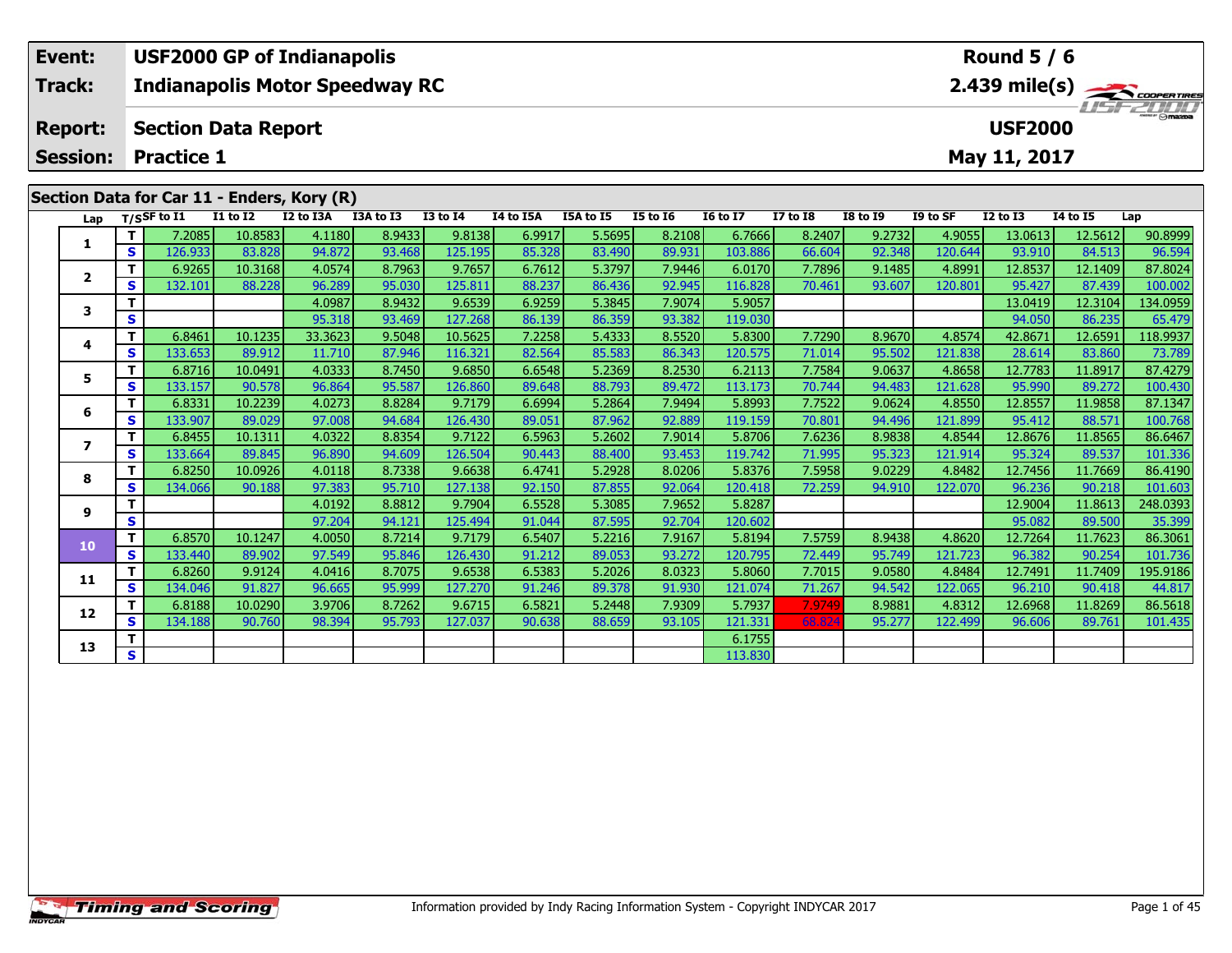| Event:          | <b>USF2000 GP of Indianapolis</b>     | Round $5/6$                                                                                                                                                                                                                                                                                                                                                                                                                                                                                       |
|-----------------|---------------------------------------|---------------------------------------------------------------------------------------------------------------------------------------------------------------------------------------------------------------------------------------------------------------------------------------------------------------------------------------------------------------------------------------------------------------------------------------------------------------------------------------------------|
| Track:          | <b>Indianapolis Motor Speedway RC</b> | $2.439$ mile(s) $\rightarrow$ Coorer These                                                                                                                                                                                                                                                                                                                                                                                                                                                        |
| <b>Report:</b>  | Section Data Report                   | $\overline{\phantom{a}}$ $\overline{\phantom{a}}$ $\overline{\phantom{a}}$ $\overline{\phantom{a}}$ $\overline{\phantom{a}}$ $\overline{\phantom{a}}$ $\overline{\phantom{a}}$ $\overline{\phantom{a}}$ $\overline{\phantom{a}}$ $\overline{\phantom{a}}$ $\overline{\phantom{a}}$ $\overline{\phantom{a}}$ $\overline{\phantom{a}}$ $\overline{\phantom{a}}$ $\overline{\phantom{a}}$ $\overline{\phantom{a}}$ $\overline{\phantom{a}}$ $\overline{\phantom{a}}$ $\overline{\$<br><b>USF2000</b> |
| <b>Session:</b> | <b>Practice 1</b>                     | May 11, 2017                                                                                                                                                                                                                                                                                                                                                                                                                                                                                      |

|                         |        |             |          | Section Data for Car 11 - Enders, Kory (R) |  |
|-------------------------|--------|-------------|----------|--------------------------------------------|--|
| Lap                     |        | T/SPI to PO | PO to SF | <b>SF to PI</b>                            |  |
| 1                       | т      | 565.6101    | 99.3156  |                                            |  |
|                         | S      | 2.512       | 81.163   |                                            |  |
| $\overline{\mathbf{2}}$ | т      |             |          | 86.7113                                    |  |
|                         | S      |             |          | 92.297                                     |  |
| 3                       | т      | 40.2422     | 94.4740  |                                            |  |
|                         | S      | 35.300      | 85.323   |                                            |  |
| 4                       | т      |             |          |                                            |  |
|                         | S      |             |          |                                            |  |
| 5                       | т      |             |          |                                            |  |
|                         | S      |             |          |                                            |  |
| 6                       | т      |             |          |                                            |  |
|                         | S      |             |          |                                            |  |
| 7                       | т      |             |          |                                            |  |
|                         | S      |             |          |                                            |  |
| 8                       | т<br>S |             |          | 84.4588                                    |  |
|                         | т      | 162.1313    | 87.7648  | 94.758                                     |  |
| 9                       | S      | 8.762       | 91.845   |                                            |  |
|                         | T      |             |          |                                            |  |
| 10                      | S      |             |          |                                            |  |
|                         | т      |             |          |                                            |  |
| 11                      | S      |             |          |                                            |  |
|                         | т      |             |          | 90.7005                                    |  |
| 12                      | S      |             |          | 88.237                                     |  |
|                         | т      |             |          |                                            |  |
| 13                      | S      |             |          |                                            |  |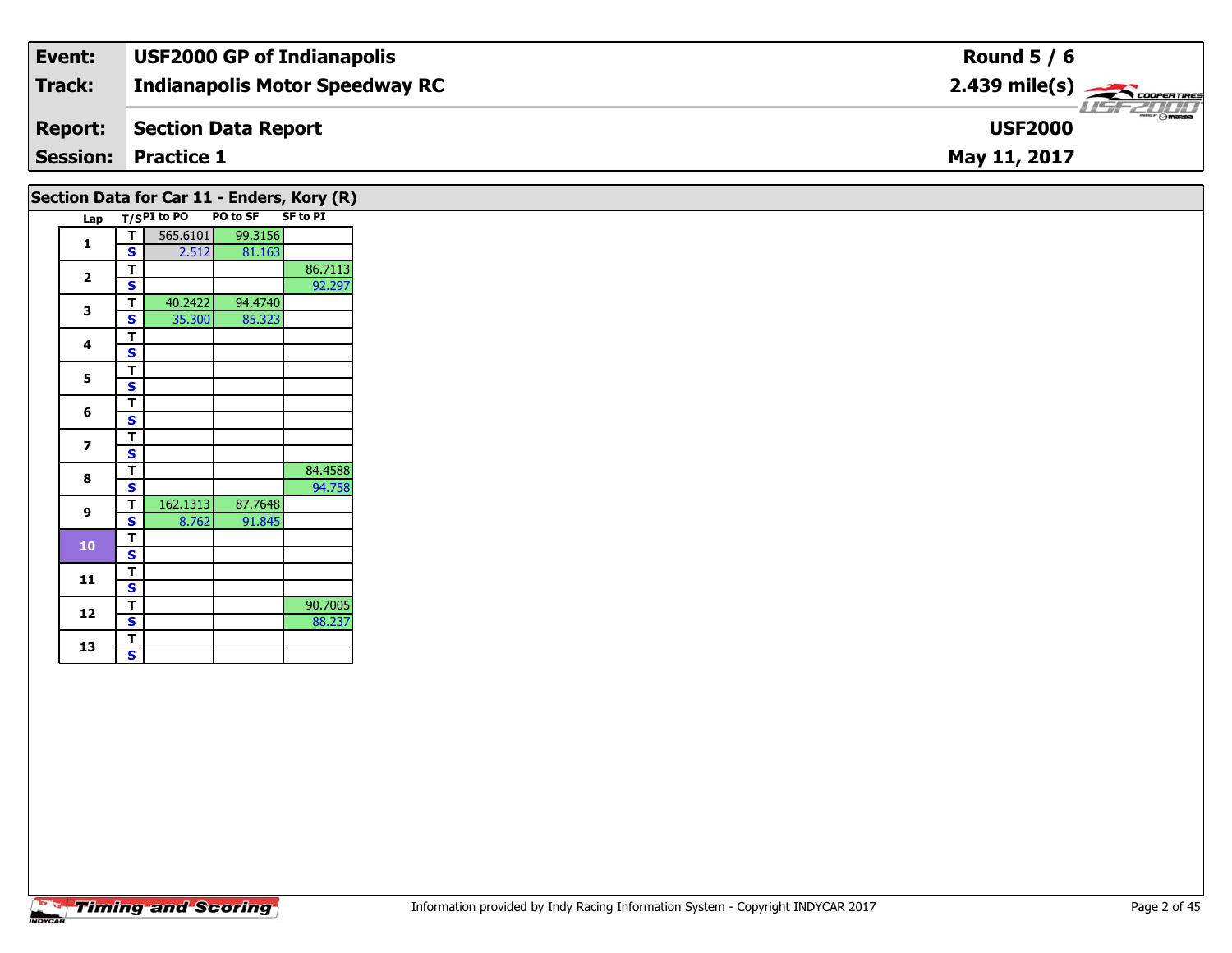| Event:         | <b>USF2000 GP of Indianapolis</b>                | Round $5/6$                                |
|----------------|--------------------------------------------------|--------------------------------------------|
| Track:         | <b>Indianapolis Motor Speedway RC</b>            | $2.439$ mile(s) $\rightarrow$ COOPER TIRES |
| <b>Report:</b> | Section Data Report                              | <b>USF2000</b>                             |
|                | <b>Session: Practice 1</b>                       | May 11, 2017                               |
|                | Section Data for Car 12 - de la Vara, Moises (R) |                                            |

|  | Lap          |              | T/SSF to I1 | <b>I1 to I2</b> | I2 to I3A | I3A to I3 | <b>I3 to I4</b> | I4 to I5A | I5A to I5 | <b>I5 to 16</b> | <b>16 to 17</b> | <b>I7 to I8</b> | <b>I8 to I9</b> | I9 to SF | <b>I2 to I3</b> | 14 to 15 | Lap      |
|--|--------------|--------------|-------------|-----------------|-----------|-----------|-----------------|-----------|-----------|-----------------|-----------------|-----------------|-----------------|----------|-----------------|----------|----------|
|  |              | T.           | 7.6072      | 11.2419         | 4.1239    | 9.2549    | 10.2382         | 7.1615    | 5.8595    | 8.0048          | 7.2235          | 8.3355          | 9.5054          | 4.9460   | 13.3788         | 13.0210  | 93.5023  |
|  | 1            | $\mathbf{s}$ | 120.281     | 80.967          | 94.736    | 90.321    | 120.005         | 83.305    | 79.358    | 92.246          | 97.315          | 65.847          | 90.092          | 119.656  | 91.682          | 81.529   | 93.906   |
|  |              | T.           | 6.9136      | 10.4836         | 4.1016    | 8.9242    | 9.7953          | 6.9239    | 5.9059    | 7.9312          | 6.3216          | 8.1708          | 9.0934          | 4.8940   | 13.0258         | 12.8298  | 89.4591  |
|  | $\mathbf{2}$ | S            | 132.348     | 86.824          | 95.251    | 93.668    | 125.431         | 86.164    | 78.735    | 93.102          | 111.199         | 67.174          | 94.174          | 120.927  | 94.166          | 82.744   | 98.150   |
|  | 3            | т            |             |                 | 4.1199    | 9.1597    | 9.8671          | 7.1478    | 5.6013    | 7.9990          | 5.9373          |                 |                 |          | 13.2796         | 12.7491  | 131.3356 |
|  |              | $\mathbf{s}$ |             |                 | 94.828    | 91.259    | 124.518         | 83.465    | 83.016    | 92.313          | 118.396         |                 |                 |          | 92.367          | 83.268   | 66.855   |
|  | 4            | T.           | 6.7797      | 10.2472         | 4.2930    | 8.9855    | 9.7573          | 6.7665    | 5.4650    | 7.9128          | 5.8249          | 7.7400          | 9.0405          | 4.8391   | 13.2785         | 12.2315  | 87.6515  |
|  |              | <b>S</b>     | 134.962     | 88.827          | 91.004    | 93.029    | 125.920         | 88.168    | 85.087    | 93.318          | 120.681         | 70.913          | 94.725          | 122.299  | 92.374          | 86.792   | 100.174  |
|  | 5            | T.           | 6.8705      | 10.0645         | 4.2072    | 8.8880    | 9.7385          | 6.7897    | 5.4932    | 7.9152          | 5.8795          | 7.7233          | 9.0136          | 4.8682   | 13.0952         | 12.2829  | 87.4514  |
|  |              | S            | 133.178     | 90.439          | 92.860    | 94.049    | 126.163         | 87.867    | 84.650    | 93.290          | 119.560         | 71.066          | 95.008          | 121.568  | 93.667          | 86.428   | 100.403  |
|  | 6            | T.           | 6.8778      | 9.9289          | 4.0582    | 8.8672    | 9.7718          | 6.7756    | 5.3740    | 7.9139          | 5.9120          | 7.8013          | 9.0708          | 4.8702   | 12.9254         | 12.1496  | 87.2217  |
|  |              | S            | 133.037     | 91.675          | 96.270    | 94.270    | 125.733         | 88.050    | 86.528    | 93.305          | 118.903         | 70.355          | 94.409          | 121.518  | 94.898          | 87.377   | 100.668  |
|  | 7            | T.           | 6.8896      | 9.9382          | 4.0789    | 8.8862    | 9.7610          | 6.6969    | 5.3786    | 7.9250          | 5.8476          | 7.7419          | 9.1423          | 4.8779   | 12.9651         | 12.0755  | 87.1641  |
|  |              | $\mathbf{s}$ | 132.809     | 91.589          | 95.781    | 94.068    | 125.872         | 89.085    | 86.454    | 93.175          | 120.212         | 70.895          | 93.670          | 121.326  | 94.607          | 87.913   | 100.734  |
|  | 8            | T.           | 6.8898      | 9.9912          | 4.1646    | 8.8216    | 9.7256          | 6.6036    | 5.4333    | 7.9057          | 5.8821          | 7.8142          | 9.0406          | 4.8679   | 12.9862         | 12.0369  | 87.1402  |
|  |              | $\mathbf{s}$ | 132.805     | 91.103          | 93.810    | 94.757    | 126.330         | 90.343    | 85.583    | 93.402          | 119.507         | 70.239          | 94.724          | 121.576  | 94.453          | 88.195   | 100.762  |
|  | 9            | Т            | 6.8906      | 10.0204         | 4.0317    | 8.7933    | 9.7246          | 6.5171    | 5.3944    | 7.9167          | 5.8312          | 7.7825          | 9.0180          | 4.8700   | 12.8250         | 11.9115  | 86.7905  |
|  |              | $\mathbf{s}$ | 132.790     | 90.837          | 96.903    | 95.062    | 126.343         | 91.542    | 86.201    | 93.272          | 120.551         | 70.525          | 94.962          | 121.523  | 95.641          | 89.123   | 101.168  |
|  | 10           | T.           | 6.9049      | 10.6505         | 4.1920    | 8.9141    | 9.6799          | 6.6462    | 5.4023    | 7.9568          | 5.8486          | 7.6617          | 9.1124          | 4.8796   | 13.1061         | 12.0485  | 87.8490  |
|  |              | $\mathbf{s}$ | 132.515     | 85.463          | 93.197    | 93.774    | 126.927         | 89.764    | 86.074    | 92.802          | 120.192         | 71.637          | 93.978          | 121.284  | 93.589          | 88.110   | 99.949   |
|  | 11           | T.           | 6.8575      | 10.0467         | 4.0338    | 8.8234    | 9.7347          | 6.5657    | 5.4672    | 7.9003          | 5.8197          | 7.7173          | 8.9412          | 4.8555   | 12.8572         | 12.0329  | 86.7630  |
|  |              | S            | 133.431     | 90.600          | 96.852    | 94.738    | 126.212         | 90.865    | 85.053    | 93.466          | 120.789         | 71.121          | 95.777          | 121.886  | 95.401          | 88.224   | 101.200  |
|  | 12           | T.           | 6.8404      | 9.9655          | 4.2355    | 8.8333    | 9.7266          | 6.7105    | 5.3891    | 7.9808          | 5.8288          | 7.6421          | 9.0090          | 4.8570   | 13.0688         | 12.0996  | 87.0186  |
|  |              | S            | 133.764     | 91.338          | 92.240    | 94.632    | 126.317         | 88.904    | 86.285    | 92.523          | 120.600         | 71.821          | 95.056          | 121.849  | 93.856          | 87.738   | 100.903  |
|  | 13           | T.           | 6.8498      | 9.9333          | 4.0529    | 8.7749    | 9.7098          | 6.6183    | 5.4367    | 7.9026          | 5.8969          | 7.6762          | 8.9829          | 4.8505   | 12.8278         | 12.0550  | 86.6848  |
|  |              | S            | 133.581     | 91.634          | 96.396    | 95.261    | 126.536         | 90.143    | 85.530    | 93.439          | 119.207         | 71.502          | 95.333          | 122.012  | 95.620          | 88.062   | 101.291  |
|  | 14           | T.           | 6.8597      | 9.9975          | 4.0710    | 8.8092    | 9.6957          | 6.6817    | 5.4262    | 7.9392          | 5.8550          | 7.6683          | 9.0114          | 4.8522   | 12.8802         | 12.1079  | 86.8671  |
|  |              | S            | 133.388     | 91.045          | 95.967    | 94.890    | 126.720         | 89.287    | 85.695    | 93.008          | 120.061         | 71.576          | 95.031          | 121.969  | 95.231          | 87.678   | 101.079  |
|  | 15           | T.           | 6.8498      | 10.3041         | 4.1820    | 9.3270    | 9.7660          | 6.7547    | 5.5983    | 8.0094          | 5.8689          | 7.7492          | 8.9504          | 4.8416   | 13.5090         | 12.3530  | 88.2014  |
|  |              | $\mathbf{s}$ | 133.581     | 88.336          | 93.420    | 89.623    | 125.808         | 88.322    | 83.061    | 92.193          | 119.776         | 70.828          | 95.679          | 122.236  | 90.79           | 85.938   | 99.549   |
|  | 16           | т            |             |                 |           |           |                 |           |           |                 | 6.1110          |                 |                 |          |                 |          |          |
|  |              | S            |             |                 |           |           |                 |           |           |                 | 115.031         |                 |                 |          |                 |          |          |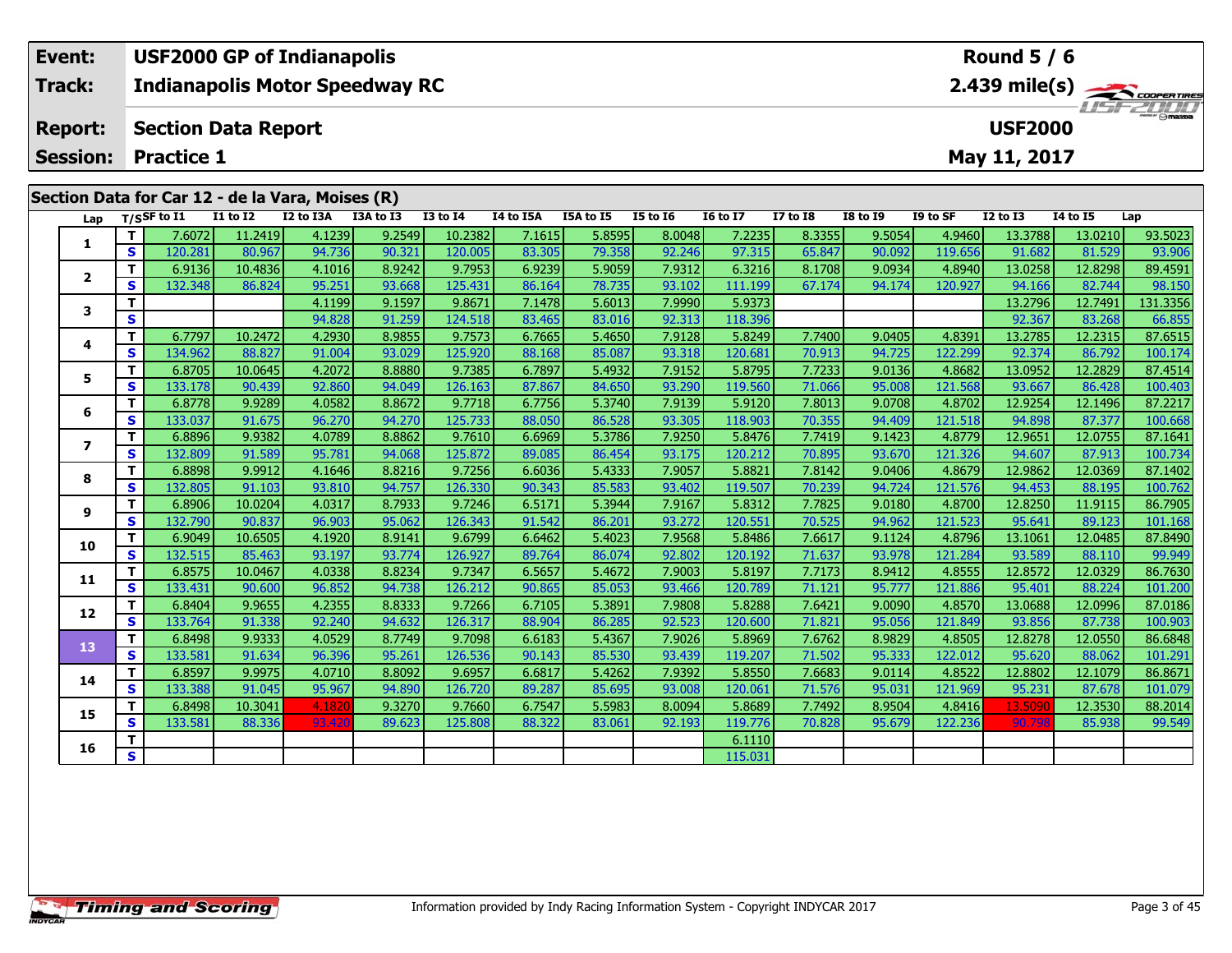| Event:         | <b>USF2000 GP of Indianapolis</b>     | Round $5/6$                                |
|----------------|---------------------------------------|--------------------------------------------|
| Track:         | <b>Indianapolis Motor Speedway RC</b> | $2.439$ mile(s) $\frac{1}{2.5600}$         |
| <b>Report:</b> | Section Data Report                   | $\frac{1}{\Theta}$ mazpa<br><b>USF2000</b> |
|                | <b>Session: Practice 1</b>            | May 11, 2017                               |

| $\overline{\mathsf{r}}$<br>$\mathbf{1}$<br>$\mathbf{s}$<br>$\overline{t}$<br>$\overline{\mathbf{2}}$<br>$\mathbf{s}$<br>$\overline{\mathsf{r}}$<br>$\mathbf{3}$<br>$\overline{\mathbf{s}}$<br>$\overline{\mathsf{T}}$<br>4<br>$\mathbf{s}$<br>$\overline{t}$<br>$\overline{\mathbf{5}}$<br>$\overline{\mathbf{s}}$<br>$rac{1}{s}$<br>6<br>$\overline{\mathsf{r}}$<br>$\overline{\mathbf{z}}$<br>$\overline{\mathbf{s}}$<br>$\overline{r}$<br>8<br>$\overline{\mathbf{s}}$<br>$rac{1}{s}$<br>$\mathbf{9}$<br>$\overline{t}$<br>10<br>$\overline{\mathbf{s}}$<br>$\overline{T}$<br>11<br>$\mathbf{s}$<br>$\overline{\mathbf{r}}$<br>12<br>$\overline{\mathbf{s}}$<br>$\overline{\mathsf{T}}$<br>13<br>$\mathbf{s}$<br>$\overline{\mathsf{r}}$<br>14<br>$\overline{\mathbf{s}}$<br>$\overline{\mathbf{r}}$<br>15<br>$\overline{\mathbf{s}}$ | Lap T/SPI to PO |        | PO to SF | SF to PI |
|------------------------------------------------------------------------------------------------------------------------------------------------------------------------------------------------------------------------------------------------------------------------------------------------------------------------------------------------------------------------------------------------------------------------------------------------------------------------------------------------------------------------------------------------------------------------------------------------------------------------------------------------------------------------------------------------------------------------------------------------------------------------------------------------------------------------------------------|-----------------|--------|----------|----------|
|                                                                                                                                                                                                                                                                                                                                                                                                                                                                                                                                                                                                                                                                                                                                                                                                                                          | 561.6830        |        | 99.8614  |          |
|                                                                                                                                                                                                                                                                                                                                                                                                                                                                                                                                                                                                                                                                                                                                                                                                                                          |                 | 2.529  | 80.720   |          |
|                                                                                                                                                                                                                                                                                                                                                                                                                                                                                                                                                                                                                                                                                                                                                                                                                                          |                 |        |          | 89.3056  |
|                                                                                                                                                                                                                                                                                                                                                                                                                                                                                                                                                                                                                                                                                                                                                                                                                                          |                 |        |          | 89.616   |
|                                                                                                                                                                                                                                                                                                                                                                                                                                                                                                                                                                                                                                                                                                                                                                                                                                          | 41.0222         |        | 89.4316  |          |
|                                                                                                                                                                                                                                                                                                                                                                                                                                                                                                                                                                                                                                                                                                                                                                                                                                          |                 | 34.629 | 90.134   |          |
|                                                                                                                                                                                                                                                                                                                                                                                                                                                                                                                                                                                                                                                                                                                                                                                                                                          |                 |        |          |          |
|                                                                                                                                                                                                                                                                                                                                                                                                                                                                                                                                                                                                                                                                                                                                                                                                                                          |                 |        |          |          |
|                                                                                                                                                                                                                                                                                                                                                                                                                                                                                                                                                                                                                                                                                                                                                                                                                                          |                 |        |          |          |
|                                                                                                                                                                                                                                                                                                                                                                                                                                                                                                                                                                                                                                                                                                                                                                                                                                          |                 |        |          |          |
|                                                                                                                                                                                                                                                                                                                                                                                                                                                                                                                                                                                                                                                                                                                                                                                                                                          |                 |        |          |          |
|                                                                                                                                                                                                                                                                                                                                                                                                                                                                                                                                                                                                                                                                                                                                                                                                                                          |                 |        |          |          |
|                                                                                                                                                                                                                                                                                                                                                                                                                                                                                                                                                                                                                                                                                                                                                                                                                                          |                 |        |          |          |
|                                                                                                                                                                                                                                                                                                                                                                                                                                                                                                                                                                                                                                                                                                                                                                                                                                          |                 |        |          |          |
|                                                                                                                                                                                                                                                                                                                                                                                                                                                                                                                                                                                                                                                                                                                                                                                                                                          |                 |        |          |          |
|                                                                                                                                                                                                                                                                                                                                                                                                                                                                                                                                                                                                                                                                                                                                                                                                                                          |                 |        |          |          |
|                                                                                                                                                                                                                                                                                                                                                                                                                                                                                                                                                                                                                                                                                                                                                                                                                                          |                 |        |          |          |
|                                                                                                                                                                                                                                                                                                                                                                                                                                                                                                                                                                                                                                                                                                                                                                                                                                          |                 |        |          |          |
|                                                                                                                                                                                                                                                                                                                                                                                                                                                                                                                                                                                                                                                                                                                                                                                                                                          |                 |        |          |          |
|                                                                                                                                                                                                                                                                                                                                                                                                                                                                                                                                                                                                                                                                                                                                                                                                                                          |                 |        |          |          |
|                                                                                                                                                                                                                                                                                                                                                                                                                                                                                                                                                                                                                                                                                                                                                                                                                                          |                 |        |          |          |
|                                                                                                                                                                                                                                                                                                                                                                                                                                                                                                                                                                                                                                                                                                                                                                                                                                          |                 |        |          |          |
|                                                                                                                                                                                                                                                                                                                                                                                                                                                                                                                                                                                                                                                                                                                                                                                                                                          |                 |        |          |          |
|                                                                                                                                                                                                                                                                                                                                                                                                                                                                                                                                                                                                                                                                                                                                                                                                                                          |                 |        |          |          |
|                                                                                                                                                                                                                                                                                                                                                                                                                                                                                                                                                                                                                                                                                                                                                                                                                                          |                 |        |          |          |
|                                                                                                                                                                                                                                                                                                                                                                                                                                                                                                                                                                                                                                                                                                                                                                                                                                          |                 |        |          |          |
|                                                                                                                                                                                                                                                                                                                                                                                                                                                                                                                                                                                                                                                                                                                                                                                                                                          |                 |        |          |          |
|                                                                                                                                                                                                                                                                                                                                                                                                                                                                                                                                                                                                                                                                                                                                                                                                                                          |                 |        |          |          |
|                                                                                                                                                                                                                                                                                                                                                                                                                                                                                                                                                                                                                                                                                                                                                                                                                                          |                 |        |          | 92.5413  |
|                                                                                                                                                                                                                                                                                                                                                                                                                                                                                                                                                                                                                                                                                                                                                                                                                                          |                 |        |          | 86.482   |
| $\overline{\mathbf{r}}$                                                                                                                                                                                                                                                                                                                                                                                                                                                                                                                                                                                                                                                                                                                                                                                                                  |                 |        |          |          |
| 16<br>$\overline{\mathbf{s}}$                                                                                                                                                                                                                                                                                                                                                                                                                                                                                                                                                                                                                                                                                                                                                                                                            |                 |        |          |          |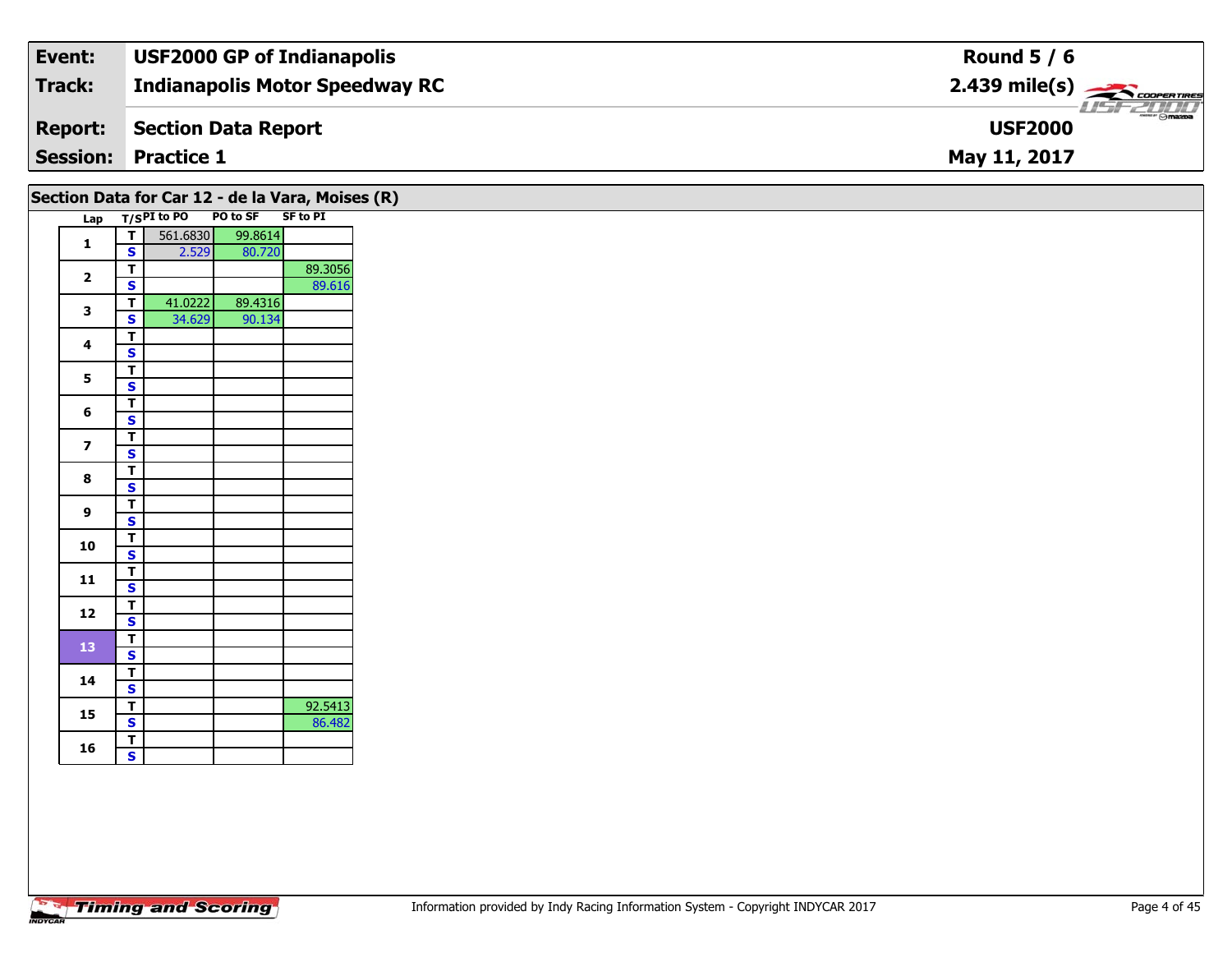|                                             | Event:                  |    |                                   |                 | <b>USF2000 GP of Indianapolis</b>     |           |                 |                |           |                 |                 |                 | Round $5/6$                                                  |          |              |                 |         |  |  |
|---------------------------------------------|-------------------------|----|-----------------------------------|-----------------|---------------------------------------|-----------|-----------------|----------------|-----------|-----------------|-----------------|-----------------|--------------------------------------------------------------|----------|--------------|-----------------|---------|--|--|
|                                             | Track:                  |    |                                   |                 | <b>Indianapolis Motor Speedway RC</b> |           |                 |                |           |                 |                 |                 | $2.439$ mile(s) $\rightarrow$ Cooren Times<br><b>HSFZUID</b> |          |              |                 |         |  |  |
|                                             | <b>Report:</b>          |    | <b>Section Data Report</b>        |                 |                                       |           |                 | <b>USF2000</b> |           |                 |                 |                 |                                                              |          |              |                 |         |  |  |
|                                             | <b>Session:</b>         |    | <b>Practice 1</b><br>May 11, 2017 |                 |                                       |           |                 |                |           |                 |                 |                 |                                                              |          |              |                 |         |  |  |
| Section Data for Car 2 - Donison, Ricky (R) |                         |    |                                   |                 |                                       |           |                 |                |           |                 |                 |                 |                                                              |          |              |                 |         |  |  |
|                                             | Lap                     |    | $T/S$ SF to I1                    | <b>I1 to I2</b> | I2 to I3A                             | I3A to I3 | <b>I3 to I4</b> | I4 to I5A      | I5A to I5 | <b>I5 to 16</b> | <b>I6 to I7</b> | <b>I7 to I8</b> | <b>I8 to I9</b>                                              | I9 to SF | $I2$ to $I3$ | <b>I4 to I5</b> | Lap     |  |  |
|                                             |                         |    | 9.7472                            | 11.6441         | 4.1777                                | 9.2090    | 9.7773          | 7.0736         | 5.7612    | 8.0615          | 6.9800          | 8.3826          | 10.1766                                                      | 6.3590   | 13.3867      | 12.8348         | 97.3498 |  |  |
|                                             |                         | S. | 93.873                            | 78.171          | 93.516                                | 90.771    | 125.662         | 84.340         | 80.712    | 91.597          | 100.710         | 65.477          | 84.150                                                       | 93.068   | 91.628       | 82.712          | 90.194  |  |  |
|                                             | $\overline{\mathbf{2}}$ |    | 6.8226                            | 10.4634         | 4.0987                                | 8.8599    | 9.6854          | 6.6457         | 5.4687    | 8.0189          | 5.9572          | 7.8717          | 8.9950                                                       | 4.8226   | 12.9586      | 12.1144         | 87.7098 |  |  |
|                                             |                         | s  | 134.113                           | 86.992          | 95.318                                | 94.347    | 126.854         | 89.771         | 85.029    | 92.084          | 118.001         | 69.726          | 95.204                                                       | 122.718  | 94.655       | 87.630          | 100.107 |  |  |

3 T | 6.7867 10.1530 4.0754 8.7987 9.6816 6.6775 5.2954 7.9843 5.8456 7.7661 9.1882 4.8234 12.8741 11.9729 87.0759<br>S | S 134.823 89.651 95.863 95.004 126.904 89.343 87.812 92.483 120.254 70.674 93.203 122.697 95.276 88.666

4 | T | 6.7808| 10.0513| 4.1127| 8.9206| 9.6466| 6.4955| 5.4732| 7.9121| 5.8147| 7.5831| 8.9455| 4.8060| 13.0333| 11.9687| 86.5421<br>- S | 134.940| 90.558| 94.994| 93.705| 127.365| 91.847| 84.959| 93.327| 120.893| 72.380| 95

5 | T | 6.7806| 10.2011| 4.0769| 8.7879| 9.6319| 6.5567| 5.3771| 8.0588| 5.7917| 7.8551| 8.8809| 4.7951| 12.8648| 11.9338| 86.7938<br>| S | 134.944| 89.228| 95.828| 95.120| 127.559| 90.990| 86.478| 91.628| 121.373| 69.874| 96

6 | T | 6.7682 10.2117| 4.1003| 8.8120| 9.6339| 6.5957| 5.3458| 7.9333| 5.8611| 7.6272| 9.0147| 4.8063| 12.9123| 11.9415| 86.7102<br>| S | 135.191| 89.136| 95.281| 94.860| 127.533| 90.451| 86.984| 93.077| 119.936| 71.961| 94.

7 | T | 6.7642| 9.9771| 4.1192| 8.7866| 9.6140| 6.5250| 5.3677| 7.9714| 5.7775| 7.5675| 8.9600| 4.8047| 12.9058| 11.8927| 86.2349<br>7 | S | 135.271 | 91.232 | 94.844| 95.135| 127.797| 91.432| 86.629| 92.632| 121.671| 72.529|

8 T | 6.7430 9.9971 4.0894 8.7502 9.6054 6.6348 5.3869 8.0146 5.8064 7.6285 9.0000 4.7863 12.8396 12.0217 86.4426<br>8 S 135.696 91.049 95.535 95.530 127.911 89.918 86.321 92.133 121.065 71.949 95.152 123.648 95.532 88.306 10

1 13.1260| 10.0928| 4.0878| 9.0382| 9.6273| 6.5892| 5.4407| 7.8597| 5.7884| 7.6272| 8.8917| 4.7521| 13.1260| 12.0299| 86.4320<br>S | 137.866| 90.186| 95.573| 92.486| 127.620| 90.541| 85.467| 93.949| 121.442| 71.961| 96.310|

0 T 6.7860 10.1716 4.1039 8.8079 9.5873 6.5661 5.3000 7.8488 5.7813 7.6030 8.8940 4.7992 12.9118 11.8661 86.2491<br>S 134.836 89.487 95.198 94.904 128.152 90.859 87.736 94.079 121.591 72.190 96.286 123.316 94.998 89.464 101.8

1 | T | 6.6941 10.2326 4.1069 8.9600 9.8250 7.3445 5.5631 8.2453 5.7868 7.6121 8.9120 4.7663 13.0669 12.9076 88.0487<br>1 | S 136.688 88.954 95.128 93.293 125.052 81.230 83.586 89.555 121.476 72.104 96.091 124.167 93.870 82.2

**<sup>T</sup>** 4.2125 9.1968 9.7417 6.7407 5.4024 7.9579 6.2667 13.4093 12.1431 242.1639 **<sup>S</sup>** 92.743 90.891 126.121 88.506 86.073 92.789 112.173 91.473 87.423 36.258

3 T 6.7571 10.1115 4.0595 8.6913 9.5833 6.5742 5.5120 7.8308 5.7944 7.6416 8.8822 4.7828 12.7508 12.0862 86.2207<br>S 135.413 90.019 96.239 96.178 128.206 90.747 84.361 94.295 121.316 71.826 96.413 123.739 96.197 87.835 101.8

4 T 6.7925 10.4617 4.0481 8.8373 9.6660 6.6924 5.3377 8.0300 5.7718 7.5484 8.9329 4.7986 12.8854 12.0301 86.9174<br>S 134.707 87.006 96.510 94.589 127.109 89.145 87.116 91.956 121.791 72.713 95.866 123.331 95.192 88.245 101.0

**T** 7.0148 **S** 1

|  |  |  |  | <b>Timing and Scoring</b> |  |
|--|--|--|--|---------------------------|--|
|--|--|--|--|---------------------------|--|

**3**

**4**

**5**

**6**

**7**

**8**

**9**

**10**

**11**

**12**

**13**

**14**

**15**

100.107

101.458

101.820

101.587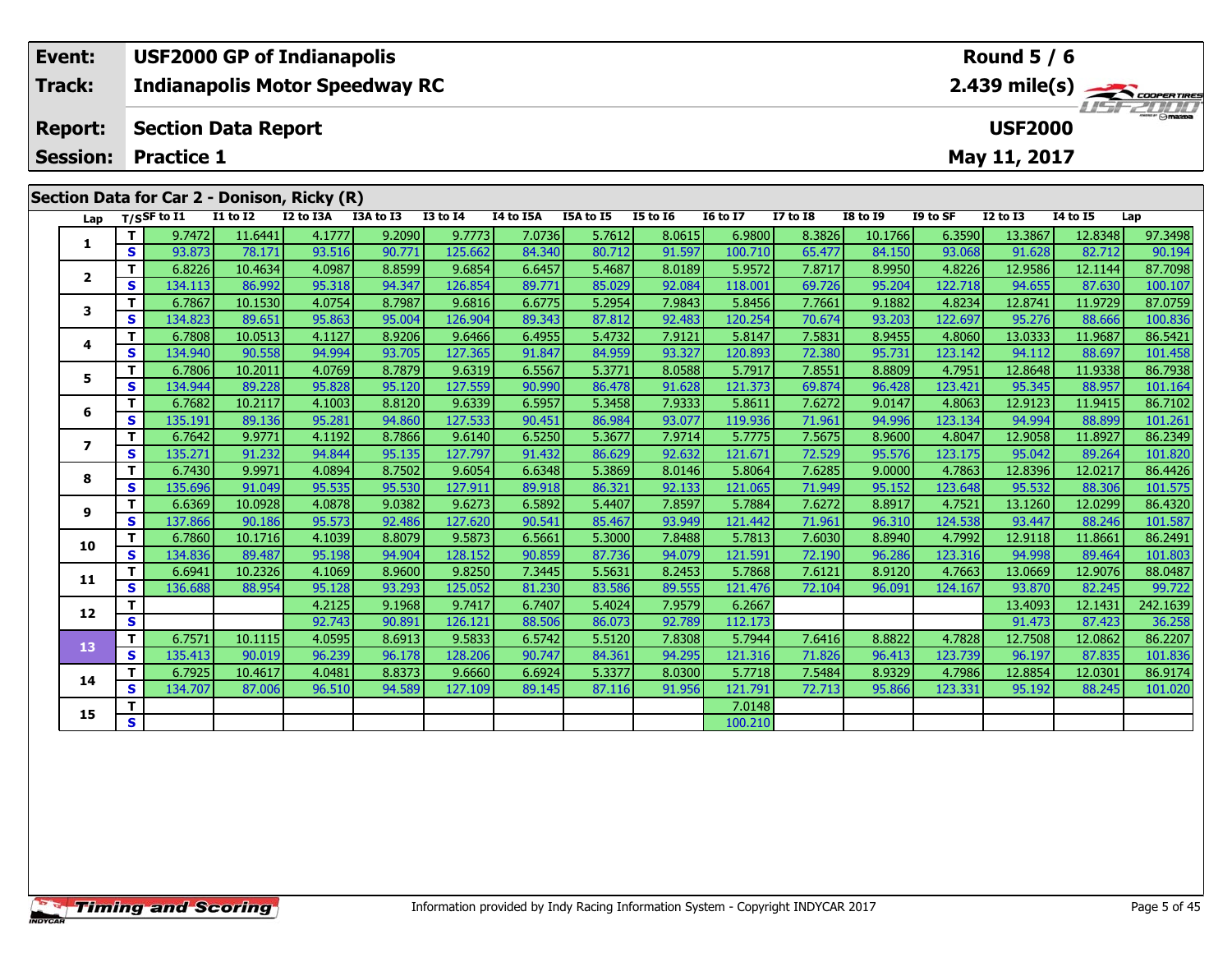| Event:         | <b>USF2000 GP of Indianapolis</b>     | Round $5/6$                                            |
|----------------|---------------------------------------|--------------------------------------------------------|
| Track:         | <b>Indianapolis Motor Speedway RC</b> | $2.439$ mile(s) $\overbrace{\hspace{2cm}}$ coorerrings |
| <b>Report:</b> | Section Data Report                   | $mmm$ $\odot$ mazna<br><b>USF2000</b>                  |
|                | <b>Session: Practice 1</b>            | May 11, 2017                                           |

|                         |                         |                 | Section Data for Car 2 - Donison, Ricky (R) |                 |
|-------------------------|-------------------------|-----------------|---------------------------------------------|-----------------|
|                         |                         | Lap T/SPI to PO | PO to SF                                    | <b>SF to PI</b> |
| $\mathbf{1}$            | $\tau$                  |                 | 592.2026 101.7331                           |                 |
|                         | $\mathbf{s}$            | 2.399           | 79.235                                      |                 |
| $\overline{\mathbf{2}}$ | $\blacksquare$          |                 |                                             |                 |
|                         | $\overline{\mathbf{s}}$ |                 |                                             |                 |
| $\mathbf{3}$            | $\overline{T}$          |                 |                                             |                 |
|                         | $\mathbf{s}$            |                 |                                             |                 |
| 4                       | $\overline{1}$          |                 |                                             |                 |
|                         | $\overline{\mathbf{s}}$ |                 |                                             |                 |
| $5\phantom{.0}$         | $\mathsf{T}$            |                 |                                             |                 |
|                         | $\overline{\mathbf{s}}$ |                 |                                             |                 |
|                         | $\mathbf T$             |                 |                                             |                 |
| 6                       | $\overline{\mathbf{s}}$ |                 |                                             |                 |
|                         | $\overline{1}$          |                 |                                             |                 |
| $\overline{\mathbf{z}}$ | $\overline{\mathbf{s}}$ |                 |                                             |                 |
|                         | $\overline{T}$          |                 |                                             |                 |
| $\bf{8}$                | $\mathbf{s}$            |                 |                                             |                 |
|                         | $\overline{\mathsf{T}}$ |                 |                                             |                 |
| $\mathbf{9}$            | $\mathbf{s}$            |                 |                                             |                 |
|                         | $\overline{\mathsf{T}}$ |                 |                                             |                 |
| 10                      | $\overline{\mathbf{s}}$ |                 |                                             |                 |
|                         | $\blacksquare$          |                 |                                             | 91.1380         |
| $\mathbf{11}$           | $\overline{\mathbf{s}}$ |                 |                                             | 87.814          |
|                         | $\mathbf{T}$            | 151.6668        | 87.4316                                     |                 |
| 12                      | $\mathbf{s}$            | 9.366           | 92.195                                      |                 |
|                         | T                       |                 |                                             |                 |
| 13                      | $\overline{\mathbf{s}}$ |                 |                                             |                 |
|                         | $\overline{I}$          |                 |                                             | 92.9552         |
| 14                      | $\mathbf{s}$            |                 |                                             | 86.097          |
|                         | $\blacksquare$          |                 |                                             |                 |
| 15                      | $\overline{\mathbf{s}}$ |                 |                                             |                 |
|                         |                         |                 |                                             |                 |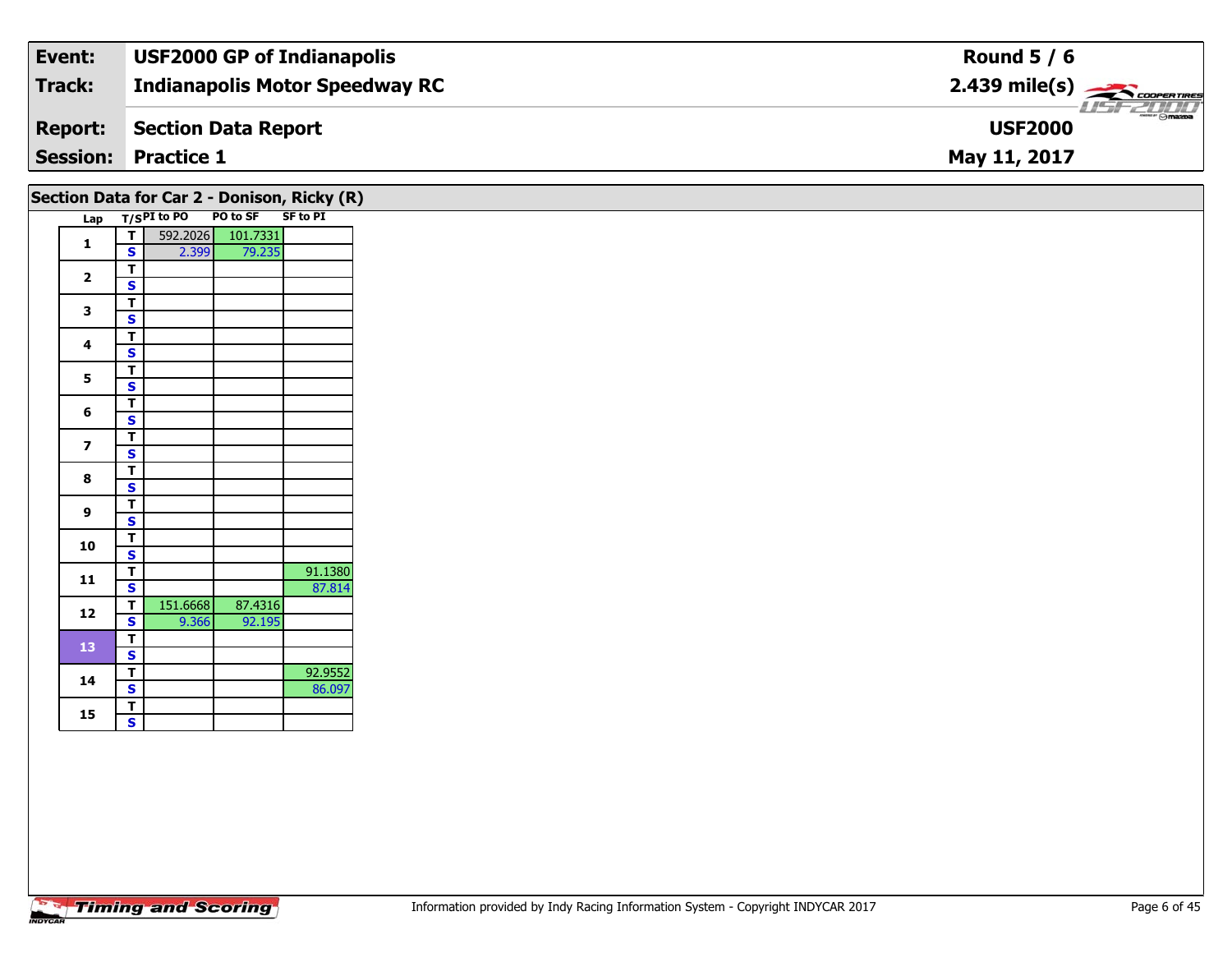|                                                | Event:          |                       | <b>USF2000 GP of Indianapolis</b>     |           |           |                 |                |           |                   |                 |                       | Round $5/6$     |          |                 |                |         |  |  |
|------------------------------------------------|-----------------|-----------------------|---------------------------------------|-----------|-----------|-----------------|----------------|-----------|-------------------|-----------------|-----------------------|-----------------|----------|-----------------|----------------|---------|--|--|
|                                                | <b>Track:</b>   |                       | <b>Indianapolis Motor Speedway RC</b> |           |           |                 |                |           |                   |                 |                       | <b>LISFZOOD</b> |          |                 |                |         |  |  |
|                                                | <b>Report:</b>  |                       | <b>Section Data Report</b>            |           |           |                 | <b>USF2000</b> |           |                   |                 |                       |                 |          |                 |                |         |  |  |
|                                                | <b>Session:</b> | <b>Practice 1</b>     |                                       |           |           |                 |                |           |                   |                 |                       |                 |          | May 11, 2017    |                |         |  |  |
| Section Data for Car 20 - Horton, Chandler (R) |                 |                       |                                       |           |           |                 |                |           |                   |                 |                       |                 |          |                 |                |         |  |  |
|                                                | Lap             | $_{\rm T/SS}$ F to I1 | <b>I1 to I2</b>                       | I2 to I3A | I3A to I3 | <b>I3 to I4</b> | I4 to I5A      | I5A to I5 | <b>I5 to 16</b>   | <b>I6 to I7</b> | $I7$ to $I8$          | <b>I8 to I9</b> | I9 to SF | <b>I2 to I3</b> | 14 to 15       | Lap     |  |  |
|                                                |                 | 7.0072                | 10.8453                               | 4.3183    | 9.1706    | 9.9044          | 7.2365         | 5.6501    | 8.0781            | 6.2057          | 8.3209                | 9.1956          | 4.9468   | 13.4889         | 12.8866        | 90.8795 |  |  |
|                                                |                 | $120$ con             | <u>loo oo co</u>                      | 00.471    | 01151     | 1240E0          | 02AB           | ാ ാവി     | $01 \text{ and }$ | 112.274         | <b><i>CE OCOL</i></b> | 02,120          | 110.627  | nn noo L        | <u>נחדר רס</u> | OCG1C   |  |  |

| 1            |              | 7.0072  | 10.8453 | 4.31831 | 9.1706 | 9.9044  | 7.23651 | 5.6501 | 8.0781 | 6.2057  | 8.32091 | 9.1956 | 4.9468  | 13.48891 | 12.88661 | 90.8795  |
|--------------|--------------|---------|---------|---------|--------|---------|---------|--------|--------|---------|---------|--------|---------|----------|----------|----------|
|              | S            | 130.580 | 83.928  | 90.471  | 91.151 | 124.050 | 82.442  | 82.299 | 91.409 | 113.276 | 65.962  | 93.128 | 119.637 | 90.933   | 82.379   | 96.616   |
| $\mathbf{2}$ |              | 6.9808  | 10.5708 | 4.2363  | 9.0410 | 9.8640  | 7.0187  | 5.5372 | 8.1544 | 5.9656  | 7.9227  | 9.1154 | 4.9207  | 13.2773  | 12.5559  | 89.3276  |
|              | S            | 131.074 | 86.108  | 92.222  | 92.458 | 124.558 | 85.000  | 83.977 | 90.553 | 117.835 | 69.277  | 93.947 | 120.271 | 92.383   | 84.549   | 98.294   |
| 3            | т            | 6.9697  | 10.3959 | 4.1493  | 8.9106 | 9.8437  | 7.1403  | 5.5565 | 8.0533 | 5.9546  | 7.8479  | 9.0866 | 4.9170  | 13.0599  | 12.6968  | 88.8254  |
|              | S            | 131.283 | 87.556  | 94.156  | 93.811 | 124.814 | 83.553  | 83.686 | 91.690 | 118.052 | 69.938  | 94.245 | 120.362 | 93.920   | 83.611   | 98.850   |
| 4            | т            | 6.9186  | 10.2471 | 4.2236  | 8.9292 | 9.8280  | 6.7648  | 5.6036 | 8.3076 | 5.8868  | 7.7759  | 9.1197 | 4.9041  | 13.1528  | 12.3684  | 88.5090  |
|              | S            | 132.252 | 88.828  | 92.500  | 93.615 | 125.014 | 88.190  | 82.982 | 88.884 | 119.412 | 70.585  | 93.903 | 120.678 | 93.257   | 85.831   | 99.203   |
| 5            | т            |         |         | 4.1607  | 8.9507 | 9.8378  | 6.8947  | 5.4781 | 8.0060 | 5.9616  |         |        |         | 13.1114  | 12.3728  | 281.9058 |
|              | S            |         |         | 93.898  | 93.390 | 124.889 | 86.529  | 84.883 | 92.232 | 117.914 |         |        |         | 93.551   | 85.800   | 31.147   |
| 6            | т            | 6.9468  | 10.2828 | 4.1379  | 8.8265 | 9.8060  | 6.8251  | 5.4862 | 7.9711 | 5.9316  | 7.7038  | 9.0952 | 4.8983  | 12.9644  | 12.3113  | 87.9113  |
|              | S            | 131.715 | 88.519  | 94.415  | 94.704 | 125.294 | 87.411  | 84.758 | 92.636 | 118.510 | 71.246  | 94.156 | 120.821 | 94.612   | 86.229   | 99.878   |
| 7            | т            | 6.9475  | 10.4400 | 4.1217  | 8.9456 | 9.6718  | 6.7954  | 5.5935 | 8.0220 | 5.9384  | 7.6628  | 9.0530 | 4.8938  | 13.0673  | 12.3889  | 88.0855  |
|              | S            | 131.702 | 87.187  | 94.787  | 93.444 | 127.033 | 87.793  | 83.132 | 92.048 | 118.374 | 71.627  | 94.594 | 120.932 | 93.867   | 85.689   | 99.680   |
| 8            | т            | 6.9642  | 10.3134 | 4.1133  | 8.9498 | 9.8136  | 7.5687  | 5.5768 | 8.0300 | 5.8613  | 8.1633  | 9.2575 | 4.9156  | 13.0631  | 13.1455  | 185.5647 |
|              | S            | 131.386 | 88.257  | 94.980  | 93.400 | 125.197 | 78.823  | 83.381 | 91.956 | 119.932 | 67.236  | 92.505 | 120.396 | 93.897   | 80.757   | 47.317   |
| 9            | т            | 6.8553  | 10.2041 | 4.0434  | 8.9012 | 9.7815  | 6.8242  | 5.4459 | 7.9821 | 5.8885  | 7.7859  | 9.0541 | 4.8672  | 12.9446  | 12.2701  | 87.6334  |
|              | S            | 133.473 | 89.202  | 96.622  | 93.910 | 125.608 | 87.423  | 85.385 | 92.508 | 119.378 | 70.495  | 94.583 | 121.593 | 94.757   | 86.519   | 100.195  |
| 10           | т            | 6.9031  | 10.2516 | 4.1109  | 8.8802 | 9.7923  | 6.6723  | 5.4197 | 8.0391 | 5.9111  | 7.8472  | 8.9965 | 4.8903  | 12.9911  | 12.0920  | 87.7143  |
|              | S            | 132.549 | 88.789  | 95.036  | 94.132 | 125.470 | 89.413  | 85.798 | 91.852 | 118.921 | 69.944  | 95.189 | 121.019 | 94.418   | 87.793   | 100.102  |
| 11           |              | 6.9163  | 10.0206 | 4.1473  | 8.8705 | 9.7650  | 6.7540  | 5.4697 | 8.0746 | 5.9240  | 7.7657  | 9.0183 | 4.8832  | 13.0178  | 12.2237  | 87.6092  |
|              | S            | 132.296 | 90.836  | 94.201  | 94.235 | 125.820 | 88.331  | 85.014 | 91.448 | 118.662 | 70.678  | 94.958 | 121.195 | 94.224   | 86.847   | 100.222  |
| 12           |              | 6.9040  | 10.3716 | 4.1263  | 8.9839 | 9.8290  | 7.3713  | 6.1134 | 8.6048 | 5.9433  | 7.8058  | 9.0776 | 4.8767  | 13.1102  | 13.4847  | 90.0077  |
|              | S            | 132.532 | 87.762  | 94.681  | 93.045 | 125.001 | 80.934  | 76.062 | 85.814 | 118.277 | 70.315  | 94.338 | 121.356 | 93.560   | 78.726   | 97.552   |
| 13           | т            |         |         |         |        |         |         |        |        | 6.8117  |         |        |         |          |          |          |
|              | $\mathbf{s}$ |         |         |         |        |         |         |        |        | 103.198 |         |        |         |          |          |          |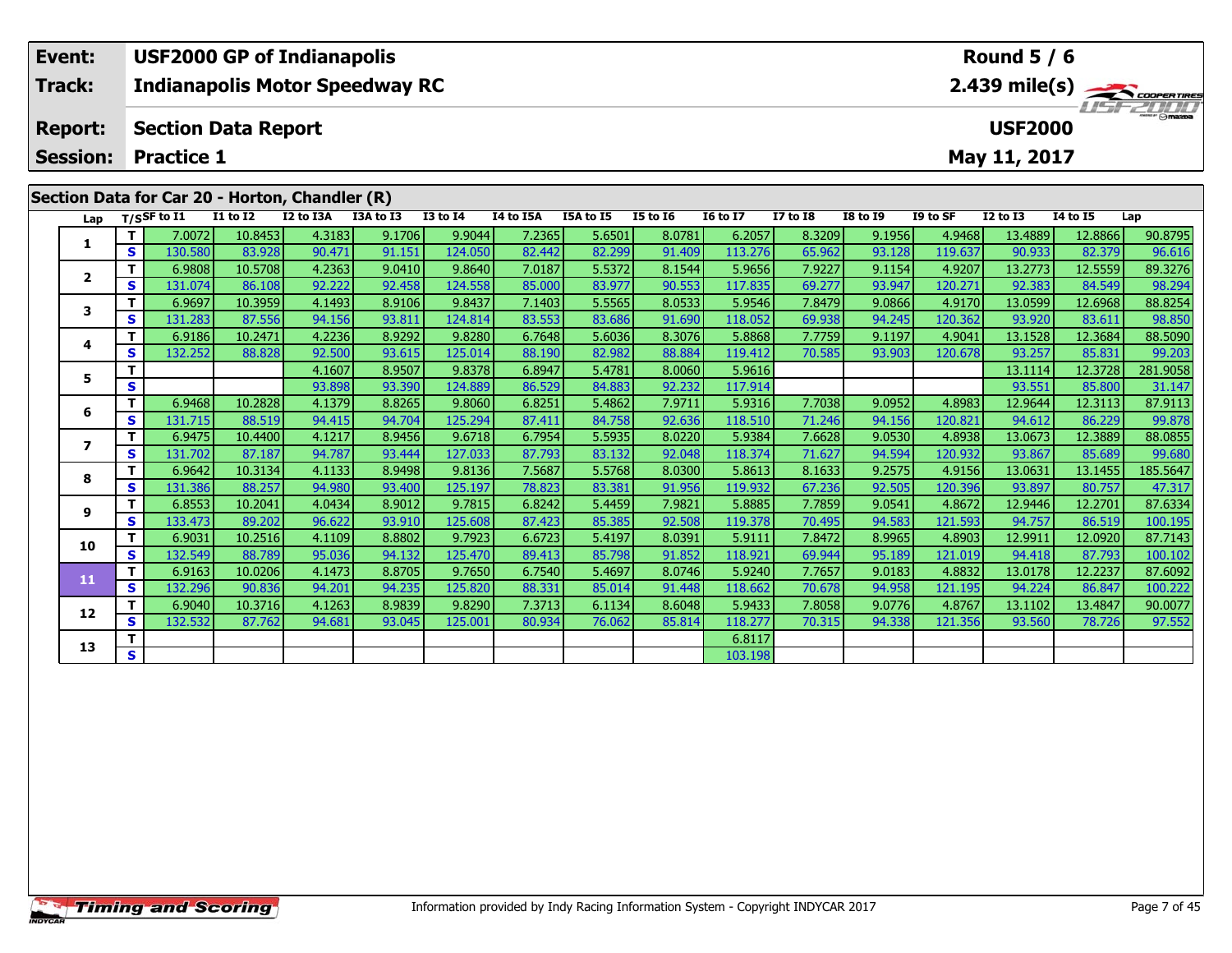| Event:          | <b>USF2000 GP of Indianapolis</b>     | Round $5/6$                                                                                                                                                                                                                                                                                                                                                                                                                                                                                       |
|-----------------|---------------------------------------|---------------------------------------------------------------------------------------------------------------------------------------------------------------------------------------------------------------------------------------------------------------------------------------------------------------------------------------------------------------------------------------------------------------------------------------------------------------------------------------------------|
| Track:          | <b>Indianapolis Motor Speedway RC</b> | $2.439$ mile(s) $\rightarrow$ Coorer These                                                                                                                                                                                                                                                                                                                                                                                                                                                        |
| <b>Report:</b>  | Section Data Report                   | $\overline{\phantom{a}}$ $\overline{\phantom{a}}$ $\overline{\phantom{a}}$ $\overline{\phantom{a}}$ $\overline{\phantom{a}}$ $\overline{\phantom{a}}$ $\overline{\phantom{a}}$ $\overline{\phantom{a}}$ $\overline{\phantom{a}}$ $\overline{\phantom{a}}$ $\overline{\phantom{a}}$ $\overline{\phantom{a}}$ $\overline{\phantom{a}}$ $\overline{\phantom{a}}$ $\overline{\phantom{a}}$ $\overline{\phantom{a}}$ $\overline{\phantom{a}}$ $\overline{\phantom{a}}$ $\overline{\$<br><b>USF2000</b> |
| <b>Session:</b> | <b>Practice 1</b>                     | May 11, 2017                                                                                                                                                                                                                                                                                                                                                                                                                                                                                      |

|                         |        |             |          | Section Data for Car 20 - Horton, Chandler (R) |  |
|-------------------------|--------|-------------|----------|------------------------------------------------|--|
| Lap                     |        | T/SPI to PO | PO to SF | <b>SF to PI</b>                                |  |
| $\mathbf{1}$            | т      | 566.5651    | 95.5236  |                                                |  |
|                         | S      | 2.507       | 84.385   |                                                |  |
| $\overline{\mathbf{2}}$ | т      |             |          |                                                |  |
|                         | S      |             |          |                                                |  |
| 3                       | т      |             |          |                                                |  |
|                         | S      |             |          |                                                |  |
| 4                       | т      |             |          | 91.5962                                        |  |
|                         | S      |             |          | 87.375                                         |  |
| 5                       | т<br>S | 192.5815    | 86.1795  |                                                |  |
|                         | т      | 7.376       | 93.535   |                                                |  |
| 6                       | S      |             |          |                                                |  |
|                         | т      |             |          |                                                |  |
| $\overline{\mathbf{z}}$ | S      |             |          |                                                |  |
| 8                       | т      |             |          |                                                |  |
|                         | s      |             |          |                                                |  |
| 9                       | т      |             |          |                                                |  |
|                         | S      |             |          |                                                |  |
| 10                      | т      |             |          |                                                |  |
|                         | S      |             |          |                                                |  |
| 11                      | т      |             |          |                                                |  |
|                         | S      |             |          |                                                |  |
| 12                      | т      |             |          | 98.7957                                        |  |
|                         | S<br>T |             |          | 81.007                                         |  |
| 13                      | S      |             |          |                                                |  |
|                         |        |             |          |                                                |  |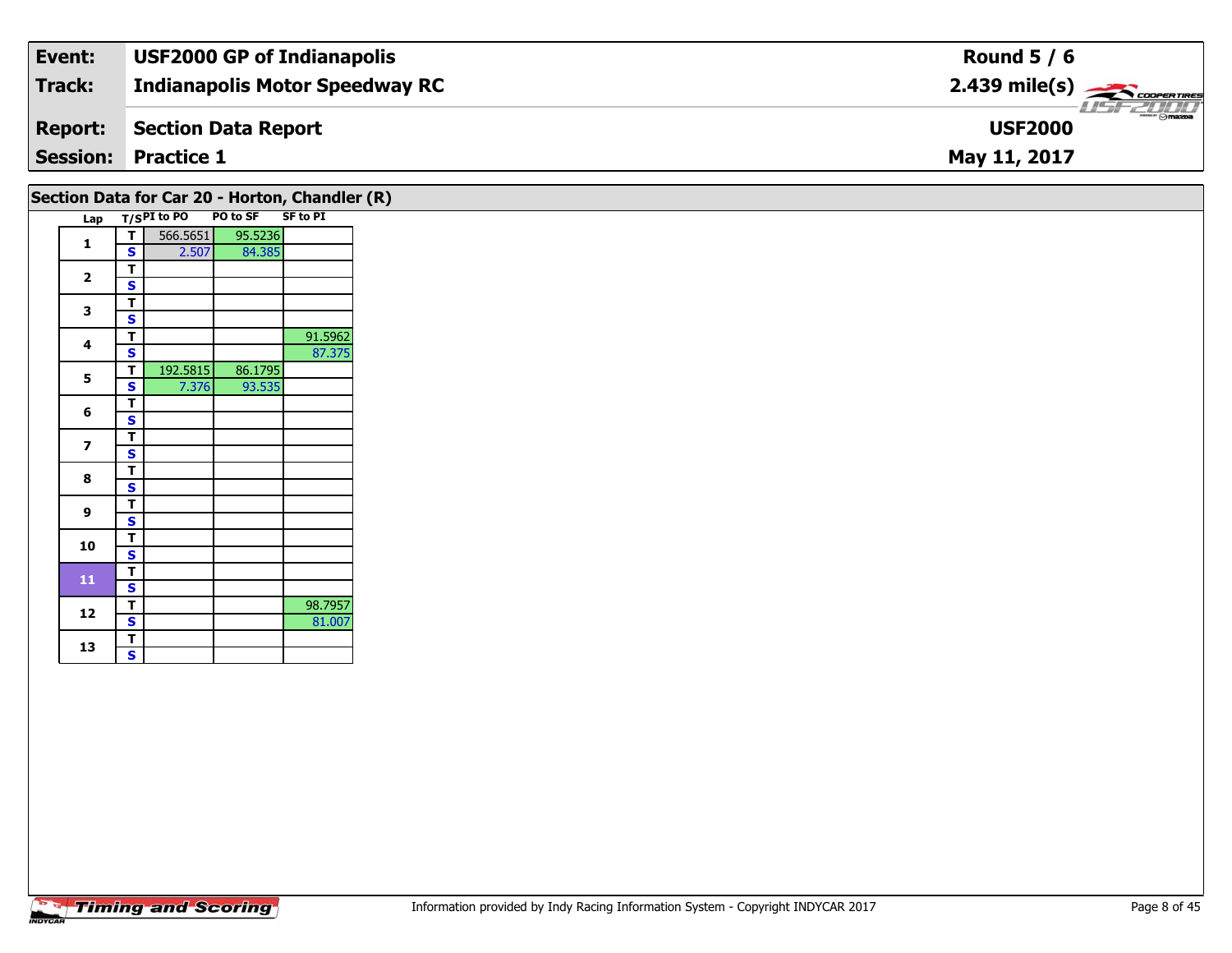| Event:         | <b>USF2000 GP of Indianapolis</b>           | Round $5/6$                                |
|----------------|---------------------------------------------|--------------------------------------------|
| Track:         | <b>Indianapolis Motor Speedway RC</b>       | $2.439$ mile(s) $\rightarrow$ COOPER TIRES |
| <b>Report:</b> | Section Data Report                         | <b>USF2000</b>                             |
|                | <b>Session: Practice 1</b>                  | May 11, 2017                               |
|                | Section Data for Car 21 - VeeKay, Rinus (R) |                                            |

|                          | Lap          | T/SSF to I1                        | <b>I1 to I2</b> | $\sim$ $\sim$ $\sim$ $\sim$ $\sim$ $\sim$ $\sim$<br>I2 to I3A | I3A to I3 | <b>I3 to I4</b> | I4 to I5A | I5A to I5 | <b>I5 to 16</b> | <b>16 to 17</b> | <b>I7 to I8</b> | <b>I8 to I9</b> | I9 to SF | <b>I2 to I3</b> | <b>I4 to I5</b> | Lap     |
|--------------------------|--------------|------------------------------------|-----------------|---------------------------------------------------------------|-----------|-----------------|-----------|-----------|-----------------|-----------------|-----------------|-----------------|----------|-----------------|-----------------|---------|
|                          |              | T.<br>6.9567                       | 10.8961         | 4.1951                                                        | 9.1114    | 9.7419          | 7.1193    | 5.5073    | 8.0748          | 6.1505          | 8.3128          | 9.2342          | 4.9102   | 13.3065         | 12.6266         | 90.2103 |
| 1                        |              | S<br>131.528                       | 83.537          | 93.128                                                        | 91.743    | 126.119         | 83.799    | 84.433    | 91.446          | 114.292         | 66.026          | 92.738          | 120.528  | 92.180          | 84.076          | 97.333  |
|                          |              | T.<br>6.8500                       | 10.2150         | 4.1240                                                        | 8.8718    | 9.7272          | 6.8684    | 5.3766    | 8.0764          | 5.9092          | 7.6256          | 9.0213          | 4.8508   | 12.9958         | 12.2450         | 87.5163 |
| $\overline{2}$           |              | S<br>133.577                       | 89.107          | 94.734                                                        | 94.221    | 126.309         | 86.860    | 86.486    | 91.428          | 118.959         | 71.976          | 94.927          | 122.004  | 94.384          | 86.696          | 100.329 |
| 3                        |              | T.<br>6.8277                       | 10.1678         | 4.1784                                                        | 8.8276    | 9.6857          | 6.7616    | 5.2651    | 7.9506          | 5.8775          | 7.5135          | 8.9837          | 4.8386   | 13.0060         | 12.0267         | 86.8778 |
|                          |              | S.<br>134.013                      | 89.521          | 93.500                                                        | 94.693    | 126.851         | 88.232    | 88.317    | 92.875          | 119.601         | 73.050          | 95.324          | 122.312  | 94.310          | 88.270          | 101.066 |
| 4                        |              | T.<br>6.7445                       | 10.4298         | 4.1254                                                        | 8.8474    | 9.5666          | 6.7475    | 5.3747    | 7.8995          | 5.8295          | 7.4925          | 9.0351          | 4.8157   | 12.9728         | 12.1222         | 86.9082 |
|                          |              | S<br>135.666                       | 87.272          | 94.702                                                        | 94.481    | 128.430         | 88.417    | 86.516    | 93.475          | 120.586         | 73.255          | 94.782          | 122.893  | 94.551          | 87.574          | 101.031 |
| 5                        |              | T.<br>6.8331                       | 9.9285          | 4.0641                                                        | 8.8160    | 9.6178          | 6.6610    | 5.3269    | 7.9084          | 5.7788          | 7.4636          | 9.0806          | 4.8454   | 12.8801         | 11.9879         | 86.3242 |
|                          |              | S.<br>133.907                      | 91.678          | 96.130                                                        | 94.817    | 127.746         | 89.565    | 87.293    | 93.370          | 121.644         | 73.539          | 94.307          | 122.140  | 95.231          | 88.555          | 101.714 |
| 6                        |              | T.<br>6.7935                       | 10.0730         | 4.0887                                                        | 9.2189    | 9.5686          | 6.6171    | 5.2270    | 8.0428          | 5.7481          | 7.4673          | 9.0187          | 4.8247   | 13.3076         | 11.8441         | 86.6884 |
|                          |              | S<br>134.688                       | 90.363          | 95.552                                                        | 90.673    | 128.403         | 90.159    | 88.961    | 91.810          | 122.293         | 73.502          | 94.954          | 122.664  | 92.172          | 89.630          | 101.287 |
| $\overline{\phantom{a}}$ |              | T.<br>6.7370                       | 9.9312          | 4.0585                                                        | 8.8195    | 9.5853          | 6.6903    | 5.3023    | 8.0053          | 5.8387          | 7.4798          | 8.9755          | 4.7957   | 12.8780         | 11.9926         | 86.2191 |
|                          |              | S<br>135.817                       | 91.653          | 96.263                                                        | 94.780    | 128.179         | 89.173    | 87.698    | 92.240          | 120.396         | 73.379          | 95.411          | 123.406  | 95.247          | 88.520          | 101.838 |
| 8                        |              | T.<br>6.7879                       | 9.9275          | 4.0480                                                        | 8.7817    | 9.6794          | 6.6067    | 5.2464    | 7.9145          | 5.8019          | 7.7956          | 9.0174          | 4.8344   | 12.8297         | 11.8531         | 86.4414 |
|                          |              | S<br>134.799                       | 91.687          | 96.512                                                        | 95.188    | 126.933         | 90.301    | 88.632    | 93.298          | 121.159         | 70.407          | 94.968          | 122.418  | 95.606          | 89.562          | 101.576 |
| 9                        |              | T.<br>6.7772                       | 9.9688          | 4.0332                                                        | 8.7875    | 9.6544          | 6.6477    | 5.2988    | 7.9570          | 5.8367          | 7.4136          | 8.9699          | 4.8100   | 12.8207         | 11.9465         | 86.1548 |
|                          |              | S<br>135.012                       | 91.308          | 96.866                                                        | 95.125    | 127.262         | 89.744    | 87.756    | 92.800          | 120.437         | 74.035          | 95.471          | 123.039  | 95.673          | 88.862          | 101.914 |
| 10                       |              | T.<br>6.7722                       | 10.0045         | 4.0586                                                        | 8.7498    | 9.5624          | 6.6815    | 5.2518    | 7.9259          | 5.7980          | 7.4069          | 8.9770          | 4.8092   | 12.8084         | 11.9333         | 85.9978 |
|                          |              | $\overline{\mathbf{s}}$<br>135.111 | 90.982          | 96.260                                                        | 95.535    | 128.486         | 89.290    | 88.541    | 93.164          | 121.241         | 74.102          | 95.395          | 123.060  | 95.765          | 88.960          | 102.100 |
| 11                       |              | T.<br>6.7876                       | 9.9168          | 4.0530                                                        | 8.7224    | 9.5860          | 6.5989    | 5.2168    | 7.9230          | 5.7955          | 7.4263          | 8.9658          | 4.8226   | 12.7754         | 11.8157         | 85.8147 |
|                          | $\mathbf{s}$ | 134.805                            | 91.786          | 96.393                                                        | 95.835    | 128.170         | 90.408    | 89.135    | 93.198          | 121.293         | 73.908          | 95.514          | 122.718  | 96.012          | 89.846          | 102.318 |
| 12                       |              | T.<br>6.7414                       | 9.9768          | 4.0951                                                        | 8.8578    | 9.5667          | 6.7037    | 5.2476    | 8.1264          | 5.7654          | 7.4566          | 8.9551          | 4.8006   | 12.9529         | 11.9513         | 86.2932 |
|                          |              | S<br>135.728                       | 91.234          | 95.402                                                        | 94.370    | 128.428         | 88.994    | 88.612    | 90.865          | 121.926         | 73.608          | 95.629          | 123.280  | 94.696          | 88.826          | 101.751 |
| 13                       |              | T.<br>6.6799                       | 10.0464         | 4.0631                                                        | 8.7309    | 9.6584          | 6.5908    | 5.1629    | 7.9831          | 5.8343          | 7.6288          | 9.0177          | 4.7928   | 12.7940         | 11.7537         | 86.1891 |
|                          |              | S<br>136.978                       | 90.602          | 96.154                                                        | 95.741    | 127.209         | 90.519    | 90.066    | 92.497          | 120.487         | 71.946          | 94.965          | 123.481  | 95.872          | 90.320          | 101.874 |
| 14                       |              | T.<br>6.7975                       | 9.9405          | 4.0199                                                        | 8.7348    | 9.6287          | 6.5592    | 5.2020    | 8.0157          | 5.7688          | 7.5252          | 9.0068          | 4.8257   | 12.7547         | 11.7612         | 86.0248 |
|                          |              | S<br>134.608                       | 91.568          | 97.187                                                        | 95.699    | 127.601         | 90.955    | 89.389    | 92.120          | 121.855         | 72.937          | 95.080          | 122.639  | 96.168          | 90.262          | 102.068 |
| 15                       |              | Τ.<br>6.7681                       | 9.9676          | 4.0286                                                        | 8.7285    | 9.6235          | 6.6078    | 5.2077    | 8.1278          | 5.7935          | 7.4733          | 8.9568          | 4.8057   | 12.7571         | 11.8155         | 86.0889 |
|                          |              | S.<br>135.193                      | 91.319          | 96.977                                                        | 95.768    | 127.670         | 90.286    | 89.291    | 90.850          | 121.335         | 73.443          | 95.610          | 123.149  | 96.150          | 89.847          | 101.992 |
| 16                       |              | т                                  |                 |                                                               |           |                 |           |           |                 | 5.9088          |                 |                 |          |                 |                 |         |
|                          |              | $\overline{\mathbf{s}}$            |                 |                                                               |           |                 |           |           |                 | 118.967         |                 |                 |          |                 |                 |         |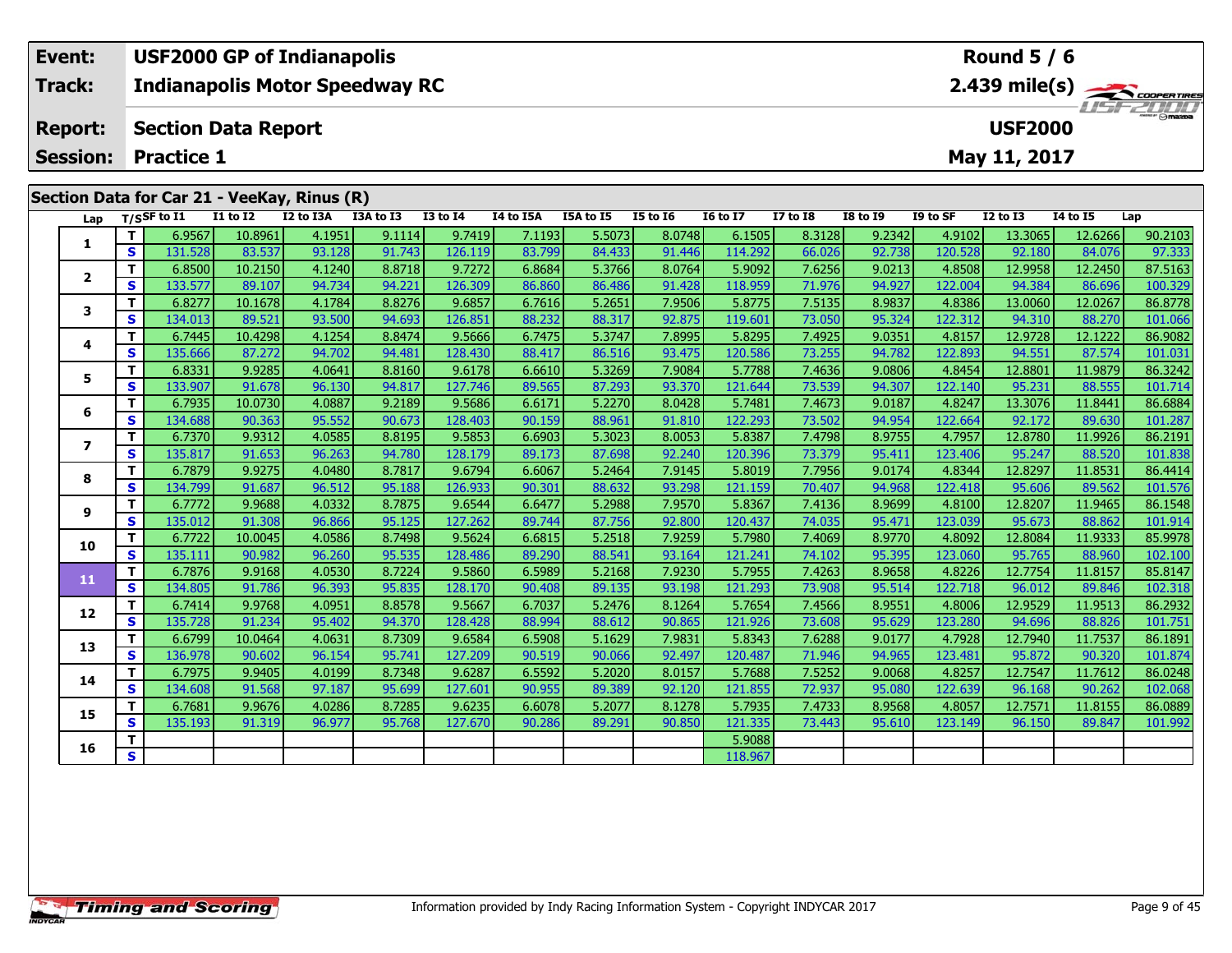| Event:         | <b>USF2000 GP of Indianapolis</b>     | Round $5/6$                               |
|----------------|---------------------------------------|-------------------------------------------|
| Track:         | <b>Indianapolis Motor Speedway RC</b> | $2.439$ mile(s) $\frac{1}{2.5600}$        |
| <b>Report:</b> | Section Data Report                   | $\frac{2\pi}{2}$ omazoa<br><b>USF2000</b> |
|                | <b>Session: Practice 1</b>            | May 11, 2017                              |

|                         |                                         |          | Section Data for Car 21 - VeeKay, Rinus (R)<br>Lap T/SPI to PO PO to SF SF to PI |         |
|-------------------------|-----------------------------------------|----------|----------------------------------------------------------------------------------|---------|
|                         | ⊤⊺                                      | 478.8735 | 96.2011                                                                          |         |
| $\mathbf{1}$            | S                                       | 2.966    | 83.791                                                                           |         |
| $\overline{\mathbf{2}}$ | $\mathbf T$                             |          |                                                                                  |         |
|                         | $\mathbf{s}$                            |          |                                                                                  |         |
| 3                       | $\overline{\mathbf{T}}$                 |          |                                                                                  |         |
|                         | $\overline{\mathbf{s}}$                 |          |                                                                                  |         |
| $\overline{\mathbf{4}}$ | $\overline{\mathsf{r}}$                 |          |                                                                                  |         |
|                         | $\overline{\mathbf{s}}$                 |          |                                                                                  |         |
| 5                       | $\overline{\mathsf{r}}$                 |          |                                                                                  |         |
|                         | $\overline{\mathbf{s}}$                 |          |                                                                                  |         |
| $6\phantom{1}$          | $\overline{\mathbf{r}}$<br>$\mathbf{s}$ |          |                                                                                  |         |
|                         | $\overline{\mathbf{r}}$                 |          |                                                                                  |         |
| $\overline{\mathbf{z}}$ | $\overline{\mathbf{s}}$                 |          |                                                                                  |         |
|                         | $\overline{\mathbf{T}}$                 |          |                                                                                  |         |
| 8                       | $\overline{\mathbf{s}}$                 |          |                                                                                  |         |
|                         | $\overline{\mathsf{T}}$                 |          |                                                                                  |         |
| $\overline{9}$          | $\overline{\mathbf{s}}$                 |          |                                                                                  |         |
|                         | $\overline{\mathsf{T}}$                 |          |                                                                                  |         |
| 10                      | $\overline{\mathbf{s}}$                 |          |                                                                                  |         |
|                         | $\mathbf{T}$                            |          |                                                                                  |         |
| ${\bf 11}$              | $\overline{\mathbf{s}}$                 |          |                                                                                  |         |
|                         | $\overline{\mathsf{r}}$                 |          |                                                                                  |         |
| 12                      | $\overline{\mathbf{s}}$                 |          |                                                                                  |         |
| 13                      | $\overline{\mathbf{T}}$                 |          |                                                                                  |         |
|                         | $\overline{\mathbf{s}}$                 |          |                                                                                  |         |
| 14                      | $\overline{\mathsf{r}}$                 |          |                                                                                  |         |
|                         | $\mathbf{s}$                            |          |                                                                                  |         |
| 15                      | $\overline{1}$                          |          |                                                                                  | 85.6016 |
|                         | $\overline{\mathbf{s}}$                 |          |                                                                                  | 93.493  |
| 16                      | $\overline{\mathbf{r}}$                 |          |                                                                                  |         |
|                         | $\mathbf{s}$                            |          |                                                                                  |         |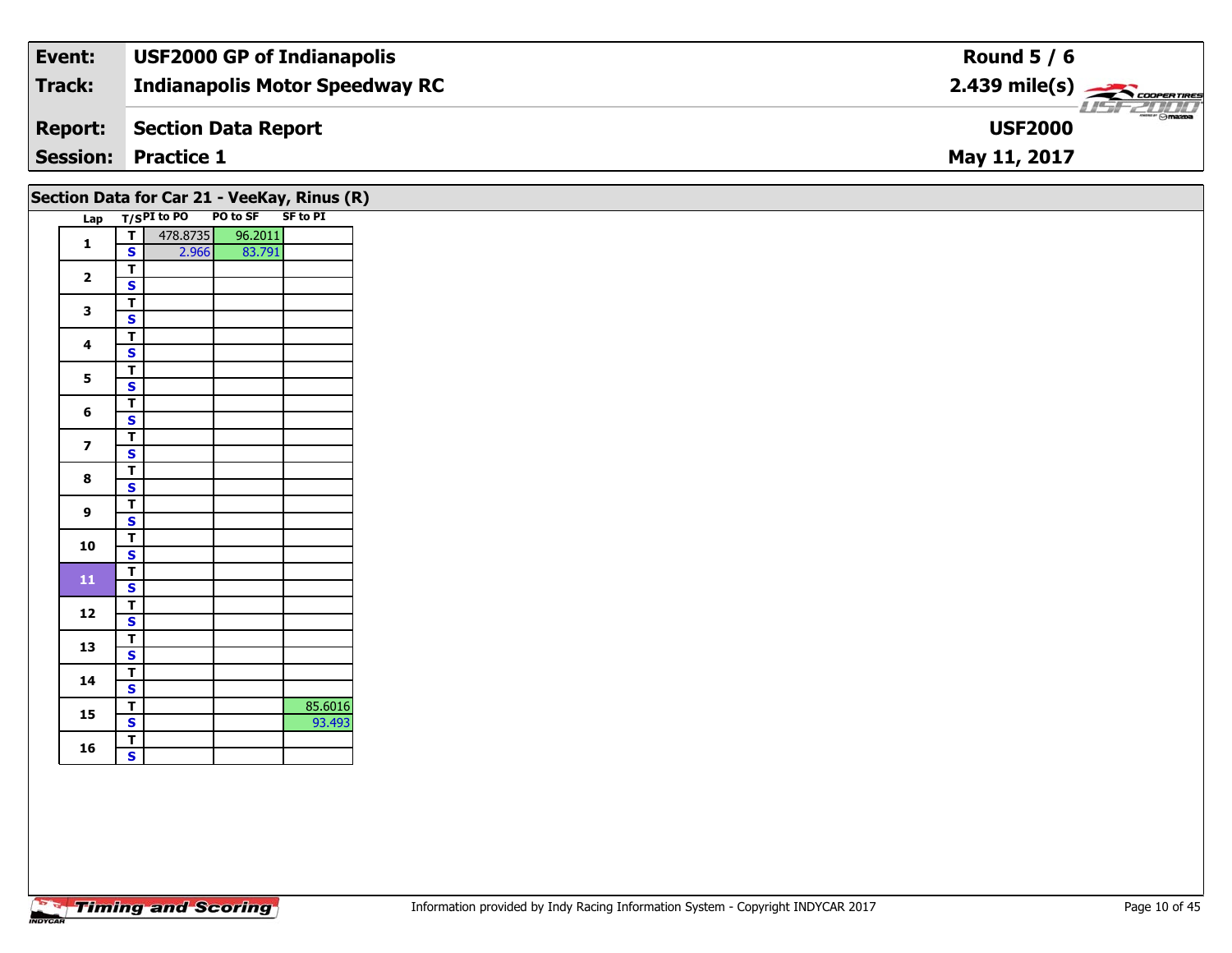| Event:          | <b>USF2000 GP of Indianapolis</b>                                                                                                                    | <b>Round 5 / 6</b>                                                                                   |  |  |  |  |  |  |  |  |  |
|-----------------|------------------------------------------------------------------------------------------------------------------------------------------------------|------------------------------------------------------------------------------------------------------|--|--|--|--|--|--|--|--|--|
| Track:          | <b>Indianapolis Motor Speedway RC</b>                                                                                                                | $2.439$ mile(s) $\overbrace{\hspace{2cm}}$ COOPERTIRE                                                |  |  |  |  |  |  |  |  |  |
| <b>Report:</b>  | <b>Section Data Report</b>                                                                                                                           | USF2000<br><b>USF2000</b>                                                                            |  |  |  |  |  |  |  |  |  |
| <b>Session:</b> | <b>Practice 1</b>                                                                                                                                    | May 11, 2017                                                                                         |  |  |  |  |  |  |  |  |  |
|                 |                                                                                                                                                      |                                                                                                      |  |  |  |  |  |  |  |  |  |
|                 | Section Data for Car 22 - Ming, Calvin (R)                                                                                                           |                                                                                                      |  |  |  |  |  |  |  |  |  |
| Lap             | I5A to I5<br>I2 to I3A<br>I3A to I3<br><b>I3 to I4</b><br><b>I5 to I6</b><br><b>16 to 17</b><br>$I7$ to $I8$<br>T/SSF to I1<br>I1 to I2<br>I4 to I5A | <b>I8 to I9</b><br>I9 to SF<br><b>I4 to I5</b><br>I2 to I3<br>Lap                                    |  |  |  |  |  |  |  |  |  |
|                 | ا وهجه ع<br>10.9597<br>1200I<br>ا 1992 ه<br>60756<br>a nenat<br>6.0132<br><b>E</b> ENNOT<br>່ ຊັດຈາລະ L                                              | 90 7912<br>$\triangle$ 2215<br>$\overline{12}$ $\overline{12}$<br>0.0106<br><b>LERUVO</b><br>12.3507 |  |  |  |  |  |  |  |  |  |

| Lap                     |              | 1755 F to 11 | <b>TT 10 TY</b> | <b>IZ WISA</b> | <b>TOW TO TP</b> | 12 TO 14 | 14 to 15A | 15A to 15 | <b>13 10 10</b> | TO TO TV | <b>TV 10 TO</b> | 10 M 17 | זכ טו עו | TY 10 T2 | <b>14 10 13</b> | ∟ap     |
|-------------------------|--------------|--------------|-----------------|----------------|------------------|----------|-----------|-----------|-----------------|----------|-----------------|---------|----------|----------|-----------------|---------|
|                         | т            | 6.9298       | 10.8587         | 4.2698         | 9.0809           | 9.7883   | 6.9433    | 5.5009    | 8.0336          | 6.0756   | 8.0106          | 9.4083  | 4.8815   | 13.3507  | 12.4442         | 89.7813 |
| 1                       | S            | 132.038      | 83.825          | 91.499         | 92.051           | 125.521  | 85.923    | 84.532    | 91.915          | 115.701  | 68.517          | 91.022  | 121.237  | 91.875   | 85.308          | 97.798  |
|                         | т            | 6.8595       | 10.2765         | 4.1958         | 8.7989           | 9.6838   | 6.7726    | 5.4308    | 7.9535          | 5.8808   | 7.6258          | 8.9735  | 4.8411   | 12.9947  | 12.2034         | 87.2926 |
| $\overline{2}$          | S            | 133.392      | 88.574          | 93.113         | 95.002           | 126.875  | 88.089    | 85.623    | 92.841          | 119.534  | 71.975          | 95.433  | 122.249  | 94.392   | 86.991          | 100.586 |
|                         | т            | 6.8038       | 10.1997         | 4.1658         | 8.7797           | 9.6809   | 7.2093    | 5.4217    | 7.8792          | 5.8139   | 7.5097          | 8.9822  | 4.8200   | 12.9455  | 12.6310         | 87.2659 |
| 3                       | S            | 134.484      | 89.241          | 93.783         | 95.209           | 126.913  | 82.753    | 85.766    | 93.716          | 120.909  | 73.087          | 95.340  | 122.784  | 94.750   | 84.046          | 100.617 |
|                         | т            | 6.7591       | 10.0105         | 4.1239         | 8.7979           | 9.6764   | 6.7728    | 5.3577    | 7.8656          | 5.7837   | 7.4810          | 8.9675  | 4.8036   | 12.9218  | 12.1305         | 86.3997 |
| 4                       | S            | 135.373      | 90.927          | 94.736         | 95.012           | 126.972  | 88.086    | 86.791    | 93.878          | 121.541  | 73.368          | 95.496  | 123.203  | 94.924   | 87.514          | 101.625 |
| 5                       | т            | 6.8116       | 10.0414         | 4.1342         | 8.7193           | 9.6497   | 6.7319    | 5.3277    | 7.9017          | 5.8512   | 7.5733          | 9.1438  | 4.7841   | 12.8535  | 12.0596         | 86.6699 |
|                         | S            | 134.330      | 90.647          | 94.500         | 95.869           | 127.324  | 88.621    | 87.280    | 93.449          | 120.139  | 72.474          | 93.655  | 123.705  | 95.429   | 88.029          | 101.309 |
| 6                       | т            | 6.7982       | 9.9926          | 4.1254         | 8.7112           | 9.6243   | 6.6428    | 5.3831    | 7.8201          | 5.7562   | 7.4913          | 9.1164  | 4.8281   | 12.8366  | 12.0259         | 86.2897 |
|                         | S            | 134.594      | 91.090          | 94.702         | 95.958           | 127.660  | 89.810    | 86.381    | 94.425          | 122.121  | 73.267          | 93.937  | 122.578  | 95.554   | 88.275          | 101.755 |
| $\overline{\mathbf{z}}$ | т            | 6.7576       | 10.0183         | 4.1250         | 8.7331           | 9.5734   | 6.9630    | 5.3262    | 7.9790          | 5.7741   | 7.4510          | 9.0322  | 4.7965   | 12.8581  | 12.2892         | 86.5294 |
|                         | S            | 135.403      | 90.856          | 94.711         | 95.717           | 128.339  | 85.680    | 87.304    | 92.544          | 121.743  | 73.663          | 94.812  | 123.385  | 95.394   | 86.384          | 101.473 |
| 8                       | т            | 6.7180       | 9.9436          | 4.1115         | 8.7655           | 9.6750   | 6.5715    | 5.3584    | 7.8505          | 5.8197   | 7.4383          | 9.0451  | 4.7355   | 12.8770  | 11.9299         | 86.0326 |
|                         | S            | 136.201      | 91.539          | 95.022         | 95.364           | 126.991  | 90.785    | 86.780    | 94.059          | 120.789  | 73.789          | 94.677  | 124.975  | 95.254   | 88.986          | 102.059 |
| 9                       | Т            | 6.7847       | 9.9573          | 4.0872         | 8.6963           | 9.6422   | 6.6105    | 5.3609    | 7.8234          | 5.7705   | 7.5143          | 8.9799  | 4.8141   | 12.7835  | 11.9714         | 86.0413 |
|                         | S            | 134.862      | 91.413          | 95.587         | 96.122           | 127.423  | 90.249    | 86.739    | 94.385          | 121.819  | 73.043          | 95.364  | 122.934  | 95.951   | 88.677          | 102.049 |
| 10                      | т            | 6.7877       | 9.8716          | 4.0895         | 8.7912           | 9.6706   | 6.6756    | 5.2972    | 7.9167          | 5.7455   | 7.4069          | 8.9770  | 4.8034   | 12.8807  | 11.9728         | 86.0329 |
|                         | S            | 134.803      | 92.207          | 95.533         | 95.085           | 127.049  | 89.369    | 87.782    | 93.272          | 122.349  | 74.102          | 95.395  | 123.208  | 95.227   | 88.667          | 102.059 |
| 11                      | т            | 6.7270       | 9.9788          | 4.0824         | 8.8931           | 9.5280   | 6.7515    | 5.2978    | 7.8458          | 5.7754   | 7.4004          | 9.0533  | 4.7828   | 12.9755  | 12.0493         | 86.1163 |
|                         | S            | 136.019      | 91.216          | 95.699         | 93.995           | 128.950  | 88.364    | 87.772    | 94.115          | 121.715  | 74.167          | 94.591  | 123.739  | 94.531   | 88.104          | 101.960 |
| 12                      | т            | 6.8137       | 9.8689          | 4.0956         | 8.6521           | 9.5971   | 6.5643    | 5.3365    | 7.8371          | 5.7510   | 7.3912          | 9.0509  | 4.8148   | 12.7477  | 11.9008         | 85.7732 |
|                         | S            | 134.288      | 92.232          | 95.391         | 96.613           | 128.022  | 90.884    | 87.136    | 94.220          | 122.232  | 74.259          | 94.616  | 122.916  | 96.221   | 89.203          | 102.368 |
| 13                      | т            | 6.8215       | 9.8990          | 4.0779         | 8.7112           | 9.6518   | 6.5140    | 5.3338    | 7.7569          | 5.7438   | 7.4076          | 9.0765  | 4.8229   | 12.7891  | 11.8478         | 85.8169 |
|                         | S            | 134.135      | 91.951          | 95.805         | 95.958           | 127.296  | 91.586    | 87.180    | 95.194          | 122.385  | 74.095          | 94.350  | 122.710  | 95.909   | 89.602          | 102.316 |
| 14                      | т            | 6.8182       | 9.9016          | 4.0919         | 8.7146           | 9.6489   | 6.5435    | 5.3231    | 7.8159          | 5.7537   | 7.5031          | 8.9357  | 4.8183   | 12.8065  | 11.8666         | 85.8685 |
|                         | $\mathbf{s}$ | 134.200      | 91.927          | 95.477         | 95.921           | 127.334  | 91.173    | 87.355    | 94.475          | 122.174  | 73.152          | 95.836  | 122,827  | 95.779   | 89.460          | 102.254 |
| 15                      | т            | 6.8120       | 9.8967          | 4.0794         | 8.6604           | 9.6162   | 6.5612    | 5.3402    | 7.8056          | 5.7502   | 7.4133          | 8.9800  | 4.8146   | 12.7398  | 11.9014         | 85.7298 |
|                         | S            | 134.322      | 91.973          | 95.769         | 96.521           | 127.767  | 90.927    | 87.075    | 94.600          | 122.249  | 74.038          | 95.363  | 122.922  | 96.280   | 89.199          | 102.419 |
| 16                      | т            | 6.7866       | 9.9310          | 4.0682         | 8.6843           | 9.5971   | 6.5358    | 5.3218    | 7.8489          | 5.7271   | 7.3598          | 9.0443  | 4.8002   | 12.7525  | 11.8576         | 85.7051 |
|                         | S            | 134.825      | 91.655          | 96.033         | 96.255           | 128.022  | 91.280    | 87.376    | 94.078          | 122.742  | 74.576          | 94.685  | 123.290  | 96.184   | 89.528          | 102.449 |
| 17                      | т            |              |                 |                |                  |          |           |           |                 | 5.7995   |                 |         |          |          |                 |         |
|                         | S            |              |                 |                |                  |          |           |           |                 | 121.210  |                 |         |          |          |                 |         |
|                         |              |              |                 |                |                  |          |           |           |                 |          |                 |         |          |          |                 |         |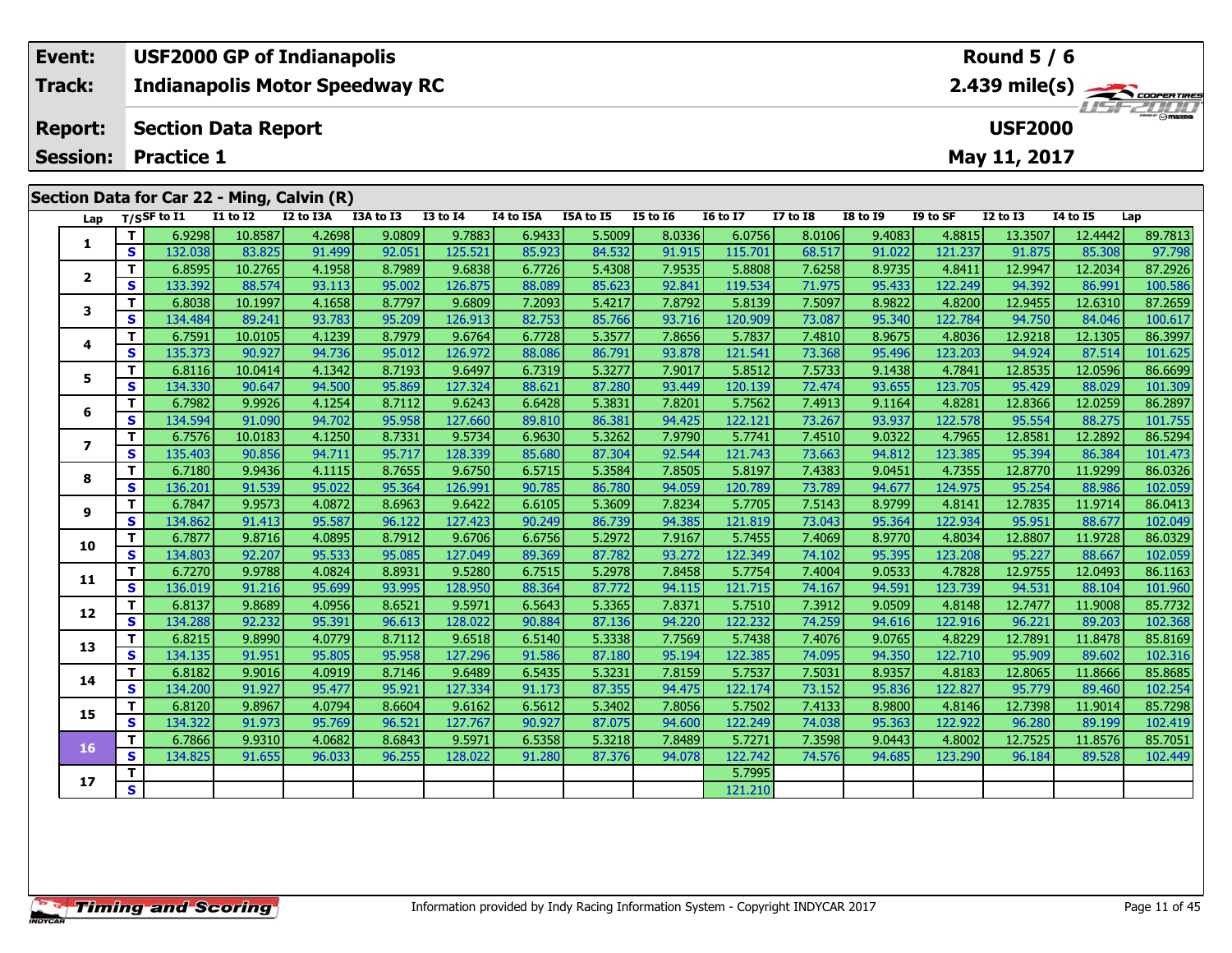| Event:         | <b>USF2000 GP of Indianapolis</b>     | Round $5/6$                                            |
|----------------|---------------------------------------|--------------------------------------------------------|
| Track:         | <b>Indianapolis Motor Speedway RC</b> | $2.439$ mile(s) $\overbrace{\hspace{2cm}}$ coorerrings |
| <b>Report:</b> | Section Data Report                   | $mmm$ $\odot$ mazna<br><b>USF2000</b>                  |
|                | <b>Session: Practice 1</b>            | May 11, 2017                                           |

|                         |                                                    | Section Data for Car 22 - Ming, Calvin (R) |                   |         |
|-------------------------|----------------------------------------------------|--------------------------------------------|-------------------|---------|
|                         |                                                    | Lap T/SPI to PO                            | PO to SF SF to PI |         |
| $\mathbf{1}$            | ᄀ<br>$\mathbf{s}$                                  | 414.4994                                   | 95.1216           |         |
|                         |                                                    | 3.427                                      | 84.742            |         |
| $\mathbf{2}$            | $\mathbf T$<br>$\mathsf{s}$                        |                                            |                   |         |
|                         |                                                    |                                            |                   |         |
| 3                       | $\overline{\mathbf{T}}$<br>$\overline{\mathbf{s}}$ |                                            |                   |         |
|                         | $\overline{\mathbf{T}}$                            |                                            |                   |         |
| $\overline{\mathbf{4}}$ | $\mathbf{s}$                                       |                                            |                   |         |
|                         | $\overline{I}$                                     |                                            |                   |         |
| 5                       | $\overline{\mathbf{s}}$                            |                                            |                   |         |
|                         | $\overline{I}$                                     |                                            |                   |         |
| 6                       | $\overline{\mathbf{s}}$                            |                                            |                   |         |
|                         | $\overline{t}$                                     |                                            |                   |         |
| $\overline{\mathbf{z}}$ | $\mathbf{s}$                                       |                                            |                   |         |
|                         | $\overline{T}$                                     |                                            |                   |         |
| 8                       | $\overline{\mathbf{s}}$                            |                                            |                   |         |
|                         | $\overline{\mathsf{r}}$                            |                                            |                   |         |
| 9                       | $\mathbf{s}$                                       |                                            |                   |         |
|                         | $\overline{t}$                                     |                                            |                   |         |
| 10                      | $\overline{\mathbf{s}}$                            |                                            |                   |         |
|                         | $\mathsf T$                                        |                                            |                   |         |
| 11                      | $\mathsf{s}$                                       |                                            |                   |         |
|                         | $\overline{t}$                                     |                                            |                   |         |
| 12                      | $\mathbf{s}$                                       |                                            |                   |         |
|                         | $\overline{T}$                                     |                                            |                   |         |
| 13                      | $\overline{\mathbf{s}}$                            |                                            |                   |         |
|                         | $\overline{t}$                                     |                                            |                   |         |
| 14                      | $\mathbf{s}$                                       |                                            |                   |         |
|                         | $\overline{t}$                                     |                                            |                   |         |
| 15                      | $\overline{\mathbf{s}}$                            |                                            |                   |         |
|                         | $\mathbf{T}$                                       |                                            |                   | 88.1539 |
| <b>16</b>               | $\overline{\mathbf{s}}$                            |                                            |                   | 90.786  |
|                         | $\overline{\mathsf{r}}$                            |                                            |                   |         |
| 17                      | $\overline{\mathbf{s}}$                            |                                            |                   |         |
|                         |                                                    |                                            |                   |         |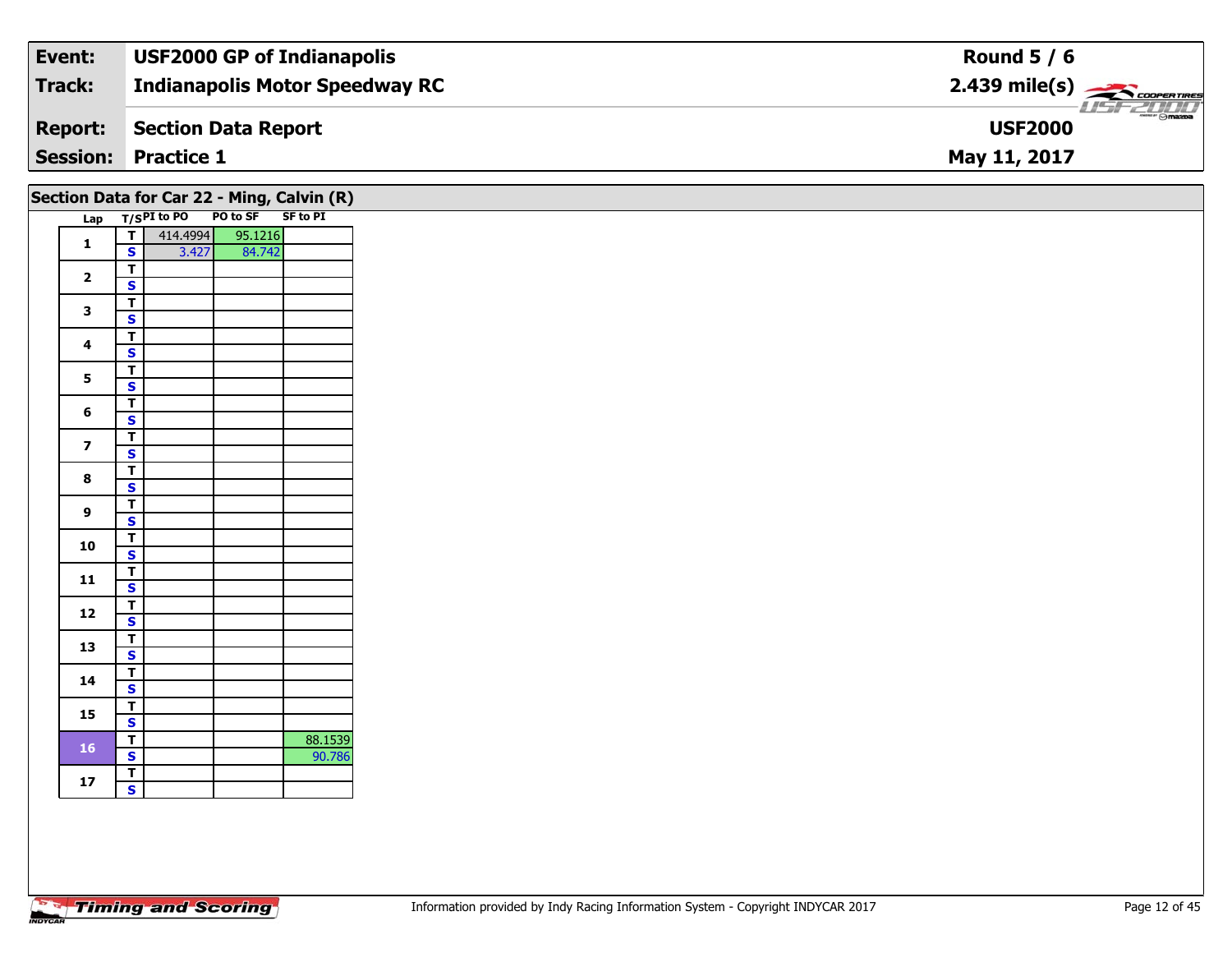| Event:          | <b>USF2000 GP of Indianapolis</b>     |                                              |           |           |          |           |           |                 |                 |                 |                 |          |                 | Round $5/6$ |                                                         |
|-----------------|---------------------------------------|----------------------------------------------|-----------|-----------|----------|-----------|-----------|-----------------|-----------------|-----------------|-----------------|----------|-----------------|-------------|---------------------------------------------------------|
| Track:          | <b>Indianapolis Motor Speedway RC</b> |                                              |           |           |          |           |           |                 |                 |                 |                 |          |                 |             | $2.439$ mile(s) $\overbrace{\hspace{2cm}}$ coorer TIRES |
| <b>Report:</b>  |                                       | <b>USF2000</b><br><b>Section Data Report</b> |           |           |          |           |           |                 |                 |                 |                 |          |                 |             | <b>USF 2000</b>                                         |
| <b>Session:</b> | <b>Practice 1</b>                     |                                              |           |           |          |           |           |                 |                 |                 |                 |          | May 11, 2017    |             |                                                         |
|                 |                                       |                                              |           |           |          |           |           |                 |                 |                 |                 |          |                 |             |                                                         |
|                 | Section Data for Car 23 - Kohl, Lucas |                                              |           |           |          |           |           |                 |                 |                 |                 |          |                 |             |                                                         |
| Lap             | $_{\rm T/SS}$ F to I1                 | I1 to I2                                     | I2 to I3A | I3A to I3 | I3 to I4 | I4 to I5A | I5A to I5 | <b>I5 to 16</b> | <b>I6 to I7</b> | <b>I7 to I8</b> | <b>I8 to I9</b> | I9 to SF | <b>I2 to I3</b> | 14 to 15    | Lap                                                     |

| Т<br>6.8167<br>11.0849<br>9.3491<br>9.8516<br>6.9409<br>8.1899<br>5.9562<br>8.8849<br>9.3641<br>4.9220<br>13.6898<br>12.7066<br>91.4667<br>4.3407<br>5.7657<br>1<br>S<br>85.953<br>90.161<br>120.239<br>95.996<br>134.229<br>82.114<br>90.004<br>89.411<br>124.714<br>80.649<br>118.021<br>91.452<br>89.599<br>83.546<br>61.775<br>6.8677<br>8.9134<br>9.7085<br>8.1091<br>9.0321<br>4.8607<br>т<br>10.6240<br>4.1130<br>5.5194<br>5.8789<br>13.0264<br>12.2984<br>88.1584<br>6.7790<br>7.7526<br>$\overline{2}$<br>93.781<br>S<br>133.232<br>85.677<br>94.987<br>126.553<br>88.006<br>84.248<br>91.059<br>70.797<br>94.813<br>121.756<br>99.598<br>119.572<br>94.162<br>86.319<br>86.9725<br>т<br>6.8269<br>10.1599<br>8.7909<br>9.6793<br>8.0342<br>5.7997<br>7.6362<br>9.0063<br>4.8344<br>12.8988<br>12.0968<br>4.1079<br>6.6558<br>5.4410<br>3<br>S<br>134.029<br>95.088<br>91.908<br>95.085<br>100.956<br>89.590<br>95.105<br>126.934<br>89.635<br>85.462<br>121.205<br>71.877<br>122.418<br>95.093<br>87.758<br>9.0239<br>8.8571<br>7.9306<br>т<br>6.8210<br>10.0557<br>4.1103<br>9.6805<br>5.3889<br>5.8268<br>7.5559<br>4.8398<br>12.9674<br>12.1165<br>86.8181<br>6.7276<br>4<br>S<br>94.377<br>93.109<br>94.900<br>122.282<br>101.136<br>134.145<br>90.519<br>95.049<br>126.919<br>88.678<br>86.288<br>120.642<br>72.640<br>94.590<br>87.615<br>т<br>7.9323<br>9.0110<br>86.2852<br>6.7633<br>9.9726<br>4.0712<br>8.8270<br>9.5439<br>6.5690<br>5.4114<br>5.7937<br>7.5656<br>4.8242<br>12.8982<br>11.9804<br>5<br>S<br>135.289<br>91.273<br>95.962<br>94.699<br>128.735<br>90.819<br>85.930<br>93.089<br>72.547<br>95.035<br>122.677<br>101.760<br>121.331<br>95.098<br>88.611<br>т<br>6.8049<br>4.0585<br>8.7234<br>9.6410<br>5.3647<br>7.9341<br>9.0016<br>4.8361<br>11.9356<br>86.3474<br>10.1176<br>6.5709<br>5.7869<br>7.5077<br>12.7819<br>6<br>95.824<br>127.439<br>93.068<br>95.135<br>122.375<br>101.687<br>S<br>134.462<br>89.965<br>96.263<br>90.793<br>86.678<br>121.473<br>73.107<br>95.963<br>88.943<br>т<br>6.7903<br>9.9254<br>8.7253<br>9.6505<br>5.3400<br>7.9540<br>5.7783<br>7.5686<br>9.0027<br>4.8241<br>11.9678<br>86.3265<br>4.1395<br>6.6278<br>12.8648<br>$\overline{\mathbf{z}}$<br>95.803<br>92.835<br>95.123<br>S<br>134.751<br>91.707<br>94.379<br>127.313<br>87.079<br>121.654<br>72.519<br>122.680<br>95.345<br>88.704<br>101.712<br>90.013<br>8.7883<br>8.9827<br>т<br>6.7889<br>10.0411<br>4.0712<br>9.6876<br>6.5308<br>5.3769<br>7.9260<br>7.4886<br>4.8266<br>12.8595<br>11.9077<br>86.3143<br>5.8056<br>8<br>95.335<br>S<br>90.650<br>95.962<br>95.116<br>126.826<br>91.350<br>86.481<br>93.163<br>121.082<br>73.293<br>122.616<br>95.384<br>89.152<br>101.726<br>134.779<br>т<br>6.7889<br>8.7828<br>7.9092<br>8.9542<br>4.8257<br>10.0393<br>3.9952<br>9.6499<br>5.7789<br>7.5518<br>11.9178<br>6.5564<br>5.3614<br>12.7780<br>9<br>90.666<br>127.321<br>95.638<br>S<br>134.779<br>95.176<br>90.994<br>86.731<br>93.361<br>72.680<br>122.639<br>95.992<br>89.076<br>97.788<br>121.642<br>т<br>6.7987<br>9.9555<br>4.0660<br>8.7994<br>9.6370<br>6.5234<br>5.3972<br>7.9011<br>5.7677<br>7.5717<br>9.0005<br>4.8266<br>12.8654<br>11.9206<br>10<br>S<br>94.996<br>127.492<br>95.146<br>122.616<br>95.340<br>134.585<br>91.430<br>96.085<br>91.454<br>86.156<br>93.456<br>121.878<br>72.489<br>89.055<br>T<br>6.7868<br>8.7425<br>9.5882<br>5.3636<br>7.8612<br>7.4463<br>8.9872<br>4.8276<br>11.9428<br>85.9274<br>9.9221<br>4.0546<br>6.5792<br>5.7681<br>12.7971<br>11<br>s<br>95.287<br>134.821<br>91.737<br>96.355<br>95.614<br>128.140<br>90.678<br>86.696<br>93.931<br>121.869<br>122.591<br>95.849<br>88.890<br>73.710<br>8.9551<br>Т<br>8.8885<br>9.5623<br>7.8845<br>7.5286<br>4.8257<br>12.1587<br>6.7777<br>10.0319<br>4.0277<br>6.7537<br>5.4050<br>5.7653<br>12.9162<br>12<br>S<br>95.629<br>94.044<br>93.653<br>122.639<br>94.965<br>135.002<br>90.733<br>96.999<br>128.488<br>88.335<br>86.031<br>121.929<br>72.904<br>87.311<br>8.7619<br>7.8308<br>8.9790<br>т<br>6.6874<br>10.0503<br>4.1008<br>9.6498<br>6.5783<br>5.3235<br>5.7685<br>7.6653<br>4.8139<br>12.8627<br>11.9018<br>86.2095<br>13<br>S<br>95.374<br>136.824<br>90.567<br>95.270<br>95.403<br>127.322<br>90.691<br>87.349<br>94.295<br>121.861<br>71.604<br>122.939<br>89.196<br>95.360<br>8.9272<br>т<br>6.7910<br>8.7482<br>9.6649<br>7.8890<br>10.0735<br>4.0249<br>6.6355<br>5.3357<br>5.7107<br>8.0275<br>4.8239<br>12.7731<br>11.9712<br>14<br>S<br>95.927<br>134.737<br>90.359<br>95.552<br>127.124<br>89.909<br>93.600<br>123.094<br>68.373<br>122.685<br>96.029<br>101.329<br>97.066<br>87.149<br>88.679<br>6.7883<br>8.9205<br>9.6061<br>5.3629<br>7.8709<br>5.7597<br>9.0392<br>4.8322<br>11.9530<br>т<br>10.1807<br>4.0748<br>6.5901<br>7.5104<br>12.9953<br>15<br>S<br>134.791<br>95.878<br>93.707<br>127.902<br>90.528<br>86.707<br>93.815<br>122.047<br>94.739<br>122.474<br>94.387<br>89.407<br>73.080<br>88.814<br>т<br>5.7813<br>16<br>S<br>121.591 | Lap | T/SSF to I1 | 11 to 12 | I2 to I3A | I3A to I3 | 13 to 14 | 14 to 15A | 15A to 15 | <b>I5 to 16</b> | 16 to 17 | 17 to 18 | <b>I8 to 19</b> | I9 to SF | 12 to 13 | 14 to 15 | Lap |
|---------------------------------------------------------------------------------------------------------------------------------------------------------------------------------------------------------------------------------------------------------------------------------------------------------------------------------------------------------------------------------------------------------------------------------------------------------------------------------------------------------------------------------------------------------------------------------------------------------------------------------------------------------------------------------------------------------------------------------------------------------------------------------------------------------------------------------------------------------------------------------------------------------------------------------------------------------------------------------------------------------------------------------------------------------------------------------------------------------------------------------------------------------------------------------------------------------------------------------------------------------------------------------------------------------------------------------------------------------------------------------------------------------------------------------------------------------------------------------------------------------------------------------------------------------------------------------------------------------------------------------------------------------------------------------------------------------------------------------------------------------------------------------------------------------------------------------------------------------------------------------------------------------------------------------------------------------------------------------------------------------------------------------------------------------------------------------------------------------------------------------------------------------------------------------------------------------------------------------------------------------------------------------------------------------------------------------------------------------------------------------------------------------------------------------------------------------------------------------------------------------------------------------------------------------------------------------------------------------------------------------------------------------------------------------------------------------------------------------------------------------------------------------------------------------------------------------------------------------------------------------------------------------------------------------------------------------------------------------------------------------------------------------------------------------------------------------------------------------------------------------------------------------------------------------------------------------------------------------------------------------------------------------------------------------------------------------------------------------------------------------------------------------------------------------------------------------------------------------------------------------------------------------------------------------------------------------------------------------------------------------------------------------------------------------------------------------------------------------------------------------------------------------------------------------------------------------------------------------------------------------------------------------------------------------------------------------------------------------------------------------------------------------------------------------------------------------------------------------------------------------------------------------------------------------------------------------------------------------------------------------------------------------------------------------------------------------------------------------------------------------------------------------------------------------------------------------------------------------------------------------------------------------------------------------------------------------------------------------------------------------------------------------------------------------------------------------------------------------------------------------------------------------------------------------------------------------------------------------------------------------------------------------------------------------------------------------------------------------------------------------|-----|-------------|----------|-----------|-----------|----------|-----------|-----------|-----------------|----------|----------|-----------------|----------|----------|----------|-----|
|                                                                                                                                                                                                                                                                                                                                                                                                                                                                                                                                                                                                                                                                                                                                                                                                                                                                                                                                                                                                                                                                                                                                                                                                                                                                                                                                                                                                                                                                                                                                                                                                                                                                                                                                                                                                                                                                                                                                                                                                                                                                                                                                                                                                                                                                                                                                                                                                                                                                                                                                                                                                                                                                                                                                                                                                                                                                                                                                                                                                                                                                                                                                                                                                                                                                                                                                                                                                                                                                                                                                                                                                                                                                                                                                                                                                                                                                                                                                                                                                                                                                                                                                                                                                                                                                                                                                                                                                                                                                                                                                                                                                                                                                                                                                                                                                                                                                                                                                                                                                         |     |             |          |           |           |          |           |           |                 |          |          |                 |          |          |          |     |
|                                                                                                                                                                                                                                                                                                                                                                                                                                                                                                                                                                                                                                                                                                                                                                                                                                                                                                                                                                                                                                                                                                                                                                                                                                                                                                                                                                                                                                                                                                                                                                                                                                                                                                                                                                                                                                                                                                                                                                                                                                                                                                                                                                                                                                                                                                                                                                                                                                                                                                                                                                                                                                                                                                                                                                                                                                                                                                                                                                                                                                                                                                                                                                                                                                                                                                                                                                                                                                                                                                                                                                                                                                                                                                                                                                                                                                                                                                                                                                                                                                                                                                                                                                                                                                                                                                                                                                                                                                                                                                                                                                                                                                                                                                                                                                                                                                                                                                                                                                                                         |     |             |          |           |           |          |           |           |                 |          |          |                 |          |          |          |     |
|                                                                                                                                                                                                                                                                                                                                                                                                                                                                                                                                                                                                                                                                                                                                                                                                                                                                                                                                                                                                                                                                                                                                                                                                                                                                                                                                                                                                                                                                                                                                                                                                                                                                                                                                                                                                                                                                                                                                                                                                                                                                                                                                                                                                                                                                                                                                                                                                                                                                                                                                                                                                                                                                                                                                                                                                                                                                                                                                                                                                                                                                                                                                                                                                                                                                                                                                                                                                                                                                                                                                                                                                                                                                                                                                                                                                                                                                                                                                                                                                                                                                                                                                                                                                                                                                                                                                                                                                                                                                                                                                                                                                                                                                                                                                                                                                                                                                                                                                                                                                         |     |             |          |           |           |          |           |           |                 |          |          |                 |          |          |          |     |
|                                                                                                                                                                                                                                                                                                                                                                                                                                                                                                                                                                                                                                                                                                                                                                                                                                                                                                                                                                                                                                                                                                                                                                                                                                                                                                                                                                                                                                                                                                                                                                                                                                                                                                                                                                                                                                                                                                                                                                                                                                                                                                                                                                                                                                                                                                                                                                                                                                                                                                                                                                                                                                                                                                                                                                                                                                                                                                                                                                                                                                                                                                                                                                                                                                                                                                                                                                                                                                                                                                                                                                                                                                                                                                                                                                                                                                                                                                                                                                                                                                                                                                                                                                                                                                                                                                                                                                                                                                                                                                                                                                                                                                                                                                                                                                                                                                                                                                                                                                                                         |     |             |          |           |           |          |           |           |                 |          |          |                 |          |          |          |     |
|                                                                                                                                                                                                                                                                                                                                                                                                                                                                                                                                                                                                                                                                                                                                                                                                                                                                                                                                                                                                                                                                                                                                                                                                                                                                                                                                                                                                                                                                                                                                                                                                                                                                                                                                                                                                                                                                                                                                                                                                                                                                                                                                                                                                                                                                                                                                                                                                                                                                                                                                                                                                                                                                                                                                                                                                                                                                                                                                                                                                                                                                                                                                                                                                                                                                                                                                                                                                                                                                                                                                                                                                                                                                                                                                                                                                                                                                                                                                                                                                                                                                                                                                                                                                                                                                                                                                                                                                                                                                                                                                                                                                                                                                                                                                                                                                                                                                                                                                                                                                         |     |             |          |           |           |          |           |           |                 |          |          |                 |          |          |          |     |
|                                                                                                                                                                                                                                                                                                                                                                                                                                                                                                                                                                                                                                                                                                                                                                                                                                                                                                                                                                                                                                                                                                                                                                                                                                                                                                                                                                                                                                                                                                                                                                                                                                                                                                                                                                                                                                                                                                                                                                                                                                                                                                                                                                                                                                                                                                                                                                                                                                                                                                                                                                                                                                                                                                                                                                                                                                                                                                                                                                                                                                                                                                                                                                                                                                                                                                                                                                                                                                                                                                                                                                                                                                                                                                                                                                                                                                                                                                                                                                                                                                                                                                                                                                                                                                                                                                                                                                                                                                                                                                                                                                                                                                                                                                                                                                                                                                                                                                                                                                                                         |     |             |          |           |           |          |           |           |                 |          |          |                 |          |          |          |     |
|                                                                                                                                                                                                                                                                                                                                                                                                                                                                                                                                                                                                                                                                                                                                                                                                                                                                                                                                                                                                                                                                                                                                                                                                                                                                                                                                                                                                                                                                                                                                                                                                                                                                                                                                                                                                                                                                                                                                                                                                                                                                                                                                                                                                                                                                                                                                                                                                                                                                                                                                                                                                                                                                                                                                                                                                                                                                                                                                                                                                                                                                                                                                                                                                                                                                                                                                                                                                                                                                                                                                                                                                                                                                                                                                                                                                                                                                                                                                                                                                                                                                                                                                                                                                                                                                                                                                                                                                                                                                                                                                                                                                                                                                                                                                                                                                                                                                                                                                                                                                         |     |             |          |           |           |          |           |           |                 |          |          |                 |          |          |          |     |
|                                                                                                                                                                                                                                                                                                                                                                                                                                                                                                                                                                                                                                                                                                                                                                                                                                                                                                                                                                                                                                                                                                                                                                                                                                                                                                                                                                                                                                                                                                                                                                                                                                                                                                                                                                                                                                                                                                                                                                                                                                                                                                                                                                                                                                                                                                                                                                                                                                                                                                                                                                                                                                                                                                                                                                                                                                                                                                                                                                                                                                                                                                                                                                                                                                                                                                                                                                                                                                                                                                                                                                                                                                                                                                                                                                                                                                                                                                                                                                                                                                                                                                                                                                                                                                                                                                                                                                                                                                                                                                                                                                                                                                                                                                                                                                                                                                                                                                                                                                                                         |     |             |          |           |           |          |           |           |                 |          |          |                 |          |          |          |     |
|                                                                                                                                                                                                                                                                                                                                                                                                                                                                                                                                                                                                                                                                                                                                                                                                                                                                                                                                                                                                                                                                                                                                                                                                                                                                                                                                                                                                                                                                                                                                                                                                                                                                                                                                                                                                                                                                                                                                                                                                                                                                                                                                                                                                                                                                                                                                                                                                                                                                                                                                                                                                                                                                                                                                                                                                                                                                                                                                                                                                                                                                                                                                                                                                                                                                                                                                                                                                                                                                                                                                                                                                                                                                                                                                                                                                                                                                                                                                                                                                                                                                                                                                                                                                                                                                                                                                                                                                                                                                                                                                                                                                                                                                                                                                                                                                                                                                                                                                                                                                         |     |             |          |           |           |          |           |           |                 |          |          |                 |          |          |          |     |
|                                                                                                                                                                                                                                                                                                                                                                                                                                                                                                                                                                                                                                                                                                                                                                                                                                                                                                                                                                                                                                                                                                                                                                                                                                                                                                                                                                                                                                                                                                                                                                                                                                                                                                                                                                                                                                                                                                                                                                                                                                                                                                                                                                                                                                                                                                                                                                                                                                                                                                                                                                                                                                                                                                                                                                                                                                                                                                                                                                                                                                                                                                                                                                                                                                                                                                                                                                                                                                                                                                                                                                                                                                                                                                                                                                                                                                                                                                                                                                                                                                                                                                                                                                                                                                                                                                                                                                                                                                                                                                                                                                                                                                                                                                                                                                                                                                                                                                                                                                                                         |     |             |          |           |           |          |           |           |                 |          |          |                 |          |          |          |     |
|                                                                                                                                                                                                                                                                                                                                                                                                                                                                                                                                                                                                                                                                                                                                                                                                                                                                                                                                                                                                                                                                                                                                                                                                                                                                                                                                                                                                                                                                                                                                                                                                                                                                                                                                                                                                                                                                                                                                                                                                                                                                                                                                                                                                                                                                                                                                                                                                                                                                                                                                                                                                                                                                                                                                                                                                                                                                                                                                                                                                                                                                                                                                                                                                                                                                                                                                                                                                                                                                                                                                                                                                                                                                                                                                                                                                                                                                                                                                                                                                                                                                                                                                                                                                                                                                                                                                                                                                                                                                                                                                                                                                                                                                                                                                                                                                                                                                                                                                                                                                         |     |             |          |           |           |          |           |           |                 |          |          |                 |          |          |          |     |
|                                                                                                                                                                                                                                                                                                                                                                                                                                                                                                                                                                                                                                                                                                                                                                                                                                                                                                                                                                                                                                                                                                                                                                                                                                                                                                                                                                                                                                                                                                                                                                                                                                                                                                                                                                                                                                                                                                                                                                                                                                                                                                                                                                                                                                                                                                                                                                                                                                                                                                                                                                                                                                                                                                                                                                                                                                                                                                                                                                                                                                                                                                                                                                                                                                                                                                                                                                                                                                                                                                                                                                                                                                                                                                                                                                                                                                                                                                                                                                                                                                                                                                                                                                                                                                                                                                                                                                                                                                                                                                                                                                                                                                                                                                                                                                                                                                                                                                                                                                                                         |     |             |          |           |           |          |           |           |                 |          |          |                 |          |          |          |     |
|                                                                                                                                                                                                                                                                                                                                                                                                                                                                                                                                                                                                                                                                                                                                                                                                                                                                                                                                                                                                                                                                                                                                                                                                                                                                                                                                                                                                                                                                                                                                                                                                                                                                                                                                                                                                                                                                                                                                                                                                                                                                                                                                                                                                                                                                                                                                                                                                                                                                                                                                                                                                                                                                                                                                                                                                                                                                                                                                                                                                                                                                                                                                                                                                                                                                                                                                                                                                                                                                                                                                                                                                                                                                                                                                                                                                                                                                                                                                                                                                                                                                                                                                                                                                                                                                                                                                                                                                                                                                                                                                                                                                                                                                                                                                                                                                                                                                                                                                                                                                         |     |             |          |           |           |          |           |           |                 |          |          |                 |          |          |          |     |
|                                                                                                                                                                                                                                                                                                                                                                                                                                                                                                                                                                                                                                                                                                                                                                                                                                                                                                                                                                                                                                                                                                                                                                                                                                                                                                                                                                                                                                                                                                                                                                                                                                                                                                                                                                                                                                                                                                                                                                                                                                                                                                                                                                                                                                                                                                                                                                                                                                                                                                                                                                                                                                                                                                                                                                                                                                                                                                                                                                                                                                                                                                                                                                                                                                                                                                                                                                                                                                                                                                                                                                                                                                                                                                                                                                                                                                                                                                                                                                                                                                                                                                                                                                                                                                                                                                                                                                                                                                                                                                                                                                                                                                                                                                                                                                                                                                                                                                                                                                                                         |     |             |          |           |           |          |           |           |                 |          |          |                 |          |          |          |     |
|                                                                                                                                                                                                                                                                                                                                                                                                                                                                                                                                                                                                                                                                                                                                                                                                                                                                                                                                                                                                                                                                                                                                                                                                                                                                                                                                                                                                                                                                                                                                                                                                                                                                                                                                                                                                                                                                                                                                                                                                                                                                                                                                                                                                                                                                                                                                                                                                                                                                                                                                                                                                                                                                                                                                                                                                                                                                                                                                                                                                                                                                                                                                                                                                                                                                                                                                                                                                                                                                                                                                                                                                                                                                                                                                                                                                                                                                                                                                                                                                                                                                                                                                                                                                                                                                                                                                                                                                                                                                                                                                                                                                                                                                                                                                                                                                                                                                                                                                                                                                         |     |             |          |           |           |          |           |           |                 |          |          |                 |          |          |          |     |
| 86.1937<br>101.868<br>86.2448<br>101.808<br>102.184<br>86.4060<br>101.618<br>101.850<br>86.6520<br>86.5358<br>101.466                                                                                                                                                                                                                                                                                                                                                                                                                                                                                                                                                                                                                                                                                                                                                                                                                                                                                                                                                                                                                                                                                                                                                                                                                                                                                                                                                                                                                                                                                                                                                                                                                                                                                                                                                                                                                                                                                                                                                                                                                                                                                                                                                                                                                                                                                                                                                                                                                                                                                                                                                                                                                                                                                                                                                                                                                                                                                                                                                                                                                                                                                                                                                                                                                                                                                                                                                                                                                                                                                                                                                                                                                                                                                                                                                                                                                                                                                                                                                                                                                                                                                                                                                                                                                                                                                                                                                                                                                                                                                                                                                                                                                                                                                                                                                                                                                                                                                   |     |             |          |           |           |          |           |           |                 |          |          |                 |          |          |          |     |
|                                                                                                                                                                                                                                                                                                                                                                                                                                                                                                                                                                                                                                                                                                                                                                                                                                                                                                                                                                                                                                                                                                                                                                                                                                                                                                                                                                                                                                                                                                                                                                                                                                                                                                                                                                                                                                                                                                                                                                                                                                                                                                                                                                                                                                                                                                                                                                                                                                                                                                                                                                                                                                                                                                                                                                                                                                                                                                                                                                                                                                                                                                                                                                                                                                                                                                                                                                                                                                                                                                                                                                                                                                                                                                                                                                                                                                                                                                                                                                                                                                                                                                                                                                                                                                                                                                                                                                                                                                                                                                                                                                                                                                                                                                                                                                                                                                                                                                                                                                                                         |     |             |          |           |           |          |           |           |                 |          |          |                 |          |          |          |     |
|                                                                                                                                                                                                                                                                                                                                                                                                                                                                                                                                                                                                                                                                                                                                                                                                                                                                                                                                                                                                                                                                                                                                                                                                                                                                                                                                                                                                                                                                                                                                                                                                                                                                                                                                                                                                                                                                                                                                                                                                                                                                                                                                                                                                                                                                                                                                                                                                                                                                                                                                                                                                                                                                                                                                                                                                                                                                                                                                                                                                                                                                                                                                                                                                                                                                                                                                                                                                                                                                                                                                                                                                                                                                                                                                                                                                                                                                                                                                                                                                                                                                                                                                                                                                                                                                                                                                                                                                                                                                                                                                                                                                                                                                                                                                                                                                                                                                                                                                                                                                         |     |             |          |           |           |          |           |           |                 |          |          |                 |          |          |          |     |
|                                                                                                                                                                                                                                                                                                                                                                                                                                                                                                                                                                                                                                                                                                                                                                                                                                                                                                                                                                                                                                                                                                                                                                                                                                                                                                                                                                                                                                                                                                                                                                                                                                                                                                                                                                                                                                                                                                                                                                                                                                                                                                                                                                                                                                                                                                                                                                                                                                                                                                                                                                                                                                                                                                                                                                                                                                                                                                                                                                                                                                                                                                                                                                                                                                                                                                                                                                                                                                                                                                                                                                                                                                                                                                                                                                                                                                                                                                                                                                                                                                                                                                                                                                                                                                                                                                                                                                                                                                                                                                                                                                                                                                                                                                                                                                                                                                                                                                                                                                                                         |     |             |          |           |           |          |           |           |                 |          |          |                 |          |          |          |     |
|                                                                                                                                                                                                                                                                                                                                                                                                                                                                                                                                                                                                                                                                                                                                                                                                                                                                                                                                                                                                                                                                                                                                                                                                                                                                                                                                                                                                                                                                                                                                                                                                                                                                                                                                                                                                                                                                                                                                                                                                                                                                                                                                                                                                                                                                                                                                                                                                                                                                                                                                                                                                                                                                                                                                                                                                                                                                                                                                                                                                                                                                                                                                                                                                                                                                                                                                                                                                                                                                                                                                                                                                                                                                                                                                                                                                                                                                                                                                                                                                                                                                                                                                                                                                                                                                                                                                                                                                                                                                                                                                                                                                                                                                                                                                                                                                                                                                                                                                                                                                         |     |             |          |           |           |          |           |           |                 |          |          |                 |          |          |          |     |
|                                                                                                                                                                                                                                                                                                                                                                                                                                                                                                                                                                                                                                                                                                                                                                                                                                                                                                                                                                                                                                                                                                                                                                                                                                                                                                                                                                                                                                                                                                                                                                                                                                                                                                                                                                                                                                                                                                                                                                                                                                                                                                                                                                                                                                                                                                                                                                                                                                                                                                                                                                                                                                                                                                                                                                                                                                                                                                                                                                                                                                                                                                                                                                                                                                                                                                                                                                                                                                                                                                                                                                                                                                                                                                                                                                                                                                                                                                                                                                                                                                                                                                                                                                                                                                                                                                                                                                                                                                                                                                                                                                                                                                                                                                                                                                                                                                                                                                                                                                                                         |     |             |          |           |           |          |           |           |                 |          |          |                 |          |          |          |     |
|                                                                                                                                                                                                                                                                                                                                                                                                                                                                                                                                                                                                                                                                                                                                                                                                                                                                                                                                                                                                                                                                                                                                                                                                                                                                                                                                                                                                                                                                                                                                                                                                                                                                                                                                                                                                                                                                                                                                                                                                                                                                                                                                                                                                                                                                                                                                                                                                                                                                                                                                                                                                                                                                                                                                                                                                                                                                                                                                                                                                                                                                                                                                                                                                                                                                                                                                                                                                                                                                                                                                                                                                                                                                                                                                                                                                                                                                                                                                                                                                                                                                                                                                                                                                                                                                                                                                                                                                                                                                                                                                                                                                                                                                                                                                                                                                                                                                                                                                                                                                         |     |             |          |           |           |          |           |           |                 |          |          |                 |          |          |          |     |
|                                                                                                                                                                                                                                                                                                                                                                                                                                                                                                                                                                                                                                                                                                                                                                                                                                                                                                                                                                                                                                                                                                                                                                                                                                                                                                                                                                                                                                                                                                                                                                                                                                                                                                                                                                                                                                                                                                                                                                                                                                                                                                                                                                                                                                                                                                                                                                                                                                                                                                                                                                                                                                                                                                                                                                                                                                                                                                                                                                                                                                                                                                                                                                                                                                                                                                                                                                                                                                                                                                                                                                                                                                                                                                                                                                                                                                                                                                                                                                                                                                                                                                                                                                                                                                                                                                                                                                                                                                                                                                                                                                                                                                                                                                                                                                                                                                                                                                                                                                                                         |     |             |          |           |           |          |           |           |                 |          |          |                 |          |          |          |     |
|                                                                                                                                                                                                                                                                                                                                                                                                                                                                                                                                                                                                                                                                                                                                                                                                                                                                                                                                                                                                                                                                                                                                                                                                                                                                                                                                                                                                                                                                                                                                                                                                                                                                                                                                                                                                                                                                                                                                                                                                                                                                                                                                                                                                                                                                                                                                                                                                                                                                                                                                                                                                                                                                                                                                                                                                                                                                                                                                                                                                                                                                                                                                                                                                                                                                                                                                                                                                                                                                                                                                                                                                                                                                                                                                                                                                                                                                                                                                                                                                                                                                                                                                                                                                                                                                                                                                                                                                                                                                                                                                                                                                                                                                                                                                                                                                                                                                                                                                                                                                         |     |             |          |           |           |          |           |           |                 |          |          |                 |          |          |          |     |
|                                                                                                                                                                                                                                                                                                                                                                                                                                                                                                                                                                                                                                                                                                                                                                                                                                                                                                                                                                                                                                                                                                                                                                                                                                                                                                                                                                                                                                                                                                                                                                                                                                                                                                                                                                                                                                                                                                                                                                                                                                                                                                                                                                                                                                                                                                                                                                                                                                                                                                                                                                                                                                                                                                                                                                                                                                                                                                                                                                                                                                                                                                                                                                                                                                                                                                                                                                                                                                                                                                                                                                                                                                                                                                                                                                                                                                                                                                                                                                                                                                                                                                                                                                                                                                                                                                                                                                                                                                                                                                                                                                                                                                                                                                                                                                                                                                                                                                                                                                                                         |     |             |          |           |           |          |           |           |                 |          |          |                 |          |          |          |     |
|                                                                                                                                                                                                                                                                                                                                                                                                                                                                                                                                                                                                                                                                                                                                                                                                                                                                                                                                                                                                                                                                                                                                                                                                                                                                                                                                                                                                                                                                                                                                                                                                                                                                                                                                                                                                                                                                                                                                                                                                                                                                                                                                                                                                                                                                                                                                                                                                                                                                                                                                                                                                                                                                                                                                                                                                                                                                                                                                                                                                                                                                                                                                                                                                                                                                                                                                                                                                                                                                                                                                                                                                                                                                                                                                                                                                                                                                                                                                                                                                                                                                                                                                                                                                                                                                                                                                                                                                                                                                                                                                                                                                                                                                                                                                                                                                                                                                                                                                                                                                         |     |             |          |           |           |          |           |           |                 |          |          |                 |          |          |          |     |
|                                                                                                                                                                                                                                                                                                                                                                                                                                                                                                                                                                                                                                                                                                                                                                                                                                                                                                                                                                                                                                                                                                                                                                                                                                                                                                                                                                                                                                                                                                                                                                                                                                                                                                                                                                                                                                                                                                                                                                                                                                                                                                                                                                                                                                                                                                                                                                                                                                                                                                                                                                                                                                                                                                                                                                                                                                                                                                                                                                                                                                                                                                                                                                                                                                                                                                                                                                                                                                                                                                                                                                                                                                                                                                                                                                                                                                                                                                                                                                                                                                                                                                                                                                                                                                                                                                                                                                                                                                                                                                                                                                                                                                                                                                                                                                                                                                                                                                                                                                                                         |     |             |          |           |           |          |           |           |                 |          |          |                 |          |          |          |     |
|                                                                                                                                                                                                                                                                                                                                                                                                                                                                                                                                                                                                                                                                                                                                                                                                                                                                                                                                                                                                                                                                                                                                                                                                                                                                                                                                                                                                                                                                                                                                                                                                                                                                                                                                                                                                                                                                                                                                                                                                                                                                                                                                                                                                                                                                                                                                                                                                                                                                                                                                                                                                                                                                                                                                                                                                                                                                                                                                                                                                                                                                                                                                                                                                                                                                                                                                                                                                                                                                                                                                                                                                                                                                                                                                                                                                                                                                                                                                                                                                                                                                                                                                                                                                                                                                                                                                                                                                                                                                                                                                                                                                                                                                                                                                                                                                                                                                                                                                                                                                         |     |             |          |           |           |          |           |           |                 |          |          |                 |          |          |          |     |
|                                                                                                                                                                                                                                                                                                                                                                                                                                                                                                                                                                                                                                                                                                                                                                                                                                                                                                                                                                                                                                                                                                                                                                                                                                                                                                                                                                                                                                                                                                                                                                                                                                                                                                                                                                                                                                                                                                                                                                                                                                                                                                                                                                                                                                                                                                                                                                                                                                                                                                                                                                                                                                                                                                                                                                                                                                                                                                                                                                                                                                                                                                                                                                                                                                                                                                                                                                                                                                                                                                                                                                                                                                                                                                                                                                                                                                                                                                                                                                                                                                                                                                                                                                                                                                                                                                                                                                                                                                                                                                                                                                                                                                                                                                                                                                                                                                                                                                                                                                                                         |     |             |          |           |           |          |           |           |                 |          |          |                 |          |          |          |     |
|                                                                                                                                                                                                                                                                                                                                                                                                                                                                                                                                                                                                                                                                                                                                                                                                                                                                                                                                                                                                                                                                                                                                                                                                                                                                                                                                                                                                                                                                                                                                                                                                                                                                                                                                                                                                                                                                                                                                                                                                                                                                                                                                                                                                                                                                                                                                                                                                                                                                                                                                                                                                                                                                                                                                                                                                                                                                                                                                                                                                                                                                                                                                                                                                                                                                                                                                                                                                                                                                                                                                                                                                                                                                                                                                                                                                                                                                                                                                                                                                                                                                                                                                                                                                                                                                                                                                                                                                                                                                                                                                                                                                                                                                                                                                                                                                                                                                                                                                                                                                         |     |             |          |           |           |          |           |           |                 |          |          |                 |          |          |          |     |
|                                                                                                                                                                                                                                                                                                                                                                                                                                                                                                                                                                                                                                                                                                                                                                                                                                                                                                                                                                                                                                                                                                                                                                                                                                                                                                                                                                                                                                                                                                                                                                                                                                                                                                                                                                                                                                                                                                                                                                                                                                                                                                                                                                                                                                                                                                                                                                                                                                                                                                                                                                                                                                                                                                                                                                                                                                                                                                                                                                                                                                                                                                                                                                                                                                                                                                                                                                                                                                                                                                                                                                                                                                                                                                                                                                                                                                                                                                                                                                                                                                                                                                                                                                                                                                                                                                                                                                                                                                                                                                                                                                                                                                                                                                                                                                                                                                                                                                                                                                                                         |     |             |          |           |           |          |           |           |                 |          |          |                 |          |          |          |     |
|                                                                                                                                                                                                                                                                                                                                                                                                                                                                                                                                                                                                                                                                                                                                                                                                                                                                                                                                                                                                                                                                                                                                                                                                                                                                                                                                                                                                                                                                                                                                                                                                                                                                                                                                                                                                                                                                                                                                                                                                                                                                                                                                                                                                                                                                                                                                                                                                                                                                                                                                                                                                                                                                                                                                                                                                                                                                                                                                                                                                                                                                                                                                                                                                                                                                                                                                                                                                                                                                                                                                                                                                                                                                                                                                                                                                                                                                                                                                                                                                                                                                                                                                                                                                                                                                                                                                                                                                                                                                                                                                                                                                                                                                                                                                                                                                                                                                                                                                                                                                         |     |             |          |           |           |          |           |           |                 |          |          |                 |          |          |          |     |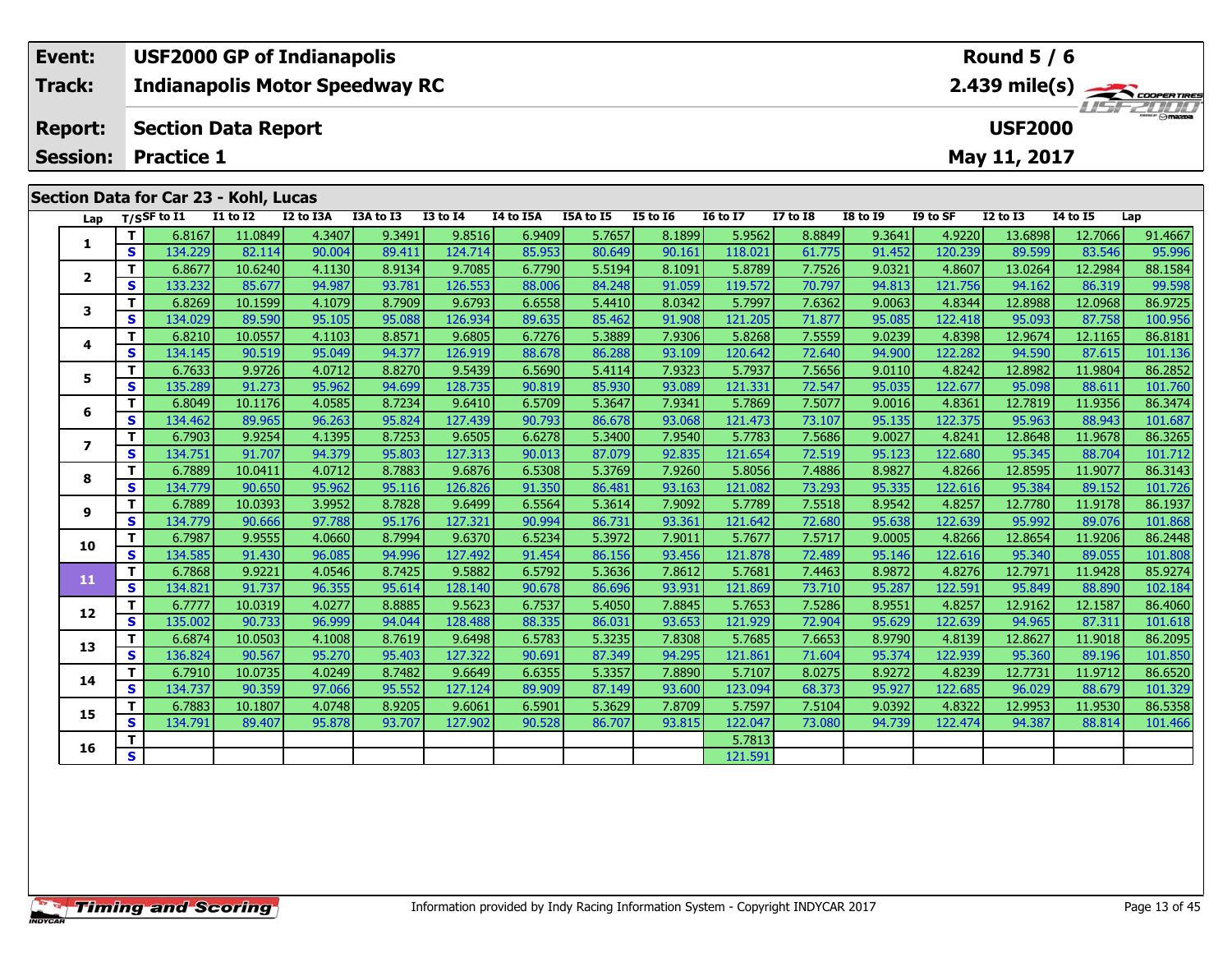| Event:          | <b>USF2000 GP of Indianapolis</b>     | Round $5/6$                                                                                                                                                                                                                                                                                                                                                                                                                                                                                       |
|-----------------|---------------------------------------|---------------------------------------------------------------------------------------------------------------------------------------------------------------------------------------------------------------------------------------------------------------------------------------------------------------------------------------------------------------------------------------------------------------------------------------------------------------------------------------------------|
| Track:          | <b>Indianapolis Motor Speedway RC</b> | $2.439$ mile(s) $\rightarrow$ Coorer These                                                                                                                                                                                                                                                                                                                                                                                                                                                        |
| <b>Report:</b>  | Section Data Report                   | $\overline{\phantom{a}}$ $\overline{\phantom{a}}$ $\overline{\phantom{a}}$ $\overline{\phantom{a}}$ $\overline{\phantom{a}}$ $\overline{\phantom{a}}$ $\overline{\phantom{a}}$ $\overline{\phantom{a}}$ $\overline{\phantom{a}}$ $\overline{\phantom{a}}$ $\overline{\phantom{a}}$ $\overline{\phantom{a}}$ $\overline{\phantom{a}}$ $\overline{\phantom{a}}$ $\overline{\phantom{a}}$ $\overline{\phantom{a}}$ $\overline{\phantom{a}}$ $\overline{\phantom{a}}$ $\overline{\$<br><b>USF2000</b> |
| <b>Session:</b> | <b>Practice 1</b>                     | May 11, 2017                                                                                                                                                                                                                                                                                                                                                                                                                                                                                      |

### **Section Data for Car 23 - Kohl, Lucas**

| Lap |   | T/SPI to PO | PO to SF | <b>SF to PI</b> |
|-----|---|-------------|----------|-----------------|
| 1   | т | 444.2099    | 94.2312  |                 |
|     | S | 3.198       | 85.543   |                 |
| 2   | т |             |          |                 |
|     | S |             |          |                 |
| 3   | T |             |          |                 |
|     | S |             |          |                 |
| 4   | т |             |          |                 |
|     | S |             |          |                 |
| 5   | T |             |          |                 |
|     | S |             |          |                 |
|     | T |             |          |                 |
| 6   | S |             |          |                 |
| 7   | T |             |          |                 |
|     | S |             |          |                 |
| 8   | Т |             |          |                 |
|     | S |             |          |                 |
| 9   | т |             |          |                 |
|     | S |             |          |                 |
| 10  | Т |             |          |                 |
|     | S |             |          |                 |
| 11  | T |             |          |                 |
|     | S |             |          |                 |
| 12  | T |             |          |                 |
|     | S |             |          |                 |
| 13  | T |             |          |                 |
|     | S |             |          |                 |
| 14  | Т |             |          |                 |
|     | S |             |          |                 |
| 15  | т |             |          | 84.6732         |
|     | S |             |          | 94.518          |
| 16  | Т |             |          |                 |
|     | S |             |          |                 |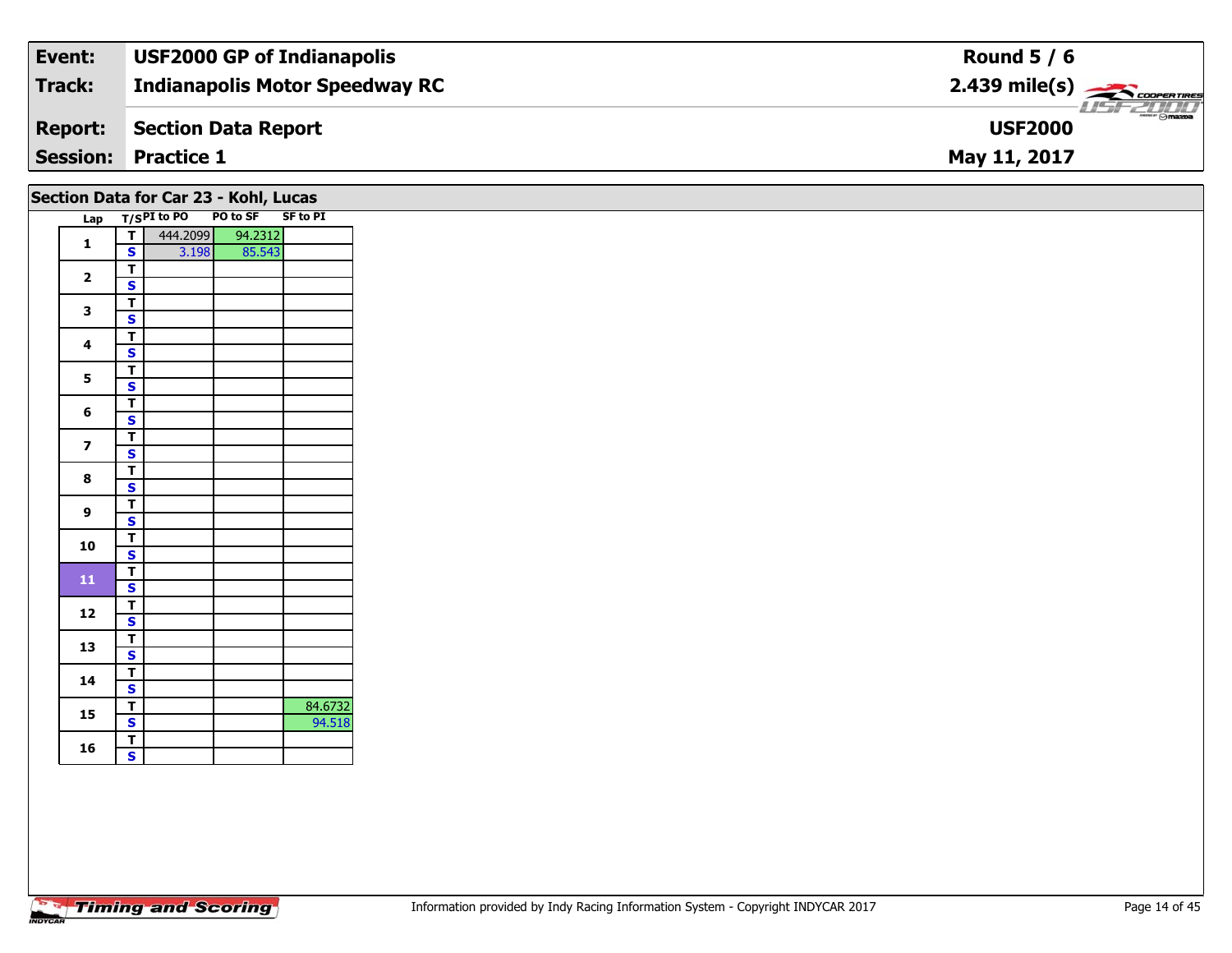| Event:          |                   |        |                            | <b>USF2000 GP of Indianapolis</b>             |           |                 |                  |           |                 |                 |              |                 |          | Round $5/6$    |                 |                                                       |
|-----------------|-------------------|--------|----------------------------|-----------------------------------------------|-----------|-----------------|------------------|-----------|-----------------|-----------------|--------------|-----------------|----------|----------------|-----------------|-------------------------------------------------------|
| Track:          |                   |        |                            | <b>Indianapolis Motor Speedway RC</b>         |           |                 |                  |           |                 |                 |              |                 |          |                |                 | $2.439$ mile(s) $\overbrace{\hspace{2cm}}$ codenaires |
| <b>Report:</b>  |                   |        | <b>Section Data Report</b> |                                               |           |                 |                  |           |                 |                 |              |                 |          | <b>USF2000</b> |                 | <b>LISF 2000</b>                                      |
| <b>Session:</b> | <b>Practice 1</b> |        |                            |                                               |           |                 |                  |           |                 |                 |              |                 |          | May 11, 2017   |                 |                                                       |
|                 |                   |        |                            | Section Data for Car 27 - Kaminsky, Colin (R) |           |                 |                  |           |                 |                 |              |                 |          |                |                 |                                                       |
| Lap             | T/SSF to I1       |        | <b>I1 to I2</b>            | I2 to I3A                                     | I3A to I3 | <b>I3 to I4</b> | <b>I4 to I5A</b> | I5A to I5 | <b>I5 to 16</b> | <b>16 to 17</b> | $I7$ to $I8$ | <b>I8 to I9</b> | I9 to SF | $I2$ to $I3$   | <b>I4 to I5</b> | Lap                                                   |
|                 |                   | 7.9279 | 11.1894                    | 4.2315                                        | 8.9914    | 9.7887          | 7.0537           | 5.7929    | 8.1378          | 6.3103          | 8.3799       | 9.6082          | 5.0708   | 13.2229        | 12.8466         | 92.4825                                               |

|    |   | 7.9279  | 11.1894 | 4.2315 | 8.9914 | 9.7887  | 7.0537 | 5.7929 | 8.1378 | 6.3103  | 8.3799 | 9.6082 | 5.0708  | 13.2229 | 12.8466 | 92.4825 |
|----|---|---------|---------|--------|--------|---------|--------|--------|--------|---------|--------|--------|---------|---------|---------|---------|
|    | s | 115.415 | 81.347  | 92.327 | 92.968 | 125.516 | 84.578 | 80.271 | 90.738 | 111.398 | 65.498 | 89.128 | 116.711 | 92.763  | 82.636  | 94.941  |
| 2  |   | 6.9051  | 11.7888 | 4.2523 | 8.9002 | 9.7623  | 6.8728 | 5.4740 | 8.1355 | 5.9215  | 8.2255 | 9.1188 | 4.8940  | 13.1525 | 12.3468 | 90.2508 |
|    | s | 132.511 | 77.211  | 91.875 | 93.920 | 125.855 | 86.805 | 84.947 | 90.764 | 118.712 | 66.727 | 93.912 | 120.927 | 93.259  | 85.981  | 97.289  |
| 3  |   | 6.8959  | 10.1304 | 4.1485 | 8.8516 | 9.7534  | 6.8279 | 5.4294 | 7.9519 | 5.9004  | 7.8466 | 9.0117 | 4.8785  | 13.0001 | 12.2573 | 87.6262 |
|    | S | 132.688 | 89.851  | 94.174 | 94.436 | 125.970 | 87.375 | 85.645 | 92.859 | 119.137 | 69.949 | 95.028 | 121.312 | 94.352  | 86.609  | 100.203 |
| 4  |   | 6.8849  | 10.8044 | 4.1496 | 8.8387 | 9.6688  | 6.7894 | 5.4028 | 8.0402 | 5.8723  | 7.6343 | 8.9354 | 4.8691  | 12.9883 | 12.1922 | 87.8899 |
|    | S | 132.900 | 84.246  | 94.149 | 94.574 | 127.072 | 87.871 | 86.066 | 91.840 | 119.707 | 71.894 | 95.839 | 121.546 | 94.438  | 87.071  | 99.902  |
| 5. | т | 6.8494  | 10.0452 | 4.1090 | 8.7818 | 9.7144  | 6.6698 | 5.4151 | 7.9119 | 5.8838  | 7.6647 | 8.9900 | 4.8581  | 12.8908 | 12.0849 | 86.8932 |
|    | S | 133.588 | 90.613  | 95.080 | 95.187 | 126.476 | 89.447 | 85.871 | 93.329 | 119.473 | 71.609 | 95.257 | 121.821 | 95.152  | 87.844  | 101.048 |
| -6 |   | 6.8813  | 10.0613 | 4.1245 | 8.8008 | 9.7167  | 6.7010 | 5.3846 | 7.9265 | 5.8487  | 7.6308 | 8.9801 | 4.8725  | 12.9253 | 12.0856 | 86.9288 |
|    | S | 132.969 | 90.468  | 94.722 | 94.981 | 126.446 | 89.030 | 86.357 | 93.157 | 120.190 | 71.927 | 95.362 | 121.461 | 94.898  | 87.839  | 101.007 |
|    |   | 6.8815  | 10.7152 | 4.1492 | 8.8229 | 9.7235  | 6.8431 | 5.3393 | 7.9857 | 5.8723  | 7.6498 | 9.0223 | 4.8885  | 12.9721 | 12.1824 | 87.8933 |
|    | S | 132.965 | 84.947  | 94.158 | 94.743 | 126.357 | 87.181 | 87.090 | 92.466 | 119.707 | 71.749 | 94.916 | 121.063 | 94.556  | 87.141  | 99.898  |
| 8  |   | 6.8541  | 10.0613 | 4.0870 | 8.7661 | 9.7319  | 6.6936 | 5.2751 | 8.0866 | 5.8833  | 7.6432 | 9.0724 | 4.8657  | 12.8531 | 11.9687 | 87.0203 |
|    | s | 133.497 | 90.468  | 95.591 | 95.357 | 126.248 | 89.129 | 88.150 | 91.313 | 119.483 | 71.811 | 94.392 | 121.631 | 95.432  | 88.697  | 100.901 |
| 9  |   | 6.8458  | 10.5840 | 4.1349 | 8.8543 | 9.7487  | 6.7750 | 5.3548 | 8.3578 | 5.8821  | 7.6683 | 8.9006 | 4.8561  | 12.9892 | 12.1298 | 87.9624 |
|    | s | 133.659 | 86.000  | 94.484 | 94.407 | 126.031 | 88.058 | 86.838 | 88.350 | 119.507 | 71.576 | 96.214 | 121.871 | 94.432  | 87.519  | 99.820  |
| 10 |   | 6.8642  | 10.6874 | 4.0964 | 8.8654 | 9.9519  | 7.0937 | 5.4295 | 7.9891 | 6.6232  | 8.0655 | 9.0476 | 4.8643  | 12.9618 | 12.5232 | 89.5782 |
|    | S | 133.300 | 85.168  | 95.372 | 94.289 | 123.457 | 84.102 | 85.643 | 92.427 | 106.135 | 68.051 | 94.651 | 121.666 | 94.631  | 84.770  | 98.019  |
| 11 |   | 6.8669  | 11.1814 | 4.0724 | 8.8739 | 10.2507 | 7.8509 | 5.9900 | 8.5909 | 5.8401  | 7.7184 | 8.9289 | 4.8568  | 12.9463 | 13.8409 | 91.0213 |
|    | S | 133.248 | 81.405  | 95.934 | 94.199 | 119.859 | 75.990 | 77.629 | 85.952 | 120.367 | 71.111 | 95.909 | 121.854 | 94.745  | 76.700  | 96.465  |
|    |   |         |         |        |        |         |        |        |        | 6.5397  |        |        |         |         |         |         |
| 12 | S |         |         |        |        |         |        |        |        | 107.490 |        |        |         |         |         |         |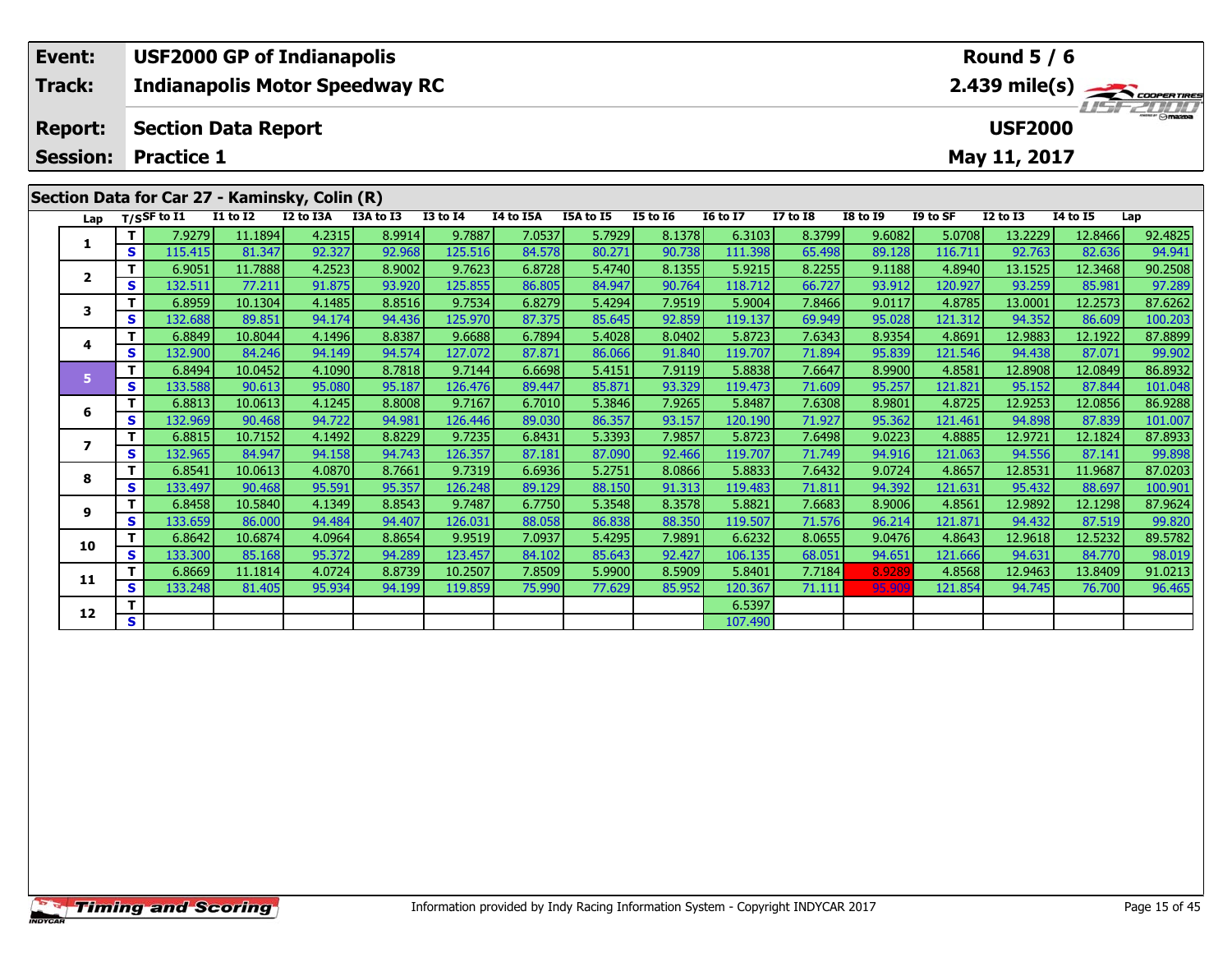| Event:         | <b>USF2000 GP of Indianapolis</b>     | Round $5/6$                                           |
|----------------|---------------------------------------|-------------------------------------------------------|
| Track:         | <b>Indianapolis Motor Speedway RC</b> | $2.439$ mile(s) $\overbrace{\hspace{2cm}}$ coorganged |
| <b>Report:</b> | Section Data Report                   | $\frac{2\pi}{2}$ omazoa<br><b>USF2000</b>             |
|                | <b>Session: Practice 1</b>            | May 11, 2017                                          |

## **Section Data for Car 27 - Kaminsky, Colin (R)**

| Lap |   | $T/SPI$ to PO | PO to SF SF to PI |         |
|-----|---|---------------|-------------------|---------|
|     | Т | 973.9118      | 97.3079           |         |
| 1   | S | 1.459         | 82.838            |         |
|     | T |               |                   |         |
| 2   | S |               |                   |         |
|     | т |               |                   |         |
| 3   | S |               |                   |         |
| 4   | Т |               |                   |         |
|     | S |               |                   |         |
| 5   | т |               |                   |         |
|     | S |               |                   |         |
|     | Т |               |                   |         |
| 6   | S |               |                   |         |
|     | Т |               |                   |         |
| 7   | S |               |                   |         |
| 8   | Т |               |                   |         |
|     | S |               |                   |         |
| 9   | Т |               |                   |         |
|     | S |               |                   |         |
| 10  | Т |               |                   |         |
|     | S |               |                   |         |
| 11  | Т |               |                   | 98.0657 |
|     | S |               |                   | 81.610  |
| 12  | T |               |                   |         |
|     | S |               |                   |         |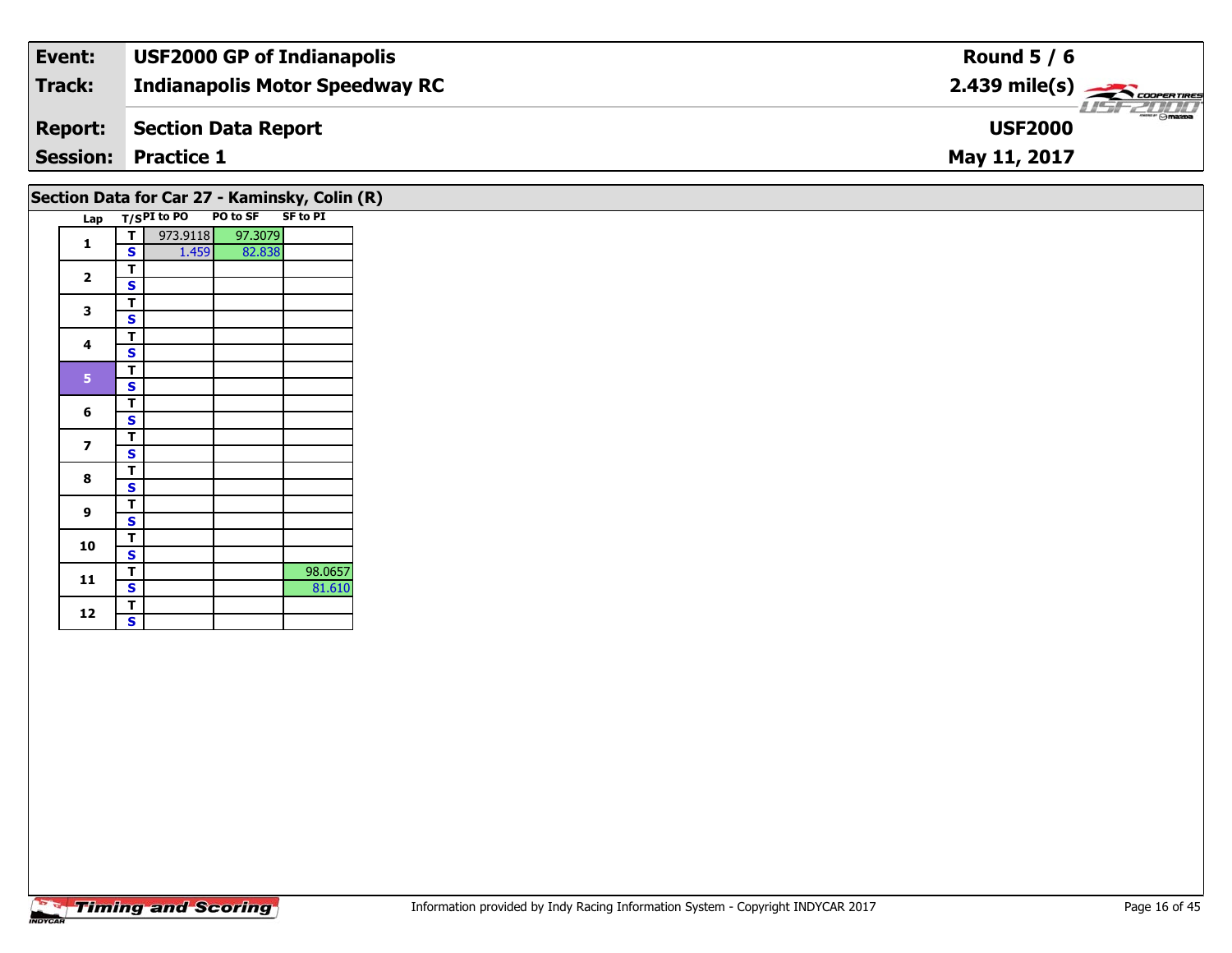| Event:          |          |                                                                                                  |                            | <b>USF2000 GP of Indianapolis</b>          |           | Round $5/6$     |           |           |                 |                 |                |                 |          |              |                 |             |
|-----------------|----------|--------------------------------------------------------------------------------------------------|----------------------------|--------------------------------------------|-----------|-----------------|-----------|-----------|-----------------|-----------------|----------------|-----------------|----------|--------------|-----------------|-------------|
| <b>Track:</b>   |          | $2.439$ mile(s) $\overbrace{\hspace{2cm}}$ code ratings<br><b>Indianapolis Motor Speedway RC</b> |                            |                                            |           |                 |           |           |                 |                 |                |                 |          |              |                 |             |
| <b>Report:</b>  |          |                                                                                                  | <b>Section Data Report</b> |                                            |           |                 |           |           |                 |                 | <b>USF2000</b> |                 |          |              |                 | LISFZU I II |
| <b>Session:</b> |          | <b>Practice 1</b>                                                                                |                            |                                            |           |                 |           |           |                 |                 | May 11, 2017   |                 |          |              |                 |             |
|                 |          |                                                                                                  |                            | Section Data for Car 3 - Askew, Oliver (R) |           |                 |           |           |                 |                 |                |                 |          |              |                 |             |
| Lap             |          | T/SSF to I1                                                                                      | <b>I1 to I2</b>            | I2 to I3A                                  | I3A to I3 | <b>I3 to I4</b> | I4 to I5A | I5A to I5 | <b>I5 to 16</b> | <b>I6 to I7</b> | $I7$ to $I8$   | <b>I8 to I9</b> | I9 to SF | $I2$ to $I3$ | <b>I4 to I5</b> | Lap         |
|                 |          | 6.9315                                                                                           | 11.5965                    | 4.2961                                     | 9.3738    | 9.9206          | 7.5007    | 5.6323    | 8.2441          | 7.0384          | 8.5535         | 9.4914          | 4.9140   | 13.6699      | 13.1330         | 93.4929     |
|                 | <b>S</b> | 132.006                                                                                          | 78.492                     | 90.939                                     | 89.175    | 123.847         | 79.538    | 82.560    | 89.568          | 99.874          | 64.168         | 90.225          | 120.435  | 89.729       | 80.834          | 93.915      |

2 | T | 6.8633 10.9139 4.2199 9.3303 9.7353 6.9687 5.5745 8.0353 5.8984 8.1708 9.0611 4.8683 13.5502 12.5432 89.6398<br>2 | S | 133.318 83.401 92.581 89.591 126.204 85.610 83.416 91.896 119.177 67.174 94.510 121.566 90.522 84

3 T | 6.7952 10.2356 4.0603 8.7661 9.6466 6.6587 5.3576 7.9454 5.8254 7.6028 8.9183 4.8243 12.8264 12.0163 86.6363<br>3 S 134.654 88.928 96.220 95.357 127.365 89.596 86.793 92.935 120.671 72.192 96.023 122.674 95.630 88.346 1

4 | T | 6.7668| 10.0544| 4.0584| 8.7531| 9.6367| 6.5824| 5.2928| 7.9368| 5.8263| 7.5482| 8.9756| 4.8148| 12.8115| 11.8752| 86.2463<br>- S | 135.219| 90.530| 96.265| 95.499| 127.496| 90.634| 87.855| 93.036| 120.652| 72.715| 95

5 | T | 6.7572| 10.0710| 4.0578| 8.7101| 9.5873| 6.5645| 5.3260| 7.9437| 5.7426| 7.4798| 8.9846| 4.8146| 12.7679| 11.8905| 86.0392<br>| S | 135.411| 90.381| 96.279| 95.970| 128.152| 90.881| 87.308| 92.955| 122.411| 73.379| 95

6 | T | 6.7672| 10.0806| 4.0231| 8.7110| 9.5919| 6.5641| 5.2924| 7.9306| 5.7717| 7.4029| 9.0974| 4.8308| 12.7341| 11.8565| 86.0637<br>| S | 135.211| 90.295| 97.110| 95.960| 128.091| 90.887| 87.862| 93.109| 121.793| 74.142| 94

7 | T | 6.7460| 10.0160| 3.9965| 8.6967| 9.5819| 6.5900| 5.2070| 7.9458| 5.7695| 7.3888| 8.9788| 4.8068| 12.6932| 11.7970| 85.7238<br>7 | S | 135.636| 90.877| 97.756| 96.118| 128.225| 90.530| 89.303| 92.931| 121.840| 74.283|

8 T | 6.7472 10.3972 4.0557 8.9389 9.6225 6.6951 5.2429 7.9515 5.7644 7.7699 9.0535 4.8041 12.9946 11.9380 87.0429<br>8 S 135.612 87.545 96.329 93.514 127.684 89.109 88.691 92.864 121.948 70.640 94.589 123.190 94.392 88.925 1

85.9506 11 12.7292 11.8085 11.8085 11.8085 11.8085 11.8085 11.8085 1.9506 1.81.7292 1.8085 1.8085 1.8085 1.808<br>S 135.387 90.090 97.558 95.811 128.107 91.123 88.380 92.979 121.633 73.610 95.521 122.842 96.360 89.901 102.15

0 | **T** | 6.7590| 10.1520| 4.2472| 8.9252| 9.5836| 6.6970| 5.2388| 7.9379| 5.7837| 7.4322| 8.9364| 4.8073| 13.1724| 11.9358| 86.5003<br>| S | 135.375| 89.660| 91.986| 93.657| 128.202| 89.083| 88.761| 93.023| 121.541| 73.849|

1 | T | 6.7697 | 9.9936 | 3.9934 | 8.6955 | 9.5558 | 6.5406 | 5.2448 | 7.9522 | 5.7445 | 7.5435 | 8.9306 | 4.8054 | 12.6889 | 11.7854 | 85.7696<br>1 | S | 135.161 | 91.081 | 97.832 | 96.131 | 128.575 | 91.213 | 88.659 | 92.85

**<sup>T</sup>** 4.0802 9.0122 9.6438 6.7597 5.2466 7.9208 5.7583 13.0924 12.0063 302.6747 **<sup>S</sup>** 95.751 92.753 127.402 88.257 88.629 93.224 122.077 93.687 88.419 29.009

3 T 6.7442 9.9090 4.0276 8.7112 9.5397 6.5257 5.2637 7.9279 5.7973 7.4482 8.8788 4.8028 12.7388 11.7894 85.5761<br>S 135.672 91.859 97.001 95.958 128.792 91.422 88.341 93.141 121.256 73.691 96.450 123.224 96.288 90.046 102.60

4 T 6.6395 10.1879 3.9724 8.6208 9.5691 6.4959 5.2226 7.8571 6.8434 7.8863 8.8942 4.7659 12.5932 11.7185 86.9551<br>- S 137.812 89.344 98.349 96.964 128.396 91.841 89.036 93.980 102.720 69.597 96.283 124.178 97.401 90.591 100

5 T 6.7625 10.7069 4.2357 9.4063 10.9275 7.5689 5.9588 8.1979 5.7598 7.4342 8.9005 4.7924 13.6420 13.5277 90.6514<br>5 S 135.305 85.013 92.235 88.867 112.435 78.821 78.036 90.073 122.045 73.830 96.215 123.491 89.913 78.475 96

**6 T** 6.1060 **S** 115.125

|                | <b>Timing and Scoring</b> |  |  |
|----------------|---------------------------|--|--|
| <b>INDVCAR</b> |                           |  |  |

**2**

**3**

**4**

**5**

**6**

**7**

**8**

**9**

**10**

**11**

**12**

**13**

**14**

**15**

**16**

101.80

102.427

102.156

102.603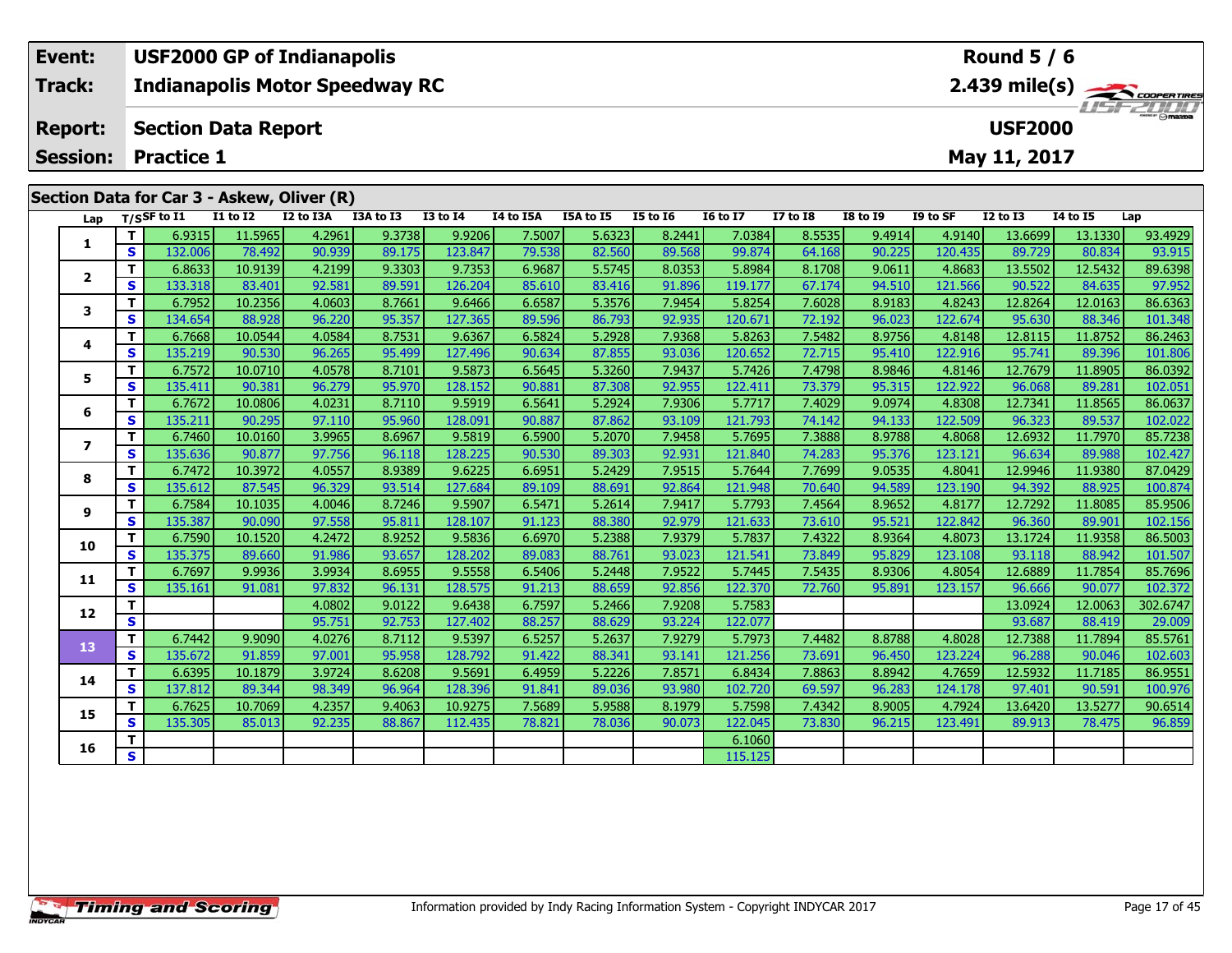| Event:         | <b>USF2000 GP of Indianapolis</b>     | Round $5/6$                                            |
|----------------|---------------------------------------|--------------------------------------------------------|
| Track:         | <b>Indianapolis Motor Speedway RC</b> | $2.439$ mile(s) $\overbrace{\hspace{2cm}}$ coorerrings |
| <b>Report:</b> | Section Data Report                   | $mmm$ $\odot$ mazna<br><b>USF2000</b>                  |
|                | <b>Session: Practice 1</b>            | May 11, 2017                                           |

|                         |                                                    | Lap T/SPI to PO | PO to SF SF to PI |         |
|-------------------------|----------------------------------------------------|-----------------|-------------------|---------|
| $\mathbf{1}$            | $\overline{\mathsf{T}}$                            |                 | 427.5739 112.9901 |         |
|                         | $\mathbf{s}$                                       | $3.322$         | 71.341            |         |
| $\overline{\mathbf{2}}$ | $\overline{I}$                                     |                 |                   |         |
|                         | $\overline{\mathbf{s}}$                            |                 |                   |         |
| $\mathbf{3}$            | $\overline{\mathsf{r}}$                            |                 |                   |         |
|                         | $\overline{\mathbf{s}}$                            |                 |                   |         |
| $\overline{\mathbf{4}}$ | $\overline{\mathsf{T}}$                            |                 |                   |         |
|                         | $\overline{\mathbf{s}}$                            |                 |                   |         |
| $5\phantom{a}$          | $rac{1}{s}$                                        |                 |                   |         |
|                         |                                                    |                 |                   |         |
| 6                       | $\overline{\mathbf{T}}$                            |                 |                   |         |
|                         | $\mathbf{s}$                                       |                 |                   |         |
| $\overline{\mathbf{z}}$ | $\overline{\mathsf{T}}$                            |                 |                   |         |
| 8                       | $\mathbf{s}$                                       |                 |                   |         |
|                         | $rac{1}{s}$                                        |                 |                   |         |
|                         |                                                    |                 |                   |         |
| 9                       | $rac{1}{s}$                                        |                 |                   |         |
|                         |                                                    |                 |                   |         |
| 10                      | $\overline{\mathsf{T}}$                            |                 |                   |         |
|                         | $\overline{\mathbf{s}}$                            |                 |                   |         |
| ${\bf 11}$              | $\overline{\mathbf{T}}$                            |                 |                   | 82.9301 |
|                         | $\mathbf{s}$                                       |                 |                   | 96.505  |
| 12                      | $\mathbf T$                                        | 213.1511        | 92.2662           |         |
|                         | $\overline{\mathbf{s}}$                            | 6.665           | 87.365            |         |
| 13                      | $\overline{1}$                                     |                 |                   |         |
|                         | $\overline{\mathbf{s}}$                            |                 |                   |         |
| 14                      | $\overline{\mathsf{T}}$                            |                 |                   |         |
|                         | $\mathbf{s}$                                       |                 |                   |         |
| 15                      | $\overline{\mathsf{T}}$<br>$\overline{\mathbf{s}}$ |                 |                   | 95.5379 |
|                         |                                                    |                 |                   | 83.770  |
| 16                      | $\overline{\mathbf{T}}$<br>$\overline{\mathbf{s}}$ |                 |                   |         |
|                         |                                                    |                 |                   |         |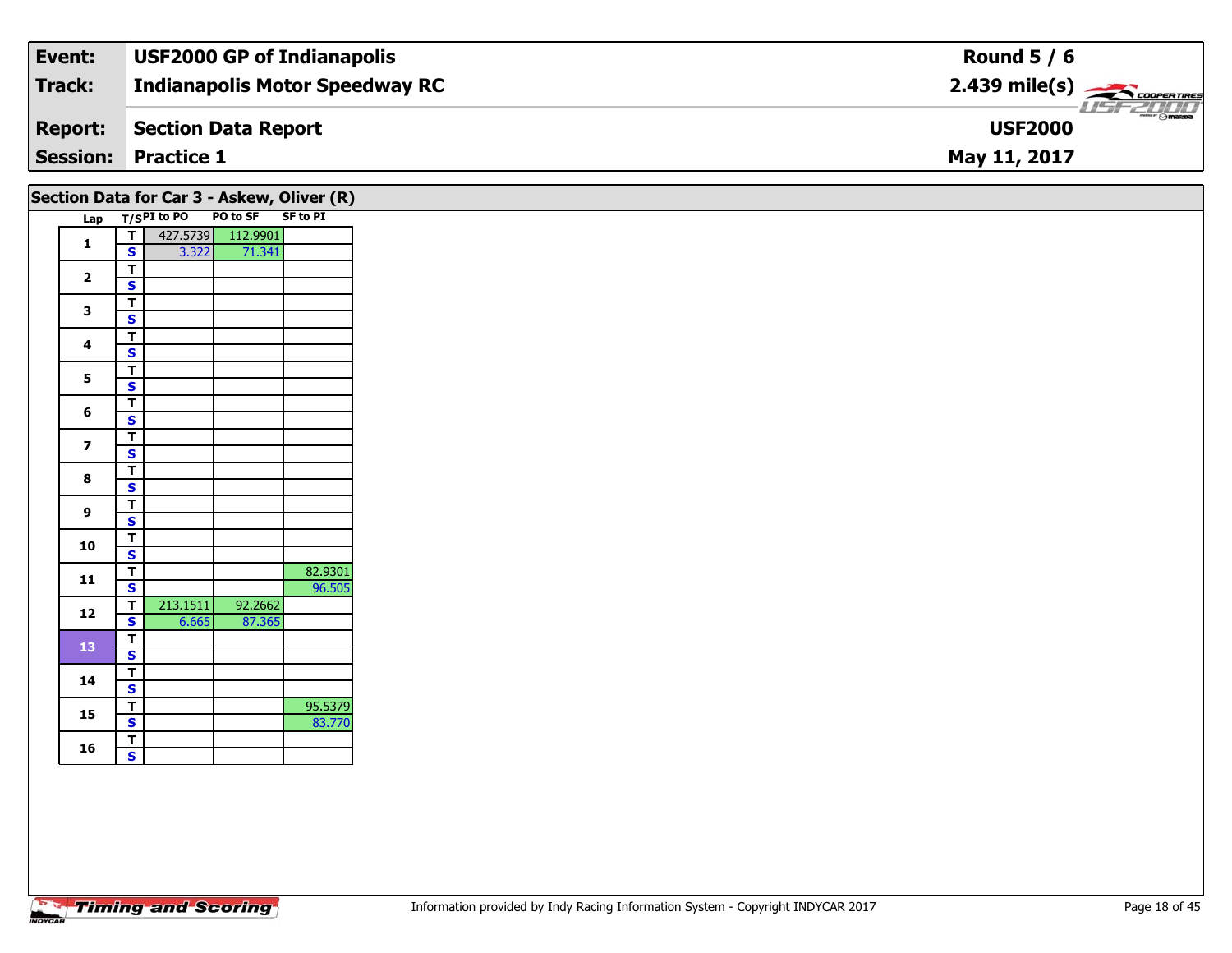| Event:         |                       |                                              |                 | <b>USF2000 GP of Indianapolis</b>              |           |                 |                  | Round $5/6$ |                 |                 |              |                 |          |              |          |                                                       |
|----------------|-----------------------|----------------------------------------------|-----------------|------------------------------------------------|-----------|-----------------|------------------|-------------|-----------------|-----------------|--------------|-----------------|----------|--------------|----------|-------------------------------------------------------|
| Track:         |                       | <b>Indianapolis Motor Speedway RC</b>        |                 |                                                |           |                 |                  |             |                 |                 |              |                 |          |              |          | $2.439$ mile(s) $\overbrace{\hspace{2cm}}$ codenaires |
| <b>Report:</b> |                       | <b>Section Data Report</b><br><b>USF2000</b> |                 |                                                |           |                 |                  |             |                 |                 |              |                 |          |              |          | <b>LISF 2000</b>                                      |
| Session:       |                       | <b>Practice 1</b>                            |                 |                                                |           |                 |                  |             |                 |                 |              |                 |          | May 11, 2017 |          |                                                       |
|                |                       |                                              |                 |                                                |           |                 |                  |             |                 |                 |              |                 |          |              |          |                                                       |
|                |                       |                                              |                 | Section Data for Car 31 - O'Keeffe, Callan (R) |           |                 |                  |             |                 |                 |              |                 |          |              |          |                                                       |
| Lap            | $_{\rm T/SS}$ F to I1 |                                              | <b>I1 to I2</b> | I2 to I3A                                      | I3A to I3 | <b>I3 to I4</b> | <b>I4 to I5A</b> | I5A to I5   | <b>I5 to I6</b> | <b>16 to 17</b> | $I7$ to $I8$ | <b>I8 to I9</b> | I9 to SF | $I2$ to $I3$ | 14 to 15 | Lap                                                   |
|                |                       | 6.9410                                       | 10.3672         | 4.1327                                         | 8.8506    | 9.7934          | 6.8041           | 5.3489      | 8.0687          | 6.2232          | 7.8239       | 9.2536          | 4.9076   | 12.9833      | 12.1530  | 88.5149                                               |

|                | т | 6.9410  | 10.3672 | 4.1327 | 8.8506 | 9.7934  | 6.8041 | 5.3489 | 8.0687 | 6.2232  | 7.8239 | 9.2536 | 4.9076  | 12.9833 | 12.1530 | 88.5149  |
|----------------|---|---------|---------|--------|--------|---------|--------|--------|--------|---------|--------|--------|---------|---------|---------|----------|
|                | s | 131.825 | 87.799  | 94.534 | 94.447 | 125.456 | 87.681 | 86.934 | 91.515 | 112.957 | 70.152 | 92.544 | 120.592 | 94.475  | 87.352  | 99.197   |
| $\overline{2}$ | т | 6.8792  | 10.1357 | 4.1129 | 8.7194 | 9.7265  | 6.7934 | 5.3423 | 7.9426 | 5.8719  | 7.5843 | 8.9887 | 4.8592  | 12.8323 | 12.1357 | 86.9561  |
|                | s | 133.010 | 89.804  | 94.989 | 95.868 | 126.318 | 87.819 | 87.041 | 92.968 | 119.715 | 72.368 | 95.271 | 121.793 | 95.586  | 87.477  | 100.975  |
| 3              | т | 6.8010  | 10.0197 | 4.0987 | 8.8588 | 9.6184  | 6.7830 | 5.3703 | 8.1332 | 5.7977  | 7.6053 | 8.9364 | 4.8270  | 12.9575 | 12.1533 | 86.8495  |
|                | S | 134.539 | 90.844  | 95.318 | 94.359 | 127.738 | 87.954 | 86.587 | 90.789 | 121.247 | 72.169 | 95.829 | 122.606 | 94.663  | 87.350  | 101.099  |
|                | т | 6.8525  | 9.9754  | 4.0800 | 8.7158 | 9.7100  | 6.6611 | 5.3437 | 7.8380 | 5.8028  | 7.8235 | 8.8998 | 4.8361  | 12.7958 | 12.0048 | 86.5387  |
| 4              | S | 133.528 | 91.247  | 95.755 | 95.907 | 126.533 | 89.563 | 87.018 | 94.209 | 121.141 | 70.156 | 96.223 | 122.375 | 95.859  | 88.431  | 101.462  |
| 5              | п | 6.8394  | 9.9456  | 4.0584 | 8.6930 | 9.7326  | 6.5885 | 5.2766 | 7.9388 | 5.7610  | 7.5641 | 8.9429 | 4.8445  | 12.7514 | 11.8651 | 86.1854  |
|                | S | 133.784 | 91.521  | 96.265 | 96.159 | 126.239 | 90.550 | 88.125 | 93.013 | 122.020 | 72.562 | 95.759 | 122.163 | 96.193  | 89.472  | 101.878  |
| 6              | т | 6.8484  | 9.9726  | 4.0827 | 8.6551 | 9.6979  | 6.6145 | 5.2808 | 8.2549 | 5.7871  | 7.8551 | 8.9753 | 4.8541  | 12.7378 | 11.8953 | 86.8785  |
|                | S | 133.608 | 91.273  | 95.692 | 96.580 | 126.691 | 90.194 | 88.055 | 89.451 | 121.469 | 69.874 | 95.413 | 121.921 | 96.295  | 89.245  | 101.065  |
| 7              | т |         |         | 4.2178 | 9.0284 | 9.7712  | 6.7196 | 5.3729 | 7.8748 | 5.8892  |        |        |         | 13.2462 | 12.0925 | 400.0244 |
|                | s |         |         | 92.627 | 92.587 | 125.741 | 88.784 | 86.545 | 93.769 | 119.363 |        |        |         | 92.599  | 87.789  | 21.950   |
| 8              | т | 6.8035  | 9.9970  | 4.0476 | 8.7148 | 9.6244  | 6.6252 | 5.3682 | 7.8764 | 5.8154  | 7.5959 | 8.9155 | 4.8364  | 12.7624 | 11.9934 | 86.2203  |
|                | S | 134.490 | 91.050  | 96.522 | 95.918 | 127.658 | 90.049 | 86.621 | 93.750 | 120.878 | 72.258 | 96.053 | 122.368 | 96.110  | 88.515  | 101.837  |
| 9              |   | 6.6887  | 10.0876 | 4.0455 | 8.7519 | 9.6920  | 6.5431 | 5.2645 | 8.6200 | 5.7744  | 7.7944 | 8.8129 | 4.7747  | 12.7974 | 11.8076 | 86.8497  |
|                | S | 136.798 | 90.232  | 96.572 | 95.512 | 126.768 | 91.179 | 88.327 | 85.662 | 121.736 | 70.418 | 97.172 | 123.949 | 95.847  | 89.907  | 101.099  |
| 10             | т | 6.7173  | 10.5168 | 4.0539 | 8.8090 | 9.5631  | 6.5000 | 5.3292 | 7.8407 | 8.4293  | 7.8990 | 8.8696 | 4.7702  | 12.8629 | 11.8292 | 89.2981  |
|                | S | 136.215 | 86.550  | 96.372 | 94.893 | 128.477 | 91.783 | 87.255 | 94.176 | 83.394  | 69.485 | 96.550 | 124.066 | 95.359  | 89.743  | 98.327   |
| 11             | т | 7.2137  | 10.7169 | 4.0484 | 8.8037 | 10.6611 | 7.5432 | 6.1183 | 8.4257 | 5.7471  | 7.5206 | 8.9063 | 4.8159  | 12.8521 | 13.6615 | 90.5209  |
|                | S | 126.842 | 84.934  | 96.503 | 94.950 | 115.245 | 79.090 | 76.002 | 87.638 | 122.315 | 72.981 | 96.153 | 122.888 | 95.439  | 77.707  | 96.999   |
| 12             | т |         |         |        |        |         |        |        |        | 6.5418  |        |        |         |         |         |          |
|                | S |         |         |        |        |         |        |        |        | 107.456 |        |        |         |         |         |          |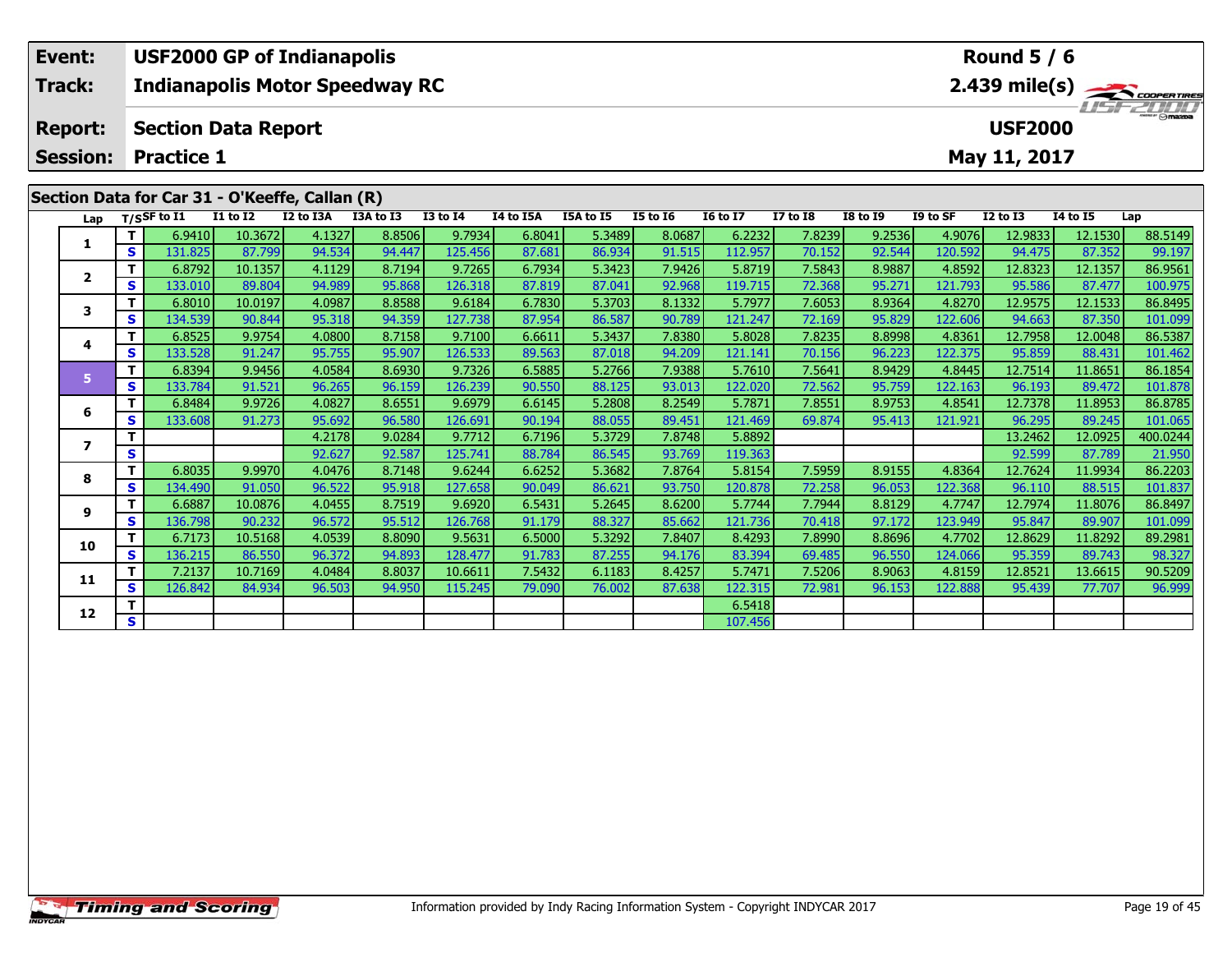| Event:          | <b>USF2000 GP of Indianapolis</b>     | Round $5/6$                                                                                                                                                                                                                                                                                                                                                                                                                                                                                       |
|-----------------|---------------------------------------|---------------------------------------------------------------------------------------------------------------------------------------------------------------------------------------------------------------------------------------------------------------------------------------------------------------------------------------------------------------------------------------------------------------------------------------------------------------------------------------------------|
| Track:          | <b>Indianapolis Motor Speedway RC</b> | $2.439$ mile(s) $\frac{1}{\sqrt{2.600 \text{ cm} \cdot \text{m}}$                                                                                                                                                                                                                                                                                                                                                                                                                                 |
| <b>Report:</b>  | Section Data Report                   | $\overline{\phantom{a}}$ $\overline{\phantom{a}}$ $\overline{\phantom{a}}$ $\overline{\phantom{a}}$ $\overline{\phantom{a}}$ $\overline{\phantom{a}}$ $\overline{\phantom{a}}$ $\overline{\phantom{a}}$ $\overline{\phantom{a}}$ $\overline{\phantom{a}}$ $\overline{\phantom{a}}$ $\overline{\phantom{a}}$ $\overline{\phantom{a}}$ $\overline{\phantom{a}}$ $\overline{\phantom{a}}$ $\overline{\phantom{a}}$ $\overline{\phantom{a}}$ $\overline{\phantom{a}}$ $\overline{\$<br><b>USF2000</b> |
| <b>Session:</b> | <b>Practice 1</b>                     | May 11, 2017                                                                                                                                                                                                                                                                                                                                                                                                                                                                                      |

## **Section Data for Car 31 - O'Keeffe, Callan (R)**

| Lap |   | $T/SPI$ to PO | <b>PO to SF</b> | <b>SF to PI</b> |
|-----|---|---------------|-----------------|-----------------|
|     | т | 663.9415      | 98.6183         |                 |
| 1   | S | 2.140         | 81.737          |                 |
| 2   | T |               |                 |                 |
|     | S |               |                 |                 |
| 3   | T |               |                 |                 |
|     | S |               |                 |                 |
| 4   | т |               |                 |                 |
|     | S |               |                 |                 |
| 5   | т |               |                 |                 |
|     | S |               |                 |                 |
| 6   | T |               |                 | 84.6803         |
|     | S |               |                 | 94.511          |
| 7   | Т | 310.4822      | 91.4320         |                 |
|     | S | 4.575         | 88.162          |                 |
| 8   | т |               |                 |                 |
|     | S |               |                 |                 |
| 9   | T |               |                 |                 |
|     | S |               |                 |                 |
| 10  | T |               |                 |                 |
|     | S |               |                 |                 |
| 11  | T |               |                 | 96.9866         |
|     | S |               |                 | 82.518          |
| 12  | T |               |                 |                 |
|     | S |               |                 |                 |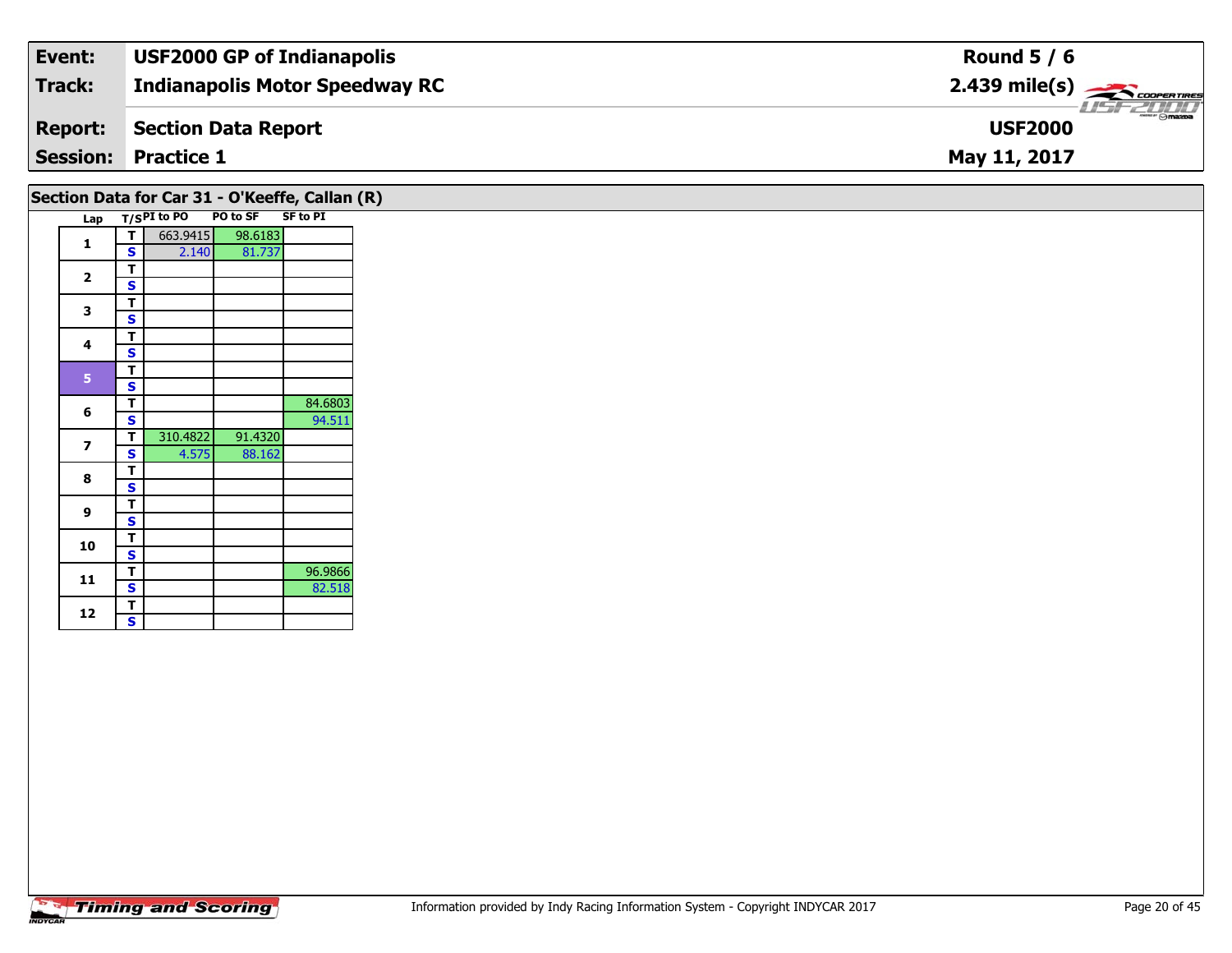| Event:          |                                              | <b>USF2000 GP of Indianapolis</b>     |           |           |                 |           | Round $5/6$ |          |                 |            |                                                                            |          |                 |          |                  |  |
|-----------------|----------------------------------------------|---------------------------------------|-----------|-----------|-----------------|-----------|-------------|----------|-----------------|------------|----------------------------------------------------------------------------|----------|-----------------|----------|------------------|--|
| Track:          |                                              | <b>Indianapolis Motor Speedway RC</b> |           |           |                 |           |             |          |                 |            | $2.439$ mile(s) $\overbrace{\hspace{2cm}}$ coderatings<br><b>LISF 2000</b> |          |                 |          |                  |  |
| <b>Report:</b>  | <b>USF2000</b><br><b>Section Data Report</b> |                                       |           |           |                 |           |             |          |                 |            |                                                                            |          |                 |          |                  |  |
| <b>Session:</b> | <b>Practice 1</b>                            |                                       |           |           |                 |           |             |          |                 |            |                                                                            |          | May 11, 2017    |          |                  |  |
|                 |                                              |                                       |           |           |                 |           |             |          |                 |            |                                                                            |          |                 |          |                  |  |
|                 | Section Data for Car 34 - Wright, Kris (R)   |                                       |           |           |                 |           |             |          |                 |            |                                                                            |          |                 |          |                  |  |
| Lap             | T/SSF to I1                                  | I1 to I2                              | I2 to I3A | I3A to I3 | <b>I3 to I4</b> | I4 to I5A | I5A to I5   | I5 to I6 | <b>I6 to I7</b> | I7 to $I8$ | I8 to I9                                                                   | I9 to SF | <b>I2 to I3</b> | 14 to 15 | Lap              |  |
|                 | 11.5515                                      | 13.3844                               | 5.1392    | 11.0931   | 12.5983         | 8.10371   | 6.0340      | 8.4600   | 9.6772          | 9.7544     | 12.56911                                                                   | 7.8290   | 16.23231        |          | 14.1377 116.1939 |  |

| Lαμ            | ,,,,,              | $\sim$  | w       | w      |         | $\sim$  | ິ      |        | --     |         |        |         |         |         |         | -up      |
|----------------|--------------------|---------|---------|--------|---------|---------|--------|--------|--------|---------|--------|---------|---------|---------|---------|----------|
|                | т                  | 11.5515 | 13.3844 | 5.1392 | 11.0931 | 12.5983 | 8.1037 | 6.0340 | 8.4600 | 9.6772  | 9.7544 | 12.5691 | 7.8290  | 16.2323 | 14.1377 | 116.1939 |
| 1              | S                  | 79.210  | 68.007  | 76.020 | 75.354  | 97.524  | 73.620 | 77.063 | 87.282 | 72.640  | 56.268 | 68.132  | 75.593  | 75.565  | 75.089  | 75.567   |
| $\mathbf{2}$   | т                  | 6.9231  | 10.8142 | 4.2360 | 9.1138  | 9.7467  | 7.4177 | 5.7436 | 8.4241 | 6.3843  | 8.5572 | 9.2754  | 4.9390  | 13.3498 | 13.1613 | 91.5751  |
|                | S                  | 132.166 | 84.170  | 92.229 | 91.719  | 126.057 | 80.428 | 80.960 | 87.654 | 110.107 | 64.141 | 92.326  | 119.826 | 91.881  | 80.660  | 95.882   |
| 3              | т                  | 6.8445  | 10.6829 | 4.1907 | 8.9479  | 9.6867  | 6.7964 | 5.6265 | 7.9849 | 5.9009  | 7.8815 | 9.0169  | 4.8480  | 13.1386 | 12.4229 | 88.4078  |
|                | S                  | 133.684 | 85.204  | 93.226 | 93.420  | 126.837 | 87.780 | 82.645 | 92.476 | 119.127 | 69.639 | 94.973  | 122.075 | 93.358  | 85.454  | 99.317   |
| 4              | т                  | 6.8117  | 10.2310 | 4.1752 | 8.9176  | 9.6766  | 6.7295 | 5.5326 | 8.0679 | 5.8065  | 7.7443 | 9.0209  | 4.8295  | 13.0928 | 12.2621 | 87.5433  |
|                | S                  | 134.328 | 88.968  | 93.572 | 93.737  | 126.970 | 88.653 | 84.047 | 91.524 | 121.063 | 70.873 | 94.931  | 122.542 | 93.684  | 86.575  | 100.298  |
| 5              | т                  | 6.7750  | 10.0968 | 4.1021 | 8.8899  | 9.6553  | 6.7798 | 5.4910 | 7.9253 | 5.8374  | 7.7628 | 8.8736  | 4.8047  | 12.9920 | 12.2708 | 86.9937  |
|                | S                  | 135.055 | 90.150  | 95.239 | 94.029  | 127.250 | 87.995 | 84.684 | 93.171 | 120.423 | 70.704 | 96.507  | 123.175 | 94.411  | 86.514  | 100.931  |
| 6              | т                  | 6.8163  | 10.1289 | 4.1425 | 8.8748  | 9.6590  | 6.5910 | 5.4767 | 7.9129 | 5.7906  | 8.0783 | 8.9468  | 4.8275  | 13.0173 | 12.0677 | 87.2453  |
|                | S                  | 134.237 | 89.864  | 94.311 | 94.189  | 127.201 | 90.516 | 84.905 | 93.317 | 121.396 | 67.943 | 95.717  | 122.593 | 94.228  | 87.970  | 100.640  |
| $\overline{ }$ | т                  | 6.7974  | 10.1590 | 4.1216 | 8.8277  | 9.6569  | 6.5606 | 5.4391 | 8.0334 | 5.7614  | 7.7462 | 8.9588  | 4.8227  | 12.9493 | 11.9997 | 86.8848  |
|                | S                  | 134.610 | 89.598  | 94.789 | 94.692  | 127.229 | 90.935 | 85.492 | 91.917 | 122.011 | 70.856 | 95.589  | 122.715 | 94.723  | 88.468  | 101.058  |
| 8              | т                  | 6.8058  | 10.0734 | 4.1694 | 8.8916  | 9.6399  | 6.7727 | 5.4534 | 7.9766 | 5.8573  | 7.6848 | 8.8908  | 4.8118  | 13.0610 | 12.2261 | 87.0275  |
|                | S                  | 134.444 | 90.359  | 93.702 | 94.011  | 127.453 | 88.088 | 85.268 | 92.572 | 120.013 | 71.422 | 96.320  | 122.993 | 93.912  | 86.830  | 100.892  |
| 9              | т                  | 6.7888  | 10.0888 | 4.0948 | 8.9771  | 9.6457  | 6.6388 | 5.4926 | 8.1029 | 5.7887  | 7.8279 | 8.9245  | 4.8196  | 13.0719 | 12.1314 | 87.1902  |
|                | S                  | 134.781 | 90.222  | 95.409 | 93.116  | 127.377 | 89.864 | 84.659 | 91.129 | 121.436 | 70.116 | 95.956  | 122.794 | 93.834  | 87.508  | 100.704  |
| 10             | Т                  | 6.7884  | 10.0917 | 4.1198 | 8.8471  | 9.6199  | 6.6377 | 5.3936 | 7.9130 | 5.8026  | 7.8646 | 8.9533  | 4.8170  | 12.9669 | 12.0313 | 86.8487  |
|                | S                  | 134.789 | 90.196  | 94.830 | 94.484  | 127.718 | 89.879 | 86.213 | 93.316 | 121.145 | 69.789 | 95.648  | 122.860 | 94.594  | 88.236  | 101.100  |
| 11             | $\mathbf{T}$       | 6.7918  | 10.2930 | 4.2012 | 8.9768  | 9.6259  | 6.6127 | 5.4131 | 7.9378 | 5.7993  | 7.8297 | 8.8669  | 4.8054  | 13.1780 | 12.0258 | 87.1536  |
|                | S                  | 134.721 | 88.432  | 92.993 | 93.119  | 127.639 | 90.219 | 85.903 | 93.024 | 121.214 | 70.100 | 96.580  | 123.157 | 93.079  | 88.276  | 100.746  |
| 12             | т                  | 6.8161  | 10.0443 | 4.1333 | 8.8518  | 9.6208  | 6.6891 | 5.4365 | 8.0581 | 5.7670  | 7.7442 | 8.9773  | 4.8321  | 12.9851 | 12.1256 | 86.9706  |
|                | S                  | 134.241 | 90.621  | 94.521 | 94.434  | 127.706 | 89.189 | 85.533 | 91.636 | 121.893 | 70.874 | 95.392  | 122.476 | 94.461  | 87.550  | 100.958  |
| 13             | т                  | 6.8189  | 10.1491 | 4.2052 | 8.8121  | 9.6306  | 6.6799 | 5.4437 | 7.9268 | 5.8499  | 7.7924 | 8.8953  | 4.8260  | 13.0173 | 12.1236 | 87.0299  |
|                | S                  | 134.186 | 89.686  | 92.904 | 94.859  | 127.576 | 89.311 | 85.420 | 93.153 | 120.165 | 70.436 | 96.271  | 122.631 | 94.228  | 87.564  | 100.889  |
| 14             | т                  | 6.7997  | 10.9970 | 4.1565 | 8.8200  | 9.6390  | 6.6309 | 5.3830 | 7.9337 | 5.8141  | 7.6740 | 8.9836  | 4.8214  | 12.9765 | 12.0139 | 87.6529  |
|                | $\mathbf{s}$       | 134.565 | 82.771  | 93.993 | 94.774  | 127.465 | 89.971 | 86.383 | 93.072 | 120.905 | 71.522 | 95.325  | 122.748 | 94.524  | 88.364  | 100.172  |
| 15             | т                  | 6.7510  | 10.0906 | 4.1281 | 8.7861  | 9.6749  | 6.6402 | 5.3012 | 8.0392 | 5.8749  | 7.5911 | 9.1064  | 4.8073  | 12.9142 | 11.9414 | 86.7910  |
|                | S                  | 135.535 | 90.205  | 94.640 | 95.140  | 126.992 | 89.845 | 87.716 | 91.851 | 119.654 | 72.304 | 94.040  | 123.108 | 94.980  | 88.900  | 101.167  |
| 16             | т                  | 6.7488  | 9.9925  | 4.1246 | 8.8338  | 9.5983  | 6.6452 | 5.4742 | 7.9599 | 5.8594  | 7.4665 | 9.0908  | 4.8067  | 12.9584 | 12.1194 | 86.6007  |
|                | S                  | 135.580 | 91.091  | 94.720 | 94.626  | 128.006 | 89.778 | 84.944 | 92.766 | 119.970 | 73.510 | 94.201  | 123.124 | 94.656  | 87.594  | 101.389  |
|                |                    |         |         |        |         |         |        |        |        | 5.8322  | 7.5157 |         |         |         |         |          |
| 17             | T.<br>$\mathbf{s}$ |         |         |        |         |         |        |        |        | 120.530 | 73.029 |         |         |         |         |          |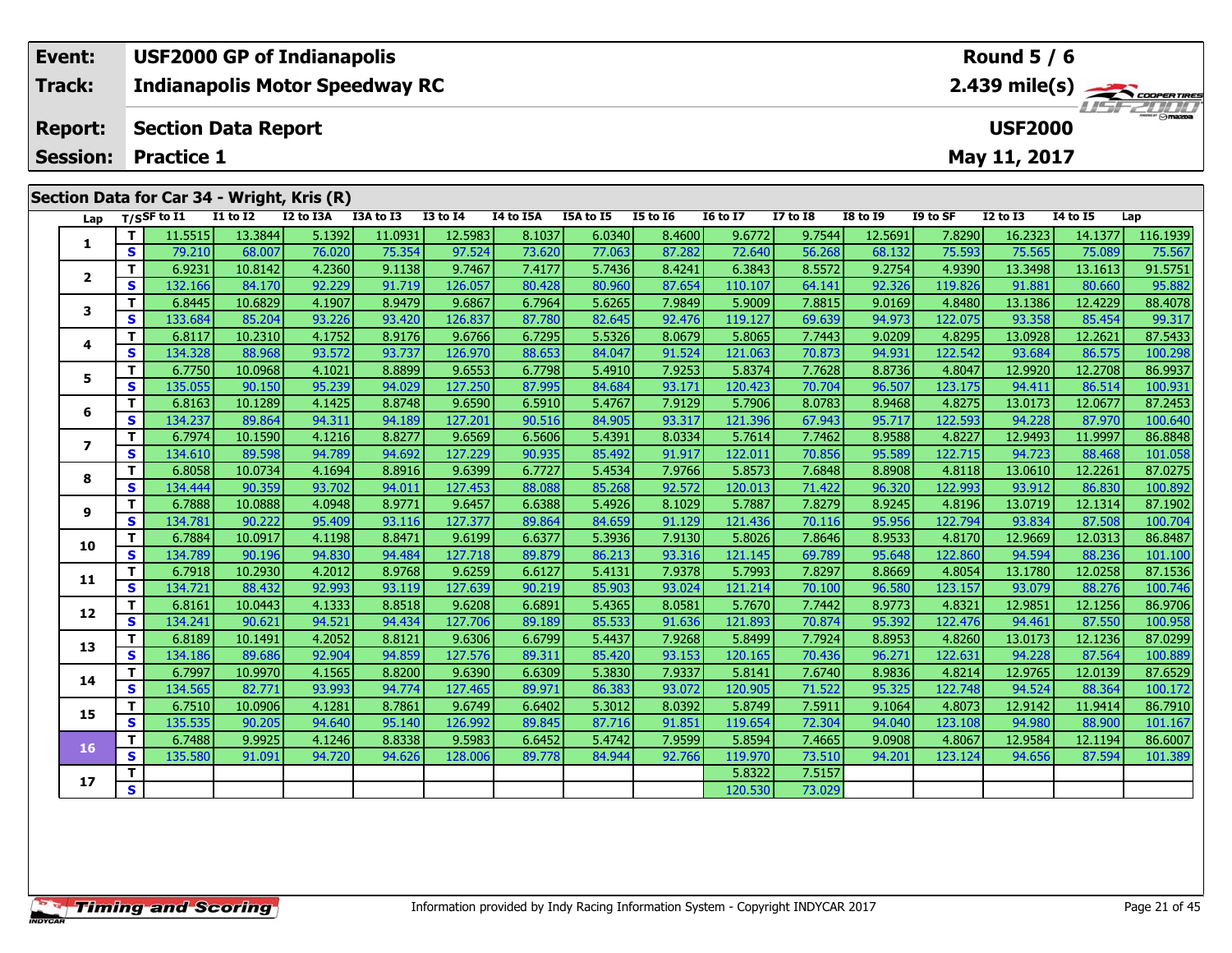| Event:                     | <b>USF2000 GP of Indianapolis</b>     | Round $5/6$                                                         |
|----------------------------|---------------------------------------|---------------------------------------------------------------------|
| Track:                     | <b>Indianapolis Motor Speedway RC</b> | $2.439$ mile(s) $\frac{1}{\sqrt{2.600 \text{ cm} \cdot \text{m}}}}$ |
| <b>Report:</b>             | Section Data Report                   | $\theta$ mazpa<br><b>USF2000</b>                                    |
| <b>Session: Practice 1</b> |                                       | May 11, 2017                                                        |

# **Section Data for Car 34 - Wright, Kris (R)**

|     |                         |                               |          | $\overline{\phantom{a}}$<br>$\overline{\phantom{a}}$ |
|-----|-------------------------|-------------------------------|----------|------------------------------------------------------|
| Lap |                         | T/SPI to PO PO to SF SF to PI |          |                                                      |
|     | т                       | 285.5620                      | 119.8688 |                                                      |
| 1   | S                       | 4.975                         | 67.247   |                                                      |
|     | T                       |                               |          |                                                      |
| 2   | S                       |                               |          |                                                      |
| 3   | T                       |                               |          |                                                      |
|     | S                       |                               |          |                                                      |
| 4   | T                       |                               |          |                                                      |
|     | S                       |                               |          |                                                      |
| 5   | Т                       |                               |          |                                                      |
|     | $\overline{\mathbf{s}}$ |                               |          |                                                      |
| 6   | T                       |                               |          |                                                      |
|     | S                       |                               |          |                                                      |
| 7   | T                       |                               |          |                                                      |
|     | S                       |                               |          |                                                      |
| 8   | T                       |                               |          |                                                      |
|     | S                       |                               |          |                                                      |
| 9   | T                       |                               |          |                                                      |
|     | $\overline{\mathbf{s}}$ |                               |          |                                                      |
| 10  | T                       |                               |          |                                                      |
|     | S                       |                               |          |                                                      |
| 11  | Т                       |                               |          |                                                      |
|     | S                       |                               |          |                                                      |
| 12  | т                       |                               |          |                                                      |
|     | S                       |                               |          |                                                      |
| 13  | T                       |                               |          |                                                      |
|     | S                       |                               |          |                                                      |
| 14  | T                       |                               |          |                                                      |
|     | S                       |                               |          |                                                      |
| 15  | T                       |                               |          |                                                      |
|     | S                       |                               |          |                                                      |
| 16  | T                       |                               |          | 308.4279                                             |
|     | S                       |                               |          | 25.948                                               |
| 17  | T                       |                               |          |                                                      |
|     | S                       |                               |          |                                                      |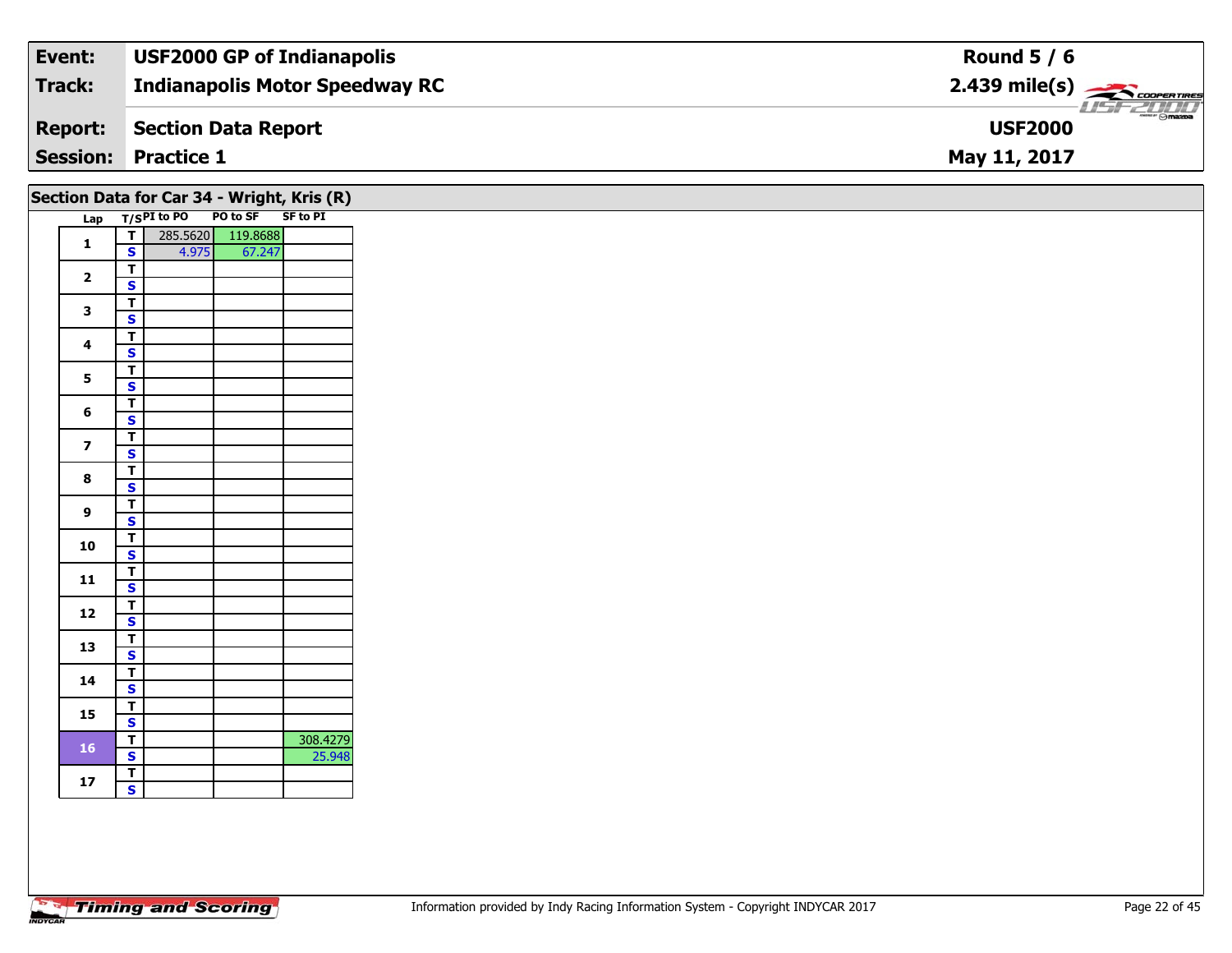| Event:         | <b>USF2000 GP of Indianapolis</b>           | Round $5/6$                                            |
|----------------|---------------------------------------------|--------------------------------------------------------|
| <b>Track:</b>  | <b>Indianapolis Motor Speedway RC</b>       | $2.439$ mile(s) $\overbrace{\hspace{2cm}}$ coderatings |
| <b>Report:</b> | <b>Section Data Report</b>                  | <b>LISF 2000</b><br><b>USF2000</b>                     |
|                | <b>Session: Practice 1</b>                  | May 11, 2017                                           |
|                | Section Data for Car 36 - Dickerson, Dakota |                                                        |

| Lap          |          | $T/S$ SF to $I1$ | <b>I1 to I2</b> | I2 to I3A | I3A to I3 | $I3$ to $I4$ | <b>I4 to I5A</b> | <b>I5A to I5</b> | <b>I5 to 16</b> | <b>16 to 17</b> | <b>I7 to I8</b> | <b>I8 to 19</b> | I9 to SF | <b>I2 to I3</b> | <b>I4 to I5</b> | Lap      |
|--------------|----------|------------------|-----------------|-----------|-----------|--------------|------------------|------------------|-----------------|-----------------|-----------------|-----------------|----------|-----------------|-----------------|----------|
|              | тI       | 6.9262           | 10.1973         | 4.1059    | 8.8789    | 10.0054      | 7.2119           | 5.5031           | 8.0048          | 5.9293          | 7.8701          | 9.0614          | 4.8955   | 12.9848         | 12.7150         | 88.5898  |
|              | s l      | 132.107          | 89.262          | 95.151    | 94.146    | 122.797      | 82.723           | 84.498           | 92.246          | 118.556         | 69.740          | 94.507          | 120.890  | 94.464          | 83.491          | 99.113   |
| $\mathbf{2}$ | Τ.       | 6.8248           | 10.0569         | 4.0970    | 8.7801    | 9.6722       | 6.5962           | 5.3622           | 7.9669          | 5.8357          | 7.5377          | 9.1085          | 4.8627   | 12.8771         | 11.9584         | 86.7009  |
|              | S I      | 134.070          | 90.508          | 95.358    | 95.205    | 127.028      | 90.445           | 86.718           | 92.685          | 120.458         | 72.816          | 94.018          | 121.706  | 95.254          | 88.774          | 101.272  |
|              | T I      | 6.8024           | 9.9151          | 4.1161    | 8.7560    | 9.6745       | 6.5973           | 5.3926           | 7.9363          | 5.8187          | 7.4230          | 9.0532          | 4.8413   | 12.8721         | 11.9899         | 86.3265  |
|              | s l      | 134.511          | 91.802          | 94.916    | 95.467    | 126.997      | 90.430           | 86.229           | 93.042          | 120.810         | 73.941          | 94.592          | 122.244  | 95.291          | 88.540          | 101.712  |
| 4            | T.       | 6.7990           | 9.8798          | 4.0752    | 9.5230    | 9.8560       | 6.7070           | 5.3915           | 7.8661          | 5.8059          | 7.4026          | 9.2192          | 4.8459   | 13.5982         | 12.0985         | 87.3712  |
|              | S        | 134.579          | 92.130          | 95.868    | 87.778    | 124.659      | 88.950           | 86.247           | 93.872          | 121.076         | 74.145          | 92.889          | 122.128  | 90.202          | 87.746          | 100.495  |
|              | т        | 6.8120           | 9.9246          | 4.0771    | 8.7479    | 9.6757       | 6.5564           | 5.3005           | 7.9022          | 5.7645          | 7.4861          | 8.9624          | 4.8355   | 12.8250         | 11.8569         | 86.0449  |
|              | s l      | 134.322          | 91.714          | 95.823    | 95.555    | 126.982      | 90.994           | 87.728           | 93.443          | 121.945         | 73.318          | 95.551          | 122.390  | 95.641          | 89.534          | 102.044  |
| 6            | т        |                  |                 | 4.1074    | 8.9156    | 9.7452       | 6.9748           | 5.3742           | 7.9006          | 5.8257          |                 |                 |          | 13.0230         | 12.3490         | 335.1457 |
|              | S        |                  |                 | 95.117    | 93.758    | 126.076      | 85.535           | 86.525           | 93.462          | 120.664         |                 |                 |          | 94.187          | 85.966          | 26.199   |
|              | Τ.       | 6.8534           | 9.9187          | 4.0809    | 8.6904    | 9.7110       | 6.6424           | 5.2884           | 7.8980          | 5.8272          | 7.4776          | 9.0083          | 4.8586   | 12.7713         | 11.9308         | 86.2549  |
|              | S I      | 133.510          | 91.769          | 95.734    | 96.188    | 126.520      | 89.816           | 87.928           | 93.493          | 120.633         | 73.401          | 95.064          | 121.808  | 96.043          | 88.979          | 101.796  |
| 8            | T I      | 6.8045           | 10.1016         | 4.1411    | 8.7431    | 9.6410       | 7.1551           | 5.7752           | 7.9727          | 5.7902          | 7.4238          | 9.0281          | 4.8388   | 12.8842         | 12.9303         | 87.4152  |
|              | s l      | 134.470          | 90.107          | 94.343    | 95.608    | 127.439      | 83.380           | 80.517           | 92.617          | 121.404         | 73.933          | 94.855          | 122.307  | 95.201          | 82.101          | 100.445  |
| 9            | Τ.       | 6.7993           | 9.9163          | 4.0796    | 8.7526    | 9.6372       | 6.6426           | 5.3287           | 7.8660          | 5.8046          | 7.4033          | 9.0405          | 4.8295   | 12.8322         | 11.9713         | 86.1002  |
|              | <b>S</b> | 134.573          | 91.791          | 95.765    | 95.504    | 127.489      | 89.813           | 87.263           | 93.874          | 121.103         | 74.138          | 94.725          | 122.542  | 95.587          | 88.678          | 101.979  |
| 10           | T.       | 6.7889           | 10.1246         | 4.0619    | 8.6803    | 9.6606       | 7.1909           | 5.7096           | 8.1257          | 5.8535          | 7.7600          | 8.8995          | 4.7819   | 12.7422         | 12.9005         | 87.6374  |
|              | s l      | 134.779          | 89.903          | 96.182    | 96.300    | 127.180      | 82.965           | 81.442           | 90.873          | 120.091         | 70.730          | 96.226          | 123.762  | 96.262          | 82.291          | 100.190  |
| 11           |          |                  |                 |           |           |              |                  |                  |                 | 6.3375          |                 |                 |          |                 |                 |          |
|              | S.       |                  |                 |           |           |              |                  |                  |                 | 110.920         |                 |                 |          |                 |                 |          |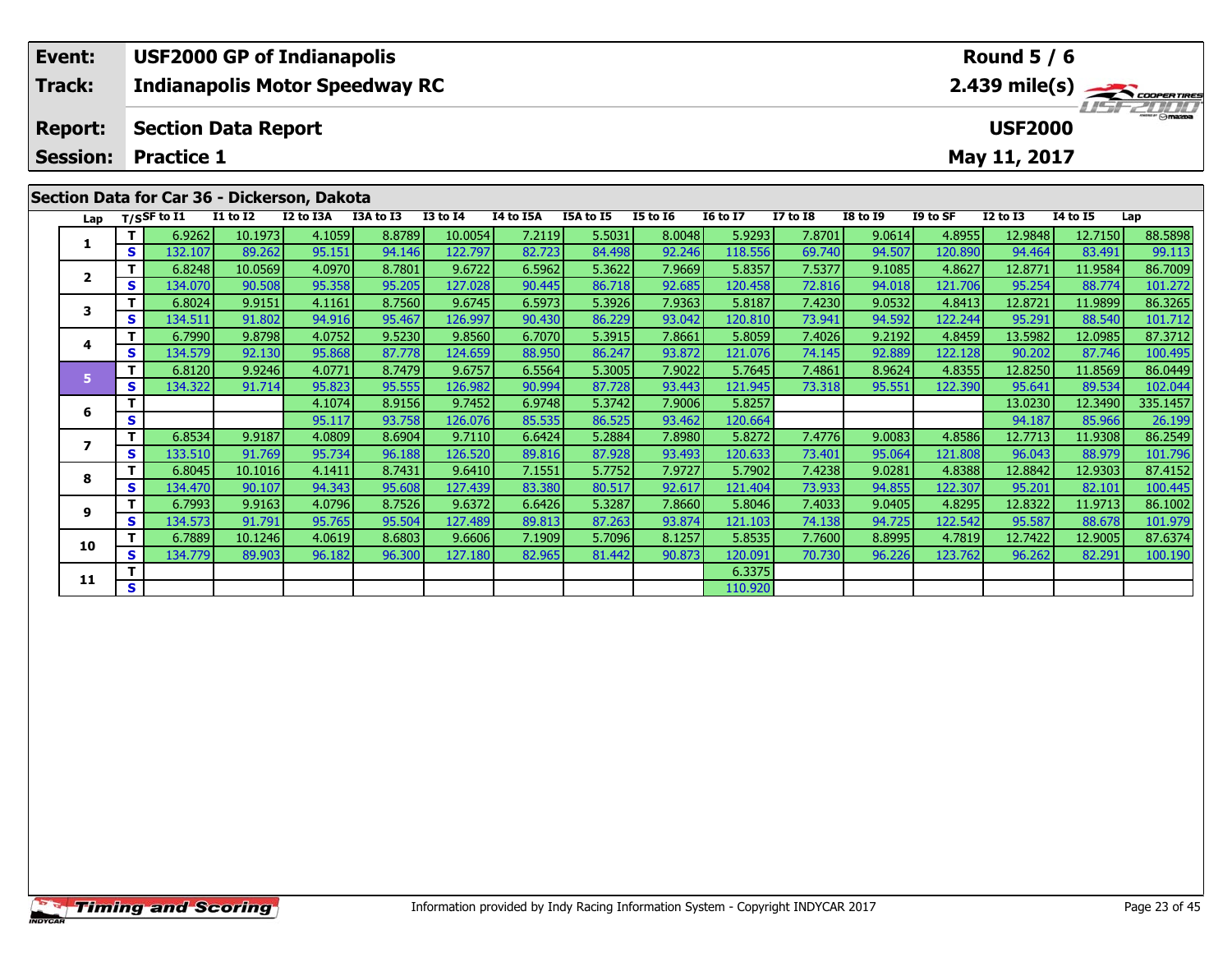| Event:         | <b>USF2000 GP of Indianapolis</b>     | Round $5/6$                                           |
|----------------|---------------------------------------|-------------------------------------------------------|
| Track:         | <b>Indianapolis Motor Speedway RC</b> | $2.439$ mile(s) $\overbrace{\hspace{2cm}}$ coorganged |
| <b>Report:</b> | Section Data Report                   | $\frac{2\pi}{2}$ omazoa<br><b>USF2000</b>             |
|                | <b>Session: Practice 1</b>            | May 11, 2017                                          |

#### **Section Data for Car 36 - Dickerson, Dakota**

| Lap          |   | T/SPI to PO | PO to SF | <b>SF to PI</b> |
|--------------|---|-------------|----------|-----------------|
| 1            | т | 793.2812    | 90.9260  |                 |
|              | S | 1.791       | 88.652   |                 |
| $\mathbf{2}$ | т |             |          |                 |
|              | S |             |          |                 |
| 3            | Т |             |          |                 |
|              | s |             |          |                 |
| 4            | т |             |          |                 |
|              | S |             |          |                 |
| 5            | т |             |          | 82.8749         |
|              | S |             |          | 96.569          |
| 6            | Т | 253.3133    | 85.1256  |                 |
|              | S | 5.608       | 94.693   |                 |
| 7            | т |             |          |                 |
|              | S |             |          |                 |
| 8            | т |             |          |                 |
|              | S |             |          |                 |
| 9            | т |             |          |                 |
|              | S |             |          |                 |
| 10           | T |             |          | 96.6671         |
|              | S |             |          | 82.791          |
| 11           | Т |             |          |                 |
|              | S |             |          |                 |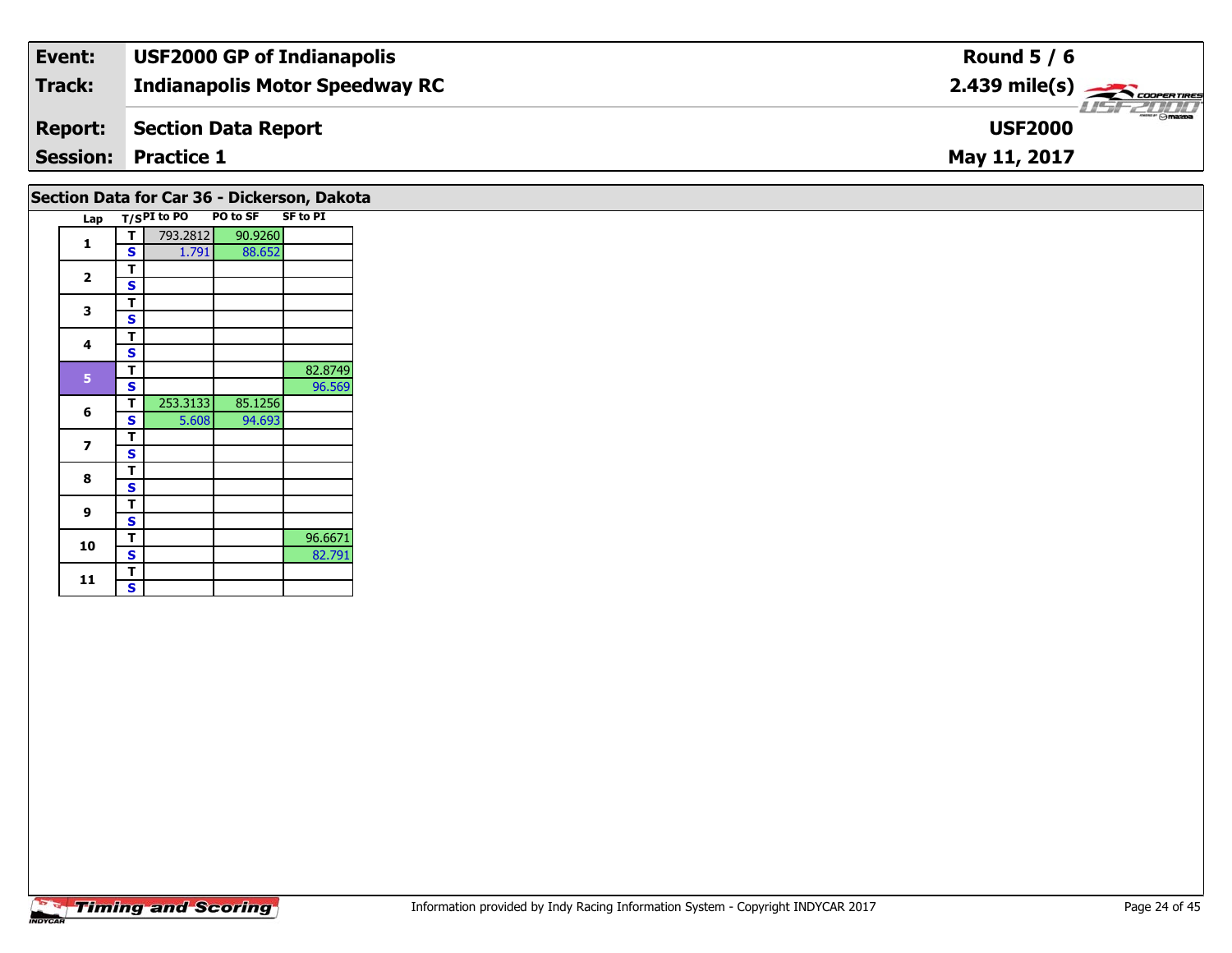| Event:                                     | <b>USF2000 GP of Indianapolis</b>     |          |           |           |                 | Round $5/6$                                              |                |              |                  |                 |                 |          |                 |          |     |  |
|--------------------------------------------|---------------------------------------|----------|-----------|-----------|-----------------|----------------------------------------------------------|----------------|--------------|------------------|-----------------|-----------------|----------|-----------------|----------|-----|--|
| <b>Track:</b>                              | <b>Indianapolis Motor Speedway RC</b> |          |           |           |                 | $2.439$ mile(s) $\overbrace{\phantom{1.556}2.007677769}$ |                |              |                  |                 |                 |          |                 |          |     |  |
| <b>Report:</b>                             | <b>Section Data Report</b>            |          |           |           |                 |                                                          | <b>USF2000</b> |              | <b>LISF 2000</b> |                 |                 |          |                 |          |     |  |
| <b>Session: Practice 1</b>                 |                                       |          |           |           |                 |                                                          |                | May 11, 2017 |                  |                 |                 |          |                 |          |     |  |
| Section Data for Car 7 - Wojcik, Devin (R) |                                       |          |           |           |                 |                                                          |                |              |                  |                 |                 |          |                 |          |     |  |
|                                            | Lap $T/S$ SF to I1                    | I1 to I2 | I2 to I3A | I3A to I3 | <b>I3 to I4</b> | I4 to I5A                                                | I5A to I5      | I5 to I6     | <b>I6 to I7</b>  | <b>I7 to I8</b> | <b>I8 to I9</b> | I9 to SF | <b>I2 to I3</b> | 14 to 15 | Lap |  |

| Lap            |                         | T/SSF to I1 | <b>I1 to I2</b> | I2 to I3A | I3A to I3 | <b>I3 to I4</b> | I4 to I5A | I5A to I5 | <b>I5 to 16</b> | <b>16 to 17</b> | I7 to I8 | <b>I8 to 19</b> | I9 to SF | I2 to I3 | <b>I4 to I5</b> | Lap      |
|----------------|-------------------------|-------------|-----------------|-----------|-----------|-----------------|-----------|-----------|-----------------|-----------------|----------|-----------------|----------|----------|-----------------|----------|
| 1              | т                       | 7.0724      | 11.7961         | 4.2694    | 9.5551    | 10.0959         | 7.4608    | 5.5985    | 8.3531          | 6.2333          | 8.9966   | 9.3963          | 5.0128   | 13.8245  | 13.0593         | 93.8403  |
|                | S                       | 129.376     | 77.163          | 91.507    | 87.483    | 121.697         | 79.963    | 83.058    | 88.399          | 112.774         | 61.008   | 91.138          | 118.061  | 88.726   | 81.290          | 93.567   |
| $\overline{2}$ | T.                      | 7.0153      | 10.9141         | 4.2700    | 9.2585    | 9.9774          | 7.2503    | 5.5702    | 8.2234          | 6.0670          | 8.0474   | 9.0992          | 4.9346   | 13.5285  | 12.8205         | 90.6274  |
|                | S.                      | 130.429     | 83.399          | 91.495    | 90.286    | 123.142         | 82.285    | 83.480    | 89.794          | 115.865         | 68.204   | 94.114          | 119.932  | 90.667   | 82.804          | 96.885   |
| 3              | T.                      | 6.9886      | 11.3308         | 4.4589    | 9.4660    | 9.8157          | 6.9946    | 5.5934    | 8.1877          | 6.0284          | 7.9101   | 9.5468          | 4.9437   | 13.9249  | 12.5880         | 91.2647  |
|                | S.                      | 130.928     | 80.332          | 87.618    | 88.306    | 125.171         | 85.293    | 83.134    | 90.185          | 116.607         | 69.388   | 89.702          | 119.712  | 88.086   | 84.334          | 96.208   |
| 4              | T.                      | 6.8796      | 10.3658         | 4.1708    | 8.9552    | 9.7633          | 6.7940    | 5.3441    | 8.1596          | 5.9974          | 7.8094   | 9.0905          | 4.9131   | 13.1260  | 12.1381         | 88.2428  |
|                | S.                      | 133.002     | 87.811          | 93.671    | 93.343    | 125.842         | 87.811    | 87.012    | 90.496          | 117.210         | 70.282   | 94.204          | 120.457  | 93.447   | 87.459          | 99.503   |
| 5              | T.                      | 6.8540      | 10.2122         | 4.2559    | 8.9441    | 9.8061          | 6.7333    | 5.3183    | 8.1190          | 5.9161          | 7.7565   | 8.9769          | 4.8873   | 13.2000  | 12.0516         | 87.7797  |
|                | S.                      | 133.499     | 89.131          | 91.798    | 93.459    | 125.293         | 88.603    | 87.434    | 90.948          | 118.821         | 70.762   | 95.396          | 121.093  | 92.924   | 88.087          | 100.028  |
| 6              | T                       |             |                 | 4.1717    | 9.0032    | 9.7507          | 6.9112    | 5.3460    | 8.0782          | 5.9629          |          |                 |          | 13.1749  | 12.2572         | 356.0981 |
|                | S                       |             |                 | 93.651    | 92.846    | 126.005         | 86.322    | 86.981    | 91.408          | 117.888         |          |                 |          | 93.101   | 86.610          | 24.657   |
| $\overline{ }$ | T.                      | 6.8514      | 10.1743         | 4.1726    | 8.8040    | 9.7655          | 6.8380    | 5.1879    | 8.0546          | 5.9047          | 7.7171   | 8.9347          | 4.8650   | 12.9766  | 12.0259         | 87.2698  |
|                | S.                      | 133.549     | 89.463          | 93.630    | 94.947    | 125.814         | 87.246    | 89.632    | 91.675          | 119.050         | 71.123   | 95.847          | 121.648  | 94.523   | 88.275          | 100.612  |
| 8              | T.                      | 6.8402      | 10.0983         | 4.1102    | 8.7400    | 9.7319          | 6.7630    | 5.2536    | 8.0186          | 5.8589          | 7.7297   | 8.9331          | 4.8509   | 12.8502  | 12.0166         | 86.9284  |
|                | S.                      | 133.768     | 90.137          | 95.052    | 95.642    | 126.248         | 88.214    | 88.511    | 92.087          | 119.981         | 71.007   | 95.864          | 122.002  | 95.453   | 88.344          | 101.007  |
| 9              | $\mathbf{T}$            | 6.8436      | 10.1253         | 4.1134    | 8.7618    | 9.7256          | 6.6831    | 5.2468    | 8.0722          | 5.8402          | 7.6551   | 9.0100          | 4.8597   | 12.8752  | 11.9299         | 86.9368  |
|                | S.                      | 133.702     | 89.896          | 94.978    | 95.404    | 126.330         | 89.269    | 88.625    | 91.476          | 120.365         | 71.699   | 95.046          | 121.781  | 95.268   | 88.986          | 100.998  |
| 10             | T.                      | 6.8628      | 10.2500         | 4.0713    | 8.8640    | 9.7541          | 6.6289    | 5.1971    | 8.0851          | 5.8926          | 7.8193   | 9.0381          | 4.8634   | 12.9353  | 11.8260         | 87.3267  |
|                | <b>S</b>                | 133.328     | 88.803          | 95.960    | 94.304    | 125.961         | 89.998    | 89.473    | 91.330          | 119.294         | 70.193   | 94.750          | 121.688  | 94.825   | 89.768          | 100.547  |
| 11             | T.                      | 6.8795      | 10.1572         | 4.0367    | 8.8577    | 9.7595          | 6.7246    | 5.2587    | 7.9851          | 5.8938          | 7.7443   | 9.0412          | 4.8755   | 12.8944  | 11.9833         | 87.2138  |
|                | S.                      | 133.004     | 89.614          | 96.782    | 94.371    | 125.891         | 88.718    | 88.425    | 92.473          | 119.270         | 70.873   | 94.718          | 121.386  | 95.126   | 88.589          | 100.677  |
| 12             | T.                      | 6.8745      | 10.4187         | 4.0902    | 9.0496    | 9.7597          | 7.1726    | 5.4516    | 8.0092          | 5.8681          | 7.7737   | 8.9308          | 4.8744   | 13.1398  | 12.6242         | 88.2731  |
|                | <b>S</b>                | 133.101     | 87.365          | 95.517    | 92.370    | 125.889         | 83.176    | 85.296    | 92.195          | 119.793         | 70.605   | 95.889          | 121.414  | 93.349   | 84.092          | 99.469   |
| 13             | т                       |             |                 | 4.0762    | 8.8168    | 9.7092          | 6.6741    | 5.2370    | 8.0720          | 6.0175          |          |                 |          | 12.8930  | 11.9111         | 202.3035 |
|                | $\overline{\mathbf{s}}$ |             |                 | 95.845    | 94.809    | 126.544         | 89.389    | 88.791    | 91.478          | 116.818         |          |                 |          | 95.136   | 89.126          | 43.402   |
| 14             | T.                      | 6.8053      | 10.0732         | 4.0730    | 8.7688    | 9.6970          | 6.5994    | 5.2466    | 7.8907          | 5.8585          | 7.5282   | 8.9633          | 4.8341   | 12.8418  | 11.8460         | 86.3381  |
|                | S                       | 134.454     | 90.361          | 95.920    | 95.328    | 126.703         | 90.401    | 88.629    | 93.580          | 119.989         | 72.908   | 95.541          | 122.426  | 95.515   | 89.616          | 101.698  |
| 15             | T.                      | 6.8303      | 10.0278         | 4.0370    | 8.8036    | 9.7121          | 6.6254    | 5.2536    | 8.0290          | 5.8484          | 7.5818   | 8.9998          | 4.8448   | 12.8406  | 11.8790         | 86.5936  |
|                | S.                      | 133.962     | 90.770          | 96.775    | 94.951    | 126.506         | 90.046    | 88.511    | 91.968          | 120.196         | 72.392   | 95.154          | 122.155  | 95.524   | 89.367          | 101.398  |
| 16             | T.                      |             |                 |           |           |                 |           |           |                 | 6.9491          |          |                 |          |          |                 |          |
|                | $\overline{\mathbf{s}}$ |             |                 |           |           |                 |           |           |                 | 101.158         |          |                 |          |          |                 |          |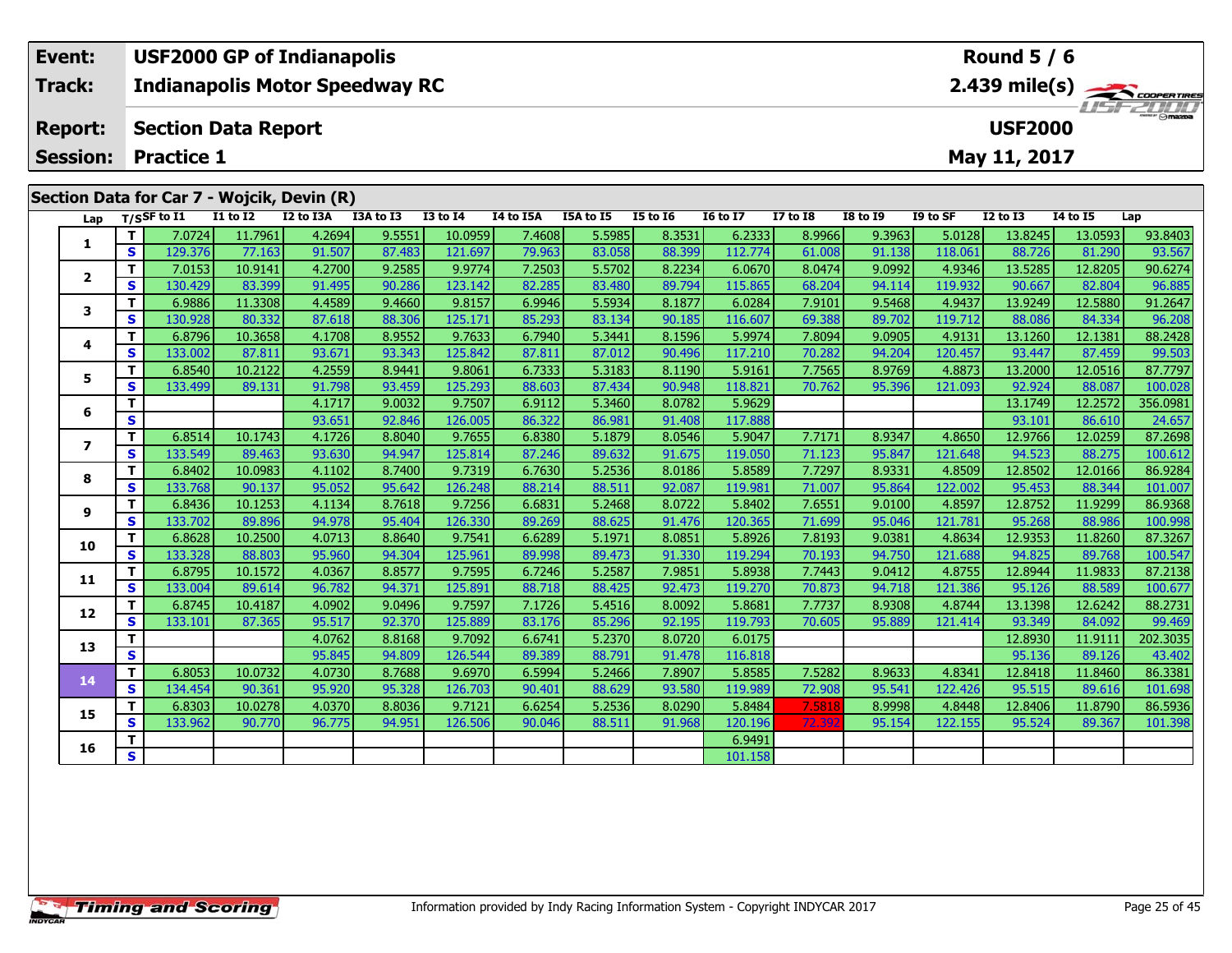| Event:         | <b>USF2000 GP of Indianapolis</b>     | Round $5/6$                                              |
|----------------|---------------------------------------|----------------------------------------------------------|
| Track:         | <b>Indianapolis Motor Speedway RC</b> | $2.439$ mile(s) $\rightarrow$ COOPERTIRES                |
| <b>Report:</b> | Section Data Report                   | $\overline{\phantom{m}}$ $\odot$ mazna<br><b>USF2000</b> |
|                | <b>Session: Practice 1</b>            | May 11, 2017                                             |

| PO to SF SF to PI<br>Lap T/SPI to PO<br>94.3219<br>न।<br>276.4850<br>$\mathbf{1}$<br>85.460<br>$\mathbf{s}$<br>5.138<br>$\blacksquare$<br>$\overline{\mathbf{2}}$<br>$\overline{\mathbf{s}}$<br>$\vert$<br>$\mathbf{3}$<br>$\overline{\mathbf{s}}$<br>$\blacksquare$<br>4<br>$\overline{\mathbf{s}}$<br>$rac{1}{s}$<br>5<br>274.4144<br>85.5513<br>τI<br>6<br>94.222<br>5.177<br>S<br>$\blacksquare$<br>$\overline{\mathbf{z}}$<br>$\overline{\mathbf{s}}$<br>$\overline{1}$<br>8<br>$\overline{\mathbf{s}}$<br>$\overline{r}$<br>9<br>$\mathbf{s}$<br>$\overline{1}$<br>10<br>$\overline{\mathbf{s}}$<br>$\mathbf{T}$<br>11<br>$\mathbf{s}$<br>$\mathsf{T}$<br>12<br>$\overline{\mathbf{s}}$<br>122.0089<br>83.8422<br>T<br>13<br>$\overline{\mathbf{s}}$<br>11.643<br>96.142<br>$\blacksquare$<br>14<br>$\mathbf{s}$<br>$\overline{r}$<br>15<br>$\overline{\mathbf{s}}$<br>T<br>16<br>$\mathsf{s}$ |  | Section Data for Car 7 - Wojcik, Devin (R) |         |
|------------------------------------------------------------------------------------------------------------------------------------------------------------------------------------------------------------------------------------------------------------------------------------------------------------------------------------------------------------------------------------------------------------------------------------------------------------------------------------------------------------------------------------------------------------------------------------------------------------------------------------------------------------------------------------------------------------------------------------------------------------------------------------------------------------------------------------------------------------------------------------------------------|--|--------------------------------------------|---------|
|                                                                                                                                                                                                                                                                                                                                                                                                                                                                                                                                                                                                                                                                                                                                                                                                                                                                                                      |  |                                            |         |
|                                                                                                                                                                                                                                                                                                                                                                                                                                                                                                                                                                                                                                                                                                                                                                                                                                                                                                      |  |                                            |         |
|                                                                                                                                                                                                                                                                                                                                                                                                                                                                                                                                                                                                                                                                                                                                                                                                                                                                                                      |  |                                            |         |
|                                                                                                                                                                                                                                                                                                                                                                                                                                                                                                                                                                                                                                                                                                                                                                                                                                                                                                      |  |                                            |         |
|                                                                                                                                                                                                                                                                                                                                                                                                                                                                                                                                                                                                                                                                                                                                                                                                                                                                                                      |  |                                            |         |
|                                                                                                                                                                                                                                                                                                                                                                                                                                                                                                                                                                                                                                                                                                                                                                                                                                                                                                      |  |                                            |         |
|                                                                                                                                                                                                                                                                                                                                                                                                                                                                                                                                                                                                                                                                                                                                                                                                                                                                                                      |  |                                            |         |
|                                                                                                                                                                                                                                                                                                                                                                                                                                                                                                                                                                                                                                                                                                                                                                                                                                                                                                      |  |                                            |         |
|                                                                                                                                                                                                                                                                                                                                                                                                                                                                                                                                                                                                                                                                                                                                                                                                                                                                                                      |  |                                            |         |
|                                                                                                                                                                                                                                                                                                                                                                                                                                                                                                                                                                                                                                                                                                                                                                                                                                                                                                      |  |                                            | 83.7968 |
|                                                                                                                                                                                                                                                                                                                                                                                                                                                                                                                                                                                                                                                                                                                                                                                                                                                                                                      |  |                                            | 95.507  |
|                                                                                                                                                                                                                                                                                                                                                                                                                                                                                                                                                                                                                                                                                                                                                                                                                                                                                                      |  |                                            |         |
|                                                                                                                                                                                                                                                                                                                                                                                                                                                                                                                                                                                                                                                                                                                                                                                                                                                                                                      |  |                                            |         |
|                                                                                                                                                                                                                                                                                                                                                                                                                                                                                                                                                                                                                                                                                                                                                                                                                                                                                                      |  |                                            |         |
|                                                                                                                                                                                                                                                                                                                                                                                                                                                                                                                                                                                                                                                                                                                                                                                                                                                                                                      |  |                                            |         |
|                                                                                                                                                                                                                                                                                                                                                                                                                                                                                                                                                                                                                                                                                                                                                                                                                                                                                                      |  |                                            |         |
|                                                                                                                                                                                                                                                                                                                                                                                                                                                                                                                                                                                                                                                                                                                                                                                                                                                                                                      |  |                                            |         |
|                                                                                                                                                                                                                                                                                                                                                                                                                                                                                                                                                                                                                                                                                                                                                                                                                                                                                                      |  |                                            |         |
|                                                                                                                                                                                                                                                                                                                                                                                                                                                                                                                                                                                                                                                                                                                                                                                                                                                                                                      |  |                                            |         |
|                                                                                                                                                                                                                                                                                                                                                                                                                                                                                                                                                                                                                                                                                                                                                                                                                                                                                                      |  |                                            |         |
|                                                                                                                                                                                                                                                                                                                                                                                                                                                                                                                                                                                                                                                                                                                                                                                                                                                                                                      |  |                                            |         |
|                                                                                                                                                                                                                                                                                                                                                                                                                                                                                                                                                                                                                                                                                                                                                                                                                                                                                                      |  |                                            |         |
|                                                                                                                                                                                                                                                                                                                                                                                                                                                                                                                                                                                                                                                                                                                                                                                                                                                                                                      |  |                                            |         |
|                                                                                                                                                                                                                                                                                                                                                                                                                                                                                                                                                                                                                                                                                                                                                                                                                                                                                                      |  |                                            | 84.4626 |
|                                                                                                                                                                                                                                                                                                                                                                                                                                                                                                                                                                                                                                                                                                                                                                                                                                                                                                      |  |                                            | 94.754  |
|                                                                                                                                                                                                                                                                                                                                                                                                                                                                                                                                                                                                                                                                                                                                                                                                                                                                                                      |  |                                            |         |
|                                                                                                                                                                                                                                                                                                                                                                                                                                                                                                                                                                                                                                                                                                                                                                                                                                                                                                      |  |                                            |         |
|                                                                                                                                                                                                                                                                                                                                                                                                                                                                                                                                                                                                                                                                                                                                                                                                                                                                                                      |  |                                            |         |
|                                                                                                                                                                                                                                                                                                                                                                                                                                                                                                                                                                                                                                                                                                                                                                                                                                                                                                      |  |                                            |         |
|                                                                                                                                                                                                                                                                                                                                                                                                                                                                                                                                                                                                                                                                                                                                                                                                                                                                                                      |  |                                            | 91.8286 |
|                                                                                                                                                                                                                                                                                                                                                                                                                                                                                                                                                                                                                                                                                                                                                                                                                                                                                                      |  |                                            | 87.153  |
|                                                                                                                                                                                                                                                                                                                                                                                                                                                                                                                                                                                                                                                                                                                                                                                                                                                                                                      |  |                                            |         |
|                                                                                                                                                                                                                                                                                                                                                                                                                                                                                                                                                                                                                                                                                                                                                                                                                                                                                                      |  |                                            |         |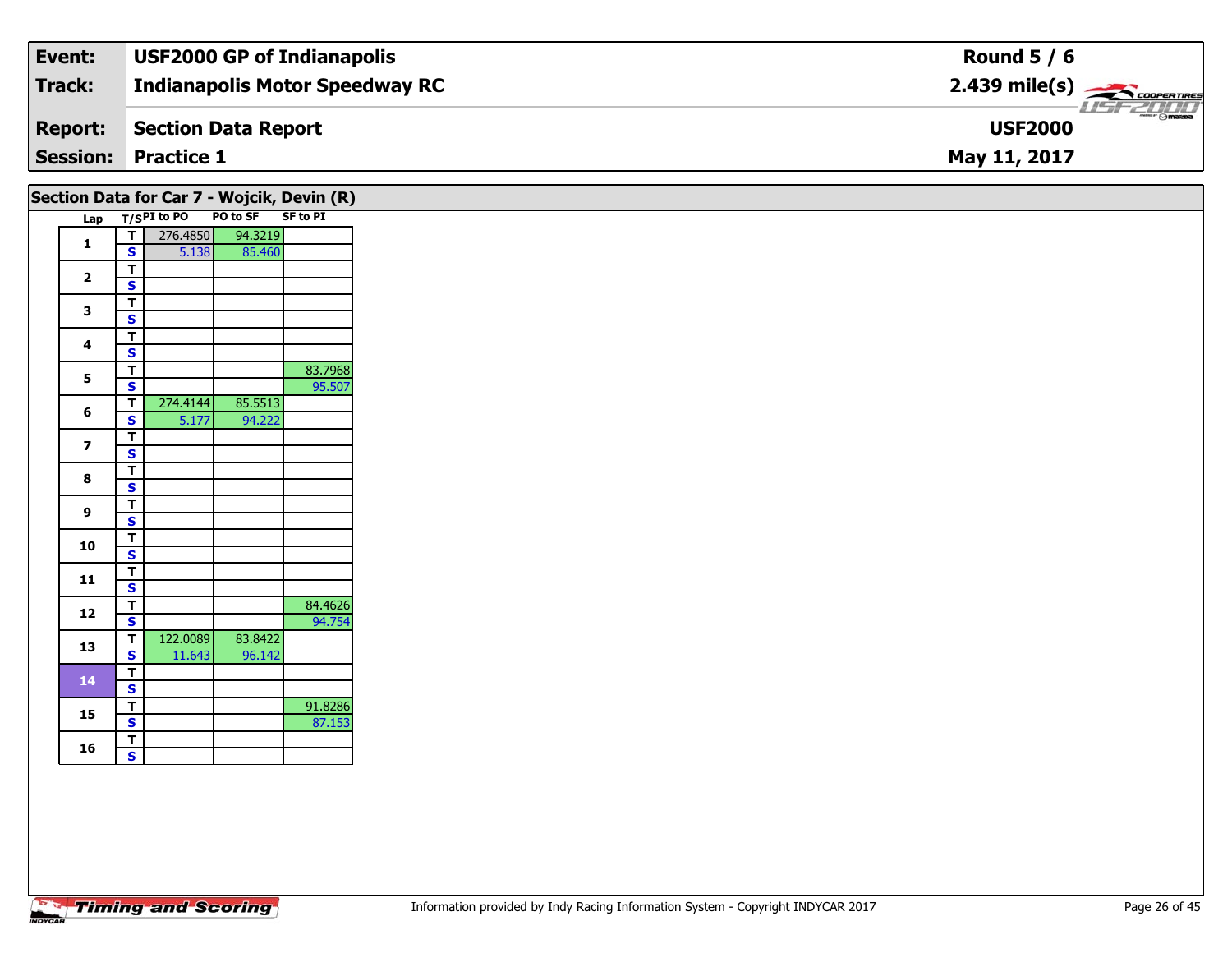|                                              | Event:          |                                 |                                              | <b>USF2000 GP of Indianapolis</b>     |           |                 | <b>Round 5 / 6</b><br>$2.439 \text{ mile(s)}$ |           |          |                 |                 |                 |          |                 |                 |     |
|----------------------------------------------|-----------------|---------------------------------|----------------------------------------------|---------------------------------------|-----------|-----------------|-----------------------------------------------|-----------|----------|-----------------|-----------------|-----------------|----------|-----------------|-----------------|-----|
| <b>Track:</b>                                |                 |                                 |                                              | <b>Indianapolis Motor Speedway RC</b> |           |                 |                                               |           |          |                 |                 |                 |          |                 |                 |     |
|                                              | <b>Report:</b>  |                                 | <b>USF2000</b><br><b>Section Data Report</b> |                                       |           |                 |                                               |           |          |                 |                 |                 |          |                 |                 |     |
|                                              | <b>Session:</b> | <b>Practice 1</b>               |                                              |                                       |           |                 | May 11, 2017                                  |           |          |                 |                 |                 |          |                 |                 |     |
|                                              |                 |                                 |                                              |                                       |           |                 |                                               |           |          |                 |                 |                 |          |                 |                 |     |
| Section Data for Car 79 - Malukas, David (R) |                 |                                 |                                              |                                       |           |                 |                                               |           |          |                 |                 |                 |          |                 |                 |     |
|                                              |                 | Lap $T/S$ SF to $\overline{11}$ | I1 to I2                                     | I2 to I3A                             | I3A to I3 | <b>I3 to I4</b> | I4 to I5A                                     | I5A to I5 | I5 to I6 | <b>I6 to I7</b> | <b>I7 to I8</b> | <b>I8 to 19</b> | I9 to SF | <b>I2 to I3</b> | <b>I4 to I5</b> | Lap |

| Lap          | ,,,,,        |         |         |        |         |         |        |        |        |         |         |         |         |         |         |          |
|--------------|--------------|---------|---------|--------|---------|---------|--------|--------|--------|---------|---------|---------|---------|---------|---------|----------|
|              | т            | 8.1245  | 12.5904 | 4.6032 | 10.4886 | 12.3279 | 8.3032 | 6.1275 | 9.4388 | 7.6365  | 10.6417 | 10.9719 | 5.8025  | 15.0918 | 14.4307 | 107.0567 |
|              | S            | 112.622 | 72.295  | 84.872 | 79.697  | 99.663  | 71.851 | 75.887 | 78.231 | 92.052  | 51.577  | 78.051  | 101.994 | 81.275  | 73.565  | 82.016   |
|              | т            | 7.4518  | 11.7075 | 4.4109 | 9.7584  | 10.5710 | 7.6585 | 6.4676 | 8.1063 | 6.6617  | 8.6250  | 9.7552  | 5.0491  | 14.1693 | 14.1261 | 96.2230  |
| $\mathbf{2}$ | S            | 122.789 | 77.747  | 88.572 | 85.660  | 116.227 | 77.899 | 71.897 | 91.091 | 105.522 | 63.636  | 87.785  | 117.213 | 86.567  | 75.151  | 91.251   |
|              | т            | 7.0287  | 11.0531 | 4.2134 | 9.5839  | 9.9708  | 7.4855 | 5.6740 | 8.0110 | 6.0368  | 8.0465  | 9.3790  | 4.9467  | 13.7973 | 13.1595 | 91.4294  |
| 3            | S            | 130.181 | 82.350  | 92.724 | 87.220  | 123.223 | 79.700 | 81.953 | 92.174 | 116.445 | 68.211  | 91.306  | 119.639 | 88.901  | 80.671  | 96.035   |
|              | т            | 7.0139  | 11.0709 | 4.1966 | 9.0887  | 9.8365  | 7.0677 | 5.3993 | 7.9034 | 5.8874  | 9.6860  | 9.4811  | 4.9436  | 13.2853 | 12.4670 | 91.5751  |
| 4            | $\mathbf{s}$ | 130.455 | 82.218  | 93.095 | 91.972  | 124.906 | 84.411 | 86.122 | 93.429 | 119.400 | 56.666  | 90.323  | 119.714 | 92.327  | 85.152  | 95.882   |
| 5            | т            | 6.9906  | 10.5625 | 4.1484 | 8.8572  | 9.8362  | 6.8776 | 5.3549 | 7.8616 | 5.9112  | 7.5555  | 9.3177  | 4.9285  | 13.0056 | 12.2325 | 88.2019  |
|              | <b>S</b>     | 130.890 | 86.175  | 94.177 | 94.376  | 124.910 | 86.744 | 86.836 | 93.926 | 118.919 | 72.644  | 91.907  | 120.081 | 94.313  | 86.784  | 99.549   |
|              | т            | 6.9753  | 10.3758 | 4.1597 | 8.8391  | 9.7926  | 6.9200 | 5.3140 | 7.9443 | 5.8846  | 7.5883  | 9.2025  | 4.9107  | 12.9988 | 12.2340 | 87.9069  |
| 6            | S            | 131.177 | 87.726  | 93.921 | 94.569  | 125.466 | 86.213 | 87.505 | 92.948 | 119.457 | 72.330  | 93.058  | 120.516 | 94.362  | 86.774  | 99.883   |
|              | т            |         |         | 4.2505 | 9.0549  | 10.1372 | 7.1373 | 5.3941 | 7.9117 | 5.9276  |         |         |         | 13.3054 | 12.5314 | 348.7355 |
| 7            | $\mathbf{s}$ |         |         | 91.914 | 92.316  | 121.201 | 83.588 | 86.205 | 93.331 | 118.590 |         |         |         | 92.187  | 84.714  | 25.178   |
|              | т            | 6.9936  | 10.2405 | 4.1503 | 8.8083  | 9.8327  | 6.9565 | 5.3431 | 7.8212 | 5.9399  | 7.7194  | 9.1580  | 4.9236  | 12.9586 | 12.2996 | 87.8871  |
| 8            | S            | 130.834 | 88.885  | 94.133 | 94.900  | 124.954 | 85.760 | 87.028 | 94.411 | 118.345 | 71.102  | 93.510  | 120.200 | 94.655  | 86.311  | 99.905   |
|              | т            | 6.9807  | 10.0635 | 4.1734 | 8.8205  | 9.8322  | 6.9032 | 5.3441 | 7.8276 | 5.8865  | 7.6550  | 9.2060  | 4.9272  | 12.9939 | 12.2473 | 87.6199  |
| 9            | <b>S</b>     | 131.076 | 90.448  | 93.612 | 94.769  | 124.960 | 86.422 | 87.012 | 94.334 | 119.418 | 71.700  | 93.022  | 120.112 | 94.397  | 86.680  | 100.210  |
|              | т            | 6.9641  | 10.1825 | 4.1513 | 8.7960  | 9.8053  | 6.7871 | 5.3847 | 7.8728 | 5.9061  | 7.6823  | 9.2148  | 4.9169  | 12.9473 | 12.1718 | 87.6639  |
| 10           | S            | 131.388 | 89.391  | 94.111 | 95.033  | 125.303 | 87.901 | 86.356 | 93.792 | 119.022 | 71.445  | 92.934  | 120.364 | 94.737  | 87.217  | 100.160  |
|              | т            | 6.9669  | 10.1792 | 4.1741 | 8.8350  | 9.7849  | 6.9495 | 5.3333 | 7.8477 | 5.9200  | 7.7216  | 9.1502  | 4.8978  | 13.0091 | 12.2828 | 87.7602  |
| 11           | S            | 131.335 | 89.420  | 93.597 | 94.613  | 125.565 | 85.847 | 87.188 | 94.092 | 118.742 | 71.082  | 93.590  | 120.833 | 94.287  | 86.429  | 100.050  |
|              | т            | 7.4671  | 12.2109 | 4.9033 | 9.6047  | 9.9434  | 7.0775 | 5.4613 | 8.9113 | 5.8739  | 7.8474  | 9.1276  | 4.8615  | 14.5080 | 12.5388 | 93.2899  |
| 12           | S            | 122.538 | 74.542  | 79.677 | 87.031  | 123.563 | 84.294 | 85.145 | 82.862 | 119.674 | 69.942  | 93.821  | 121.736 | 84.546  | 84.664  | 94.120   |
|              | т            |         |         |        |         |         |        |        |        | 7.8141  |         |         |         |         |         |          |
| 13           | $\mathbf{s}$ |         |         |        |         |         |        |        |        | 89.960  |         |         |         |         |         |          |
|              |              |         |         |        |         |         |        |        |        |         |         |         |         |         |         |          |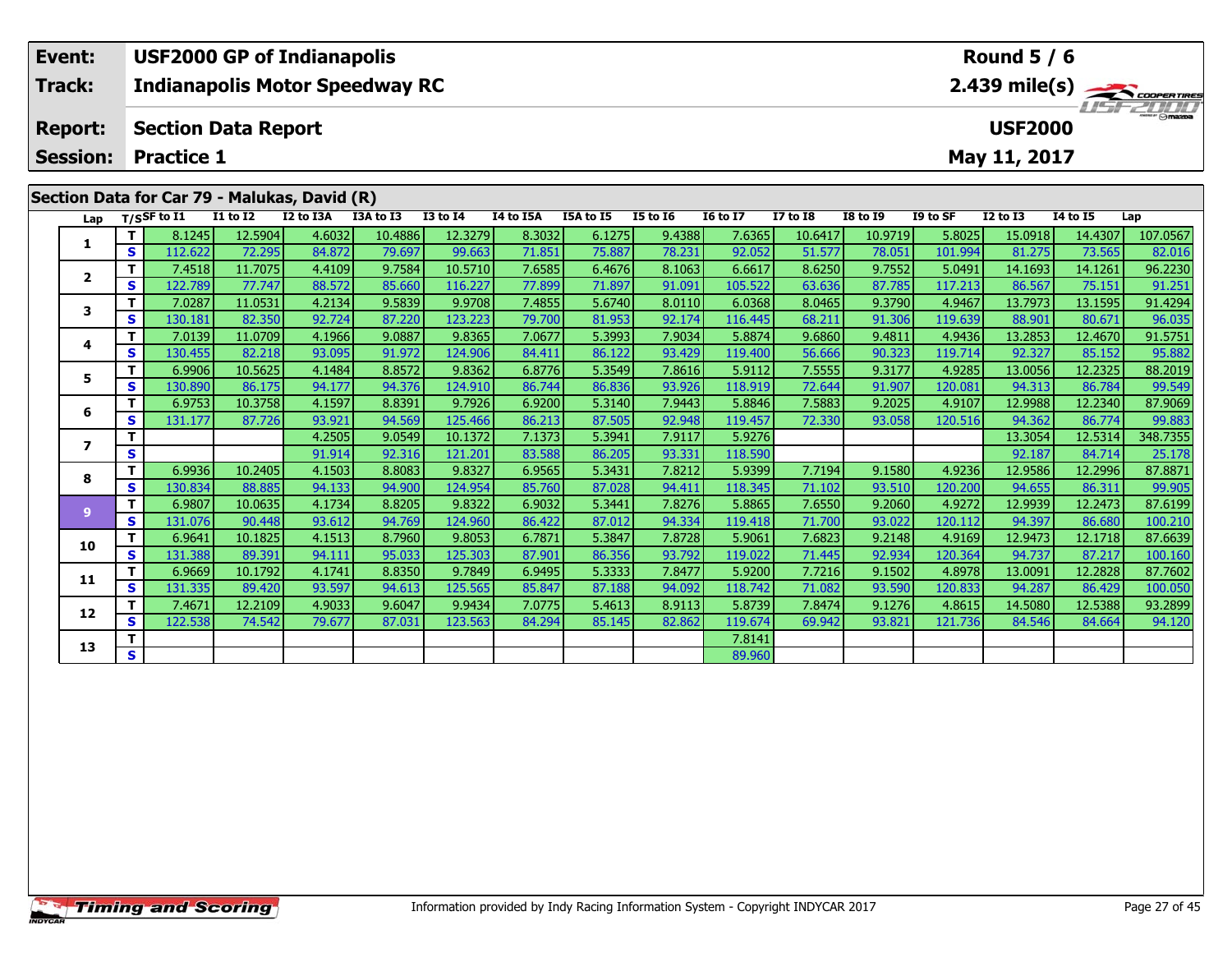| Event:         | <b>USF2000 GP of Indianapolis</b>     | Round $5/6$                                             |
|----------------|---------------------------------------|---------------------------------------------------------|
| Track:         | <b>Indianapolis Motor Speedway RC</b> | $2.439$ mile(s) $\overbrace{\hspace{2cm}}$ COOPER TIRES |
| <b>Report:</b> | Section Data Report                   | $\frac{2\pi}{2}$ omazoa<br><b>USF2000</b>               |
|                | <b>Session: Practice 1</b>            | May 11, 2017                                            |

| Lap                      |                         | T/SPI to PO | PO to SF | Section Data for Car 79 - Malukas, David (R)<br><b>SF to PI</b> |
|--------------------------|-------------------------|-------------|----------|-----------------------------------------------------------------|
| $\mathbf{1}$             | T                       | 513.5778    | 116.7307 |                                                                 |
|                          | $\mathbf{s}$            | 2.766       | 69.055   |                                                                 |
| $\overline{2}$           | T                       |             |          |                                                                 |
|                          | $\mathbf{s}$            |             |          |                                                                 |
| 3                        | T                       |             |          |                                                                 |
|                          | $\mathbf{s}$            |             |          |                                                                 |
| $\overline{\mathbf{4}}$  | T                       |             |          |                                                                 |
|                          | $\mathbf{s}$            |             |          |                                                                 |
| 5                        | T                       |             |          |                                                                 |
|                          | $\mathbf s$             |             |          |                                                                 |
| 6                        | T                       |             |          | 86.4560                                                         |
|                          | $\mathbf{s}$            |             |          | 92.569                                                          |
| $\overline{\phantom{a}}$ | T                       | 260.0922    | 90.2490  |                                                                 |
|                          | $\mathbf{s}$            | 5.462       | 89.317   |                                                                 |
| 8                        | T                       |             |          |                                                                 |
|                          | $\mathbf{s}$            |             |          |                                                                 |
| $\overline{9}$           | T                       |             |          |                                                                 |
|                          | $\mathbf{s}$            |             |          |                                                                 |
| 10                       | T                       |             |          |                                                                 |
|                          | $\mathbf s$             |             |          |                                                                 |
| 11                       | T                       |             |          |                                                                 |
|                          | $\overline{\mathbf{s}}$ |             |          |                                                                 |
| 12                       | T                       |             |          | 107.2695                                                        |
|                          | $\mathbf{s}$            |             |          | 74.608                                                          |
| 13                       | $\overline{\mathsf{r}}$ |             |          |                                                                 |
|                          | $\mathbf{s}$            |             |          |                                                                 |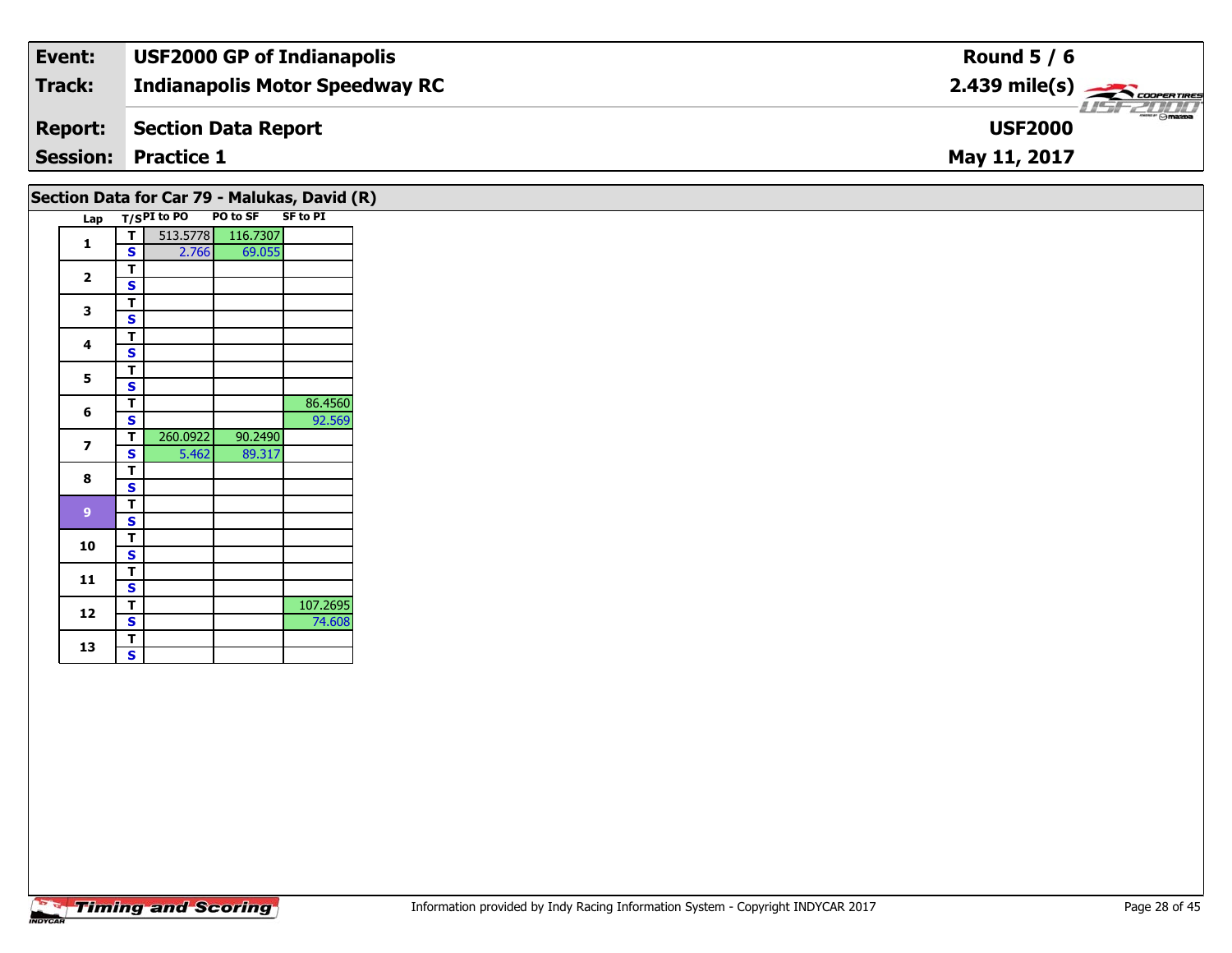| Event:         | <b>USF2000 GP of Indianapolis</b>          | Round $5/6$                                          |
|----------------|--------------------------------------------|------------------------------------------------------|
| Track:         | <b>Indianapolis Motor Speedway RC</b>      | $2.439$ mile(s) $\overbrace{\hspace{2cm}}$ coorgange |
| <b>Report:</b> | Section Data Report                        | <b>LISF 2004</b><br><b>USF2000</b>                   |
|                | <b>Session: Practice 1</b>                 | May 11, 2017                                         |
|                | Section Data for Car 80 - Megennis, Robert |                                                      |

| Lap            |                         | T/SSF to I1 | I1 to I2 | I2 to I3A | I3A to I3 | <b>I3 to I4</b> | I4 to I5A | I5A to I5 | <b>I5 to 16</b> | <b>16 to 17</b> | <b>I7 to I8</b> | <b>I8 to 19</b> | I9 to SF | <b>I2 to I3</b> | <b>I4 to I5</b> | Lap     |
|----------------|-------------------------|-------------|----------|-----------|-----------|-----------------|-----------|-----------|-----------------|-----------------|-----------------|-----------------|----------|-----------------|-----------------|---------|
|                | T.                      | 6.8978      | 10.3398  | 4.1916    | 8.9276    | 9.7943          | 6.8763    | 5.4320    | 7.9308          | 5.9411          | 7.7988          | 9.0883          | 4.8816   | 13.1192         | 12.3083         | 88.1000 |
| 1              | $\mathbf{s}$            | 132.651     | 88.031   | 93.206    | 93.632    | 125.444         | 86.760    | 85.604    | 93.107          | 118.321         | 70.378          | 94.227          | 121.234  | 93.496          | 86.250          | 99.664  |
|                | T.                      | 6.8698      | 10.1790  | 4.1778    | 8.9274    | 9.7974          | 6.7313    | 5.3980    | 7.8537          | 5.8647          | 7.5985          | 8.9716          | 4.8545   | 13.1052         | 12.1293         | 87.2237 |
| $\overline{2}$ | S                       | 133.192     | 89.422   | 93.514    | 93.634    | 125.404         | 88.629    | 86.143    | 94.021          | 119.862         | 72.233          | 95.453          | 121.911  | 93.596          | 87.523          | 100.665 |
|                | T.                      | 6.8496      | 10.2093  | 4.1572    | 8.7769    | 9.7164          | 6.6282    | 5.3857    | 7.7911          | 5.8164          | 7.6377          | 8.9606          | 4.8466   | 12.9341         | 12.0139         | 86.7757 |
| 3              | $\mathbf{s}$            | 133.584     | 89.157   | 93.977    | 95.240    | 126.450         | 90.008    | 86.340    | 94.776          | 120.857         | 71.862          | 95.570          | 122.110  | 94.834          | 88.364          | 101.185 |
|                | т                       | 6.8484      | 10.1256  | 4.1457    | 8.7291    | 9.6758          | 6.6471    | 5.3561    | 7.8019          | 5.7974          | 7.5272          | 9.0084          | 4.8519   | 12.8748         | 12.0032         | 86.5146 |
| 4              | S                       | 133.608     | 89.894   | 94.238    | 95.761    | 126.980         | 89.752    | 86.817    | 94.645          | 121.253         | 72.917          | 95.063          | 121.977  | 95.271          | 88.442          | 101.490 |
| 5              | T.                      | 6.8311      | 9.9733   | 4.1075    | 8.7436    | 9.6885          | 6.6099    | 5.3517    | 7.8573          | 5.7833          | 7.5556          | 8.9346          | 4.8458   | 12.8511         | 11.9616         | 86.2822 |
|                | <b>S</b>                | 133.946     | 91.266   | 95.114    | 95.602    | 126.814         | 90.257    | 86.888    | 93.977          | 121.549         | 72.643          | 95.848          | 122.130  | 95.446          | 88.750          | 101.764 |
| 6              | T.                      | 6.8090      | 9.9655   | 4.1207    | 8.8632    | 9.6902          | 6.6317    | 5.3489    | 7.7995          | 5.8214          | 7.4954          | 8.9251          | 4.8269   | 12.9839         | 11.9806         | 86.2975 |
|                | <b>S</b>                | 134.381     | 91.338   | 94.810    | 94.312    | 126.792         | 89.960    | 86.934    | 94.674          | 120.754         | 73.227          | 95.950          | 122.608  | 94.470          | 88.609          | 101.746 |
| $\mathbf{z}$   | T.                      | 6.8090      | 9.9157   | 4.1388    | 8.7811    | 9.6789          | 6.5140    | 5.3379    | 7.7869          | 5.8042          | 7.5615          | 9.0007          | 4.8391   | 12.9199         | 11.8519         | 86.1678 |
|                | S                       | 134.381     | 91.797   | 94.395    | 95.194    | 126.940         | 91.586    | 87.113    | 94.827          | 121.111         | 72.587          | 95.144          | 122.299  | 94.938          | 89.571          | 101.899 |
| 8              | T                       | 6.8072      | 9.9137   | 4.1460    | 8.6255    | 9.6464          | 6.5591    | 5.3278    | 7.8540          | 5.7823          | 7.6104          | 8.9719          | 4.8324   | 12.7715         | 11.8869         | 86.0767 |
|                | $\mathbf{s}$            | 134.417     | 91.815   | 94.231    | 96.911    | 127.367         | 90.956    | 87.278    | 94.017          | 121.570         | 72.120          | 95.450          | 122.469  | 96.041          | 89.308          | 102.007 |
| 9              | T.                      | 6.7819      | 9.9170   | 4.1069    | 8.7189    | 9.6353          | 6.5162    | 5.3805    | 7.7689          | 5.8125          | 7.5048          | 8.9208          | 4.8154   | 12.8258         | 11.8967         | 85.8791 |
|                | $\mathbf{s}$            | 134.918     | 91.785   | 95.128    | 95.873    | 127.514         | 91.555    | 86.423    | 95.047          | 120.938         | 73.135          | 95.996          | 122.901  | 95.635          | 89.234          | 102.241 |
| 10             | T.                      | 6.7636      | 9.8887   | 4.0765    | 8.8792    | 9.6157          | 6.4938    | 5.3295    | 7.7984          | 5.7625          | 7.5311          | 8.9242          | 4.8129   | 12.9557         | 11.8233         | 85.8761 |
|                | S                       | 135.283     | 92.047   | 95.838    | 94.142    | 127.774         | 91.871    | 87.250    | 94.687          | 121.988         | 72.880          | 95.960          | 122.965  | 94.676          | 89.788          | 102.245 |
| 11             | $\mathbf{T}$            | 6.6946      | 10.4844  | 4.2009    | 8.7033    | 9.6662          | 6.5078    | 5.2847    | 7.7773          | 5.7605          | 7.7098          | 8.9180          | 4.7781   | 12.9042         | 11.7925         | 86.4856 |
|                | $\mathbf{s}$            | 136.677     | 86.817   | 93,000    | 96.045    | 127.106         | 91.673    | 87.990    | 94.944          | 122.030         | 71.190          | 96.026          | 123.861  | 95.054          | 90.023          | 101.524 |
| 12             | T.                      | 6.8306      | 9.9585   | 4.1043    | 8.6616    | 9.6662          | 6.5171    | 5.3183    | 7.8124          | 5.7720          | 7.4946          | 8.8944          | 4.8313   | 12.7659         | 11.8354         | 85.8613 |
|                | $\mathbf{s}$            | 133.956     | 91.402   | 95.188    | 96.507    | 127.106         | 91.542    | 87.434    | 94.518          | 121.787         | 73.235          | 96.281          | 122.497  | 96.083          | 89.696          | 102.263 |
| 13             | T.                      | 6.8173      | 9.9114   | 4.1256    | 8.7122    | 9.6996          | 6.5442    | 5.3717    | 7.7798          | 5.7590          | 7.5155          | 8.9281          | 4.8308   | 12.8378         | 11.9159         | 85.9952 |
|                | $\overline{\mathbf{s}}$ | 134.217     | 91.836   | 94.697    | 95.947    | 126.669         | 91.163    | 86.565    | 94.914          | 122.062         | 73.031          | 95.918          | 122.509  | 95.545          | 89.090          | 102.103 |
| 14             | T.                      | 6.8028      | 9.9240   | 4.1207    | 8.6435    | 9.6313          | 6.5855    | 5.2822    | 7.7186          | 5.7535          | 7.5205          | 8.9003          | 4.8208   | 12.7642         | 11.8677         | 85.7037 |
|                | $\mathbf{s}$            | 134.503     | 91.720   | 94.810    | 96.710    | 127.567         | 90.592    | 88.032    | 95.666          | 122.179         | 72.982          | 96.217          | 122.763  | 96.096          | 89.452          | 102.451 |
| 15             | T.                      | 6.8126      | 9.8998   | 4.1242    | 8.7603    | 9.6367          | 6.5136    | 5.2734    | 7.7802          | 5.8189          | 7.5330          | 8.9826          | 4.8229   | 12.8845         | 11.7870         | 85.9582 |
|                | S                       | 134.310     | 91.944   | 94.729    | 95.420    | 127.496         | 91.592    | 88.178    | 94.909          | 120.805         | 72.861          | 95.336          | 122.710  | 95.199          | 90.065          | 102.147 |
| 16             | $\mathbf{T}$            | 6.7799      | 9.8846   | 4.0856    | 8.6288    | 9.6439          | 7.3728    | 5.9319    | 8.6494          | 5.8065          | 7.5063          | 8.9138          | 4.8062   | 12.7144         | 13.3047         | 88.0097 |
|                | $\mathbf{s}$            | 134.958     | 92.085   | 95.624    | 96.87     | 127.400         | 80.918    | 78.390    | 85.371          | 121.063         | 73.120          | 96.072          | 123.136  | 96.473          | 79.791          | 99.766  |
| 17             | T                       |             |          |           |           |                 |           |           |                 | 7.8499          |                 |                 |          |                 |                 |         |
|                | $\overline{\mathbf{s}}$ |             |          |           |           |                 |           |           |                 | 89.549          |                 |                 |          |                 |                 |         |

œ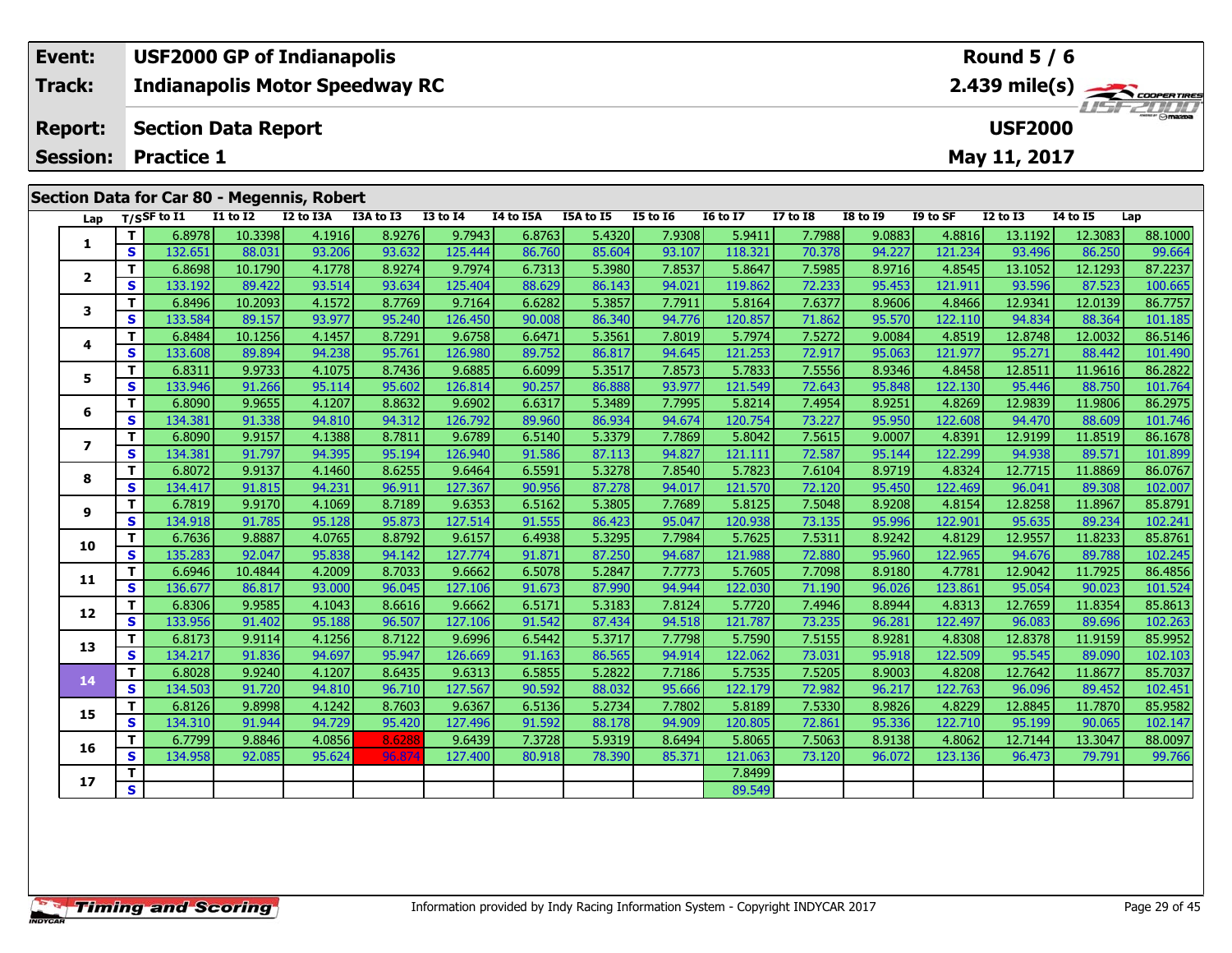| Event:         | <b>USF2000 GP of Indianapolis</b>     | Round $5/6$                                             |
|----------------|---------------------------------------|---------------------------------------------------------|
| Track:         | <b>Indianapolis Motor Speedway RC</b> | $2.439$ mile(s) $\overbrace{\hspace{2cm}}$ COOPER TIRES |
| <b>Report:</b> | Section Data Report                   | $\frac{2\pi}{2}$ omazoa<br><b>USF2000</b>               |
|                | <b>Session: Practice 1</b>            | May 11, 2017                                            |

|  |                         |                                                    | Section Data for Car 80 - Megennis, Robert |                   |         |
|--|-------------------------|----------------------------------------------------|--------------------------------------------|-------------------|---------|
|  |                         |                                                    | Lap T/SPI to PO                            | PO to SF SF to PI |         |
|  | $\mathbf{1}$            | T                                                  |                                            | 528.1244 101.1516 |         |
|  |                         | $\mathbf{s}$                                       | 2.690                                      | 79.690            |         |
|  | $\overline{\mathbf{2}}$ | $\overline{\mathsf{r}}$                            |                                            |                   |         |
|  |                         | $\overline{\mathbf{s}}$                            |                                            |                   |         |
|  | $\mathbf{3}$            | $\overline{\mathsf{r}}$<br>$\overline{\mathbf{s}}$ |                                            |                   |         |
|  |                         | $\overline{\mathsf{r}}$                            |                                            |                   |         |
|  | $\overline{\mathbf{4}}$ | $\mathbf{s}$                                       |                                            |                   |         |
|  |                         | $\overline{\mathsf{T}}$                            |                                            |                   |         |
|  | 5                       | $\overline{\mathbf{s}}$                            |                                            |                   |         |
|  |                         | $\overline{\mathbf{r}}$                            |                                            |                   |         |
|  | 6                       | $\mathbf{s}$                                       |                                            |                   |         |
|  |                         | $\overline{\mathsf{T}}$                            |                                            |                   |         |
|  | $\overline{\mathbf{z}}$ | $\mathbf{s}$                                       |                                            |                   |         |
|  |                         | $\overline{\mathsf{r}}$                            |                                            |                   |         |
|  | $\bf{8}$                | $\overline{\mathbf{s}}$                            |                                            |                   |         |
|  | 9                       | $\overline{\mathsf{T}}$                            |                                            |                   |         |
|  |                         | $\mathsf{s}$                                       |                                            |                   |         |
|  | 10                      | $rac{1}{s}$                                        |                                            |                   |         |
|  |                         |                                                    |                                            |                   |         |
|  | 11                      | $\frac{T}{S}$                                      |                                            |                   |         |
|  |                         |                                                    |                                            |                   |         |
|  | 12                      | $\frac{1}{s}$                                      |                                            |                   |         |
|  |                         |                                                    |                                            |                   |         |
|  | 13                      | $\overline{1}$<br>$\overline{\mathbf{s}}$          |                                            |                   |         |
|  |                         | $\overline{\mathsf{T}}$                            |                                            |                   |         |
|  | 14                      | $\mathbf{s}$                                       |                                            |                   |         |
|  |                         | $\overline{1}$                                     |                                            |                   |         |
|  | 15                      | $\overline{\mathbf{s}}$                            |                                            |                   |         |
|  |                         | $\overline{\mathbf{T}}$                            |                                            |                   | 96.5239 |
|  | 16                      | $\mathsf{s}$                                       |                                            |                   | 82.914  |
|  |                         | $\overline{\mathsf{T}}$                            |                                            |                   |         |
|  | 17                      | $\mathbf{s}$                                       |                                            |                   |         |
|  |                         |                                                    |                                            |                   |         |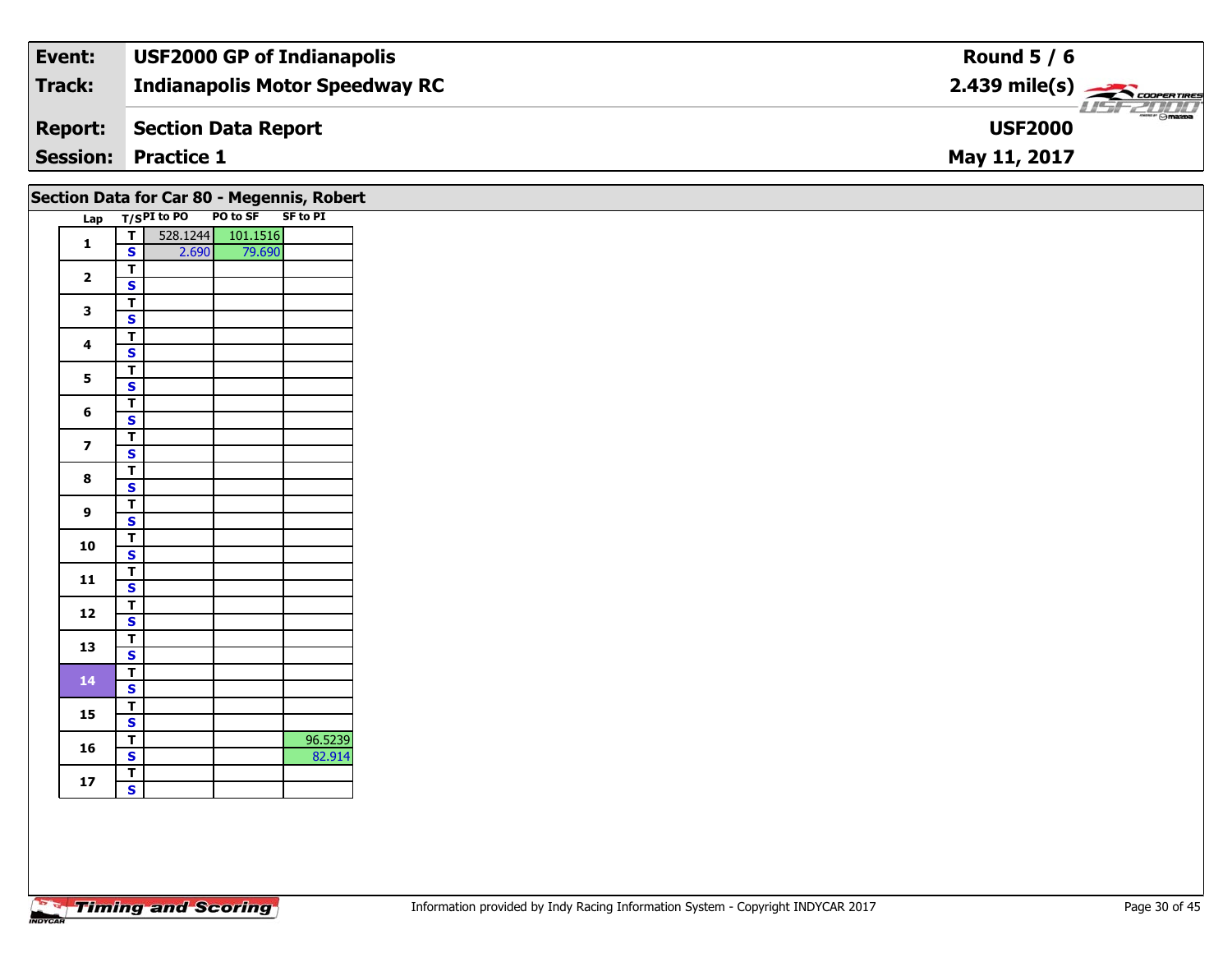| Event:                                          |                 | <b>USF2000 GP of Indianapolis</b>                                                                                                |                 |           |           |                 | Round $5/6$      |           |          |                 |                 |                 |          |                 |                 |     |  |
|-------------------------------------------------|-----------------|----------------------------------------------------------------------------------------------------------------------------------|-----------------|-----------|-----------|-----------------|------------------|-----------|----------|-----------------|-----------------|-----------------|----------|-----------------|-----------------|-----|--|
| Track:                                          |                 | <b>Indianapolis Motor Speedway RC</b>                                                                                            |                 |           |           | 2.439 mile(s)   |                  |           |          |                 |                 |                 |          |                 |                 |     |  |
| <b>Report:</b>                                  |                 | <b>Section Data Report</b><br><b>USF2000</b>                                                                                     |                 |           |           |                 |                  |           |          |                 |                 |                 |          |                 |                 |     |  |
|                                                 | <b>Session:</b> | <b>Practice 1</b>                                                                                                                |                 |           |           |                 |                  |           |          | May 11, 2017    |                 |                 |          |                 |                 |     |  |
| Section Data for Car 81 - Frederick, Kaylen (R) |                 |                                                                                                                                  |                 |           |           |                 |                  |           |          |                 |                 |                 |          |                 |                 |     |  |
|                                                 | Lap             | $T/S$ SF to I1<br>El consideració a contra consideració a contra consideración de la consideración de la consideración de contra | <b>I1 to I2</b> | I2 to I3A | I3A to I3 | <b>I3 to I4</b> | <b>I4 to I5A</b> | I5A to I5 | I5 to I6 | <b>16 to 17</b> | <b>I7 to I8</b> | <b>I8 to I9</b> | I9 to SF | <b>I2 to I3</b> | <b>I4 to I5</b> | Lap |  |

| Lap                     |              | 1/25r to 11 | <b>TT 10 TY</b> | <b>IZ WISA</b> | <b>TOW TO TP</b> | 12 TO 14 | 14 to 15A | 15A to 15 | <b>13 10 10</b> | TO TO TV | <b>T\ fO TO</b> | TO TO TA | זכ טו עו | TY 10 T2 | <b>14 10 13</b> | ∟ap     |
|-------------------------|--------------|-------------|-----------------|----------------|------------------|----------|-----------|-----------|-----------------|----------|-----------------|----------|----------|----------|-----------------|---------|
|                         | т            | 6.9232      | 11.1271         | 4.1922         | 9.1466           | 9.8231   | 6.9721    | 5.6467    | 7.9576          | 6.1567   | 8.1977          | 9.3002   | 4.9136   | 13.3388  | 12.6188         | 90.3568 |
| 1                       | S            | 132.164     | 81.803          | 93.193         | 91.390           | 125.076  | 85.568    | 82.349    | 92.793          | 114.177  | 66.953          | 92.080   | 120.445  | 91.957   | 84.128          | 97.175  |
|                         | т            | 6.8765      | 10.4032         | 4.1052         | 8.7721           | 9.7184   | 6.9625    | 5.5824    | 7.8752          | 5.9648   | 7.6693          | 9.0379   | 4.8526   | 12.8773  | 12.5449         | 87.8201 |
| $\overline{2}$          | S            | 133.062     | 87.495          | 95.168         | 95.292           | 126.424  | 85.686    | 83.298    | 93.764          | 117.850  | 71.566          | 94.753   | 121.959  | 95.252   | 84.623          | 99.982  |
|                         | т            | 6.8579      | 10.1710         | 4.1031         | 8.8325           | 9.6783   | 6.6953    | 5.5080    | 7.8433          | 5.8540   | 7.4895          | 9.0921   | 4.8447   | 12.9356  | 12.2033         | 86.9697 |
| 3                       | S            | 133.423     | 89.492          | 95.216         | 94.640           | 126.948  | 89.106    | 84.423    | 94.145          | 120.081  | 73.284          | 94.188   | 122.158  | 94.823   | 86.992          | 100.959 |
|                         | т            | 6.8520      | 10.0680         | 4.0516         | 8.8174           | 9.6959   | 6.6178    | 5.4621    | 7.8405          | 5.8213   | 7.4840          | 8.9264   | 4.8423   | 12.8690  | 12.0799         | 86.4793 |
| 4                       | S            | 133.538     | 90.408          | 96.427         | 94.802           | 126.717  | 90.149    | 85.132    | 94.179          | 120.756  | 73.338          | 95.936   | 122.218  | 95.314   | 87.881          | 101.532 |
| 5                       | т            | 6.8425      | 9.9132          | 4.0355         | 8.7169           | 9.6552   | 6.5856    | 5.3912    | 7.8665          | 5.7796   | 7.3875          | 9.0635   | 4.8389   | 12.7524  | 11.9768         | 86.0761 |
|                         | S            | 133.723     | 91.820          | 96.811         | 95.895           | 127.251  | 90.590    | 86.252    | 93.868          | 121.627  | 74.296          | 94.485   | 122.304  | 96.185   | 88.637          | 102.007 |
|                         | т            | 6.7833      | 9.9003          | 4.0900         | 8.7414           | 9.6678   | 6.6250    | 5.3866    | 7.8297          | 5.8122   | 7.4027          | 8.9245   | 4.8006   | 12.8314  | 12.0116         | 85.9641 |
| 6                       | S            | 134.890     | 91.939          | 95.521         | 95.626           | 127.085  | 90.051    | 86.325    | 94.309          | 120.945  | 74.144          | 95.956   | 123.280  | 95.593   | 88.380          | 102.140 |
| $\overline{\mathbf{z}}$ | т            | 6.8178      | 9.8962          | 4.0391         | 8.6953           | 9.6667   | 6.5764    | 5.3635    | 7.8230          | 5.7815   | 7.4216          | 8.9186   | 4.8312   | 12.7344  | 11.9399         | 85.8309 |
|                         | S            | 134.208     | 91.977          | 96.725         | 96.133           | 127.100  | 90.717    | 86.697    | 94.390          | 121.587  | 73.955          | 96.020   | 122.499  | 96.321   | 88.911          | 102.299 |
| 8                       | т            | 6.8054      | 9.8563          | 4.0522         | 8.6483           | 9.6660   | 6.5225    | 5.3954    | 7.8104          | 5.7474   | 7.4136          | 8.9102   | 4.8101   | 12.7005  | 11.9179         | 85.6378 |
|                         | S            | 134.452     | 92.350          | 96.412         | 96.656           | 127.109  | 91.467    | 86.185    | 94.542          | 122.308  | 74.035          | 96.110   | 123.037  | 96.578   | 89.075          | 102.529 |
| 9                       | Т            | 6.8046      | 9.9935          | 4.0370         | 8.6363           | 9.6283   | 6.4834    | 5.3680    | 7.7537          | 5.7487   | 7.3666          | 8.9494   | 4.8143   | 12.6733  | 11.8514         | 85.5838 |
|                         | S            | 134.468     | 91.082          | 96.775         | 96.790           | 127.607  | 92.018    | 86.624    | 95.233          | 122.281  | 74.507          | 95.690   | 122.929  | 96.785   | 89.575          | 102.594 |
| 10                      | т            | 6.8163      | 9.9513          | 4.0678         | 8.6825           | 9.6288   | 6.5271    | 5.3282    | 7.7698          | 5.7286   | 7.4215          | 8.9857   | 4.8184   | 12.7503  | 11.8553         | 85.7260 |
|                         | S            | 134.237     | 91.468          | 96.043         | 96.275           | 127.600  | 91.402    | 87.271    | 95.036          | 122.710  | 73.956          | 95.303   | 122.825  | 96.201   | 89.546          | 102.424 |
| 11                      | т            | 6.8334      | 9.8471          | 4.0326         | 8.6264           | 9.6144   | 6.5324    | 5.2775    | 7.8204          | 5.7249   | 7.3326          | 9.0079   | 4.8141   | 12.6590  | 11.8099         | 85.4637 |
|                         | S            | 133.901     | 92.436          | 96.881         | 96.901           | 127.791  | 91.328    | 88.110    | 94.421          | 122.789  | 74.853          | 95.068   | 122.934  | 96.895   | 89.890          | 102.738 |
| 12                      | т            | 6.7204      | 10.3404         | 4.1799         | 9.0326           | 9.5447   | 6.7131    | 5.3620    | 7.7806          | 5.7854   | 7.4731          | 8.9322   | 4.7866   | 13.2125  | 12.0751         | 86.6510 |
|                         | S            | 136.153     | 88.026          | 93.467         | 92.544           | 128.724  | 88.870    | 86.721    | 94.904          | 121.505  | 73.445          | 95.874   | 123.641  | 92.836   | 87.916          | 101.331 |
| 13                      | т            | 6.8230      | 9.8267          | 4.0404         | 8.6406           | 9.6610   | 6.5420    | 5.3682    | 7.7649          | 5.7541   | 7.4089          | 8.9634   | 4.8263   | 12.6810  | 11.9102         | 85.6195 |
|                         | S            | 134.105     | 92.628          | 96.694         | 96.742           | 127.175  | 91.194    | 86.621    | 95.096          | 122.166  | 74.082          | 95.540   | 122.624  | 96.727   | 89.133          | 102.551 |
| 14                      | т            | 6.8064      | 9.8739          | 4.0252         | 8.5996           | 9.6000   | 6.4598    | 5.3396    | 7.7715          | 5.7373   | 7.3565          | 8.9170   | 4.8114   | 12.6248  | 11.7994         | 85.2982 |
|                         | $\mathbf{s}$ | 134.432     | 92.185          | 97.059         | 97.203           | 127.983  | 92.354    | 87.085    | 95.015          | 122.524  | 74.609          | 96.037   | 123.003  | 97.157   | 89.970          | 102.938 |
| 15                      | т            | 6.7891      | 9.8862          | 4.0539         | 8.6163           | 9.6095   | 6.5028    | 5.3072    | 7.7699          | 5.7260   | 7.6267          | 8.9679   | 4.8053   | 12.6702  | 11.8100         | 85.6608 |
|                         | S            | 134.775     | 92.070          | 96.372         | 97.015           | 127.856  | 91.744    | 87.617    | 95.035          | 122.765  | 71.966          | 95.492   | 123.159  | 96.809   | 89.889          | 102.502 |
| 16                      | т            | 6.7894      | 9.8569          | 4.0436         | 8.6570           | 9.5779   | 6.6521    | 5.3296    | 7.8140          | 5.7462   | 7.4208          | 8.8946   | 4.8020   | 12.7006  | 11.9817         | 85.5841 |
|                         | S            | 134.769     | 92.344          | 96.617         | 96.559           | 128.278  | 89.685    | 87.249    | 94.498          | 122.334  | 73.963          | 96.279   | 123.244  | 96.577   | 88.601          | 102.594 |
| 17                      |              |             |                 |                |                  |          |           |           |                 | 6.7214   |                 |          |          |          |                 |         |
|                         | S            |             |                 |                |                  |          |           |           |                 | 104.585  |                 |          |          |          |                 |         |
|                         |              |             |                 |                |                  |          |           |           |                 |          |                 |          |          |          |                 |         |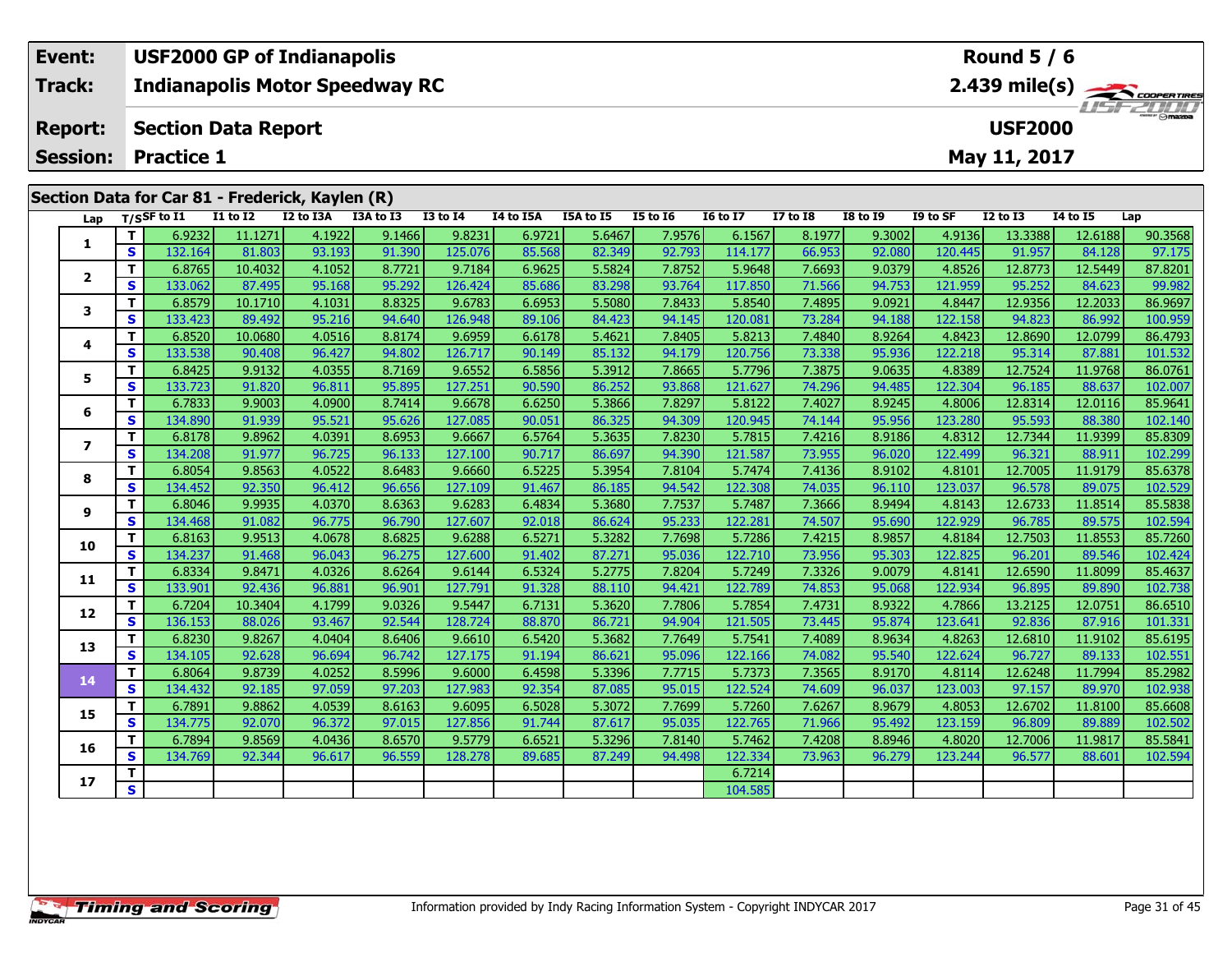| Event:         | <b>USF2000 GP of Indianapolis</b> | Round $5/6$                  |
|----------------|-----------------------------------|------------------------------|
| Track:         | Indianapolis Motor Speedway RC    |                              |
| <b>Report:</b> | Section Data Report               | $\sqrt{m}$<br><b>USF2000</b> |
|                | <b>Session: Practice 1</b>        | May 11, 2017                 |

|                         |                                         |                 | Section Data for Car 81 - Frederick, Kaylen (R) |                   |
|-------------------------|-----------------------------------------|-----------------|-------------------------------------------------|-------------------|
|                         |                                         | Lap T/SPI to PO | PO to SF SF to PI                               |                   |
| $\mathbf{1}$            | T                                       |                 | 538.2223 101.0264                               |                   |
|                         | $\mathbf{s}$<br>$\overline{\mathsf{r}}$ | 2.639           | 79.789                                          |                   |
| $\mathbf{2}$            | $\mathbf{s}$                            |                 |                                                 |                   |
|                         | $\overline{\mathsf{r}}$                 |                 |                                                 |                   |
| 3                       | $\overline{\mathbf{s}}$                 |                 |                                                 |                   |
| $\overline{\mathbf{4}}$ | $\overline{\mathsf{r}}$                 |                 |                                                 |                   |
|                         | $\mathbf{s}$                            |                 |                                                 |                   |
| 5                       | $\overline{\mathsf{r}}$                 |                 |                                                 |                   |
|                         | $\overline{\mathbf{s}}$                 |                 |                                                 |                   |
| 6                       | $\overline{\mathbf{T}}$<br>$\mathbf{s}$ |                 |                                                 |                   |
|                         | $\overline{\mathsf{r}}$                 |                 |                                                 |                   |
| $\overline{\mathbf{z}}$ | $\overline{\mathbf{s}}$                 |                 |                                                 |                   |
|                         | $\overline{\mathsf{T}}$                 |                 |                                                 |                   |
| 8                       | $\overline{\mathbf{s}}$                 |                 |                                                 |                   |
| 9                       | $\overline{\mathsf{r}}$                 |                 |                                                 |                   |
|                         | $\mathbf{s}$                            |                 |                                                 |                   |
| 10                      | $\overline{\mathbf{r}}$                 |                 |                                                 |                   |
|                         | $\overline{\mathbf{s}}$                 |                 |                                                 |                   |
| 11                      | $\overline{\mathbf{T}}$<br>$\mathbf{s}$ |                 |                                                 |                   |
|                         | $\overline{\mathbf{r}}$                 |                 |                                                 |                   |
| $12$                    | $\overline{\mathbf{s}}$                 |                 |                                                 |                   |
|                         | $\overline{\mathsf{r}}$                 |                 |                                                 |                   |
| 13                      | $\mathbf{s}$                            |                 |                                                 |                   |
| 14                      | $\overline{\mathsf{r}}$                 |                 |                                                 |                   |
|                         | $\mathbf{s}$                            |                 |                                                 |                   |
| 15                      | $\overline{\mathsf{r}}$                 |                 |                                                 |                   |
|                         | $\overline{\mathbf{s}}$                 |                 |                                                 |                   |
| 16                      | $rac{1}{s}$                             |                 |                                                 | 92.2139<br>86.789 |
|                         |                                         |                 |                                                 |                   |
| 17                      | $rac{1}{s}$                             |                 |                                                 |                   |
|                         |                                         |                 |                                                 |                   |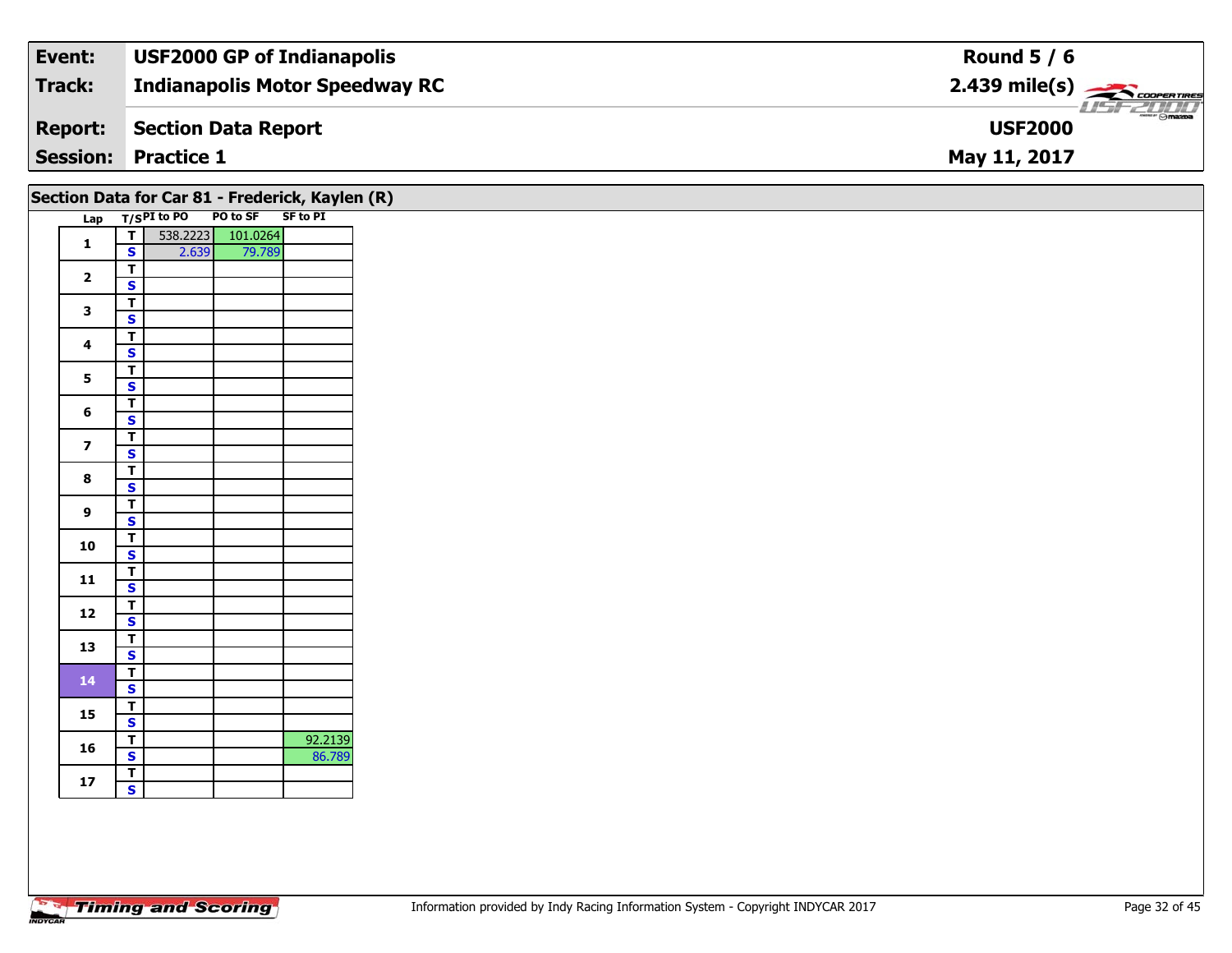| Event:                                          | <b>USF2000 GP of Indianapolis</b> |          |           |           |          |           |           |          |                 |                                                                    | Round $5/6$ |          |                |                 |     |  |
|-------------------------------------------------|-----------------------------------|----------|-----------|-----------|----------|-----------|-----------|----------|-----------------|--------------------------------------------------------------------|-------------|----------|----------------|-----------------|-----|--|
| Track:<br><b>Indianapolis Motor Speedway RC</b> |                                   |          |           |           |          |           |           |          |                 | $2.439$ mile(s) $\sum_{\text{coherent lines}}$<br><b>LISF 2000</b> |             |          |                |                 |     |  |
| <b>Report:</b>                                  | <b>Section Data Report</b>        |          |           |           |          |           |           |          |                 |                                                                    |             |          | <b>USF2000</b> |                 |     |  |
| <b>Session: Practice 1</b>                      |                                   |          |           |           |          |           |           |          |                 |                                                                    |             |          | May 11, 2017   |                 |     |  |
|                                                 |                                   |          |           |           |          |           |           |          |                 |                                                                    |             |          |                |                 |     |  |
| Section Data for Car 82 - Agren, Ayla           |                                   |          |           |           |          |           |           |          |                 |                                                                    |             |          |                |                 |     |  |
|                                                 | $1 - n$ $T/CSE$ to $T1$           | T1 to T2 | 17 to 13A | T3A to T3 | T3 to T4 | T4 to T5A | T5A to T5 | T5 to T6 | <b>I6 to 17</b> | 17 to T.R                                                          | TR to TQ    | TQ to SF | 12 to 13       | <b>14 to 15</b> | lan |  |

| Lap            |    | $T/S$ SF to I1 | <b>I1 to I2</b> | I2 to I3A | I3A to I3 | <b>I3 to I4</b> | I4 to I5A | I5A to I5 | <b>I5 to 16</b> | <b>16 to 17</b> | <b>I7 to I8</b> | <b>I8 to I9</b> | I9 to SF | <b>I2 to I3</b> | 14 to 15 | Lap     |
|----------------|----|----------------|-----------------|-----------|-----------|-----------------|-----------|-----------|-----------------|-----------------|-----------------|-----------------|----------|-----------------|----------|---------|
| 1              | T  | 6.9488         | 10.7031         | 4.2597    | 9.0713    | 9.8137          | 6.9921    | 5.8015    | 8.2564          | 6.1945          | 8.2398          | 9.2956          | 4.9189   | 13.3310         | 12.7936  | 90.4954 |
|                | S  | 131.677        | 85.043          | 91.716    | 92.149    | 125.196         | 85.324    | 80.152    | 89.435          | 113.480         | 66.611          | 92.126          | 120.315  | 92.010          | 82.978   | 97.026  |
|                | T. | 6.9087         | 10.1315         | 4.1224    | 8.9115    | 9.7785          | 6.8226    | 5.5967    | 8.0373          | 5.9599          | 7.8412          | 9.0548          | 4.8832   | 13.0339         | 12.4193  | 88.0483 |
| $\mathbf{2}$   | S  | 132.442        | 89.841          | 94.770    | 93.801    | 125.647         | 87.443    | 83.085    | 91.873          | 117.947         | 69.997          | 94.576          | 121.195  | 94.108          | 85.479   | 99.723  |
| 3              | T. | 6.8743         | 10.0268         | 4.1300    | 8.8703    | 9.7559          | 6.7849    | 5.5885    | 7.9374          | 5.8800          | 7.5367          | 8.9902          | 4.8615   | 13.0003         | 12.3734  | 87.2365 |
|                | S  | 133.104        | 90.779          | 94.596    | 94.237    | 125.938         | 87.929    | 83.207    | 93.029          | 119.550         | 72.825          | 95.255          | 121.736  | 94.351          | 85.796   | 100.651 |
|                | T. | 6.8584         | 10.2712         | 4.3257    | 8.9305    | 9.6514          | 6.6555    | 5.5654    | 7.9122          | 5.8058          | 7.4497          | 9.0306          | 4.8553   | 13.2562         | 12.2209  | 87.3117 |
| 4              | S  | 133.413        | 88.619          | 90.316    | 93.602    | 127.301         | 89.639    | 83.552    | 93.325          | 121.078         | 73.676          | 94.829          | 121.891  | 92.530          | 86.867   | 100.564 |
| 5              | T. | 6.8591         | 9.8979          | 4.1003    | 8.7990    | 9.7011          | 6.5719    | 5.5853    | 7.9657          | 5.8241          | 7.5078          | 8.9498          | 4.8541   | 12.8993         | 12.1572  | 86.6161 |
|                | S  | 133.399        | 91.962          | 95.281    | 95.000    | 126.649         | 90.779    | 83.254    | 92.699          | 120.698         | 73.106          | 95.685          | 121.921  | 95.090          | 87.322   | 101.371 |
| 6              | т  | 6.8501         | 9.8544          | 4.0717    | 8.6775    | 9.6758          | 6.5698    | 5.5522    | 7.8445          | 5.8618          | 7.4705          | 8.9173          | 4.8374   | 12.7492         | 12.1220  | 86.1830 |
|                | S  | 133.575        | 92.368          | 95.951    | 96.331    | 126.980         | 90.808    | 83.751    | 94.131          | 119.921         | 73.471          | 96.034          | 122.342  | 96.209          | 87.576   | 101.881 |
| $\overline{ }$ | T. | 6.7329         | 10.2287         | 4.1603    | 8.7708    | 9.7179          | 6.4853    | 5.4266    | 7.8436          | 5.8057          | 7.5249          | 9.0621          | 4.8190   | 12.9311         | 11.9119  | 86.5778 |
|                | S  | 135.900        | 88.988          | 93.907    | 95.306    | 126.430         | 91.991    | 85.689    | 94.142          | 121.080         | 72.940          | 94.499          | 122.809  | 94.856          | 89.120   | 101.416 |
| 8              | T. | 6.8536         | 9.8929          | 4.1169    | 8.6832    | 9.7085          | 6.4991    | 5.4551    | 7.7709          | 5.7875          | 7.4398          | 9.0532          | 4.8491   | 12.8001         | 11.9542  | 86.1098 |
|                | S  | 133.506        | 92.008          | 94.897    | 96.267    | 126.553         | 91.796    | 85.241    | 95.022          | 121.461         | 73.774          | 94.592          | 122.047  | 95.827          | 88.805   | 101.967 |
| 9 <sup>°</sup> | T. | 6.8531         | 9.8696          | 4.0872    | 8.6882    | 9.6696          | 6.5021    | 5.3378    | 7.8151          | 5.7924          | 7.4170          | 8.9476          | 4.8404   | 12.7754         | 11.8399  | 85.8201 |
|                | S  | 133.516        | 92.225          | 95.587    | 96.212    | 127.062         | 91.754    | 87.115    | 94.485          | 121.358         | 74.001          | 95.709          | 122.266  | 96.012          | 89.662   | 102.312 |
| 10             | T. | 6.8622         | 9.8476          | 4.0945    | 8.7643    | 9.7048          | 6.5655    | 5.4071    | 7.8332          | 5.8000          | 7.4049          | 8.9839          | 4.8553   | 12.8588         | 11.9726  | 86.1233 |
|                | S  | 133.339        | 92.431          | 95.416    | 95.377    | 126.601         | 90.868    | 85.998    | 94.267          | 121.199         | 74.122          | 95.322          | 121.891  | 95.389          | 88.668   | 101.952 |
| 11             | T. | 6.8727         | 9.9186          | 4.0437    | 8.6682    | 9.6910          | 6.6159    | 5.3588    | 7.8190          | 5.7920          | 7.4577          | 8.9822          | 4.8546   | 12.7119         | 11.9747  | 86.0744 |
|                | S  | 133.135        | 91.770          | 96.615    | 96.434    | 126.781         | 90.175    | 86.773    | 94.438          | 121.366         | 73.597          | 95.340          | 121.909  | 96.492          | 88.653   | 102.009 |
| 12             | T. | 6.8696         | 9.9042          | 4.0590    | 8.7266    | 9.7155          | 6.6289    | 5.3891    | 7.8032          | 5.7724          | 7.3738          | 9.0145          | 4.8719   | 12.7856         | 12.0180  | 86.1287 |
|                | S  | 133.196        | 91.903          | 96.251    | 95.789    | 126.461         | 89.998    | 86.285    | 94.629          | 121.779         | 74.434          | 94.998          | 121.476  | 95.935          | 88.333   | 101.945 |
| 13             | T. | 6.8609         | 9.8639          | 4.0624    | 8.7035    | 9.7103          | 6.5717    | 5.3162    | 7.8119          | 5.7947          | 7.3910          | 8.9682          | 4.8640   | 12.7659         | 11.8879  | 85.9187 |
|                | S  | 133.364        | 92.279          | 96.170    | 96.043    | 126.529         | 90.782    | 87.468    | 94.524          | 121.310         | 74.261          | 95.489          | 121.673  | 96.083          | 89.300   | 102.194 |
| 14             | T. | 6.8534         | 9.8541          | 4.0598    | 8.7800    | 9.6879          | 6.5099    | 5.3419    | 7.7987          | 5.7838          | 7.5283          | 8.9132          | 4.8379   | 12.8398         | 11.8518  | 85.9489 |
|                | S  | 133.510        | 92.370          | 96.232    | 95.206    | 126,822         | 91.644    | 87.048    | 94.684          | 121.539         | 72.907          | 96.078          | 122.330  | 95.530          | 89.572   | 102.158 |
| 15             | T. | 6.8432         | 9.8225          | 4.0767    | 8.7460    | 9.6562          | 6.5203    | 5.3219    | 7.8055          | 5.7943          | 7.4534          | 8.9572          | 4.8388   | 12.8227         | 11.8422  | 85.8360 |
|                | S. | 133.709        | 92.668          | 95.833    | 95.576    | 127.238         | 91.497    | 87.375    | 94.601          | 121.318         | 73.639          | 95.606          | 122.307  | 95.658          | 89.645   | 102.293 |
| 16             | T. | 6.8480         | 9.9983          | 4.0724    | 8.7955    | 9.6969          | 6.7086    | 5.4530    | 7.9073          | 5.8111          | 7.3664          | 9.0022          | 4.8384   | 12.8679         | 12.1616  | 86.4981 |
|                | S  | 133.616        | 91.03           | 95.934    | 95.038    | 126.704         | 88.929    | 85.274    | 93.383          | 120.968         | 74.509          | 95.128          | 122.317  | 95.322          | 87.290   | 101.510 |
| 17             | T. |                |                 |           |           |                 |           |           |                 | 6.0988          |                 |                 |          |                 |          |         |
|                | S. |                |                 |           |           |                 |           |           |                 | 115.261         |                 |                 |          |                 |          |         |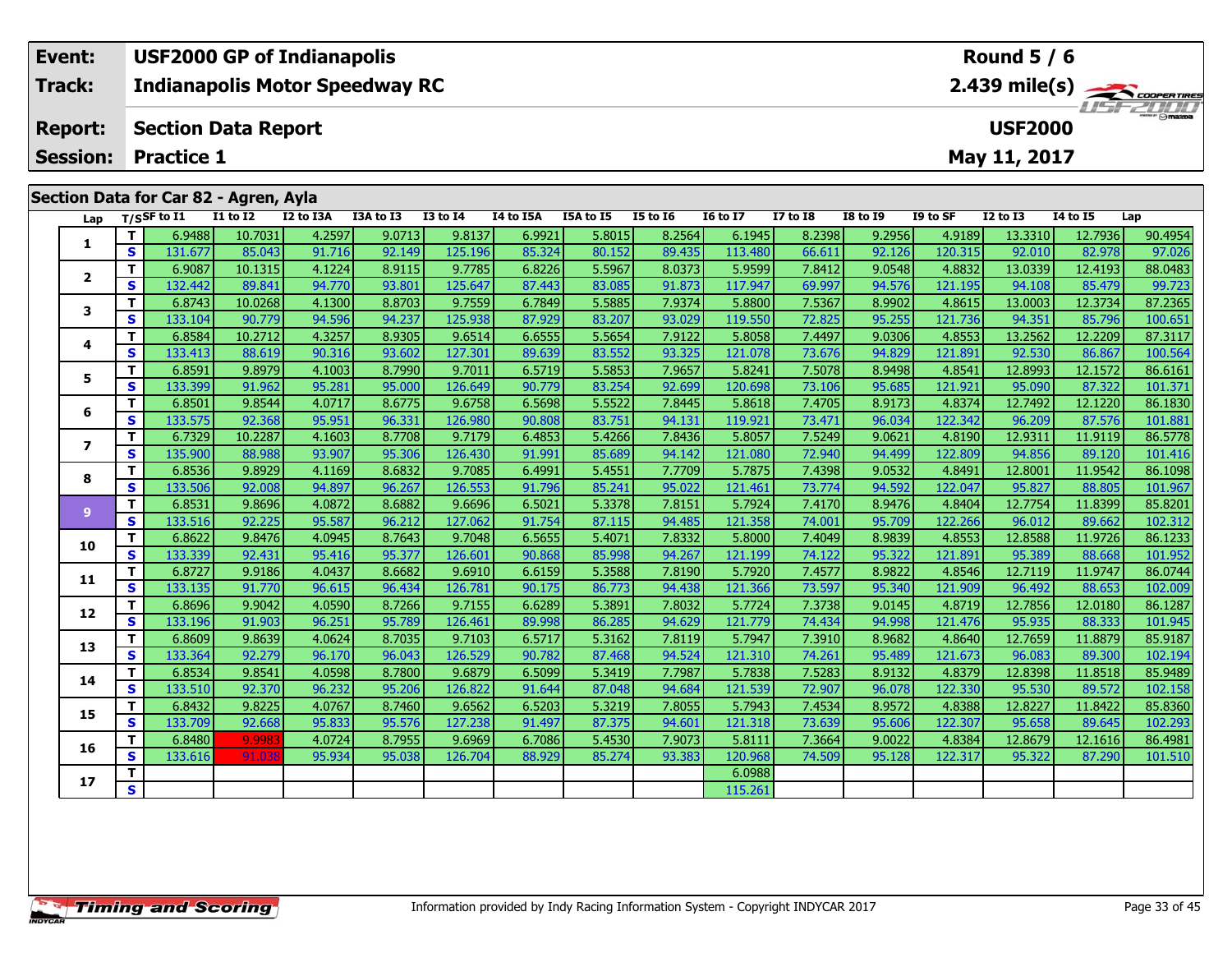| Event:         | <b>USF2000 GP of Indianapolis</b>     | Round $5/6$                                            |
|----------------|---------------------------------------|--------------------------------------------------------|
| Track:         | <b>Indianapolis Motor Speedway RC</b> | $2.439$ mile(s) $\overbrace{\hspace{2cm}}$ coorerrings |
| <b>Report:</b> | Section Data Report                   | $\sim$ $\sim$ mazoa<br><b>USF2000</b>                  |
|                | <b>Session: Practice 1</b>            | May 11, 2017                                           |

| Section Data for Car 82 - Agren, Ayla |  |  |  |  |
|---------------------------------------|--|--|--|--|
|---------------------------------------|--|--|--|--|

| Lap          |                         | T/SPI to PO PO to SF SF to PI |         |         |
|--------------|-------------------------|-------------------------------|---------|---------|
| 1            | T                       | 549.9075                      | 98.0110 |         |
|              | S                       | 2.583                         | 82.244  |         |
|              | T                       |                               |         |         |
| 2            | S                       |                               |         |         |
| 3            | т                       |                               |         |         |
|              | S                       |                               |         |         |
| 4            | T                       |                               |         |         |
|              | S                       |                               |         |         |
| 5            | T                       |                               |         |         |
|              | S                       |                               |         |         |
| 6            | T                       |                               |         |         |
|              | S                       |                               |         |         |
| 7            | т                       |                               |         |         |
|              | S                       |                               |         |         |
| 8            | Т                       |                               |         |         |
|              | S                       |                               |         |         |
| $\mathbf{9}$ | T                       |                               |         |         |
|              | S                       |                               |         |         |
| 10           | т                       |                               |         |         |
|              | S                       |                               |         |         |
| 11           | Т                       |                               |         |         |
|              | S                       |                               |         |         |
| 12           | Т                       |                               |         |         |
|              | S                       |                               |         |         |
| 13           | T                       |                               |         |         |
|              | S                       |                               |         |         |
| 14           | т                       |                               |         |         |
|              | S                       |                               |         |         |
| 15           | Т                       |                               |         |         |
|              | S                       |                               |         |         |
| 16           | T                       |                               |         | 89.8570 |
|              | S                       |                               |         | 89.066  |
| 17           | т                       |                               |         |         |
|              | $\overline{\mathbf{s}}$ |                               |         |         |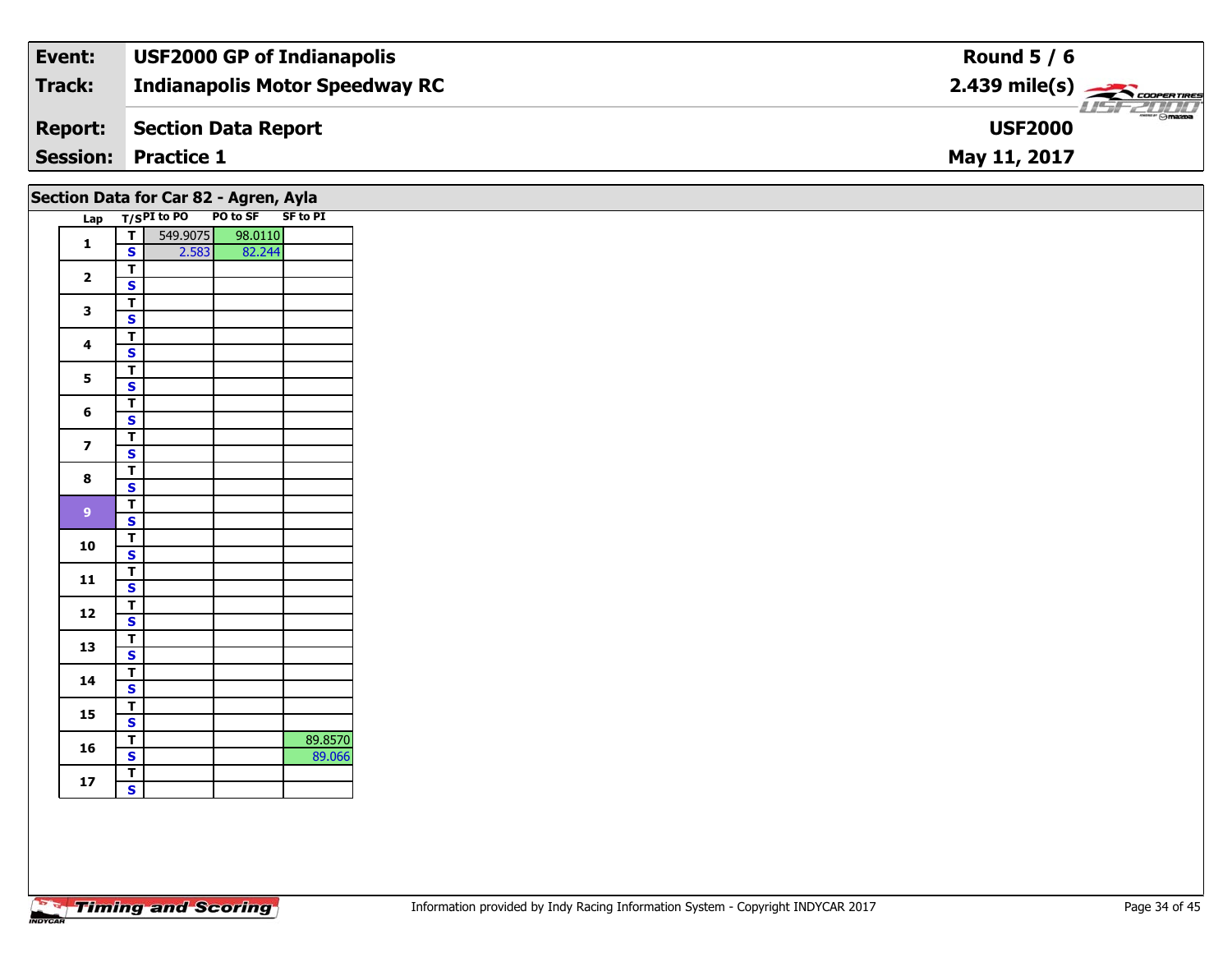| Event:                                     | <b>USF2000 GP of Indianapolis</b>            |          |           |           |          |           |           |          |                 |                 |                 | Round $5/6$                                             |                 |          |     |  |  |
|--------------------------------------------|----------------------------------------------|----------|-----------|-----------|----------|-----------|-----------|----------|-----------------|-----------------|-----------------|---------------------------------------------------------|-----------------|----------|-----|--|--|
| <b>Track:</b>                              | <b>Indianapolis Motor Speedway RC</b>        |          |           |           |          |           |           |          |                 |                 |                 | $2.439$ mile(s) $\overbrace{\hspace{2cm}}$ coorer Times |                 |          |     |  |  |
| <b>Report:</b>                             | <b>USF2000</b><br><b>Section Data Report</b> |          |           |           |          |           |           |          |                 |                 |                 |                                                         | <b>USF 2000</b> |          |     |  |  |
| <b>Session:</b>                            | <b>Practice 1</b><br>May 11, 2017            |          |           |           |          |           |           |          |                 |                 |                 |                                                         |                 |          |     |  |  |
|                                            |                                              |          |           |           |          |           |           |          |                 |                 |                 |                                                         |                 |          |     |  |  |
| Section Data for Car 90 - Thompson, Parker |                                              |          |           |           |          |           |           |          |                 |                 |                 |                                                         |                 |          |     |  |  |
| Lap                                        | $T/S$ SF to I1                               | I1 to I2 | I2 to I3A | I3A to I3 | I3 to I4 | I4 to I5A | I5A to I5 | I5 to I6 | <b>I6 to I7</b> | <b>I7 to I8</b> | <b>I8 to I9</b> | I9 to SF                                                | $I2$ to $I3$    | 14 to 15 | Lap |  |  |

| Lap                     |                         | $T/S$ SF to $I1$ | <b>I1 to I2</b> | I2 to I3A | I3A to I3 | <b>I3 to I4</b> | I4 to I5A | I5A to I5 | <b>I5 to 16</b> | <b>16 to 17</b> | <b>I7 to I8</b> | <b>I8 to I9</b> | I9 to SF | <b>I2 to I3</b> | <b>I4 to I5</b> | Lap     |
|-------------------------|-------------------------|------------------|-----------------|-----------|-----------|-----------------|-----------|-----------|-----------------|-----------------|-----------------|-----------------|----------|-----------------|-----------------|---------|
| 1                       | T.                      | 6.9106           | 10.4162         | 4.1388    | 8.8935    | 9.7434          | 6.7714    | 5.4037    | 7.9762          | 6.0532          | 7.8741          | 9.2447          | 4.9261   | 13.0323         | 12.1751         | 88.3519 |
|                         | S                       | 132.405          | 87.386          | 94.395    | 93.991    | 126.099         | 88.105    | 86.052    | 92.577          | 116.129         | 69.705          | 92.633          | 120.139  | 94.119          | 87.194          | 99.380  |
| $\overline{\mathbf{2}}$ | т                       | 6.8502           | 10.1189         | 4.1603    | 8.6314    | 9.7027          | 6.6102    | 5.4340    | 7.9166          | 5.8408          | 7.5271          | 9.0461          | 4.8649   | 12.7917         | 12.0442         | 86.7032 |
|                         | S                       | 133.573          | 89.953          | 93.907    | 96.845    | 126.628         | 90.253    | 85.572    | 93.274          | 120.352         | 72.918          | 94.667          | 121.651  | 95.890          | 88.141          | 101.270 |
| 3                       | т                       | 6.8309           | 9.9789          | 4.0405    | 8.6461    | 9.7117          | 6.5472    | 5.3139    | 7.9148          | 5.8341          | 7.4140          | 9.0627          | 4.8598   | 12.6866         | 11.8611         | 86.1546 |
|                         | S                       | 133.950          | 91.215          | 96.691    | 96.680    | 126.511         | 91.122    | 87.506    | 93.295          | 120.491         | 74.031          | 94.493          | 121.778  | 96.684          | 89.502          | 101.914 |
| 4                       | т                       | 6.8191           | 9.9260          | 4.0438    | 8.7405    | 9.6522          | 6.6010    | 5.3533    | 8.0868          | 5.8361          | 7.4639          | 9.0107          | 4.8382   | 12.7843         | 11.9543         | 86.3716 |
|                         | S                       | 134.182          | 91.701          | 96.613    | 95.636    | 127.291         | 90.379    | 86.862    | 91.310          | 120.449         | 73.536          | 95.039          | 122.322  | 95.945          | 88.804          | 101.658 |
| 5                       | т                       | 6.7087           | 10.0485         | 4.0711    | 8.7860    | 9.7061          | 6.5626    | 5.3425    | 7.8867          | 5.8793          | 7.6317          | 8.9494          | 4.8104   | 12.8571         | 11.9051         | 86.3830 |
|                         | S                       | 136.390          | 90.583          | 95.965    | 95.141    | 126.584         | 90.908    | 87.038    | 93.627          | 119.564         | 71.919          | 95.690          | 123.029  | 95.402          | 89.171          | 101.645 |
| 6                       | т                       | 6.8504           | 9.9356          | 4.0097    | 8.6103    | 9.6696          | 6.4654    | 5.2798    | 7.9054          | 5.7974          | 7.4471          | 9.0578          | 4.8643   | 12.6200         | 11.7452         | 85.8928 |
|                         | S                       | 133.569          | 91.613          | 97.434    | 97.082    | 127.062         | 92.274    | 88.072    | 93.406          | 121.253         | 73.702          | 94.544          | 121.666  | 97.194          | 90.385          | 102.225 |
| 7                       | т                       | 6.8607           | 9.8803          | 4.0067    | 8.6155    | 9.6721          | 6.5009    | 5.2308    | 7.9320          | 5.7800          | 7.3903          | 9.0696          | 4.8630   | 12.6222         | 11.7317         | 85.8019 |
|                         | S                       | 133.368          | 92.125          | 97.507    | 97.024    | 127.029         | 91.771    | 88.897    | 93.092          | 121.618         | 74.268          | 94.421          | 121.698  | 97.177          | 90.489          | 102.333 |
| 8                       | т                       | 6.8488           | 9.9615          | 4.0137    | 8.8081    | 10.0661         | 7.2969    | 5.7100    | 7.8991          | 5.7820          | 7.7486          | 9.0684          | 4.8737   | 12.8218         | 13.0069         | 88.0769 |
|                         | S                       | 133.600          | 91.375          | 97.337    | 94.902    | 122.057         | 81.760    | 81.436    | 93.480          | 121.576         | 70.834          | 94.434          | 121.431  | 95.664          | 81.618          | 99.690  |
| 9                       | т                       | 6.8340           | 9.8551          | 4.0079    | 8.7252    | 9.6977          | 6.4950    | 5.2081    | 7.8721          | 5.8000          | 7.3836          | 9.0949          | 4.8666   | 12.7331         | 11.7031         | 85.8402 |
|                         | S                       | 133.889          | 92.361          | 97.478    | 95.804    | 126.694         | 91.854    | 89.284    | 93.801          | 121.199         | 74.336          | 94.159          | 121.608  | 96.331          | 90.710          | 102.288 |
| 10                      | т                       | 6.8144           | 9.8845          | 4.0037    | 8.5734    | 9.6661          | 6.4750    | 5.2637    | 7.8889          | 5.7860          | 7.3716          | 9.0761          | 4.8367   | 12.5771         | 11.7387         | 85.6401 |
|                         | S                       | 134.274          | 92.086          | 97.580    | 97.500    | 127.108         | 92.138    | 88.341    | 93.601          | 121.492         | 74.457          | 94.354          | 122.360  | 97.526          | 90.435          | 102.527 |
| 11                      | т                       | 6.8252           | 10.0789         | 4.0483    | 8.6970    | 9.6685          | 6.5928    | 5.3159    | 7.8687          | 5.7730          | 8.0083          | 9.0914          | 4.8495   | 12.7453         | 11.9087         | 86.8175 |
|                         | S                       | 134.062          | 90.310          | 96.505    | 96.115    | 127.076         | 90.491    | 87.473    | 93.841          | 121.766         | 68.537          | 94.195          | 122.037  | 96.239          | 89.144          | 101.136 |
| 12                      | т                       | 6.941            | 10.6710         | 4.1487    | 9.0769    | 10.8565         | 7.3693    | 6.0074    | 8.5292          | 5.8113          | 7.4376          | 8.9651          | 4.8472   | 13.2256         | 13.3767         | 90.6620 |
|                         | S                       | 131.810          | 85.299          | 94.170    | 92.092    | 113.171         | 80.956    | 77.405    | 86.574          | 120.963         | 73.796          | 95.522          | 122.095  | 92.744          | 79.361          | 96.848  |
| 13                      | т                       |                  |                 |           |           |                 |           |           |                 | 7.0157          |                 |                 |          |                 |                 |         |
|                         | $\overline{\mathbf{s}}$ |                  |                 |           |           |                 |           |           |                 | 100.197         |                 |                 |          |                 |                 |         |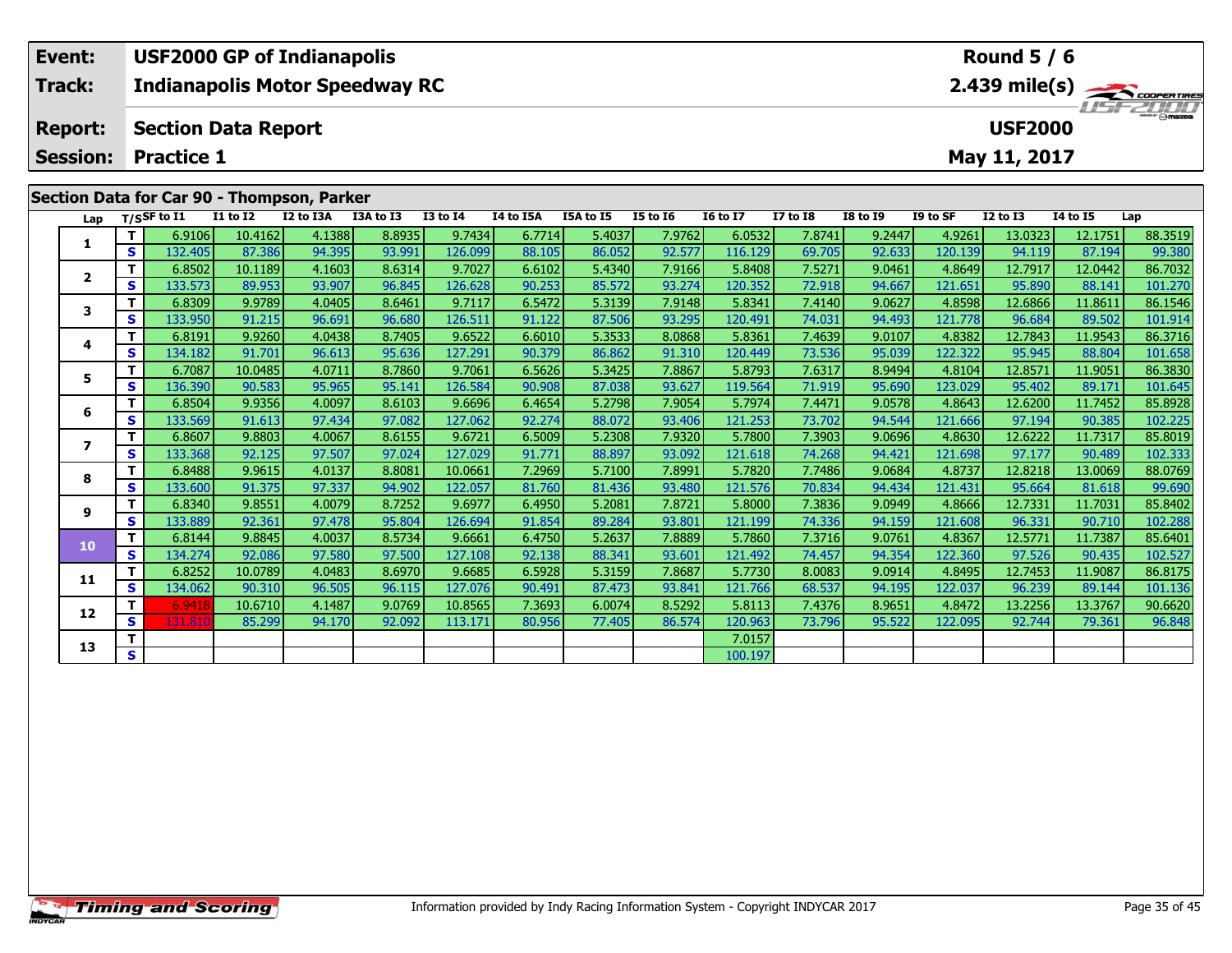| Event:          | <b>USF2000 GP of Indianapolis</b>     | Round $5/6$                                                                                                                                                                                                                                                                                                                                                                                                                                                                                       |
|-----------------|---------------------------------------|---------------------------------------------------------------------------------------------------------------------------------------------------------------------------------------------------------------------------------------------------------------------------------------------------------------------------------------------------------------------------------------------------------------------------------------------------------------------------------------------------|
| Track:          | <b>Indianapolis Motor Speedway RC</b> | $2.439$ mile(s) $\frac{1}{\sqrt{2.600 \text{ cm} \cdot \text{m}}$                                                                                                                                                                                                                                                                                                                                                                                                                                 |
| <b>Report:</b>  | Section Data Report                   | $\overline{\phantom{a}}$ $\overline{\phantom{a}}$ $\overline{\phantom{a}}$ $\overline{\phantom{a}}$ $\overline{\phantom{a}}$ $\overline{\phantom{a}}$ $\overline{\phantom{a}}$ $\overline{\phantom{a}}$ $\overline{\phantom{a}}$ $\overline{\phantom{a}}$ $\overline{\phantom{a}}$ $\overline{\phantom{a}}$ $\overline{\phantom{a}}$ $\overline{\phantom{a}}$ $\overline{\phantom{a}}$ $\overline{\phantom{a}}$ $\overline{\phantom{a}}$ $\overline{\phantom{a}}$ $\overline{\$<br><b>USF2000</b> |
| <b>Session:</b> | <b>Practice 1</b>                     | May 11, 2017                                                                                                                                                                                                                                                                                                                                                                                                                                                                                      |

### **Section Data for Car 90 - Thompson, Parker**

| Lap |                         | T/SPI to PO PO to SF SF to PI |         |         |
|-----|-------------------------|-------------------------------|---------|---------|
|     | т                       | 919.8219                      | 91.7170 |         |
| 1   | S                       | 1.544                         | 87.888  |         |
|     | т                       |                               |         |         |
| 2   | S                       |                               |         |         |
| 3   | т                       |                               |         |         |
|     | S                       |                               |         |         |
| 4   | т                       |                               |         |         |
|     | S                       |                               |         |         |
| 5   | т                       |                               |         |         |
|     | S                       |                               |         |         |
| 6   | т                       |                               |         |         |
|     | S                       |                               |         |         |
| 7   | т                       |                               |         |         |
|     | S                       |                               |         |         |
| 8   | т                       |                               |         |         |
|     | S                       |                               |         |         |
| 9   | т                       |                               |         |         |
|     | S                       |                               |         |         |
| 10  | т                       |                               |         |         |
|     | S                       |                               |         |         |
| 11  | т                       |                               |         |         |
|     | S                       |                               |         |         |
| 12  | т                       |                               |         | 95.8270 |
|     | S                       |                               |         | 83.517  |
| 13  | т                       |                               |         |         |
|     | $\overline{\mathbf{s}}$ |                               |         |         |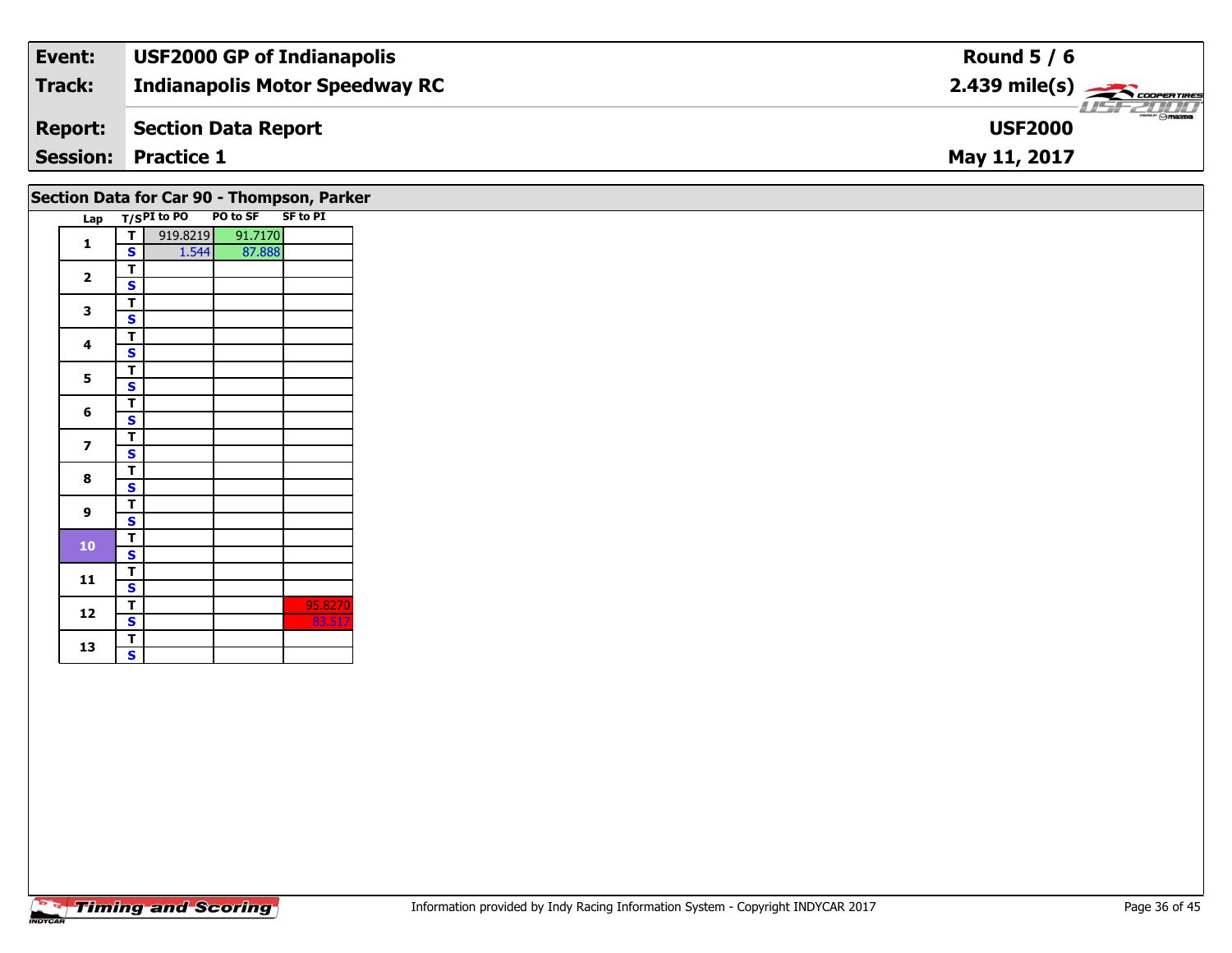| Event:                                | <b>USF2000 GP of Indianapolis</b>            |          |           |           |          |           |           |          |          |                 |                 |                  | Round $5/6$     |          |                                                       |
|---------------------------------------|----------------------------------------------|----------|-----------|-----------|----------|-----------|-----------|----------|----------|-----------------|-----------------|------------------|-----------------|----------|-------------------------------------------------------|
| Track:                                | <b>Indianapolis Motor Speedway RC</b>        |          |           |           |          |           |           |          |          |                 |                 |                  |                 |          | $2.439$ mile(s) $\overbrace{\hspace{2cm}}$ coorentmen |
| <b>Report:</b>                        | <b>USF2000</b><br><b>Section Data Report</b> |          |           |           |          |           |           |          |          |                 |                 | <b>LIST ZUID</b> |                 |          |                                                       |
| <b>Session:</b>                       | Practice 1                                   |          |           |           |          |           |           |          |          |                 |                 |                  | May 11, 2017    |          |                                                       |
|                                       |                                              |          |           |           |          |           |           |          |          |                 |                 |                  |                 |          |                                                       |
| Section Data for Car 91 - Gabin, Luke |                                              |          |           |           |          |           |           |          |          |                 |                 |                  |                 |          |                                                       |
| Lap                                   | T/SSF to I1                                  | I1 to I2 | I2 to I3A | I3A to I3 | I3 to I4 | I4 to I5A | I5A to I5 | I5 to I6 | 16 to 17 | <b>I7 to I8</b> | <b>I8 to I9</b> | I9 to SF         | <b>I2 to I3</b> | 14 to 15 | Lap                                                   |

| Lap                     |   | $1/5$ <sup>31</sup> to 11 | 11 W 12 | 14 W 13M | 13M W 13 | 13 W 17 | אכו ש דו | 13M W 13 | 19 W 19 | 10 W 17 | 17 W 10 | 10 LV 19 | 19 W 31 | 14 W 19 | 14 W 19 | ∟aµ      |
|-------------------------|---|---------------------------|---------|----------|----------|---------|----------|----------|---------|---------|---------|----------|---------|---------|---------|----------|
|                         | т | 6.8603                    | 10.5636 | 4.0626   | 8.8375   | 9.6903  | 6.8140   | 5.4503   | 8.0051  | 5.9761  | 7.8880  | 9.0816   | 4.8659  | 12.9001 | 12.2643 | 88.0953  |
|                         | S | 133.376                   | 86.166  | 96.165   | 94.587   | 126.790 | 87.554   | 85.316   | 92.242  | 117.628 | 69.582  | 94.297   | 121.626 | 95.084  | 86.559  | 99.669   |
| $\overline{\mathbf{2}}$ | т | 6.8412                    | 10.2586 | 4.0732   | 8.6904   | 9.6893  | 6.7462   | 5.3859   | 7.8945  | 5.8545  | 7.6303  | 9.0192   | 4.8630  | 12.7636 | 12.1321 | 86.9463  |
|                         | S | 133.748                   | 88.728  | 95.915   | 96.188   | 126.803 | 88.434   | 86.337   | 93.535  | 120.071 | 71.932  | 94.949   | 121.698 | 96.101  | 87.503  | 100.986  |
| 3                       | т | 6.8181                    | 10.0917 | 4.0486   | 8.7998   | 9.7315  | 6.6936   | 5.3457   | 7.9317  | 5.8809  | 7.5558  | 8.9697   | 4.8482  | 12.8484 | 12.0393 | 86.7153  |
|                         | s | 134.202                   | 90.196  | 96.498   | 94.992   | 126.254 | 89.129   | 86.986   | 93.096  | 119.532 | 72.641  | 95.473   | 122.070 | 95.466  | 88.177  | 101.255  |
|                         | т | 6.8679                    | 10.1420 | 4.0245   | 8.6962   | 9.7093  | 6.5618   | 5.3239   | 7.8942  | 5.8596  | 7.5889  | 8.9569   | 4.8521  | 12.7207 | 11.8857 | 86.4773  |
|                         | S | 133.228                   | 89.748  | 97.076   | 96.123   | 126.542 | 90.919   | 87.342   | 93.538  | 119.966 | 72.325  | 95.609   | 121.972 | 96.425  | 89.317  | 101.534  |
| 5                       | т | 6.8505                    | 10.0530 | 4.0064   | 9.5684   | 10.4794 | 7.0580   | 5.4723   | 7.9329  | 5.8336  | 7.6149  | 8.9328   | 4.8515  | 13.5748 | 12.5303 | 88.6537  |
|                         | S | 133.567                   | 90.543  | 97.514   | 87.361   | 117.243 | 84.527   | 84.973   | 93.082  | 120.501 | 72.078  | 95.867   | 121.987 | 90.358  | 84.722  | 99.042   |
| 6                       |   |                           |         | 4.0700   | 8.9337   | 9.6921  | 7.1037   | 5.4327   | 7.8999  | 5.8652  |         |          |         | 13.0037 | 12.5364 | 213.5486 |
|                         | S |                           |         | 95.991   | 93.568   | 126.767 | 83.983   | 85.593   | 93.471  | 119.852 |         |          |         | 94.326  | 84.681  | 41.117   |
| 7                       | т | 6.9303                    | 10.1409 | 4.0056   | 8.6647   | 9.7444  | 6.6186   | 5.2723   | 7.9016  | 5.8512  | 7.6949  | 8.9171   | 4.8819  | 12.6703 | 11.8909 | 86.6235  |
|                         | S | 132.029                   | 89.758  | 97.534   | 96.473   | 126.086 | 90.139   | 88.197   | 93.451  | 120.139 | 71.328  | 96.036   | 121.227 | 96.808  | 89.278  | 101.363  |
| 8                       |   | 6.9067                    | 10.0571 | 4.0318   | 8.6602   | 9.7230  | 6.7545   | 5.3263   | 7.9309  | 5.8399  | 7.5938  | 8.8964   | 4.8703  | 12.6920 | 12.0808 | 86.5909  |
|                         | S | 132.480                   | 90.506  | 96.900   | 96.523   | 126.364 | 88.325   | 87.303   | 93.105  | 120.371 | 72.278  | 96.260   | 121.516 | 96.643  | 87.874  | 101.401  |
| 9                       | т | 6.9011                    | 10.3034 | 4.0073   | 8.7523   | 9.7335  | 6.6560   | 5.4081   | 7.8592  | 5.8290  | 7.5506  | 8.9361   | 4.8720  | 12.7596 | 12.0641 | 86.8086  |
|                         | S | 132.588                   | 88.342  | 97.493   | 95.507   | 126.228 | 89.632   | 85.982   | 93.955  | 120.596 | 72.691  | 95.832   | 121.473 | 96.131  | 87.996  | 101.147  |
| 10                      |   | 6.8730                    | 10.1140 | 4.0351   | 8.7348   | 9.7310  | 6.9953   | 5.7651   | 8.1666  | 5.8042  | 7.6863  | 8.8732   | 4.8527  | 12.7699 | 12.7604 | 87.6313  |
|                         | S | 133.130                   | 89.997  | 96.821   | 95.699   | 126.260 | 85.285   | 80.658   | 90.418  | 121.111 | 71.408  | 96.511   | 121.956 | 96.053  | 83.194  | 100.197  |
| 11                      | т |                           |         |          |          |         |          |          |         | 7.8462  |         |          |         |         |         |          |
|                         | S |                           |         |          |          |         |          |          |         | 89.592  |         |          |         |         |         |          |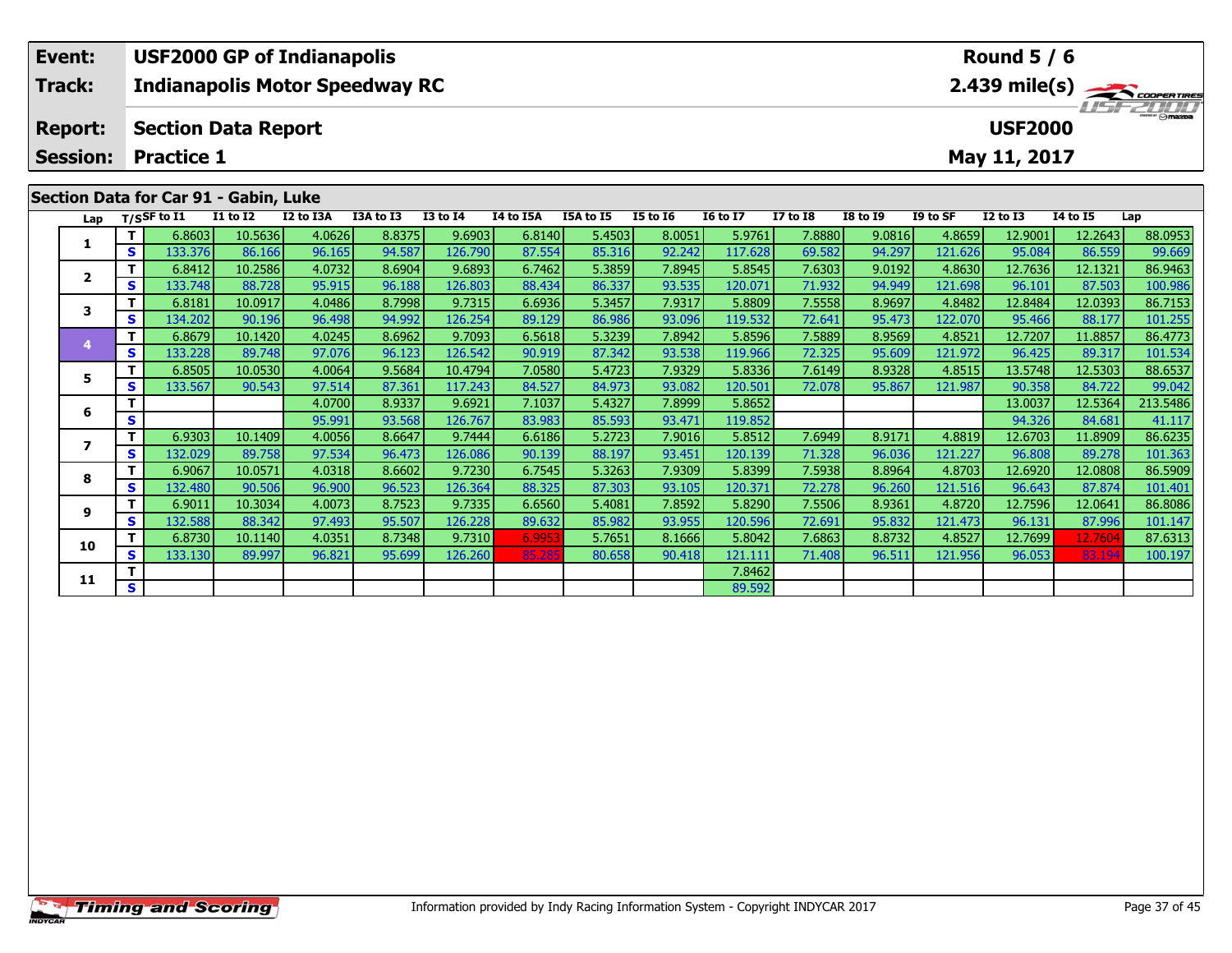| Event:         | <b>USF2000 GP of Indianapolis</b>     | Round $5/6$                                      |
|----------------|---------------------------------------|--------------------------------------------------|
| Track:         | <b>Indianapolis Motor Speedway RC</b> |                                                  |
| <b>Report:</b> | Section Data Report                   | $\frac{2}{\sqrt{2}}$ or mazing<br><b>USF2000</b> |
|                | <b>Session: Practice 1</b>            | May 11, 2017                                     |
|                |                                       |                                                  |

## **Section Data for Car 91 - Gabin, Luke**

| Lap          |   | $T/SPI$ to PO | <b>PO to SF</b> | <b>SF to PI</b> |
|--------------|---|---------------|-----------------|-----------------|
| 1            | т | 919.4868      | 90.7601         |                 |
|              | S | 1.545         | 88.814          |                 |
| $\mathbf{2}$ | т |               |                 |                 |
|              | S |               |                 |                 |
|              | т |               |                 |                 |
| 3            | S |               |                 |                 |
|              | т |               |                 |                 |
| 4            | S |               |                 |                 |
| 5            | т |               |                 | 87.3742         |
|              | S |               |                 | 91.597          |
| 6            | т | 129.8198      | 85.1206         |                 |
|              | S | 10.943        | 94.699          |                 |
| 7            | т |               |                 |                 |
|              | S |               |                 |                 |
| 8            | T |               |                 |                 |
|              | S |               |                 |                 |
| 9            | т |               |                 |                 |
|              | S |               |                 |                 |
| 10           | т |               |                 | 99.0867         |
|              | S |               |                 | 80.769          |
| 11           | Т |               |                 |                 |
|              | S |               |                 |                 |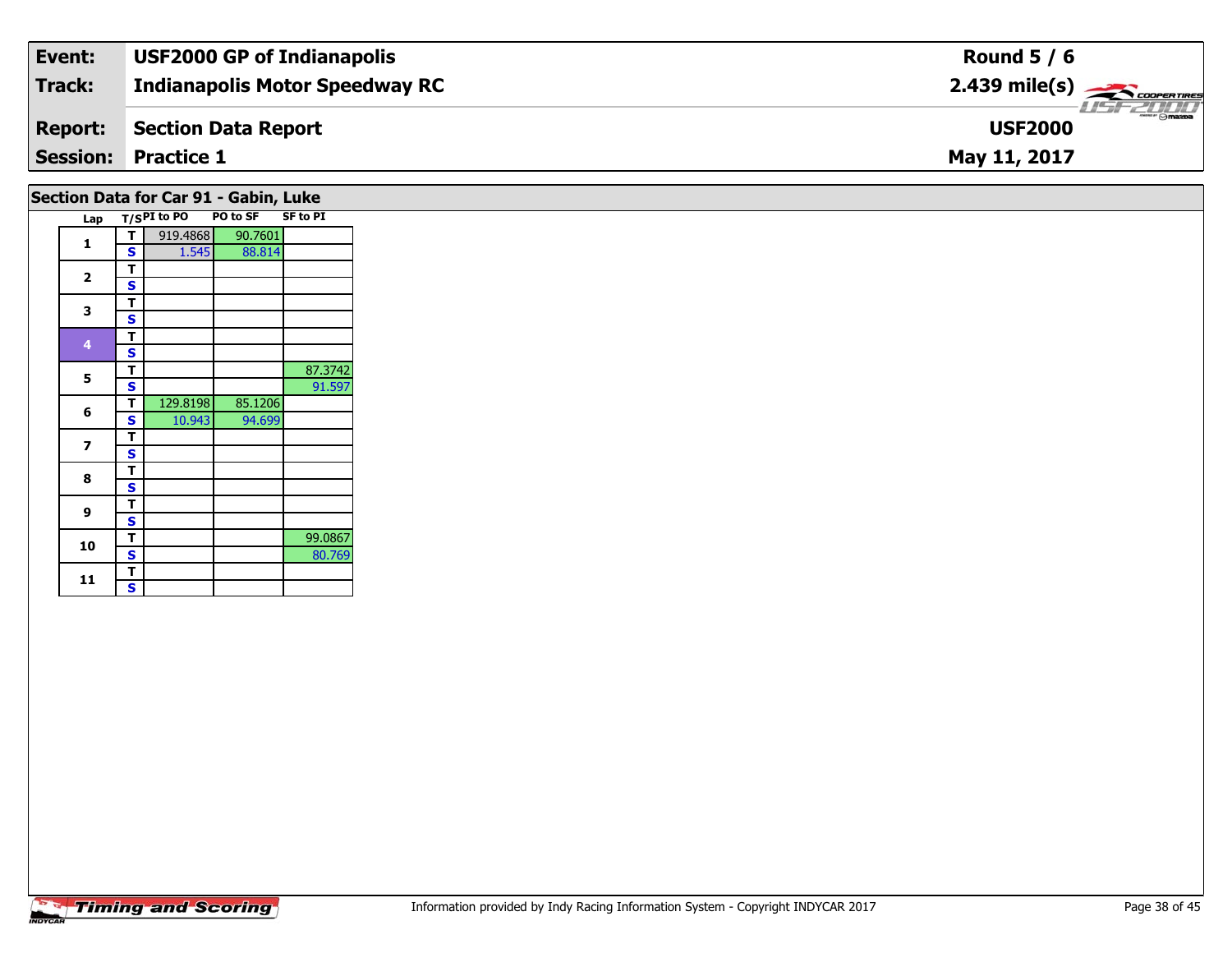| Event:          |    |                   |                                         | <b>USF2000 GP of Indianapolis</b>     |           |                 |                  |           |                 |                 |                 |                 |          | <b>Round 5 / 6</b> |                 |                         |
|-----------------|----|-------------------|-----------------------------------------|---------------------------------------|-----------|-----------------|------------------|-----------|-----------------|-----------------|-----------------|-----------------|----------|--------------------|-----------------|-------------------------|
| Track:          |    |                   |                                         | <b>Indianapolis Motor Speedway RC</b> |           |                 |                  |           |                 |                 |                 |                 |          |                    |                 | $2.439 \text{ mile(s)}$ |
| <b>Report:</b>  |    |                   | <b>Section Data Report</b>              |                                       |           |                 |                  |           |                 |                 |                 |                 |          | <b>USF2000</b>     |                 | <b>HSFZDDD</b>          |
| <b>Session:</b> |    | <b>Practice 1</b> |                                         |                                       |           |                 |                  |           |                 |                 |                 |                 |          | May 11, 2017       |                 |                         |
|                 |    |                   |                                         |                                       |           |                 |                  |           |                 |                 |                 |                 |          |                    |                 |                         |
|                 |    |                   | Section Data for Car 92 - Gore, Dev (R) |                                       |           |                 |                  |           |                 |                 |                 |                 |          |                    |                 |                         |
| Lap             |    | $T/S$ SF to I1    | <b>I1 to I2</b>                         | I2 to I3A                             | I3A to I3 | <b>I3 to I4</b> | <b>I4 to I5A</b> | I5A to I5 | <b>I5 to 16</b> | <b>16 to 17</b> | <b>I7 to I8</b> | <b>I8 to I9</b> | I9 to SF | $I2$ to $I3$       | <b>I4 to I5</b> | Lap                     |
|                 |    | 6.8946            | 10.4523                                 | 4.1845                                | 9.0839    | 9.8200          | 6.7607           | 5.3632    | 8.1512          | 5.9218          | 7.8919          | 9.1610          | 4.8880   | 13.2684            | 12.1239         | 88.5731                 |
|                 | S. | 132.713           | 87.084                                  | 93.364                                | 92.021    | 125.116         | 88.244           | 86.702    | 90.589          | 118.706         | 69.548          | 93.479          | 121.076  | 92.445             | 87.562          | 99.132                  |
|                 |    | 6.8980            | 10.2163                                 | 4.1263                                | 9.0015    | 9.8229          | 6.6991           | 5.3717    | 8.1376          | 5.8667          | 7.7040          | 9.0069          | 4.8970   | 13.1278            | 12.0708         | 87.7480                 |
|                 | S. | 132.647           | 89.096                                  | 94.681                                | 92.863    | 125.079         | 89.055           | 86.565    | 90.740          | 119.821         | 71.244          | 95.079          | 120.853  | 93.435             | 87.947          | 100.064                 |
|                 |    | 6.8030            | 10.1947                                 | 4.1385                                | 8.9293    | 9.7752          | 6.6647           | 5.3494    | 8.0507          | 6.0490          | 8.2207          | 9.1064          | 4.8548   | 13.0678            | 12.0141         | 88.1364                 |

|    |    | 6.8980  | 10.2163 | 4.1263 | 9.0015 | 9.8229  | 6.6991 | 5.3717 | 8.1376 | 5.8667  | 7.7040 | 9.0069 | 4.8970  | 13.1278 | 12.0708 | 87.7480  |
|----|----|---------|---------|--------|--------|---------|--------|--------|--------|---------|--------|--------|---------|---------|---------|----------|
|    | S  | 132.647 | 89.096  | 94.681 | 92.863 | 125.079 | 89.055 | 86.565 | 90.740 | 119.821 | 71.244 | 95.079 | 120.853 | 93.435  | 87.947  | 100.064  |
|    |    | 6.8030  | 10.1947 | 4.1385 | 8.9293 | 9.7752  | 6.6647 | 5.3494 | 8.0507 | 6.0490  | 8.2207 | 9.1064 | 4.8548  | 13.0678 | 12.0141 | 88.1364  |
|    | S. | 134.499 | 89.284  | 94.402 | 93.614 | 125.689 | 89.515 | 86.926 | 91.720 | 116.210 | 66.766 | 94.040 | 121.904 | 93.864  | 88.362  | 99.623   |
|    |    | 6.8536  | 10.1662 | 4.0461 | 8.9914 | 9.8290  | 6.7775 | 5.3868 | 8.0416 | 5.8980  | 7.4814 | 9.0879 | 4.8757  | 13.0375 | 12.1643 | 87.4352  |
|    | S  | 133.506 | 89.535  | 96.558 | 92.968 | 125.001 | 88.025 | 86.322 | 91.824 | 119.185 | 73.364 | 94.231 | 121.381 | 94.082  | 87.271  | 100.422  |
|    |    | 6.8889  | 10.2304 | 4.0813 | 8.9036 | 9.7906  | 6.6676 | 5.3985 | 8.0694 | 5.8479  | 7.5245 | 9.1851 | 4.8935  | 12.9849 | 12.0661 | 87.4813  |
|    | S. | 132.822 | 88.973  | 95.725 | 93.884 | 125.491 | 89.476 | 86.135 | 91.507 | 120.206 | 72.944 | 93.234 | 120.940 | 94.463  | 87.981  | 100.369  |
|    |    | 6.9265  | 10.0835 | 4.0831 | 8.9195 | 9.7997  | 6.6363 | 5.3894 | 7.9971 | 5.8892  | 7.5256 | 9.1991 | 4.9140  | 13.0026 | 12.0257 | 87.3630  |
| 6  | S  | 132.101 | 90.269  | 95.683 | 93.717 | 125.375 | 89.898 | 86.280 | 92.335 | 119.363 | 72.933 | 93.092 | 120.435 | 94.334  | 88.277  | 100.505  |
|    |    | 6.9196  | 10.0067 | 4.1101 | 8.8863 | 9.7962  | 6.5951 | 5.3744 | 7.9946 | 5.8315  | 7.5458 | 9.1559 | 4.9057  | 12.9964 | 11.9695 | 87.1219  |
|    | S  | 132.233 | 90.962  | 95.054 | 94.067 | 125.420 | 90.460 | 86.521 | 92.363 | 120.544 | 72.738 | 93.531 | 120.639 | 94.379  | 88.691  | 100.783  |
| 8  |    |         |         | 5.6239 | 9.1649 | 9.7418  | 6.7477 | 5.4238 | 8.0242 | 5.8574  |        |        |         | 14.7888 | 12.1715 | 221.9158 |
|    | S  |         |         | 69.468 | 91.208 | 126.120 | 88.414 | 85.733 | 92.023 | 120.011 |        |        |         | 82.941  | 87.219  | 39.566   |
| 9  |    | 7.6776  | 10.3895 | 4.0877 | 8.8333 | 9.7013  | 6.7006 | 5.3120 | 8.1349 | 5.8765  | 7.6114 | 9.1496 | 5.2869  | 12.9210 | 12.0126 | 88.7613  |
|    | S. | 119.178 | 87.610  | 95.575 | 94.632 | 126.647 | 89.035 | 87.538 | 90.771 | 119.621 | 72.111 | 93.596 | 111.940 | 94.930  | 88.373  | 98.921   |
| 10 |    | 6.9040  | 10.1386 | 4.0248 | 8.9762 | 9.9712  | 7.4671 | 6.2543 | 8.8287 | 5.8841  | 7.5216 | 9.5932 | 4.9330  | 13.0010 | 13.7214 | 90.4968  |
|    | S. | 132.532 | 89.778  | 97.069 | 93.125 | 123.219 | 79.896 | 74.349 | 83.637 | 119.467 | 72.972 | 89.268 | 119.971 | 94.346  | 77.368  | 97.024   |
| 11 |    |         |         |        |        |         |        |        |        | 7.0055  |        |        |         |         |         |          |
|    | S. |         |         |        |        |         |        |        |        | 100.343 |        |        |         |         |         |          |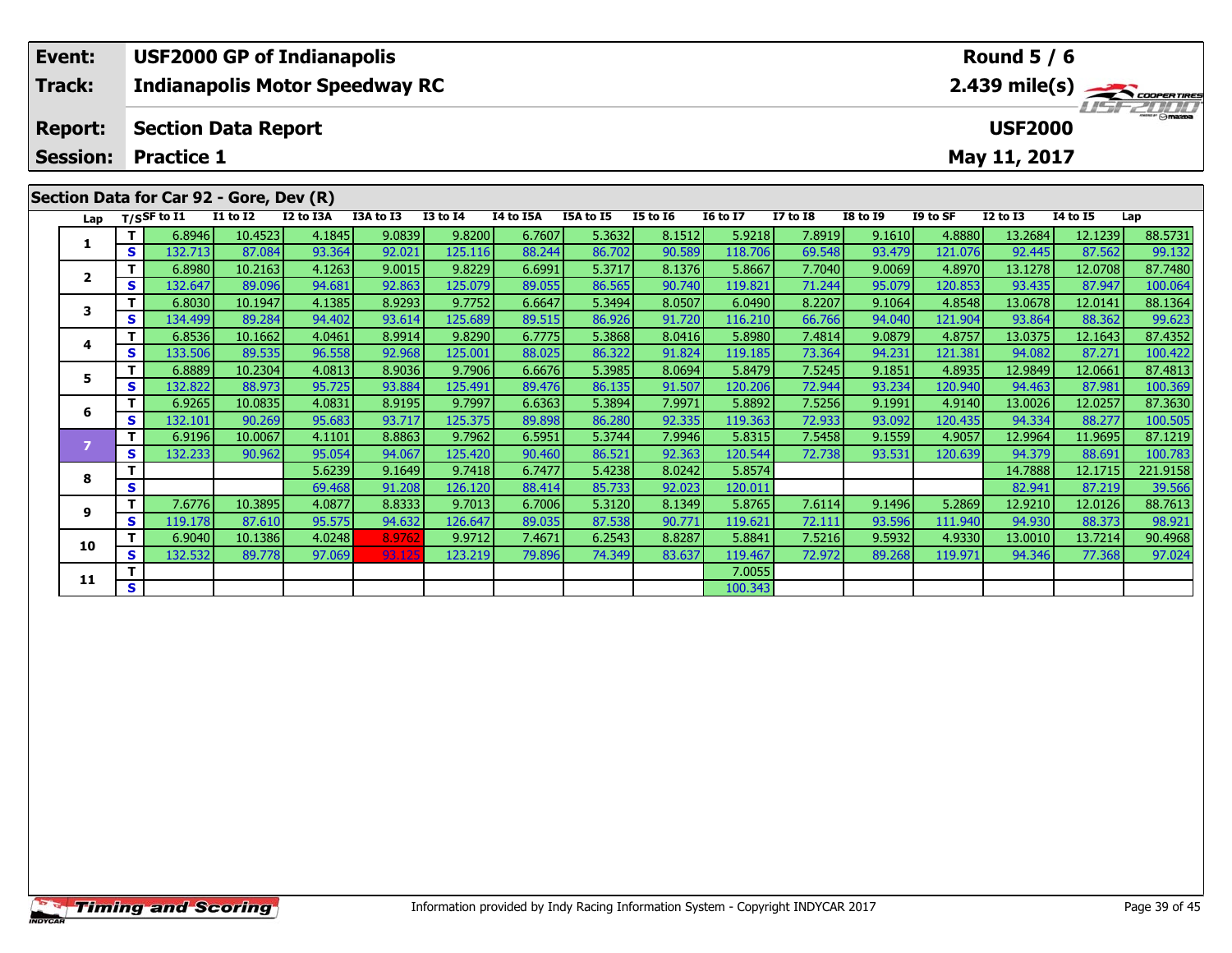| Track:<br><b>Indianapolis Motor Speedway RC</b> | $2.439$ mile(s) $\frac{1}{\sqrt{2.600 \text{ cm} \cdot \text{m}}}}$ |
|-------------------------------------------------|---------------------------------------------------------------------|
| Section Data Report<br><b>Report:</b>           | $\overline{\Theta}$ mazba<br><b>USF2000</b>                         |
| <b>Session: Practice 1</b>                      | May 11, 2017                                                        |

## **Section Data for Car 92 - Gore, Dev (R)**

| Lap            |   | $T/SPI$ to PO | <b>PO to SF</b> | <b>SF to PI</b> |
|----------------|---|---------------|-----------------|-----------------|
| 1              | т | 924.0354      | 90.5306         |                 |
|                | S | 1.537         | 89.039          |                 |
|                | т |               |                 |                 |
| 2              | S |               |                 |                 |
| 3              | т |               |                 |                 |
|                | S |               |                 |                 |
| 4              | т |               |                 |                 |
|                | S |               |                 |                 |
| 5              | т |               |                 |                 |
|                | S |               |                 |                 |
| 6              | т |               |                 |                 |
|                | S |               |                 |                 |
| $\overline{z}$ | т |               |                 | 87.5828         |
|                | S |               |                 | 91.378          |
| 8              | т | 131.6441      | 90.2963         |                 |
|                | S | 10.791        | 89.270          |                 |
| 9              | т |               |                 |                 |
|                | S |               |                 |                 |
| 10             | т |               |                 | 96.8478         |
|                | S |               |                 | 82.637          |
| 11             | т |               |                 |                 |
|                | S |               |                 |                 |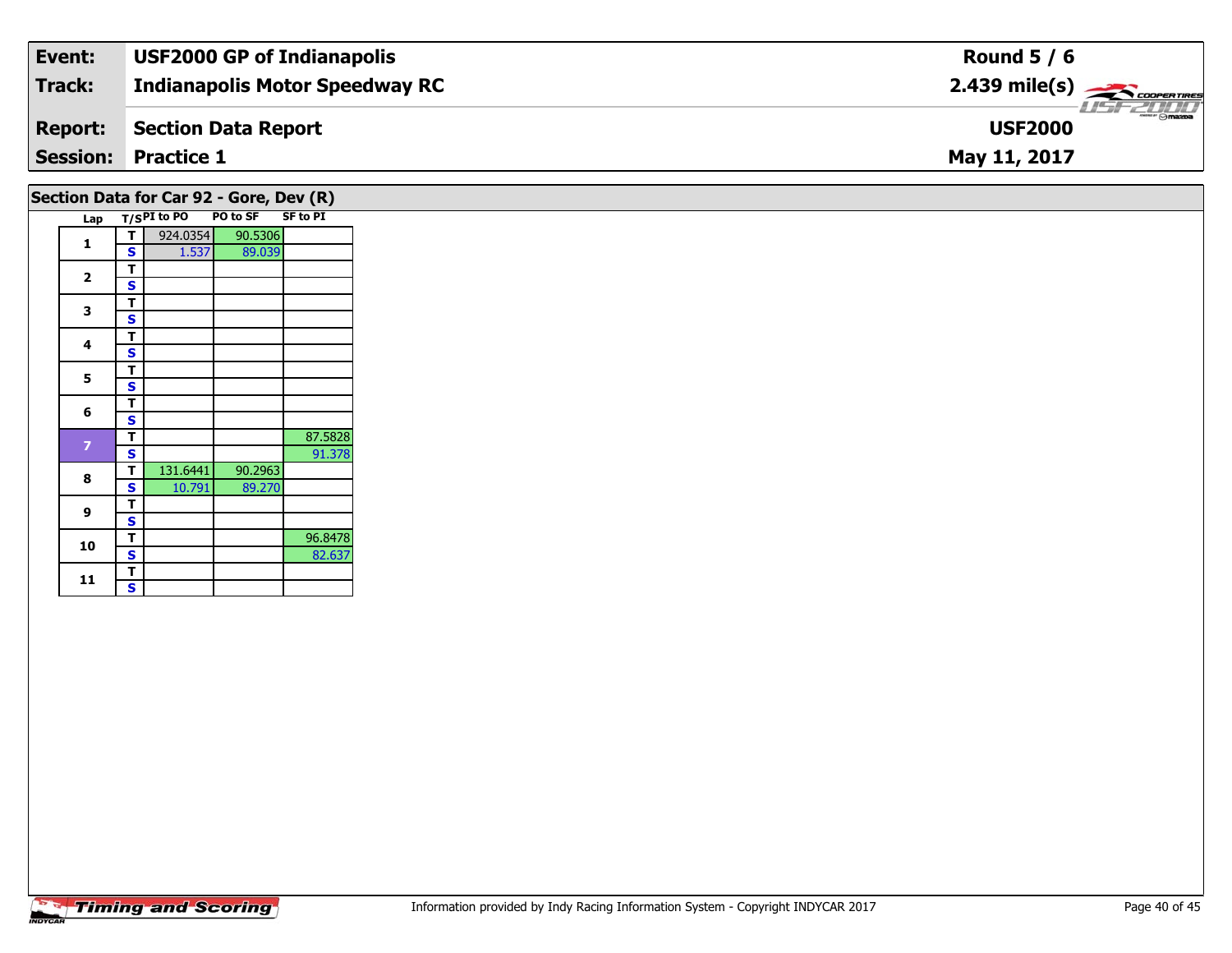| Event:                                       | <b>USF2000 GP of Indianapolis</b><br>Round $5/6$                                                |                                              |           |           |                 |           |           |          |                 |                 |                 |          |                 |                  |     |
|----------------------------------------------|-------------------------------------------------------------------------------------------------|----------------------------------------------|-----------|-----------|-----------------|-----------|-----------|----------|-----------------|-----------------|-----------------|----------|-----------------|------------------|-----|
| <b>Track:</b>                                | $2.439$ mile(s) $\overbrace{\hspace{2cm}}$ coder Tires<br><b>Indianapolis Motor Speedway RC</b> |                                              |           |           |                 |           |           |          |                 |                 |                 |          |                 |                  |     |
| <b>Report:</b>                               |                                                                                                 | <b>USF2000</b><br><b>Section Data Report</b> |           |           |                 |           |           |          |                 |                 |                 |          |                 | <b>LISF 2000</b> |     |
| <b>Session:</b>                              | <b>Practice 1</b>                                                                               |                                              |           |           |                 |           |           |          |                 |                 |                 |          | May 11, 2017    |                  |     |
|                                              |                                                                                                 |                                              |           |           |                 |           |           |          |                 |                 |                 |          |                 |                  |     |
| Section Data for Car 93 - Clunie, Jayson (R) |                                                                                                 |                                              |           |           |                 |           |           |          |                 |                 |                 |          |                 |                  |     |
| Lap                                          | $T/S$ SF to $I1$                                                                                | <b>I1 to I2</b>                              | I2 to I3A | I3A to I3 | <b>I3 to I4</b> | I4 to I5A | I5A to I5 | I5 to I6 | <b>I6 to I7</b> | <b>I7 to I8</b> | <b>I8 to I9</b> | I9 to SF | <b>I2 to I3</b> | 14 to 15         | Lap |

| Lap            |          | T/SSF to 11 | 11 TO 12 | <b>IZ TO ISA</b> | 13A TO 13 | 13 TO 14 | 14 TO 15A | <b>158 10 15</b> | <b>12 10 10</b> | 10 TO TV | <b>17 10 18</b> | 19 10 17 | 19 TO SF | 12 TO 13 | 14 IO 15 | Lap     |
|----------------|----------|-------------|----------|------------------|-----------|----------|-----------|------------------|-----------------|----------|-----------------|----------|----------|----------|----------|---------|
| 1              | т        | 6.9722      | 11.9857  | 4.3888           | 9.7148    | 9.9528   | 7.3208    | 5.7155           | 8.3438          | 6.4340   | 8.5175          | 9.2905   | 4.9446   | 14.1036  | 13.0363  | 93.5810 |
|                | S        | 131.235     | 75.943   | 89.018           | 86.045    | 123.446  | 81.493    | 81.358           | 88.498          | 109.256  | 64.440          | 92.176   | 119.690  | 86.970   | 81.433   | 93.827  |
| $\overline{2}$ | Т        | 6.9517      | 10.6099  | 4.1533           | 9.2355    | 9.8436   | 6.7548    | 5.4738           | 8.3867          | 6.0903   | 8.1370          | 9.1473   | 4.9242   | 13.3888  | 12.2286  | 89.7081 |
|                | <b>S</b> | 131.622     | 85.790   | 94.065           | 90.510    | 124.816  | 88.321    | 84.950           | 88.045          | 115.422  | 67.453          | 93.619   | 120.186  | 91.613   | 86.812   | 97.877  |
| 3              | Т        | 6.9290      | 10.3704  | 4.1191           | 9.6889    | 9.9286   | 6.9107    | 5.3190           | 8.4140          | 5.9455   | 7.8442          | 9.0620   | 4.9104   | 13.8080  | 12.2297  | 89.4418 |
|                | S        | 132.054     | 87.772   | 94.846           | 86.275    | 123.747  | 86.329    | 87.422           | 87.760          | 118.233  | 69.971          | 94.501   | 120.523  | 88.832   | 86.804   | 98.169  |
| 4              | Т        | 6.9517      | 10.3702  | 4.2301           | 8.9559    | 9.7920   | 6.7675    | 5.2804           | 8.4107          | 5.9570   | 7.7106          | 9.0566   | 4.9212   | 13.1860  | 12.0479  | 88.4039 |
|                | S        | 131.622     | 87.773   | 92.358           | 93.336    | 125.473  | 88.155    | 88.062           | 87.794          | 118.005  | 71.183          | 94.557   | 120.259  | 93.022   | 88.114   | 99.321  |
| 5              | Т        | 6.9511      | 10.2691  | 4.1692           | 8.9702    | 9.9421   | 7.0109    | 5.5267           | 8.1287          | 5.9186   | 7.6771          | 9.1087   | 4.9165   | 13.1394  | 12.5376  | 88.5889 |
|                | S        | 131.634     | 88.637   | 93.707           | 93.187    | 123.579  | 85.095    | 84.137           | 90.840          | 118.770  | 71.494          | 94.016   | 120.374  | 93.352   | 84.673   | 99.114  |
| 6              | Т        | 6.9237      | 10.3562  | 4.1571           | 9.0766    | 9.7949   | 6.8558    | 5.3310           | 8.2018          | 5.8609   | 8.5147          | 9.2216   | 4.9170   | 13.2337  | 12.1868  | 89.2113 |
|                | S        | 132.155     | 87.892   | 93.979           | 92.095    | 125.436  | 87.020    | 87.226           | 90.030          | 119.940  | 64.461          | 92.865   | 120.362  | 92.687   | 87.110   | 98.423  |
| 7              | т        | 6.9500      | 10.2521  | 4.0931           | 8.8798    | 9.8023   | 6.6955    | 5.3771           | 7.9834          | 5.9157   | 7.6981          | 9.0176   | 4.9230   | 12.9729  | 12.0726  | 87.5877 |
|                | <b>S</b> | 131.655     | 88.784   | 95.449           | 94.136    | 125.342  | 89.103    | 86.478           | 92.493          | 118.829  | 71.299          | 94.966   | 120.215  | 94.550   | 87.934   | 100.247 |
| 8              | Т        | 6.9390      | 10.1716  | 4.1577           | 8.9849    | 9.8189   | 6.8144    | 5.3532           | 8.0839          | 5.8745   | 7.8424          | 9.0126   | 4.9158   | 13.1426  | 12.1676  | 87.9689 |
|                | S        | 131.863     | 89.487   | 93.966           | 93.035    | 125.130  | 87.549    | 86.864           | 91.343          | 119.662  | 69.987          | 95.018   | 120.391  | 93.329   | 87.247   | 99.813  |
| 9              | Т        | 6.9525      | 10.2453  | 4.1264           | 8.9400    | 9.7646   | 6.7431    | 5.4449           | 8.0806          | 5.8385   | 8.4330          | 9.1214   | 4.9379   | 13.0664  | 12.1880  | 88.6282 |
|                | <b>S</b> | 131.607     | 88.843   | 94.679           | 93.502    | 125.826  | 88.474    | 85.401           | 91.380          | 120.400  | 65.085          | 93.885   | 119.852  | 93.874   | 87.101   | 99.070  |
| 10             | T        | 6.9247      | 10.2379  | 4.1552           | 8.9071    | 9.7891   | 6.7448    | 5.3906           | 8.2442          | 5.9665   | 7.7530          | 9.0475   | 4.8957   | 13.0623  | 12.1354  | 88.0563 |
|                | <b>S</b> | 132.136     | 88.908   | 94.022           | 93.848    | 125.511  | 88.452    | 86.261           | 89.567          | 117.817  | 70.794          | 94.652   | 120.885  | 93.903   | 87.479   | 99.713  |
| 11             |          | 6.9168      | 10.1286  | 4.1161           | 8.8718    | 9.8117   | 6.7009    | 5.5260           | 8.0388          | 5.9368   | 7.7256          | 9.0955   | 4.9095   | 12.9879  | 12.2269  | 87.7781 |
|                | s        | 132.287     | 89.867   | 94.916           | 94.221    | 125.222  | 89.031    | 84.148           | 91.856          | 118.406  | 71.045          | 94.152   | 120.546  | 94.441   | 86.824   | 100.030 |
| 12             |          |             |          |                  |           |          |           |                  |                 | 7.1395   |                 |          |          |          |          |         |
|                | S        |             |          |                  |           |          |           |                  |                 | 98.460   |                 |          |          |          |          |         |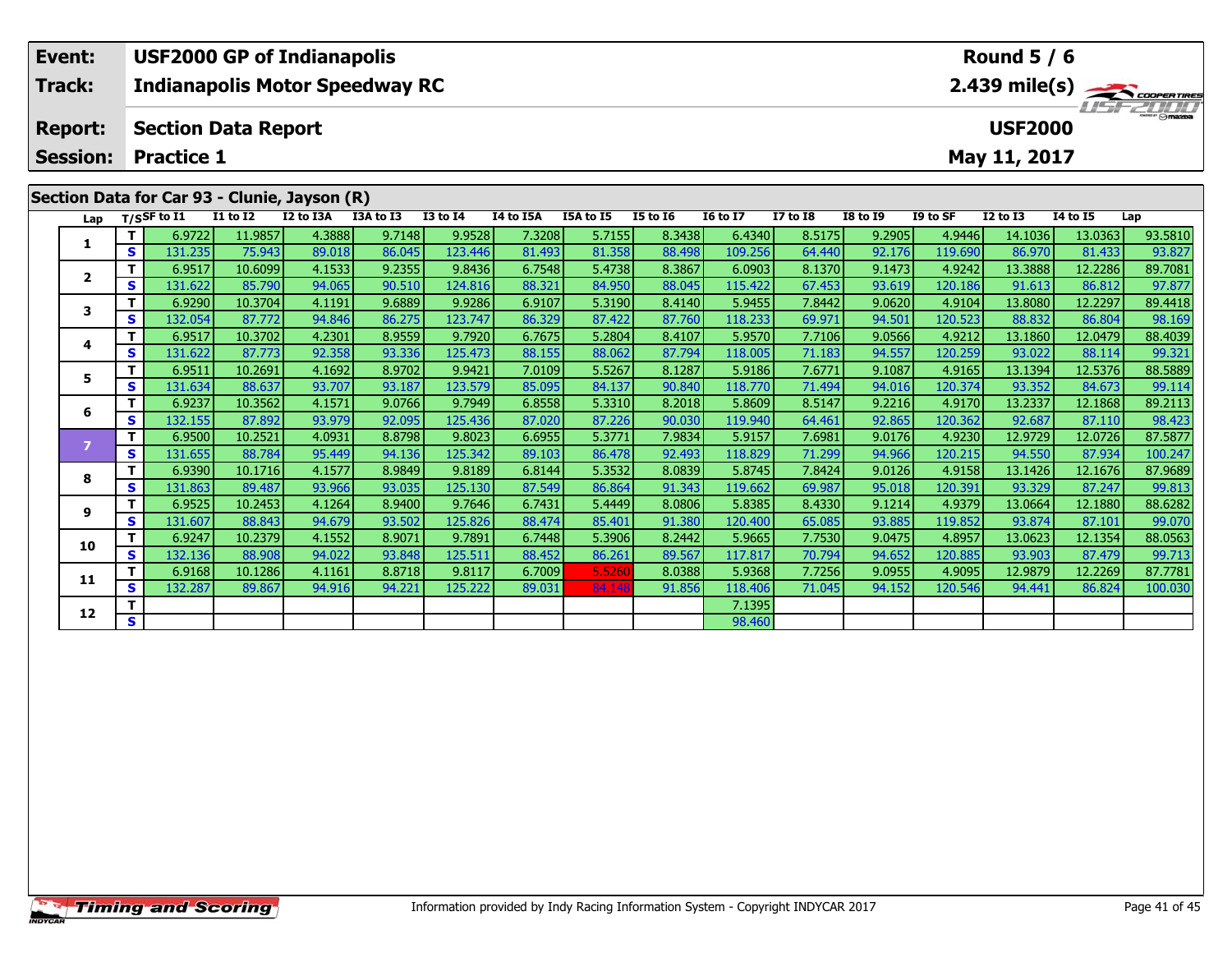| Event:          | <b>USF2000 GP of Indianapolis</b>     | Round $5/6$                                                                                                                                                                                                                                                                                                                                                                                                                                                                                       |
|-----------------|---------------------------------------|---------------------------------------------------------------------------------------------------------------------------------------------------------------------------------------------------------------------------------------------------------------------------------------------------------------------------------------------------------------------------------------------------------------------------------------------------------------------------------------------------|
| Track:          | <b>Indianapolis Motor Speedway RC</b> | $2.439$ mile(s) $\frac{1}{\sqrt{2.600 \text{ cm} \cdot \text{m}}$                                                                                                                                                                                                                                                                                                                                                                                                                                 |
| <b>Report:</b>  | Section Data Report                   | $\overline{\phantom{a}}$ $\overline{\phantom{a}}$ $\overline{\phantom{a}}$ $\overline{\phantom{a}}$ $\overline{\phantom{a}}$ $\overline{\phantom{a}}$ $\overline{\phantom{a}}$ $\overline{\phantom{a}}$ $\overline{\phantom{a}}$ $\overline{\phantom{a}}$ $\overline{\phantom{a}}$ $\overline{\phantom{a}}$ $\overline{\phantom{a}}$ $\overline{\phantom{a}}$ $\overline{\phantom{a}}$ $\overline{\phantom{a}}$ $\overline{\phantom{a}}$ $\overline{\phantom{a}}$ $\overline{\$<br><b>USF2000</b> |
| <b>Session:</b> | <b>Practice 1</b>                     | May 11, 2017                                                                                                                                                                                                                                                                                                                                                                                                                                                                                      |

## **Section Data for Car 93 - Clunie, Jayson (R)**

| Lap            |   | $T/SPI$ to PO | PO to SF | <b>SF to PI</b> |
|----------------|---|---------------|----------|-----------------|
|                | Т | 903.5193      | 96.2126  |                 |
| 1              | S | 1.572         | 83.781   |                 |
|                | т |               |          |                 |
| 2              | S |               |          |                 |
| 3              | T |               |          |                 |
|                | S |               |          |                 |
| 4              | т |               |          |                 |
|                | S |               |          |                 |
| 5              | т |               |          |                 |
|                | S |               |          |                 |
| 6              | т |               |          |                 |
|                | S |               |          |                 |
| $\overline{z}$ | Т |               |          |                 |
|                | S |               |          |                 |
| 8              | Т |               |          |                 |
|                | S |               |          |                 |
| 9              | T |               |          |                 |
|                | S |               |          |                 |
| 10             | T |               |          |                 |
|                | S |               |          |                 |
| 11             | T |               |          | 105.7184        |
|                | S |               |          | 75.703          |
| 12             | T |               |          |                 |
|                | S |               |          |                 |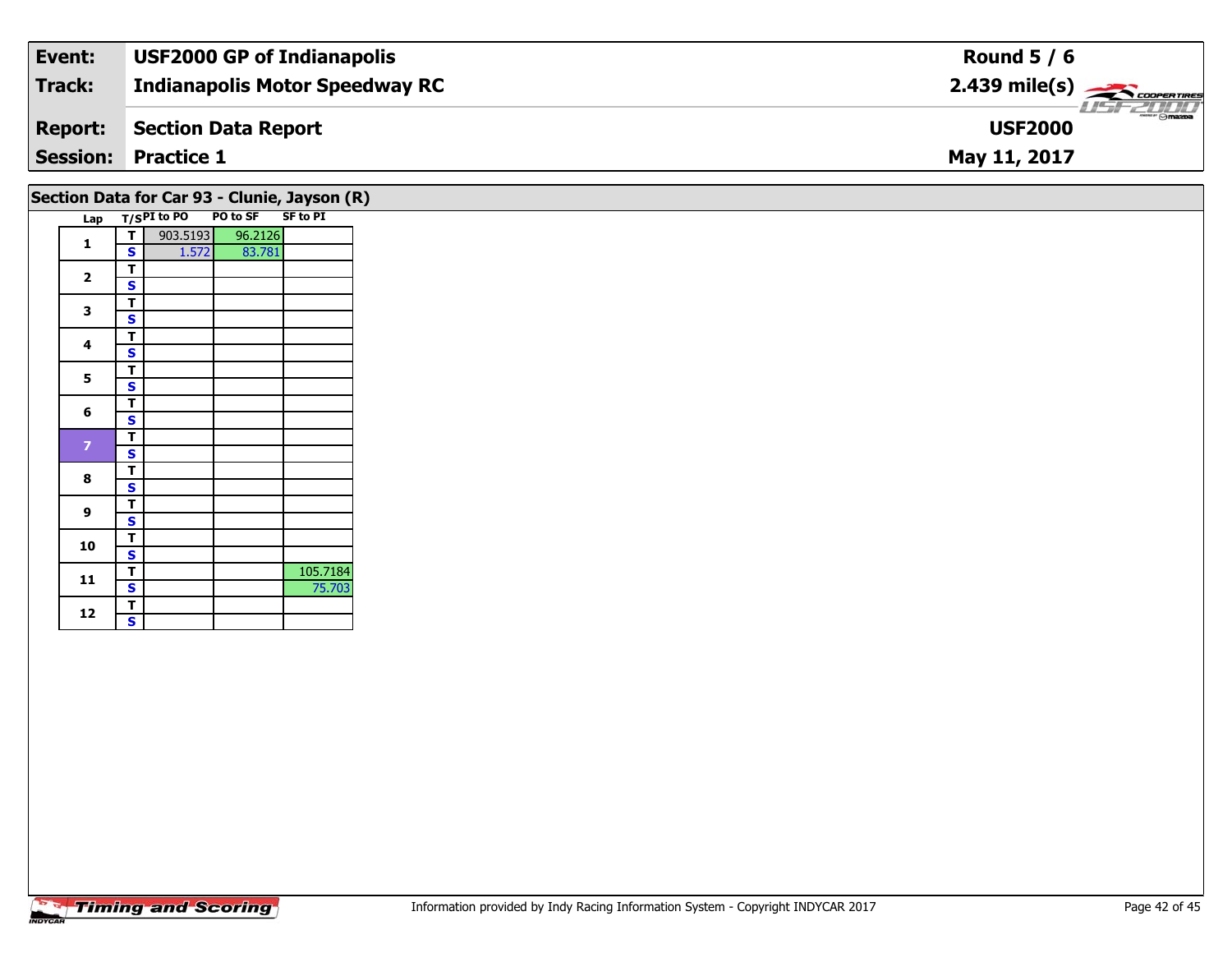| Event:                                         |                            |          | <b>USF2000 GP of Indianapolis</b>     |           |              |           |           |          |                 |                 |                 |          | Round $5/6$     |                 |                                                       |
|------------------------------------------------|----------------------------|----------|---------------------------------------|-----------|--------------|-----------|-----------|----------|-----------------|-----------------|-----------------|----------|-----------------|-----------------|-------------------------------------------------------|
| Track:                                         |                            |          | <b>Indianapolis Motor Speedway RC</b> |           |              |           |           |          |                 |                 |                 |          |                 |                 | $2.439$ mile(s) $\overbrace{\hspace{2cm}}$ cover TIME |
| <b>Report:</b>                                 | <b>Section Data Report</b> |          |                                       |           |              |           |           |          |                 |                 |                 |          | <b>USF2000</b>  |                 | <b>LISE 2007</b>                                      |
| <b>Session: Practice 1</b>                     |                            |          |                                       |           |              |           |           |          |                 |                 |                 |          | May 11, 2017    |                 |                                                       |
|                                                |                            |          |                                       |           |              |           |           |          |                 |                 |                 |          |                 |                 |                                                       |
| Section Data for Car 97 - Tomaselli, Bruna (R) |                            |          |                                       |           |              |           |           |          |                 |                 |                 |          |                 |                 |                                                       |
| Lap                                            | T/SSF to I1                | I1 to I2 | I2 to I3A                             | I3A to I3 | $I3$ to $I4$ | I4 to I5A | I5A to I5 | I5 to 16 | <b>16 to 17</b> | <b>I7 to I8</b> | <b>I8 to 19</b> | I9 to SF | <b>I2 to I3</b> | <b>I4 to I5</b> | Lap                                                   |

| Lap            |    | T/SSF to 11 | 11 TO 12 | 12 TO 13A | <b>13A TO 13</b> | 13 TO 14 | 14 TO 15A | LA TO 15 | 12 10 10 | 10 TO TV | <b>17 10 18</b> | 19 10 19 | 19 TO SF | 12 TO 13 | 14 IO 15 | Lap      |
|----------------|----|-------------|----------|-----------|------------------|----------|-----------|----------|----------|----------|-----------------|----------|----------|----------|----------|----------|
| 1              | т  | 7.0960      | 11.3340  | 4.2122    | 9.8616           | 10.0564  | 7.4526    | 5.7334   | 8.4138   | 6.8816   | 8.5139          | 9.6205   | 5.0475   | 14.0738  | 13.1860  | 94.2235  |
|                | S  | 128.946     | 80.309   | 92.750    | 84.764           | 122.175  | 80.051    | 81.104   | 87.762   | 102.150  | 64.467          | 89.014   | 117.250  | 87.154   | 80.509   | 93.187   |
|                | T. | 6.9945      | 10.7192  | 4.1301    | 9.2938           | 10.0378  | 7.1741    | 5.4915   | 8.2849   | 6.1590   | 8.1037          | 9.2848   | 4.9170   | 13.4239  | 12.6656  | 90.5904  |
| $\mathbf{2}$   | S  | 130.817     | 84.916   | 94.594    | 89.943           | 122.401  | 83.159    | 84.676   | 89.127   | 114.135  | 67.730          | 92.233   | 120.362  | 91.374   | 83.817   | 96.924   |
| 3              | T. | 6.9478      | 10.5458  | 4.1404    | 9.1340           | 9.8337   | 7.0233    | 5.3284   | 8.0942   | 6.0641   | 8.0658          | 9.0475   | 4.8951   | 13.2744  | 12.3517  | 89.1201  |
|                | S  | 131.696     | 86.312   | 94.358    | 91.516           | 124.941  | 84.945    | 87.268   | 91.227   | 115.921  | 68.048          | 94.652   | 120.900  | 92.403   | 85.947   | 98.523   |
| 4              | т  | 6.8861      | 10.2005  | 4.1103    | 8.9181           | 9.7869   | 6.9225    | 5.2351   | 8.2513   | 5.9151   | 7.7639          | 9.0973   | 4.8659   | 13.0284  | 12.1576  | 87.9530  |
|                | S  | 132.876     | 89.234   | 95.049    | 93.732           | 125.539  | 86.181    | 88.824   | 89.490   | 118.841  | 70.694          | 94.134   | 121.626  | 94.147   | 87.319   | 99.831   |
| 5              | T  | 6.8822      | 10.2146  | 4.1157    | 8.9786           | 9.7665   | 6.9769    | 5.2585   | 8.1168   | 5.9745   | 7.6619          | 9.2966   | 4.9016   | 13.0943  | 12.2354  | 88.1444  |
|                | S  | 132.952     | 89.110   | 94.925    | 93.100           | 125.801  | 85.509    | 88.428   | 90.973   | 117.659  | 71.635          | 92.116   | 120.740  | 93.674   | 86.764   | 99.614   |
| 6              | T. | 6.9129      | 10.4363  | 4.2172    | 8.8737           | 9.7064   | 6.8657    | 5.2573   | 8.0553   | 5.9079   | 7.6874          | 9.3365   | 4.8923   | 13.0909  | 12.1230  | 88.1489  |
|                | S  | 132.361     | 87.217   | 92.640    | 94.201           | 126.580  | 86.894    | 88.448   | 91.667   | 118.986  | 71.398          | 91.722   | 120.969  | 93.698   | 87.568   | 99.609   |
| $\overline{ }$ | т  | 6.8824      | 10.2346  | 4.1441    | 8.8154           | 9.6708   | 6.8521    | 5.3194   | 8.0775   | 5.7555   | 14.8959         | 9.8154   | 4.9146   | 12.9595  | 12.1715  | 95.3777  |
|                | S  | 132.948     | 88.936   | 94.274    | 94.824           | 127.046  | 87.067    | 87.416   | 91.416   | 122.136  | 36.847          | 87.247   | 120.420  | 94.648   | 87.219   | 92.059   |
| 8              | т  |             |          | 5.6203    | 10.1801          | 9.9279   | 7.2665    | 5.4526   | 7.9839   | 5.8232   |                 |          |          | 15.8004  | 12.7191  | 363.4540 |
|                | S  |             |          | 69.513    | 82.112           | 123.756  | 82.102    | 85.280   | 92.487   | 120.716  |                 |          |          | 77.630   | 83.464   | 24.158   |
| 9              | T. | 6.8839      | 10.3187  | 4.1060    | 8.7370           | 9.6800   | 6.9161    | 5.2975   | 7.9707   | 5.9469   | 8.0947          | 9.1221   | 4.8646   | 12.8430  | 12.2136  | 87.9382  |
|                | S  | 132.919     | 88.211   | 95.149    | 95.675           | 126.925  | 86.261    | 87.777   | 92.640   | 118.205  | 67.805          | 93.878   | 121.658  | 95.507   | 86.919   | 99.847   |
| 10             | T. | 6.9337      | 10.2393  | 4.0562    | 8.8398           | 9.6889   | 6.7687    | 5.2270   | 8.0148   | 5.8683   | 7.7268          | 9.0546   | 4.8869   | 12.8960  | 11.9957  | 87.3050  |
|                | S  | 131.964     | 88.895   | 96.317    | 94.562           | 126.809  | 88.140    | 88.961   | 92.131   | 119.788  | 71.034          | 94.578   | 121.103  | 95.114   | 88.498   | 100.572  |
| 11             | T. | 6.8931      | 10.5622  | 4.1028    | 8.8546           | 9.6518   | 6.9073    | 5.2989   | 7.8799   | 5.9162   | 7.6571          | 9.0317   | 4.8605   | 12.9574  | 12.2062  | 87.6161  |
|                | S  | 132.741     | 86.178   | 95.223    | 94.404           | 127.296  | 86.371    | 87.754   | 93.708   | 118.819  | 71.680          | 94.818   | 121.761  | 94.663   | 86.971   | 100.214  |
| 12             | T. | 6.8224      | 10.1247  | 4.0812    | 8.8152           | 9.6534   | 6.7860    | 5.3084   | 8.0243   | 5.8353   | 8.0674          | 8.9949   | 4.8759   | 12.8964  | 12.0944  | 87.3891  |
|                | S  | 134.117     | 89.902   | 95.727    | 94.826           | 127.275  | 87.915    | 87.597   | 92.022   | 120.466  | 68.035          | 95.205   | 121.376  | 95.111   | 87.775   | 100.475  |
| 13             | T. | 6.8218      | 10.1126  | 4.0264    | 9.1421           | 9.6554   | 6.6538    | 5.2745   | 7.9583   | 5.8554   | 7.6078          | 8.8894   | 4.8637   | 13.1685  | 11.9283  | 86.8612  |
|                | S  | 134.129     | 90.009   | 97.030    | 91.435           | 127.249  | 89.662    | 88.160   | 92.785   | 120.052  | 72.145          | 96.335   | 121.681  | 93.146   | 88.998   | 101.085  |
| 14             | T. | 6.8462      | 10.2645  | 4.1111    | 8.7830           | 9.6392   | 6.7319    | 5.3095   | 7.8805   | 5.9314   | 7.6383          | 9.0529   | 4.8455   | 12.8941  | 12.0414  | 87.0340  |
|                | S  | 133.651     | 88.677   | 95.031    | 95.174           | 127.462  | 88.621    | 87.579   | 93.701   | 118.514  | 71.857          | 94.596   | 122.138  | 95.128   | 88.162   | 100.885  |
| 15             | T. | 6.8438      | 10.3808  | 4.0716    | 8.7998           | 9.6641   | 6.8844    | 5.3631   | 7.9357   | 5.9342   | 7.7187          | 8.9741   | 4.8350   | 12.8714  | 12.2475  | 87.4053  |
|                | S  | 133.698     | 87.684   | 95.953    | 94.992           | 127.134  | 86.658    | 86.704   | 93.049   | 118.458  | 71.108          | 95.426   | 122.403  | 95.296   | 86.678   | 100.456  |
| 16             | T. |             |          |           |                  |          |           |          |          | 6.0030   |                 |          |          |          |          |          |
|                | S  |             |          |           |                  |          |           |          |          | 117.101  |                 |          |          |          |          |          |
|                |    |             |          |           |                  |          |           |          |          |          |                 |          |          |          |          |          |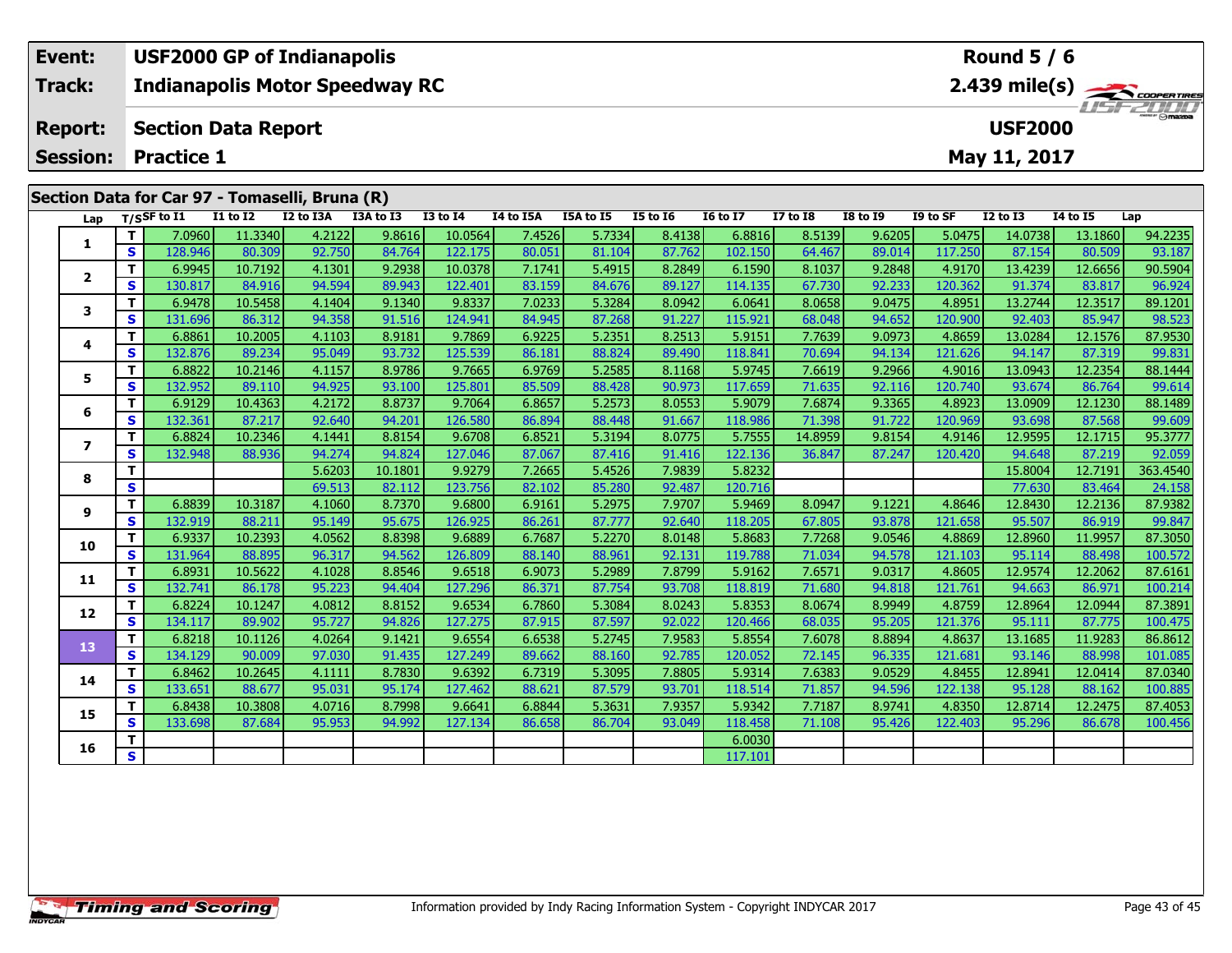| Event:         | <b>USF2000 GP of Indianapolis</b>     | Round $5/6$                                   |
|----------------|---------------------------------------|-----------------------------------------------|
| Track:         | <b>Indianapolis Motor Speedway RC</b> |                                               |
| <b>Report:</b> | Section Data Report                   | $\frac{2}{\sqrt{2}}$ omazoa<br><b>USF2000</b> |
|                | <b>Session: Practice 1</b>            | May 11, 2017                                  |

|                         |                                                    |          | Section Data for Car 97 - Tomaselli, Bruna (R) |         |
|-------------------------|----------------------------------------------------|----------|------------------------------------------------|---------|
|                         |                                                    |          | Lap T/SPI to PO PO to SF SF to PI              |         |
| $\mathbf{1}$            | न।                                                 |          | 319.8374 103.8952                              |         |
|                         | $\mathbf{s}$                                       | 4.442    | 77.586                                         |         |
| $\overline{\mathbf{2}}$ | $\overline{\mathsf{r}}$                            |          |                                                |         |
|                         | $\mathbf{s}$                                       |          |                                                |         |
| $\mathbf{3}$            | $\overline{\mathbf{T}}$<br>$\mathbf{s}$            |          |                                                |         |
|                         | $\overline{\mathsf{r}}$                            |          |                                                |         |
| $\overline{\mathbf{4}}$ | $\mathbf{s}$                                       |          |                                                |         |
|                         | $\overline{\mathsf{r}}$                            |          |                                                |         |
| $5\phantom{.0}$         | $\overline{\mathbf{s}}$                            |          |                                                |         |
|                         |                                                    |          |                                                |         |
| 6                       | $\overline{\mathbf{T}}$<br>$\overline{\mathbf{s}}$ |          |                                                |         |
|                         | $\overline{\mathbf{T}}$                            |          |                                                | 96.6327 |
| $\overline{\mathbf{z}}$ | $\overline{\mathbf{s}}$                            |          |                                                | 82.821  |
|                         | T                                                  | 256.8559 | 97.9900                                        |         |
| 8                       | $\overline{\mathbf{s}}$                            | 5.531    | 82.261                                         |         |
| 9                       | $\overline{1}$                                     |          |                                                |         |
|                         | $\mathbf{s}$                                       |          |                                                |         |
| 10                      | $\overline{1}$                                     |          |                                                |         |
|                         | $\overline{\mathbf{s}}$                            |          |                                                |         |
| 11                      | $rac{1}{s}$                                        |          |                                                |         |
|                         |                                                    |          |                                                |         |
| 12                      | $\overline{\mathsf{r}}$                            |          |                                                |         |
|                         | $\overline{\mathbf{s}}$                            |          |                                                |         |
| 13                      | $\overline{\mathsf{r}}$<br>$\mathbf{s}$            |          |                                                |         |
|                         | $\overline{\mathsf{r}}$                            |          |                                                |         |
| 14                      | $\mathbf{s}$                                       |          |                                                |         |
|                         | $\overline{\mathbf{r}}$                            |          |                                                | 97.3389 |
| 15                      | $\overline{\mathbf{s}}$                            |          |                                                | 82.220  |
|                         | T                                                  |          |                                                |         |
| 16                      | $\mathbf{s}$                                       |          |                                                |         |
|                         |                                                    |          |                                                |         |